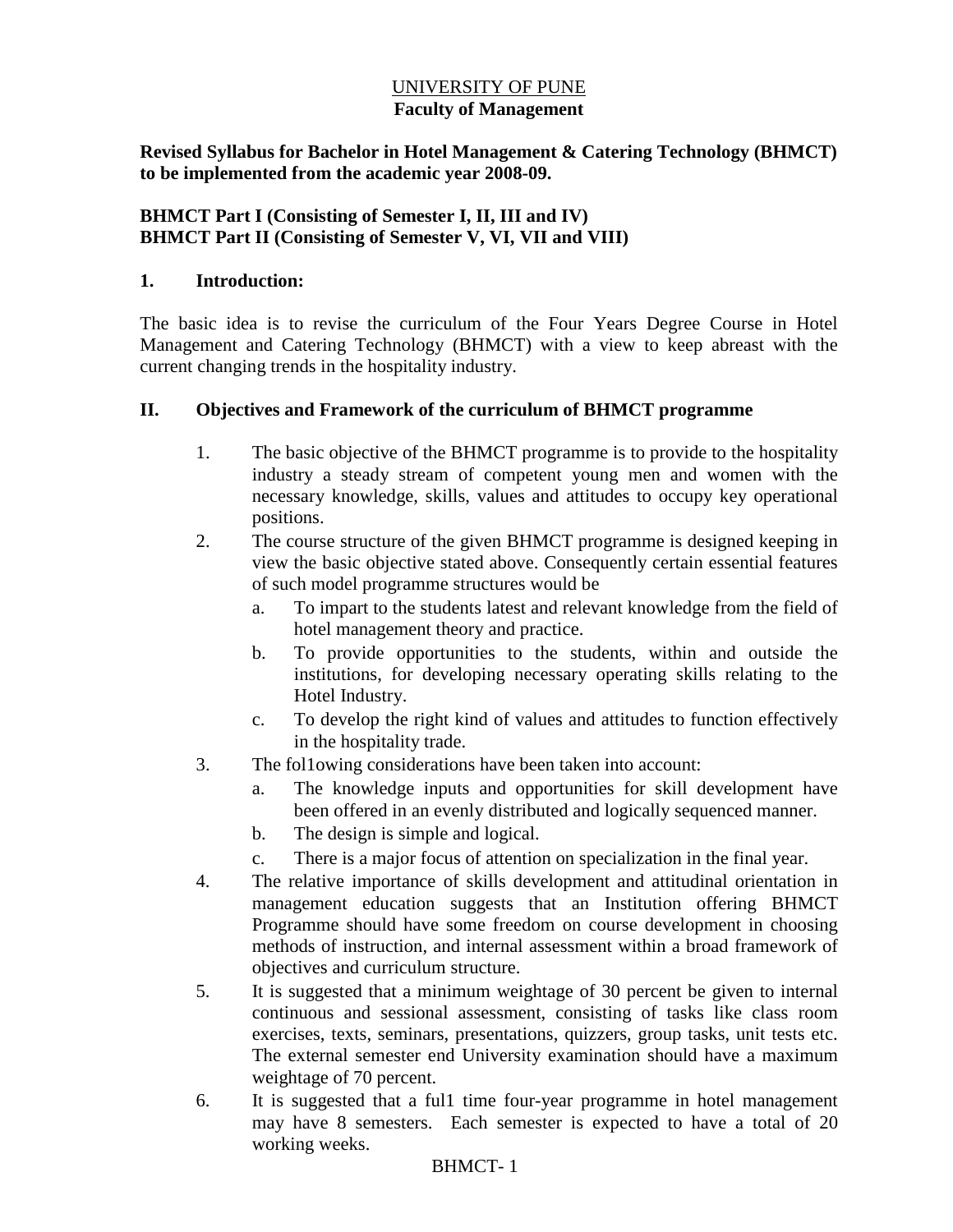## **III. The Curriculum:**

- 1. The curriculum is presented in the accompanying chart along with the Appendices containing a list of courses and their detailed outline.
- 2. While care and attention should be given to the basic objective the curriculum and its academic rigour, strict straitjacketing of management curriculum has been avoided, incorporating instead the much needed orientation and innovation in the field of Hotel Management education.
- 3. a. The curriculum includes a total of 40 courses.
	- b. Of the 40 courses, course No. 101, 102, 103, 104, 201, 202, 203, 204, 206, 301, 302, 303, 304, 401, 402, 403, 601, 602, 603, 701, and 801 are practical courses.
	- c. There is a provision for on the job learning in the form of Industrial Training for a period of 20 weeks in the fifth semester, which carries mark value of 200. Internal marks for training shall be 60 marks and for viva - voce, training report, log book performance appraisal and presentation before the panel shal1 be 140 marks. Viva-voce to be conducted by a panel of one external examiner along with one internal examiner.
	- d. There is a provision for a Project study and viva-voce in the eighth semester, which carries mark value of 100. Internal marks for project work shal1 be 30 marks and for viva - voce, and presentation before the panel shall be 70 marks. Viva-voce to be conducted by a panel of one external examiner along with one internal examiner.
	- e. Semester I to VI (excluding semester V for industrial training) work load has six courses of 600 marks per semester(36 hours per week for lectures, practicals and tutorials). The fifth semester has industrial training of 200 marks. The seventh and eighth semesters have five courses of 600 marks each (including Project Report in eighth semester.
- 4. Ordinarily, in each class, not more than 60 students wi1l be admitted.
- 5. Appendix I: Outline of the structure of BHMCT revised course. Appendix II: Detailed syllabus, Semester-wise / Course-wise.

## **IV Eligibility for admission:**

1. The candidates who have passed the H.S.C (XIIth Std) Examination or its equivalent in academic streams of Science, Arts, Commerce or vocation with a minimum aggregate of 50 percent ( 45 percent for backward class Candidates) shall be eligible for admission to the BHMCT programme or as decided by the Director, Technical Education, Maharashtra State from time to time.

#### **VI Number of Lectures:**

There shall be at least 36 hours per week, which include lectures/ practicals/tutorials/ Seminars/ Assignments for the internal assessment work. The duration of the lecture/practical period shall be of 60 minutes each.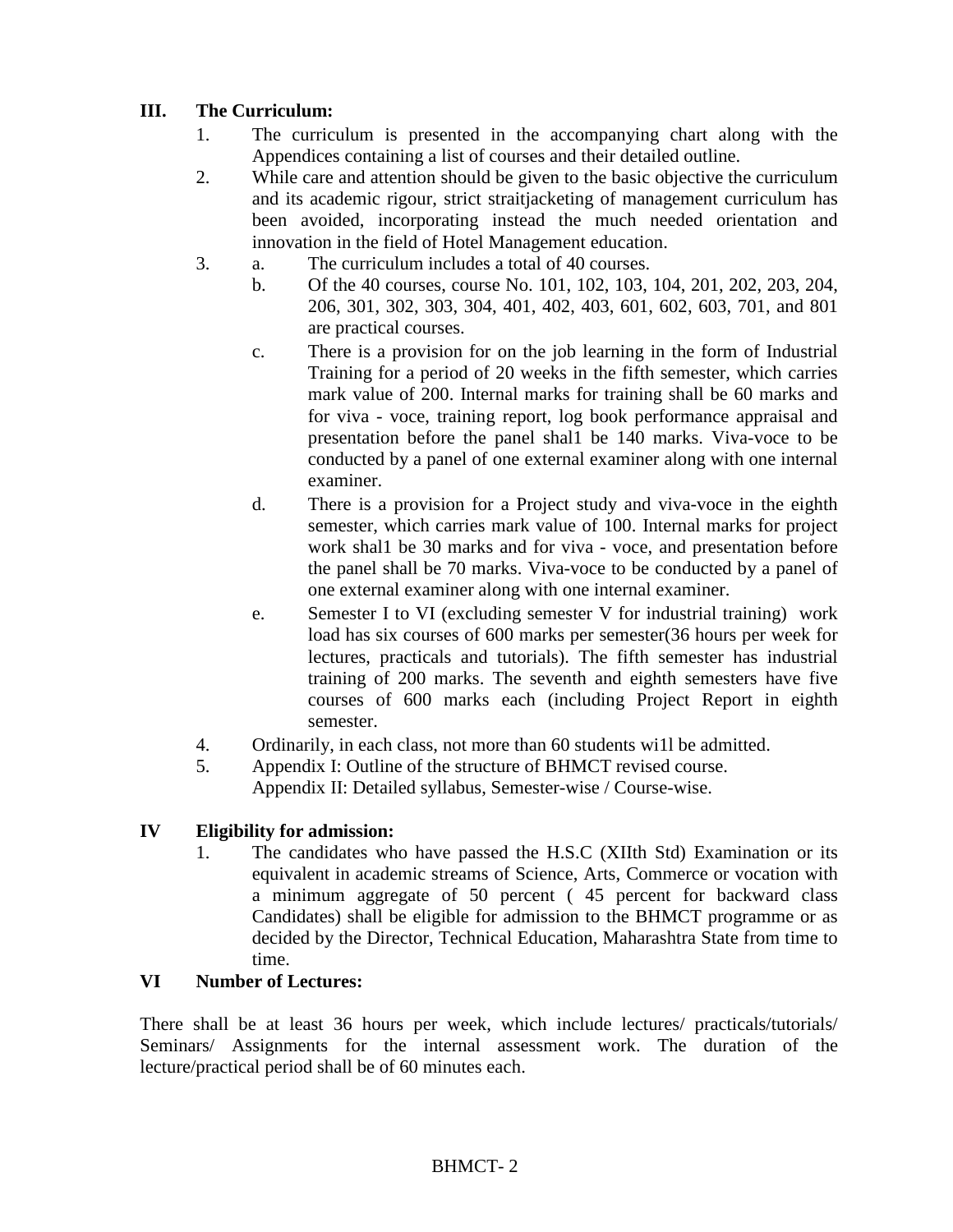## **VII Vacation Training**

It is recommended that each student shall undergo a vacation training for a period of not less than 30 days during vacation at the end of the second semester.

## **VII Industrial Training**

In the fifth semester the students shall be sent for industrial training for a period of 20 weeks, where they would work 8 weeks in Food Production, 6 weeks in Food and Beverage Service, 3 weeks in Front office and 3 weeks in House-keeping- in Government Classified Hotels of the level of three star and above category. The student shall maintain a logbook on daily basis.

At the end of the industrial training the student shall submit a training report along with the logbook maintained on daily basis during the period of training and the performance appraisal from each department. The training report is to be prepared by the student in two typed copies and to be submitted to the Principal within the stipulated time for assessment. The report will be assessed by the internal examiner and only on the basis of a certificate of the examiner concerned that the training has been satisfactorily completed would the student be allowed to appear for the viva-voce of the fifth semester. The training report will be assessed by a panel of examiners comprising of one external examiner (the external examiner would be from the Hotel Industry of the level of Head of the Department and above) and one internal examiner.

## **VIII Project Work**

Each student shall write a project report on the topic based on the elective course under the guidance of an internal Teacher and submit the same to the Principal.

The project report is to be prepared by the student in two typed copies and to be submitted to the Principal within the stipulated time for assessment. The report will be assessed by the internal examiner and only on the basis of a certificate of the examiner concerned that the project report has been satisfactorily completed that would the student be allowed to appear for the viva-voce of the eighth semester. The project report will be assessed by a panel of examiners comprising of one external examiner (the external examiner would preferably be from the Hotel Industry of the level of Head of the Department and above) and one internal examiner.

## **IX Elective Specifications**

Under semester VII and VIII, the candidates shall be examined for a specialized course belonging to anyone of the different areas of Hotel Operations, to be selected by the candidate from amongst the following groups:

**GROUP A:** Food Production Management

**GROUP B**: Food & Beverage Service Management

**GROUP C**: Accommodation Management

Candidates for the specialized course under 701 A, shall offer 801 A only. Candidates for the specialized course under 701 B, shall offer 801 B only. Candidates for the specialized course under 701 C, shall offer 801 C only.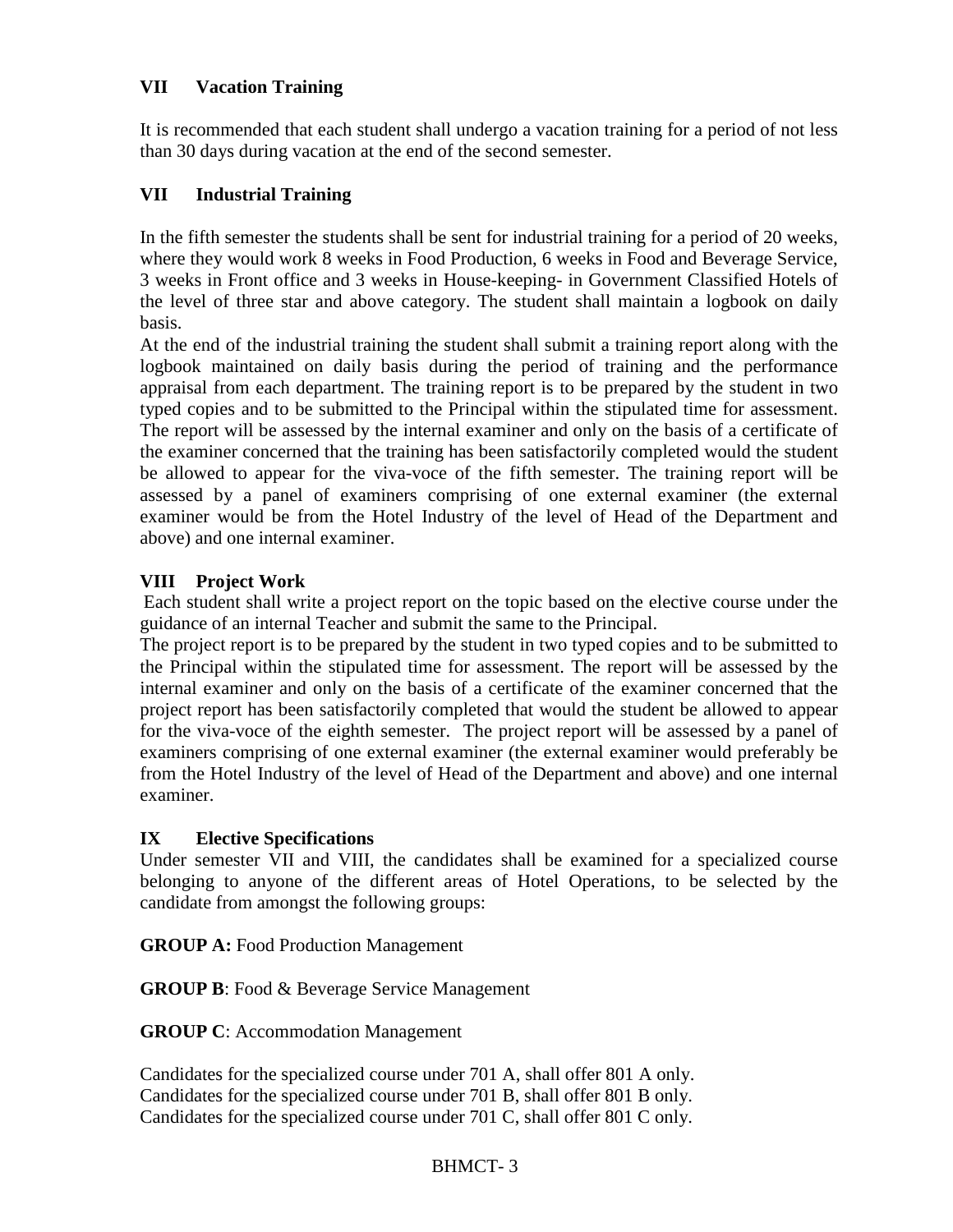## **X Attendance:**

The students are required to have at least 75% attendance in each course. The students who fail to comply with the above requirements shall not be allowed to appear for the examinations. Such students shall have to seek readmission in the same class of the succeeding year

## **XI Teaching Faculty**

- 1. The Teaching Faculty must be as prescribed by All India Council for Technical Education, New Delhi. Beside full time faculty members, visiting faculty members should be invited to conduct the appropriate course.
- 2. Qualifications: The qualifications for Principal, Professor, Asst. Professor / Reader and Lecturers would be as laid down by the All India Council for Technical Education, New Delhi, and/or as prescribed by the Faculty of Management, University of Pune.

### **XII Classroom And Laboratories**

Besides the classrooms for lectures and tutorials, the laboratories for practicals should include the following Basic Training Kitchen, Quantity Training Kitchen, Advanced Training Kitchen, Training Restaurant, Dining Hall, Reception Counter, Housekeeping ( Guest Rooms & HK Lab), Library and Computer Lab with LAN / Internet Facility.

The Laboratories should be well equipped to impart proper practical knowledge and develop professional skills of the students

### **XIII Board of Paper Setters / Examiners**

For each semester – end examination (external examination) there will be one Board of Paper- setters / Examiners. While appointing paper-setters/ examiners (total 3 per course), care should be taken to see that the panel members are experts in their respective unit courses. These examiners would be comprised of faculty from UOP affiliated Hotel Management Institutes and the Industry (not exceeding one).

#### **XIV Examination**

The BHMCT Examination will be held in eight semesters

- 1. The candidate will be allowed to carry maximum backlog of six (6) courses from any one or more semesters. However, admission to fifth semester would be based on the student passing all the subjects in the first and second semester and admissions to the seventh Semester world be based on the student passing all the subjects in the third and fourth semester.
- 2. In view of the fact that semester VII and VIII have been designed for a specialization mode, students desirous of choosing a particular elective in semester VII should have passed the concerned Semester VI Course latest by end of semester VI itself.
- 3. The Training Report and the Project Report are to be prepared by the student and two typed copies to be submitted to the Principal by the stipulated date. The internal teacher of the subject will duly assess the report and the marks will be communicated by the Principal to the University. No student will be permitted to appear for eighth semester unless he / she submit the Project Report as required.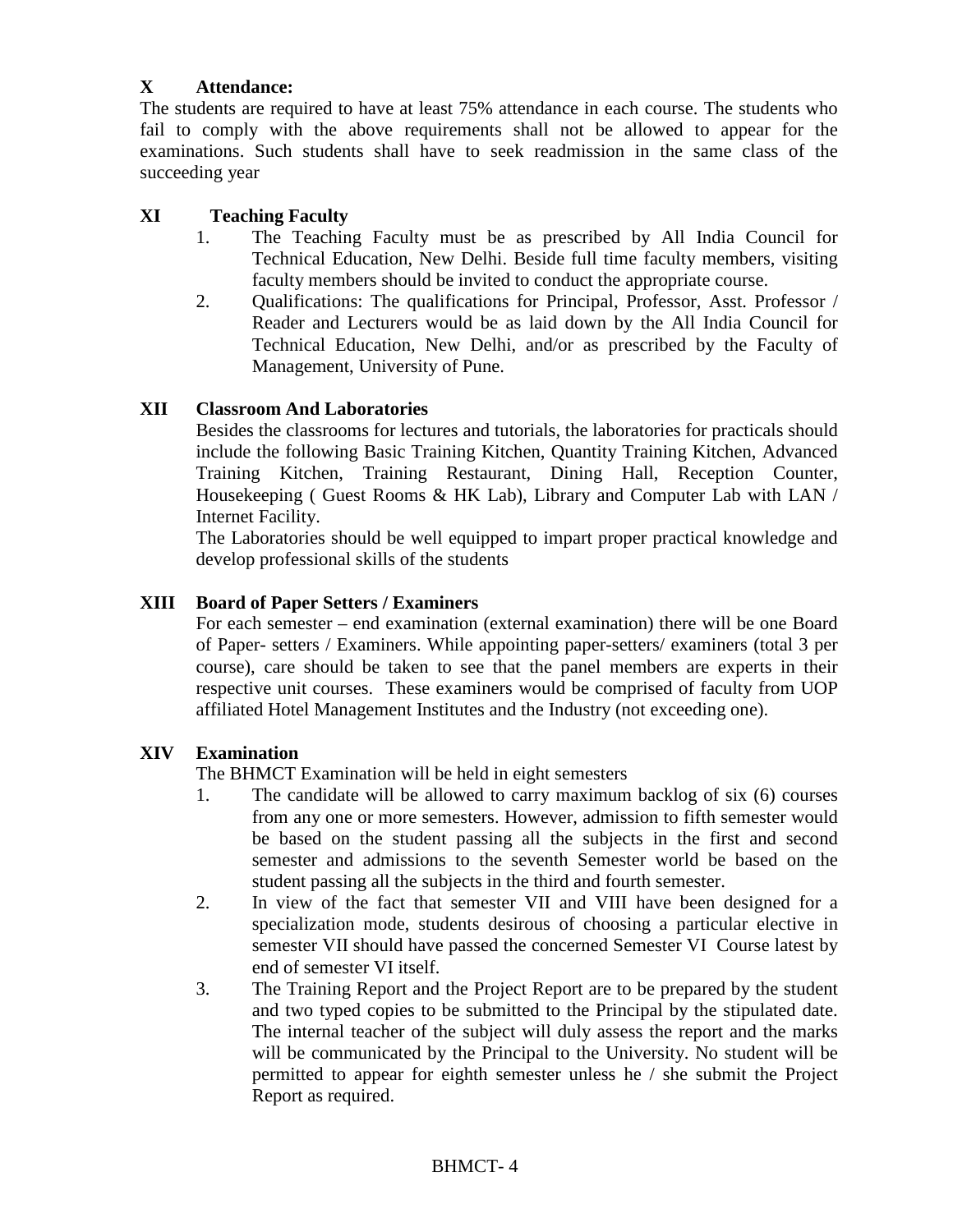## **XV Assessment**

The Final total assessment of the candidate shall be made in terms of an internal assessment, practical assessment (where ever applicable) and an external assessment for each course. The internal, practical and external assessment will constitute separate heads of passing and they will be shown separately in the transcripts.

- 1. For each course, the ratio of marks of internal assessment in relation to the external assessment shall be 30:70
- 2. The division of the 30 marks allotted to internal assessment shall be 15 marks for tutorial work or unit tests and 15 marks for seminars / performances of Practicals and continuous assessment comprising of attendance, journal work, etc
- 3. The external assessment shall be based on the external written examination and practical to be held at the end of each semester for each course.
- 4. The Training Report and Project Report and Viva-voce shall constitute separate heads of passing individually.
- 5. The marks awarded by an examiner in the internal assessment shall be communicated to the candidate.
- 6. Reassessment of Internal Marks In case of those students who have secured less than passing percentage of marks in internal i.e. less than 12 the concerned institute shall administer a separate internal test of 30 marks and if the result of the internal test as above results in lower marks than the original, the original figure of the marks shall

## **XVI Marks**

- 1. Each semester will carry a total of 600 marks each ( expect for semester V which shall carry a total of 200 marks )
- 2. The marks allotted to each course shall be as follows:

shall be taken into consideration.

- a. 70 marks for written comprehensive test.
- b. 40 marks for written comprehensive test where practical are conducted along with 30 marks for practical,

prevail. In short the rule is that the higher of the two figures of the marks,

- c. 30 marks shall be assigned for internal assessment.
- d. For elective specialization course the marks allotted shall be as follows:
	- i. 70 marks for written comprehensive test.
	- ii. 70 marks for practical and
	- iii. 60 marks shall be assigned for internal assessment.
- 3. Industrial Training and Project Report shall carry 200 marks & 100 marks respectively.

## **XVII Standard of passing**

- 1. Every candidate must secure 40 % marks in aggregate. External examination minimum 28 out of 70 marks and for internal examination minimum 12 out of 30 marks, separately in each subject.
- 2. The final results would be computed, based on aggregate marks obtained in Part II of the programme.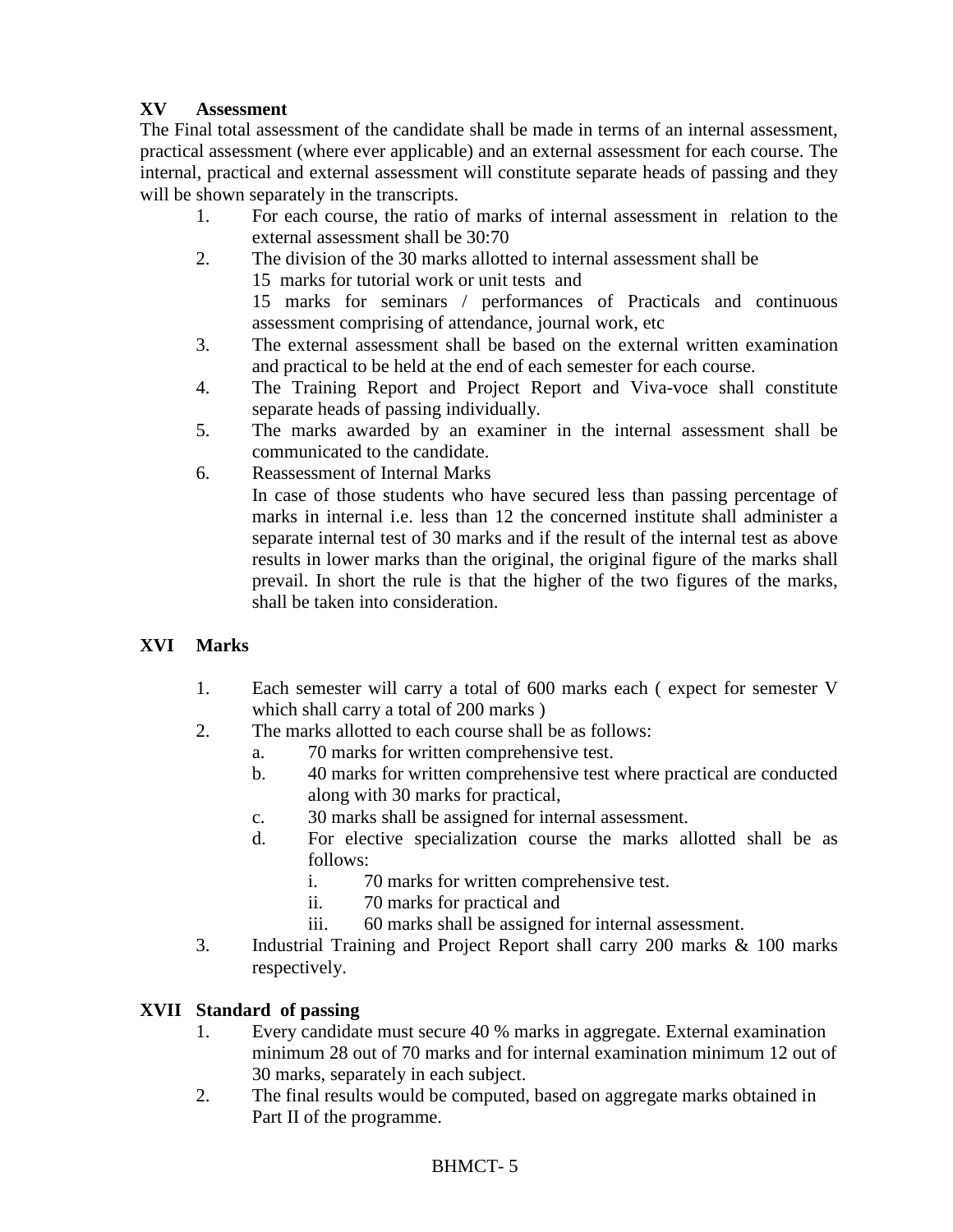## **XVIII Fees**

The fees would be charged as prescribed by the Government of Maharashtra from time to time.

## **University of Pune**

## **APPENDIX I.**

# **Revised Syllabus for Bachelor of Hotel Management & Catering Technology (BHMCT)**

The Following abbreviations have been used here under  $L =$  Lecture  $P =$  Practical  $T =$  Tutorial Internal Continuous Assessment = Class Test

## **First Year BHMCT SEMESTER I**

| Course         | Subject                           | Teaching scheme |                |        | <b>Examination</b> scheme | Total          |              |     |
|----------------|-----------------------------------|-----------------|----------------|--------|---------------------------|----------------|--------------|-----|
| N <sub>o</sub> |                                   | hours per week) |                | Theory | Practical                 | Internal       | <b>Marks</b> |     |
|                |                                   |                 | P              | T      |                           |                |              |     |
| 101            | Food Production $-I$              | 2               | 8              |        | 40                        | 30             | 30           | 100 |
| 102            | Food & Beverage Service-I         | 2               | 3              |        | 40                        | 30             | 30           | 100 |
| 103            | Housekeeping Operations - I       | 2               | $\overline{2}$ |        | 40                        | 30             | 30           | 100 |
| 104            | Front Office Operations $-I$      | 2               | $\overline{2}$ |        | 40                        | 30             | 30           | 100 |
| 105            | Catering Science I                | 3               | $\blacksquare$ |        | 70                        | $\blacksquare$ | 30           | 100 |
| 106            | <b>Communication Fundamentals</b> | $\overline{4}$  | $\blacksquare$ |        | 70                        |                | 30           | 100 |
|                | <b>TOTAL</b>                      | 15              | 15             | 6      | 300                       | 120            | 180          | 600 |

## **First Year BHMCT SEMESTER II**

| Course         | Subject                       | Teaching scheme |                             |        | <b>Examination</b> scheme | Total    |              |     |
|----------------|-------------------------------|-----------------|-----------------------------|--------|---------------------------|----------|--------------|-----|
| N <sub>0</sub> |                               | hours per week) |                             | Theory | Practical                 | Internal | <b>Marks</b> |     |
|                |                               | T<br>P          |                             |        |                           |          |              |     |
| 201            | Food Production $-$ II        | 2               | 8                           |        | 40                        | 30       | 30           | 100 |
| 202            | Food & Beverage Service-II    | $\overline{2}$  | 3                           |        | 40                        | 30       | 30           | 100 |
| 203            | Housekeeping Operations – II  | $\overline{2}$  | $\overline{2}$              |        | 40                        | 30       | 30           | 100 |
| 204            | Front Office Operations – II  | 2               | 2                           |        | 40                        | 30       | 30           | 100 |
| 205            | Catering Science II           | 3               |                             |        | 70                        |          | 30           | 100 |
| 206            | <b>Basic French for Hotel</b> | $\overline{2}$  | $\mathcal{D}_{\mathcal{L}}$ |        | 40                        | 30       | 30           | 100 |
|                | Industry                      |                 |                             |        |                           |          |              |     |
|                | <b>TOTAL</b>                  | 13              | 17                          | 6      | 270                       | 150      | 180          | 600 |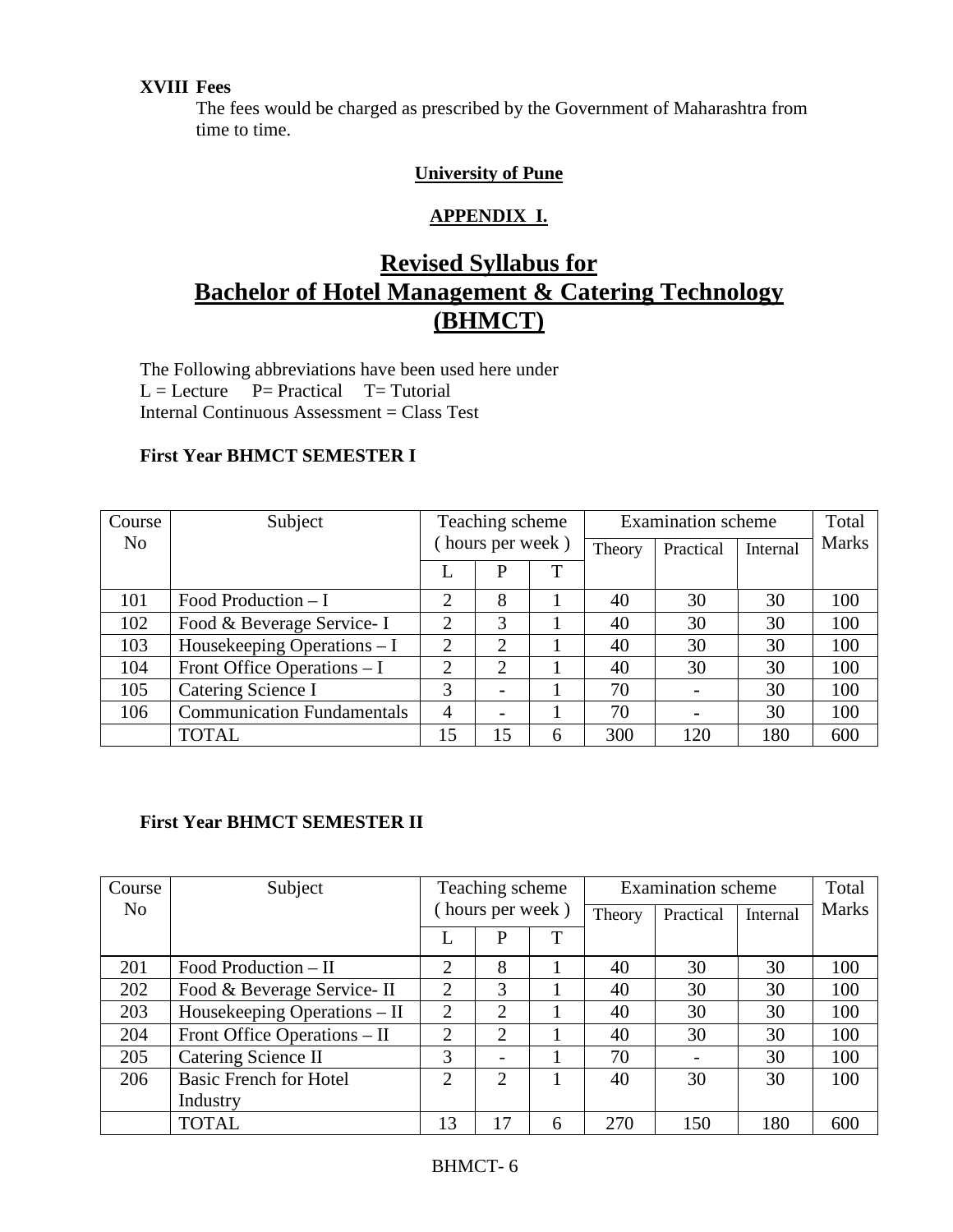| Cours | Subject                      | Teaching scheme |                 | <b>Examination</b> scheme | Total  |           |         |              |
|-------|------------------------------|-----------------|-----------------|---------------------------|--------|-----------|---------|--------------|
| e No  |                              |                 | hours per week) |                           | Theory | Practical | Interna | <b>Marks</b> |
|       |                              | T<br>P          |                 |                           |        |           |         |              |
| 301   | Food Production – III        | 2               | 8               |                           | 40     | 30        | 30      | 100          |
| 302   | Food & Beverage Service- III | ↑               | 3               |                           | 40     | 30        | 30      | 100          |
| 303   | Accommodation Operations- I  | 2               | $\overline{2}$  |                           | 40     | 30        | 30      | 100          |
| 304   | <b>Computer Fundamentals</b> | 2               | 2               |                           | 40     | 30        | 30      | 100          |
| 305   | Food & Beverage Controls     | 3               | $\blacksquare$  |                           | 70     |           | 30      | 100          |
| 306   | <b>Basic Accounting</b>      | 4               | $\blacksquare$  |                           | 70     |           | 30      | 100          |
|       |                              |                 |                 |                           |        |           |         |              |
|       | <b>TOTAL</b>                 | 15              | 15              | 6                         | 300    | 120       | 180     | 600          |

## **Second Year BHMCT SEMESTER III**

## **Second Year BHMCT SEMESTER IV**

| Course | Subject                             | Teaching scheme |                |   | <b>Examination</b> scheme | Total   |         |              |
|--------|-------------------------------------|-----------------|----------------|---|---------------------------|---------|---------|--------------|
| No     |                                     | hours per week) |                |   | Theory                    | Practi- | Interna | <b>Marks</b> |
|        |                                     | ᠇<br>P<br>L     |                |   | cals                      |         |         |              |
| 401    | Food Production – IV                | 2               | 8              |   | 40                        | 30      | 30      | 100          |
| 402    | Food & Beverage Service-IV          | $\overline{2}$  | 3              |   | 40                        | 30      | 30      | 100          |
| 403    | <b>Accommodation Operations -II</b> | 3               | 3              |   | 40                        | 30      | 30      | 100          |
| 404    | <b>Hotel Engineering</b>            | 3               | $\blacksquare$ |   | 70                        |         | 30      | 100          |
| 405    | Principles of Management            | 3               | $\blacksquare$ |   | 70                        |         | 30      | 100          |
| 406    | <b>Hotel Accountancy</b>            | 3               | $\blacksquare$ |   | 70                        |         | 30      | 100          |
|        | TOTAL                               | 16              | 14             | 6 | 330                       | 90      | 180     | 600          |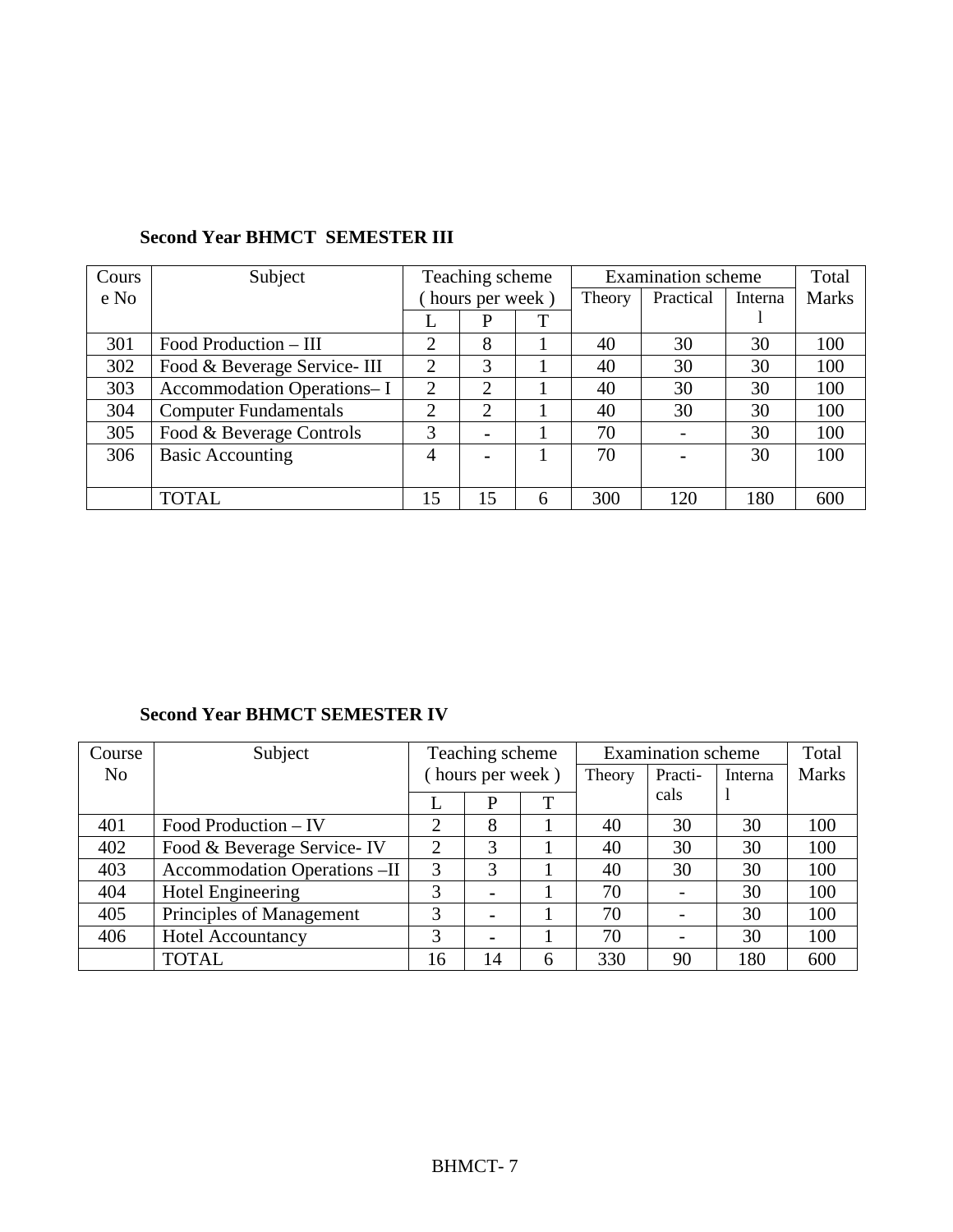## **Third Year BHMCT SEMESTER V**

| Course | Subject                               | <b>Examination Scheme</b>  |    |     |  |  |
|--------|---------------------------------------|----------------------------|----|-----|--|--|
| No     |                                       | Panel<br>Total<br>Internal |    |     |  |  |
|        |                                       |                            |    |     |  |  |
| 501    | <b>Industrial Training</b>            | 140                        | 60 | 200 |  |  |
|        | 20 weeks $*$ 6 days 8 hours = 960 Hrs |                            |    |     |  |  |
|        | TOTAL                                 | 140                        | 60 | 200 |  |  |

## **Note**

Training report to be submitted as per specifications and format (to be collected from the College ). Daily Logbook and the Performance Appraisal given by Government Classified Hotels of the level of three star categories and above.

Marks would be awarded as follows by a panel of examiners (one external and one internal):-

|                        | <b>Internal</b> | <b>External</b> |
|------------------------|-----------------|-----------------|
| Performance Appraisal  | 30              |                 |
| Logbook                | 30              |                 |
| <b>Training Report</b> |                 | 70              |
| Viva-voce              |                 | 70              |
|                        |                 |                 |
| <b>Total</b>           | 60 marks        | 140 marks       |

## **Third Year BHMCT SEMESTER VI**

|                          |                                 | Teaching scheme |                 |   | <b>Examination</b> scheme | Total   |         |              |
|--------------------------|---------------------------------|-----------------|-----------------|---|---------------------------|---------|---------|--------------|
| Course<br>N <sub>0</sub> | Subject                         |                 | hours per week) |   | Theory                    | Practic | Interna | <b>Marks</b> |
|                          |                                 |                 | P               | T |                           | al      |         |              |
| 601                      | <b>Advanced Food Production</b> | 2               | 8               |   | 40<br>30                  |         | 30      | 100          |
| 602                      | Advanced Food & Beverage        | $\overline{2}$  | 3               |   | 40                        | 30      | 30      | 100          |
|                          | Service                         |                 |                 |   |                           |         |         |              |
| 603                      | Personality Development &       | 3               | 3               |   | 40                        | 30      | 30      | 100          |
|                          | <b>Business Communication</b>   |                 |                 |   |                           |         |         |              |
| 604                      | Hospitality Marketing -I        | 3               |                 |   | 70                        |         | 30      | 100          |
| 605                      | Human Resource Management       | 3               |                 |   | 70                        |         | 30      | 100          |
| 606                      | Travel & Tourism                | 3               | --              |   | 70                        |         | 30      | 100          |
|                          | <b>TOTAL</b>                    | 16              | 14              | 6 | 330                       | 90      | 180     | 600          |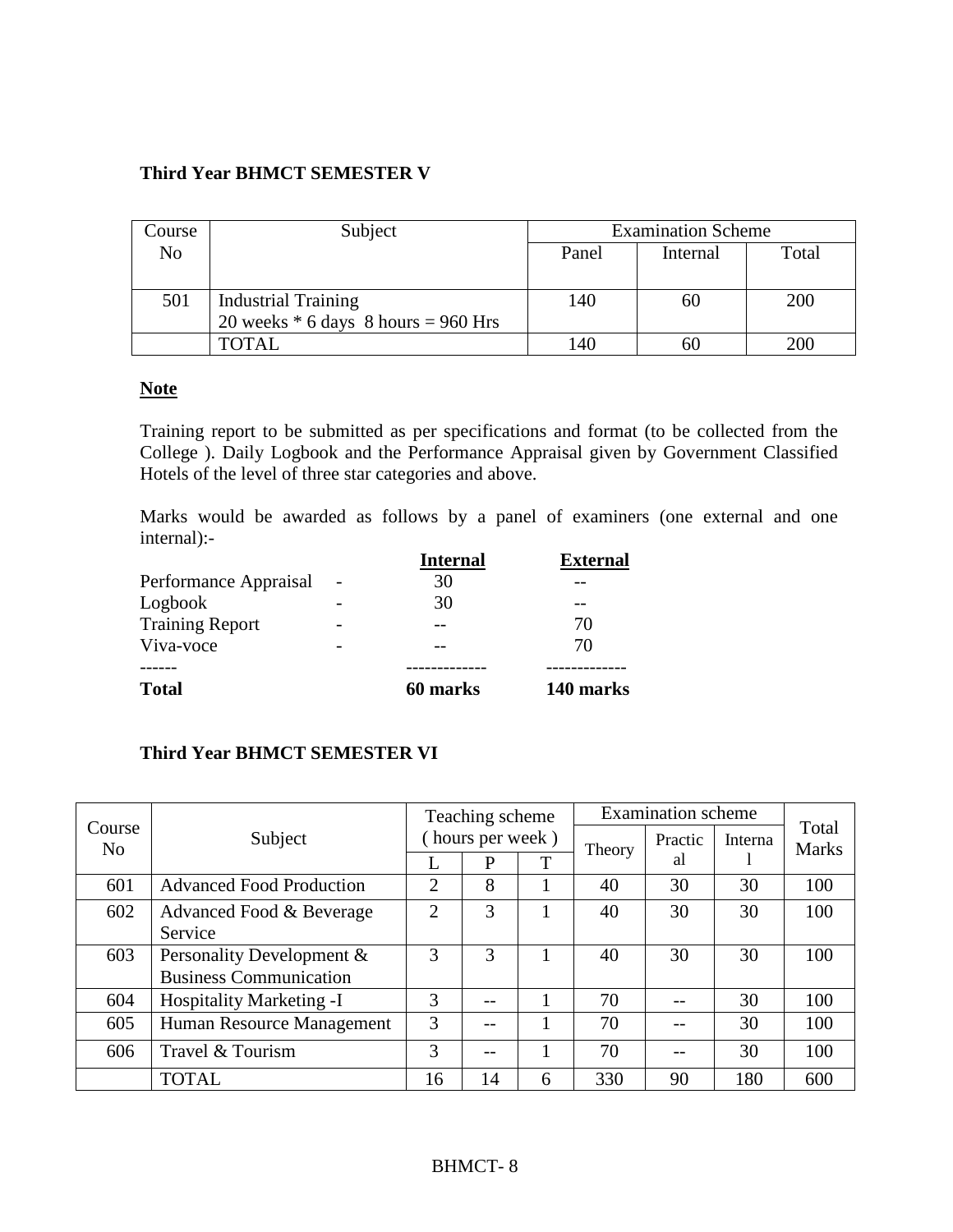|              |                                  |                 | Teaching scheme |   |        | <b>Examination</b> scheme |          |                       |  |
|--------------|----------------------------------|-----------------|-----------------|---|--------|---------------------------|----------|-----------------------|--|
| Course<br>No | Subject                          | hours per week) |                 |   | Theory | Practical                 | Internal | Total<br><b>Marks</b> |  |
|              |                                  | L               |                 | T |        |                           |          |                       |  |
| 701          | $\omega$ Elective I (A,B,C)      | 4               | 10              | 2 | 70     | 70                        | 60       | 200                   |  |
| 702          | Organisational Behaviour         | 4               |                 |   | 70     |                           | 30       | 100                   |  |
| 703          | <b>Hotel Related Laws</b>        | 4               |                 |   | 70     |                           | 30       | 100                   |  |
| 704          | <b>Hospitality Marketing -II</b> | 4               |                 |   | 70     |                           | 30       | 100                   |  |
| 705          | <b>Environmental Management</b>  | 4               |                 |   | 70     |                           | 30       | 100                   |  |
|              | <b>TOTAL</b>                     | 20              | 10              | h | 350    | 70                        | 180      | 600                   |  |

### **Fourth Year BHMCT SEMESTER VII**

#### **Fourth Year BHMCT SEMESTER VIII**

|                          |                                     | Teaching scheme |                  |   | <b>Examination</b> scheme | Total     |          |              |
|--------------------------|-------------------------------------|-----------------|------------------|---|---------------------------|-----------|----------|--------------|
| Course<br>N <sub>o</sub> | Subject                             |                 | (hours per week) |   | Theory                    | Practical | Internal | <b>Marks</b> |
|                          |                                     |                 | P                | T |                           |           |          |              |
| 801                      | $\omega$ Elective II (A,B,C)        | 3               | 8                | 2 | 70                        | 70        | 60       | 200          |
| 802                      | * Project Report                    | 3               | 7                | - |                           | 70        | 30       | 100          |
| 803                      | <b>Total Quality Management</b>     | 4               |                  |   | 70                        |           | 30       | 100          |
| 804                      | <b>Managerial Economics</b>         | 3               |                  |   | 70                        |           | 30       | 100          |
| 805                      | <b>Entrepreneurship Development</b> | 3               |                  |   | 70                        |           | 30       | 100          |
|                          | <b>TOTAL</b>                        | 16              | 15               | 5 | 280                       | 140       | 180      | 600          |

#### **Note @ students may choose any one of the Electives for Semester VII and VIII**

701 / 801 A Specialization in Food Production Management.

701 / 801 B Specialization Food & Beverage Service Management.

701 / 801 C Specialization in Accommodation Management

#### **802 Project Report –**

\* The Project Report should be market research and field work oriented and related to the Elective Course ( Food Production / Food & Beverage Service / Accommodation Management). The documentation and presentation should be conducted before the panel of one external and one internal examiner. Marks would be awarded for Project Report, Presentation & Viva-voce by the panel of examiners (one external and one internal)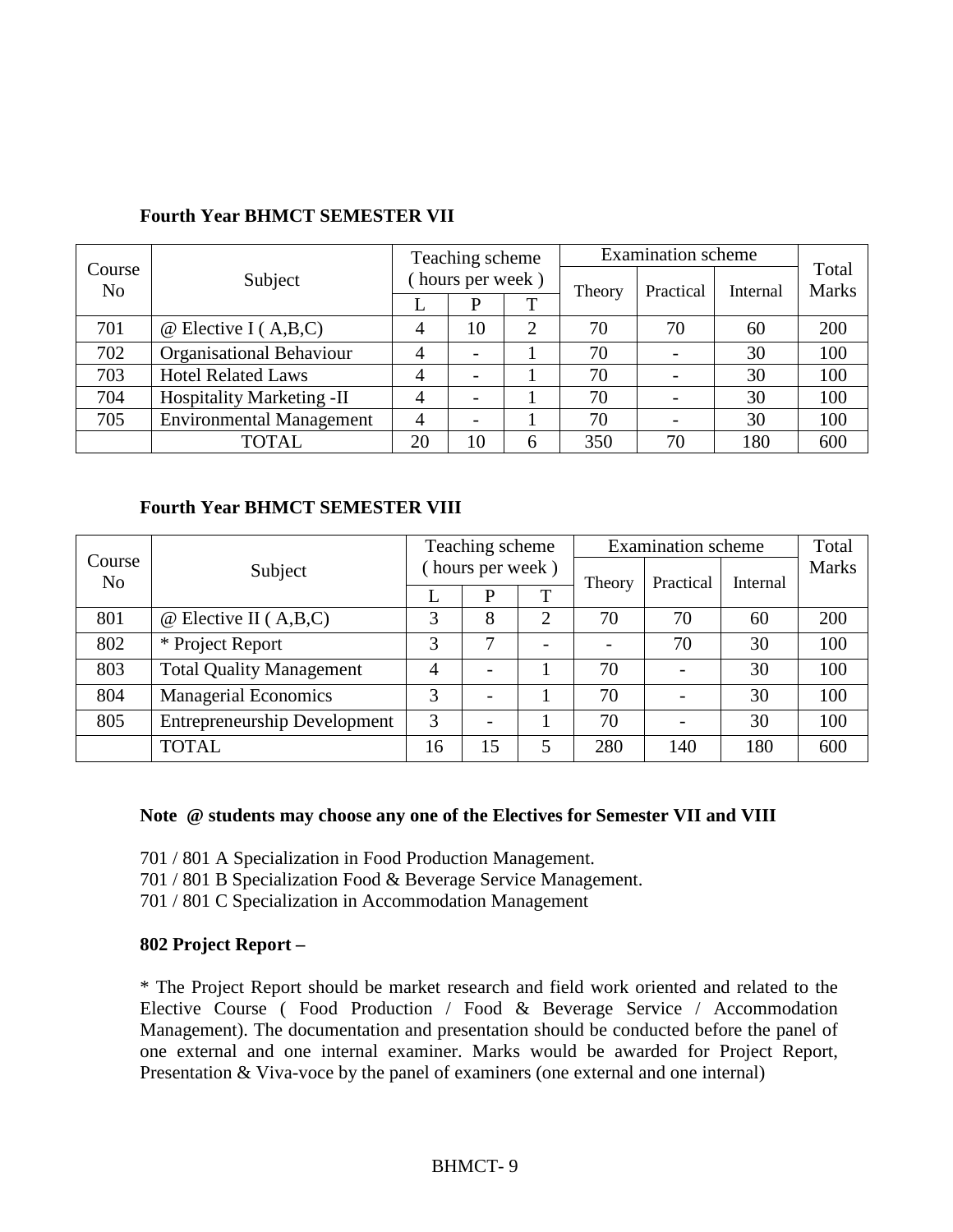**Subject - FOOD PRODUCTION - I** 

**Subject Code - 101** 

**Semester - First** 

**Teaching and Examination Scheme:** 

| Teaching Scheme/Week |                         |                        |       | <b>Examination Scheme</b>    |                           |                          |       |  |
|----------------------|-------------------------|------------------------|-------|------------------------------|---------------------------|--------------------------|-------|--|
| Theory<br><b>Hrs</b> | Practical<br><b>Hrs</b> | Tutorial<br><b>Hrs</b> | Total | Theory<br>Marks/<br>Duration | Practical<br><b>Marks</b> | Internal<br><b>Marks</b> | Total |  |
| 02                   | 08                      |                        |       | 40/2<br>hrs                  | 30/4<br>hrs               | 30                       | 100   |  |

### **Rationale:**

Food Production is an integral part of the Hospitality Industry. To prepare the students to cater to the need of the industry, it is important to inculcate in them sound knowledge of the principles of Food Production so that they can be put to use in an efficient & effective way. Hrs Mks

| <b>Chapter 1</b> | <b>Introduction to Professional Cookery</b>                                      | ====<br>0 <sub>3</sub> | --------<br>02 |
|------------------|----------------------------------------------------------------------------------|------------------------|----------------|
| 1.1              | Origin of Modern Cookery practices                                               |                        |                |
| 1.2              | Factors influencing eating habits, sectors of hospitality/<br>Catering Industry. |                        |                |
| 1.3              | Essentials of Continental food preparation.                                      |                        |                |
| 1.4              | Essentials of Indian food preparation.                                           |                        |                |
| 1.5              | Hygiene $\&$ safe practices in handling food.                                    |                        |                |
| 1.6              | Aims & objectives of cooking food.                                               |                        |                |
| <b>Chapter 2</b> | <b>Professional Attributes</b>                                                   | 02                     | 02             |
| 2.1              | Attitude towards your job.                                                       |                        |                |
| 2.2              | Personal Hygiene.                                                                |                        |                |
| 2.3              | Uniforms                                                                         |                        |                |
| 2.4              | Care for your own health $&$ safety.                                             |                        |                |
| 2.5              | Safety practices & procedures.                                                   |                        |                |
|                  | 2.5.1 Accidents, types, nature, classification                                   |                        |                |
|                  | 2.5.2 Preventive measures for each type of accident.                             |                        |                |
|                  | 2.5.3 Reporting accidents.                                                       |                        |                |
|                  | 2.5.4 First aid - meaning, importance, and basic rules.                          |                        |                |
|                  | 2.5.5 Fire Prevention                                                            |                        |                |
| <b>Chapter 3</b> | <b>Organization Structure in the Kitchen</b>                                     | 02                     | 04             |
| 3.1              | Types of establishments                                                          |                        |                |
| 3.2              | Classical kitchen brigade (English) for a five Star &                            |                        |                |
|                  | Three Star Hotel.                                                                |                        |                |
| 3.3              | Duties & Responsibilities of Executive Chef & various                            |                        |                |
|                  | Chefs.                                                                           |                        |                |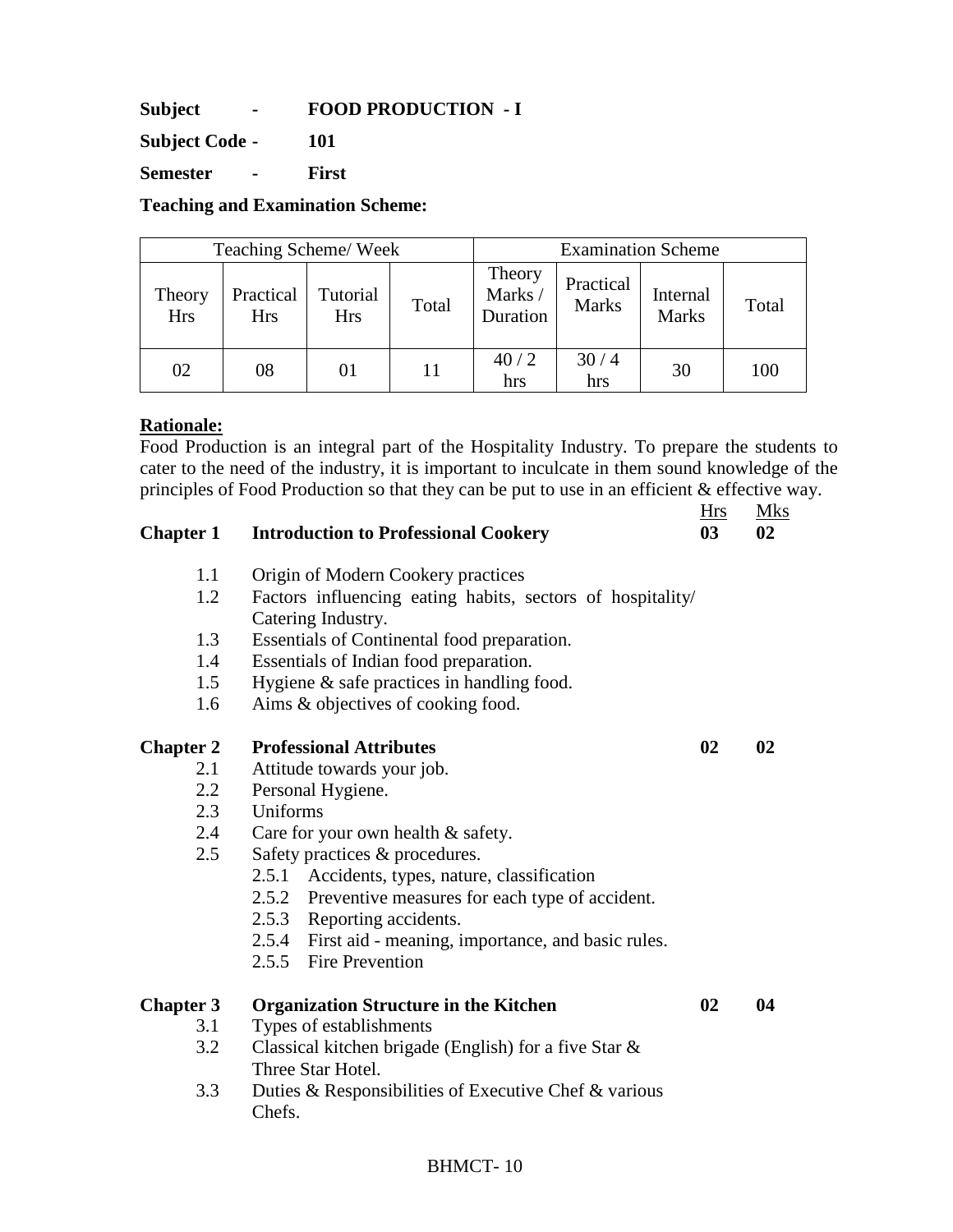| 3.4                     | Co-ordination with other allied department e.g. Stores,                                                                                                                                                                    |                |                |    |
|-------------------------|----------------------------------------------------------------------------------------------------------------------------------------------------------------------------------------------------------------------------|----------------|----------------|----|
|                         | Purchases, Accounts, Service, Housekeeping, etc.                                                                                                                                                                           |                |                |    |
| <b>Chapter 4</b><br>4.1 | <b>Cooking Utensils &amp; Small Equipments</b><br>Classification - knives, kitchen tools, Electric Food Pre-<br>Preparation equipments, Refrigeration equipment, Food<br>Holding Equipments, Hot plates & Heated Cupboards |                | 0 <sub>3</sub> | 04 |
| 4.2                     | Properties, Advantages & Disadvantages of various<br>materials used in tools & equipment.                                                                                                                                  |                |                |    |
| 4.3                     | Precautions and Care in handling & maintenance of<br>equipment                                                                                                                                                             |                |                |    |
| <b>Chapter 5</b>        | <b>Commodities used in the Catering Industry</b>                                                                                                                                                                           |                | 01             |    |
| 5.1                     | Relationship of the classification with food groups studied                                                                                                                                                                |                |                |    |
| 5.2                     | Introduction to commodities in terms of sources, types,<br>nature, uses, processing, by-products, market forms                                                                                                             |                |                |    |
|                         | available, modes of packing, local market rate, storage                                                                                                                                                                    |                |                |    |
|                         | principles & nutritive value for commodities and effect of                                                                                                                                                                 |                |                |    |
|                         | heat and other factors on cooking. (for the following)                                                                                                                                                                     |                |                |    |
|                         | 5.2.1 Cereals & Pulses                                                                                                                                                                                                     | 0 <sub>3</sub> | 04             |    |
|                         | 5.2.1.1<br>Wheat, Rice $\&$ Other millets in the<br>region                                                                                                                                                                 |                |                |    |
|                         | 5.2.1.2<br>Bengal gram, Green gram, Red gram                                                                                                                                                                               |                |                |    |
|                         | Soya beans, kidney bean, double<br>5.2.1.3                                                                                                                                                                                 |                |                |    |
|                         | beans, locally available cereals and                                                                                                                                                                                       |                |                |    |
|                         | pulses.                                                                                                                                                                                                                    |                |                |    |
|                         | 5.2.2<br><b>Sweeteners</b>                                                                                                                                                                                                 | 02             | 02             |    |
|                         | Sugar, Honey, Jaggery & Artificial Sweeteners<br>5.2.3<br><b>Fats &amp; Oils</b>                                                                                                                                           | 02             | 04             |    |
|                         | Butter, Oil, Lard, Suet, Tallow,                                                                                                                                                                                           |                |                |    |
|                         | Hydrogenated fat, Bread spreads                                                                                                                                                                                            |                |                |    |
|                         | Dairy products<br>5.2.4                                                                                                                                                                                                    | 03             | 04             |    |
|                         | Milk, Cream, Cheese, Curd                                                                                                                                                                                                  |                |                |    |
|                         | <b>Vegetables</b><br>5.2.5                                                                                                                                                                                                 | 0 <sub>3</sub> | 04             |    |
|                         | Types of Vegetables-Root, Stem, Leafy,                                                                                                                                                                                     |                |                |    |
|                         | Flowery, Fruity                                                                                                                                                                                                            |                |                |    |
|                         | <b>Fruits</b><br>5.2.6<br>Types of Fruits - Fresh, Dried, Canned                                                                                                                                                           | 02             | 02             |    |
|                         | 5.2.7<br>Eggs                                                                                                                                                                                                              | 01             | 02             |    |
|                         | Spices, Herbs, Condiments & Seasonings<br>5.2.8                                                                                                                                                                            | 03             | 04             |    |
|                         | (Used in Western & Indian Cooking)                                                                                                                                                                                         |                |                |    |
|                         |                                                                                                                                                                                                                            |                |                |    |
| <b>Chapter 6</b><br>6.1 | <b>Pigments in foods</b><br>Types of pigments in vegetables, fruits and animal                                                                                                                                             |                | 02             | 02 |
|                         | products.                                                                                                                                                                                                                  |                |                |    |

- 6.2 Effect of heat, acid, alkali, oxidation & metal on pigments<br>6.3 Precautions for enhancing & retention of colour.
- Precautions for enhancing & retention of colour.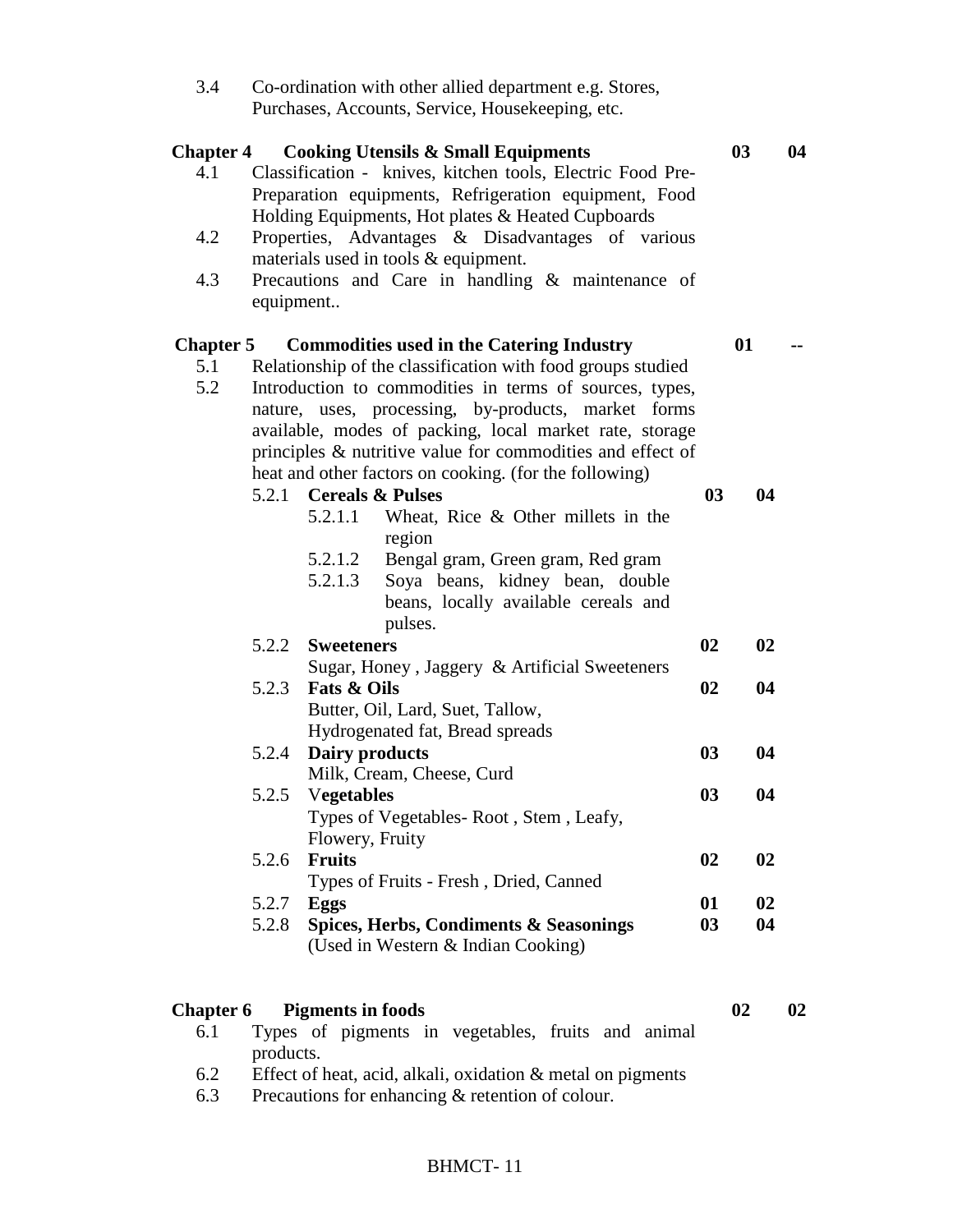#### **Note : Glossary of Terms**

Students should be familiar with the glossary of terms pertaining to above mentioned topics

### **Total 32 40**

#### **Practicals**

It is recommended that Demonstrations be conducted in the initial stages to make the students familiar with the following:

- 1. Introduction to various tools and their usage.
- 2. Introduction to various commodities. (Physical Characteristics, weight & volume conversion, yield testing, etc.)
- 3. Food pre-preparation methods
	- a. Preparation Methods
		- Washing, Peeling, Paring (fruits), Cutting (cuts of vegetables), Grating (Vegetables), Grinding, Mashing , (vegetables & pulses), Sieving (flours), Steeping (cereals, pulses, tamarind, lemon-rind), Evaporation (milk & gravies), Marination (meat, fish, chicken), Sprouting (pulses & legumes), Blanching , Filleting of fish ,Deboning & jointing poultry
	- b. Methods of Mixing Beating, Blending, Cutting in, Rubbing in, Creaming, Folding, Kneading, Rolling in, Pressing, Stirring
- 4. Use of different cooking methods.
- 5. Basic Indian masalas & gravies (Dry & wet)
- 6. Basic Stocks, soups & sauces.

Minimum 18 Individual Practicals consisting of 70% Indian & 30% Continental Menus be accomplished, over and above the demonstrations.

Practical Examination be conducted on Indian Menus consisting of a Meat, Vegetable, Rice and Sweet Preparation.

#### **Reference Books**

- 1. Practical Cookery- Victor Ceserani & Ronald Kinton, ELBS
- 2. Theory of Catering-Victor Ceserani & Ronald Kinton, ELBS
- 3. Theory of Cookery- Mr. K. Arora, Franck Brothers
- 4. Modern Cookery for Teaching & Trade Vol I- Ms. Thangam Philip, Orient Longman.
- 5. The Professional Chef (4th Edition)- Le Rol A. Polsom
- 6. The book of Ingredients- Jane Grigson
- 7. Food Commodities- Bernard Davis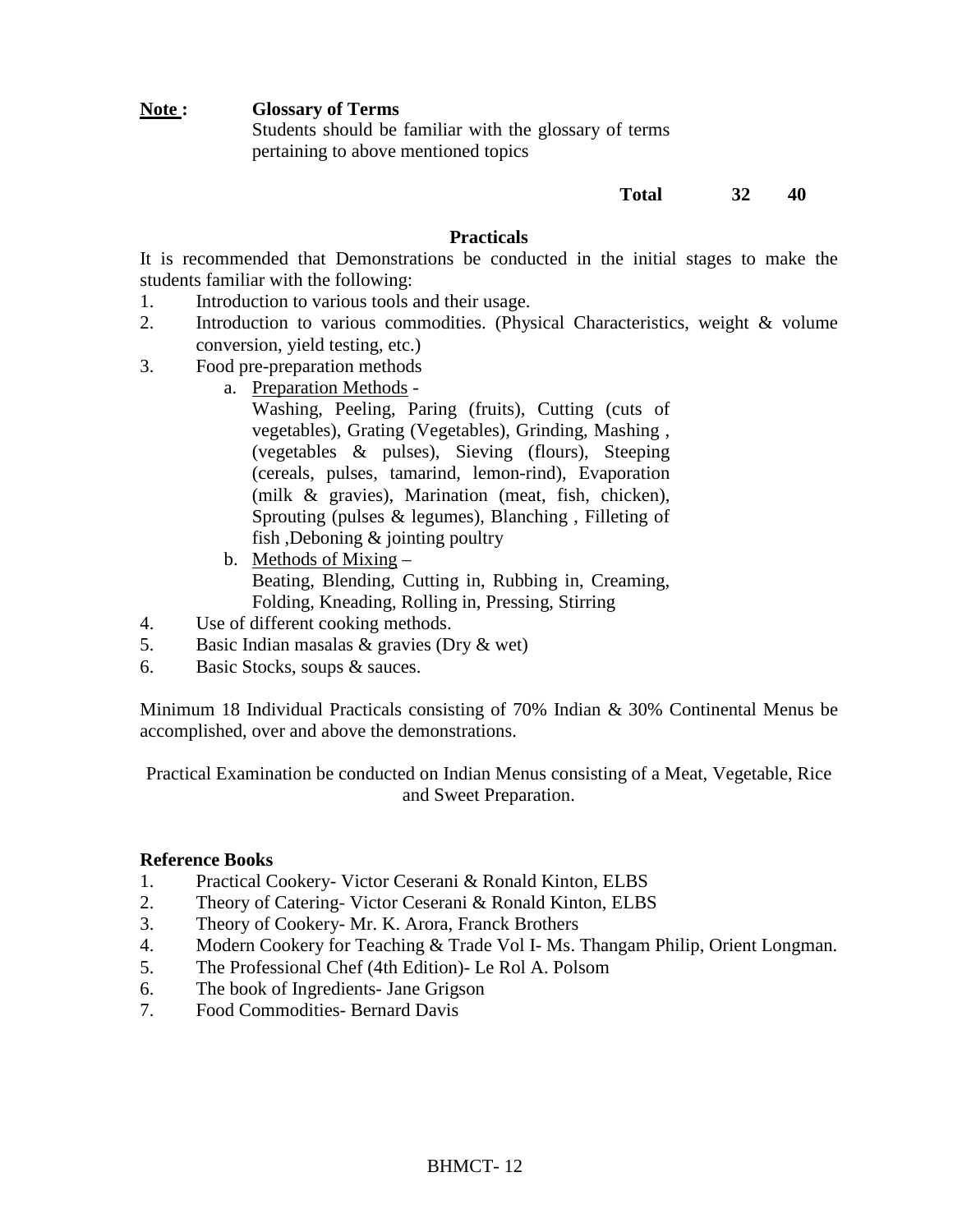**Subject - FOOD & BEVERAGE SERVICE – I** 

**Subject Code - 102** 

**Semester - First** 

**Teaching and Examination Scheme:** 

| Teaching Scheme/Week |                         |                        |       | <b>Examination Scheme</b>    |                           |                          |       |
|----------------------|-------------------------|------------------------|-------|------------------------------|---------------------------|--------------------------|-------|
| Theory<br><b>Hrs</b> | Practical<br><b>Hrs</b> | Tutorial<br><b>Hrs</b> | Total | Theory<br>Marks/<br>Duration | Practical<br><b>Marks</b> | Internal<br><b>Marks</b> | Total |
| 02                   | 03                      | 01                     | 06    | 40/2<br>hrs                  | 30/2<br>hrs               | 30                       | 100   |

### **Rationale:**

The course will give the students a comprehensive knowledge and develop technical skills in the basic aspects of food & beverage service operations in the Hotel Industry.

|                                                   |                                                                                                                                                                                                                                                                                 | <b>Hrs</b> | <b>Mks</b> |
|---------------------------------------------------|---------------------------------------------------------------------------------------------------------------------------------------------------------------------------------------------------------------------------------------------------------------------------------|------------|------------|
| Chapter 1.<br>1.1<br>1.2<br>1.3                   | The Food & Beverage Service Industry<br>Introduction to the Food & Beverage Industry<br><b>Classification of Catering Establishments (Commercial</b><br>& Non-Commercial)<br>Introduction to Food & Beverage Operations (Types of<br>F&B Outlets)                               | 04         | 04         |
| <b>Chapter 2.</b><br>2.1<br>2.2                   | Food & Beverage Service areas in a Hotel<br>Shop, Room<br>Restaurant, Coffee<br>Service,<br>Bars.<br>Banquets, Snack Bar, Executive Lounges, Business<br>Centers, Discotheques & Night Clubs.<br>Auxiliary areas                                                                | 04         | 06         |
| Chapter 3.<br>3.1<br>3.2<br>3.3                   | <b>Food &amp; Beverage Service Equipment</b><br>Types & Usage of Equipments- Furniture, Chinaware,<br>Silverware & Glassware, Linen, Disposables,<br><b>Special Equipment</b><br>Care & maintenance                                                                             | 06         | 08         |
| <b>Chapter 4.</b><br>4.1.<br>4.2.<br>4.3.<br>4.4. | <b>Food &amp; Beverage Service Personnel</b><br>Food & Beverage Service Organization Structure - Job<br>Descriptions & Job Specifications<br>Attitudes & Attributes of Food & Beverage personnel,<br>competencies.<br><b>Basic Etiquettes</b><br>Interdepartmental relationship | 06         | 08         |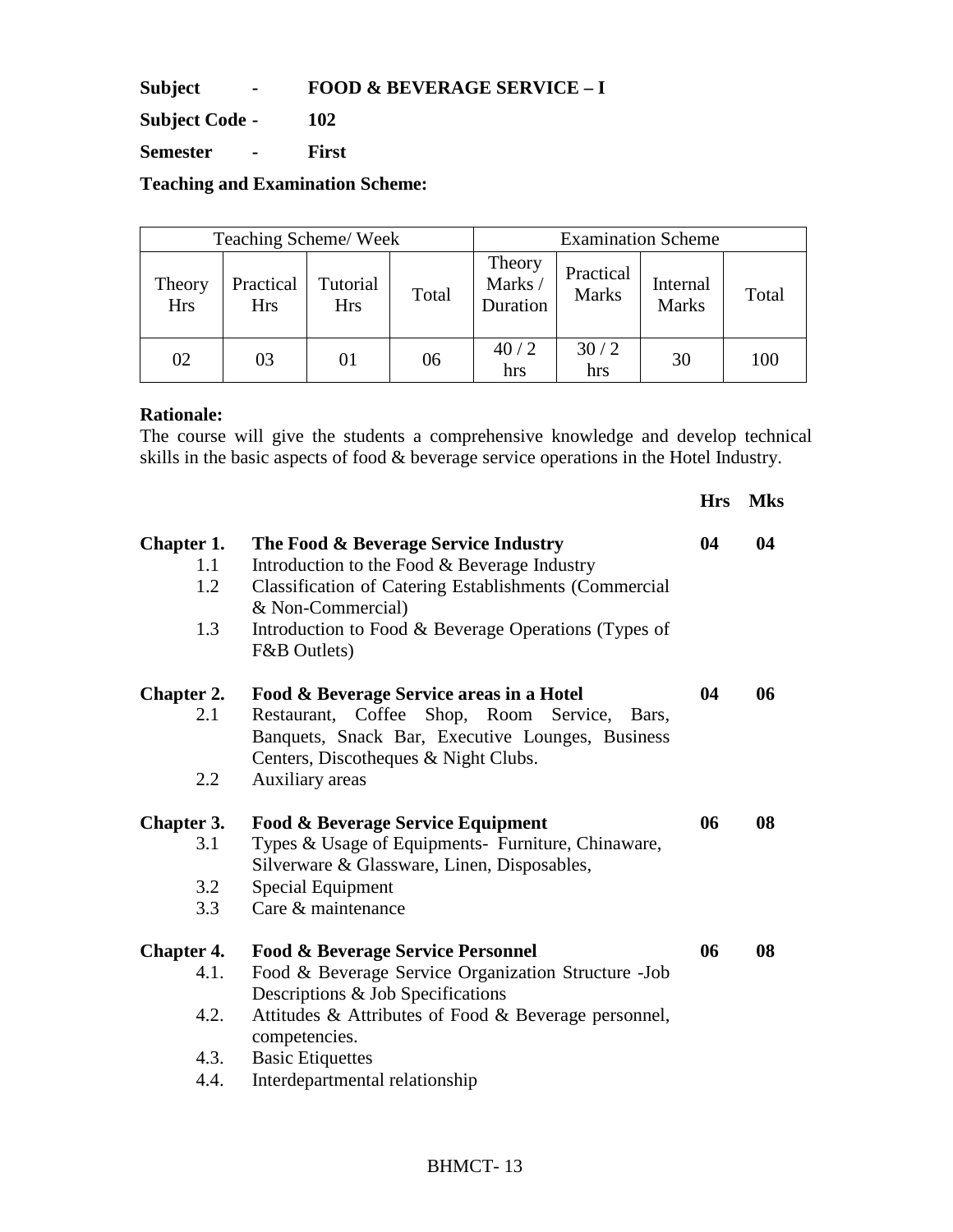#### **Chapter 5.** Types of Food & Beverage Service 12 14 5.1 Table Service –English / Silver, American, French, Russian

- 5.2 Self Service Buffet & Cafeteria
- 5.3 Specialized Service Gueridon, Tray, Trolley, Lounge, Room etc.
- 5.4 Single Point Service Take Away, Vending Kiosks, Food Courts & Bars, Automats
- 5.5 Mis-en-place & Mis-en-scene

## **Note : Glossary of Terms**

Students should be familiar with the glossary of terms pertaining to above mentioned topics

#### **Total 32 40**

#### **Practicals:**

- 1. Restaurant Etiquettes
- 2. Restaurant Hygiene practices
- 3. Mis-En-Palce & Mis-En–Scene
- 4. Identification of Equipments
- 5. Laying & Relaying of Table cloth
- 6. Napkin Folds
- 7. Rules for laying a table
- 8. Carrying a Salver / Tray
- 9. Service of Water
- 10. Handling the Service Gear
- 11. Carrying Plates, Glasses & other Equipments
- 12. Clearing an Ashtray
- 13. Situations like spillage
- 14. Setting of Table d'hote & A La Carte covers.
- 15. Service of Hot & Cold Non Alcoholic Beverages
- 16. Indian Cuisine- Accompaniments & Service

#### **Reference books:**

- 1. Food & Beverage Service Lillicrap & Cousins, ELBS
- 2. Modern Restaurant Service John Fuller, Hutchinson
- 3. Food & Beverage Service Training Manual Sudhir Andrews, Tata McGraw Hill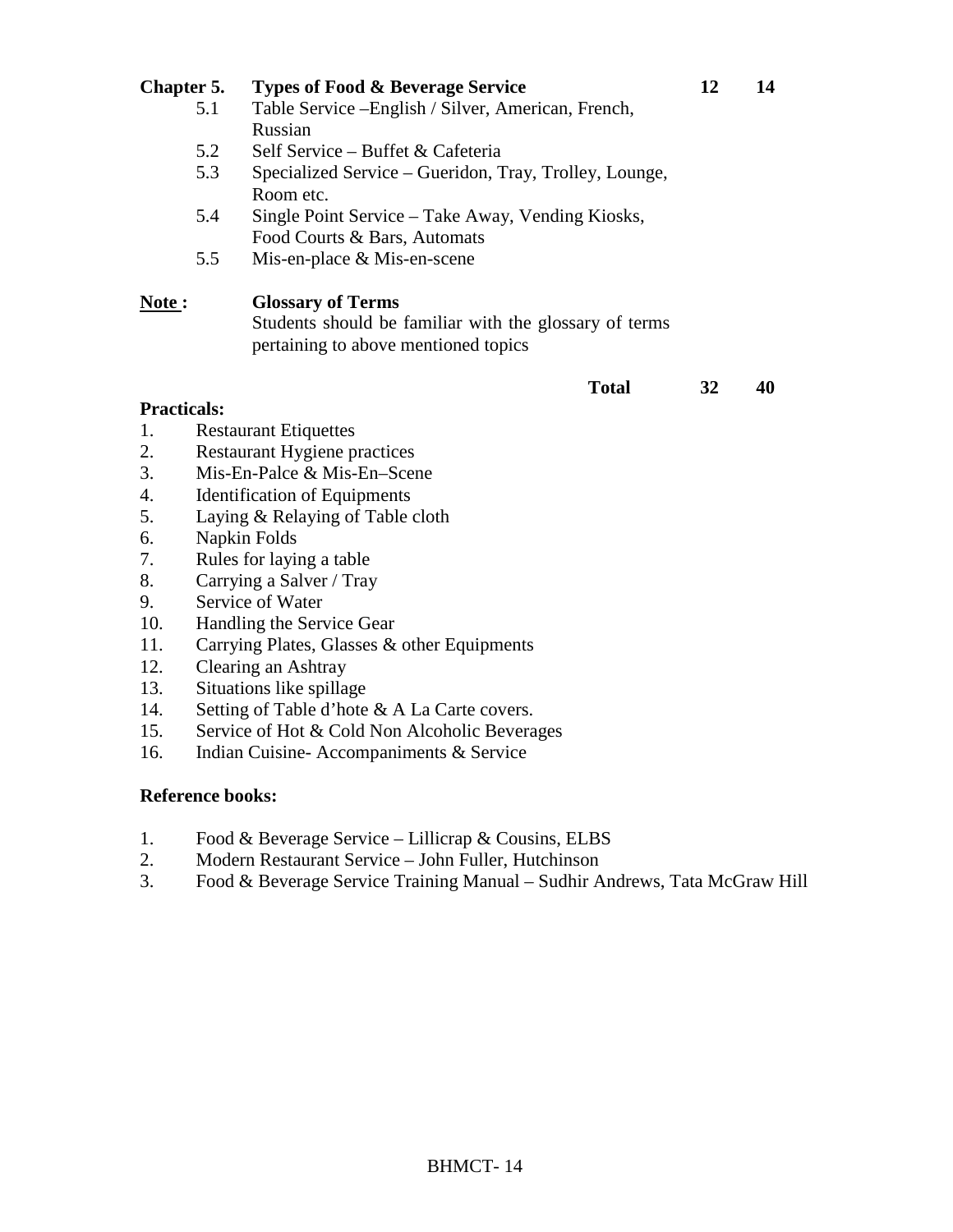**Subject - HOUSEKEEPING OPERATIONS – I** 

**Subject Code - 103** 

**Semester - First** 

**Teaching and Examination Scheme:** 

| Teaching Scheme/Week |                         |                        |       | <b>Examination Scheme</b>    |                           |                          |       |
|----------------------|-------------------------|------------------------|-------|------------------------------|---------------------------|--------------------------|-------|
| Theory<br><b>Hrs</b> | Practical<br><b>Hrs</b> | Tutorial<br><b>Hrs</b> | Total | Theory<br>Marks/<br>Duration | Practical<br><b>Marks</b> | Internal<br><b>Marks</b> | Total |
| 02                   | 02                      | 01                     | 05    | 40 <sub>l</sub><br>2 hrs     | 30 <sub>l</sub><br>2 hrs  | 30                       | 100   |

### **Rationale:**

The subject aims to establish the importance of House Keeping and its role in the hospitality Industry. It also prepares the student to acquire basic knowledge and skills necessary for different tasks and aspects of housekeeping. **Hrs Mks** 

|                   |                                                                                                                                                                                                                                  | 1115 | <b>IVINS</b> |
|-------------------|----------------------------------------------------------------------------------------------------------------------------------------------------------------------------------------------------------------------------------|------|--------------|
| <b>Chapter 1</b>  | <b>Introduction to House Keeping</b>                                                                                                                                                                                             | 04   | 04           |
| 1.1<br>1.2<br>1.3 | Importance & Functions of Housekeeping<br>Guest satisfaction and repeat business<br>House Keeping Areas - Front-of-the-house and Back-<br>of-the-house areas, Guest Rooms, Public Areas, Maids<br>Room, Indoor and Outdoor Areas |      |              |
| <b>Chapter 2</b>  | <b>Co-ordination with other Departments</b>                                                                                                                                                                                      | 02   | 02           |
|                   | Departments like Front Office, Engineering, F & B,<br>Kitchen, Security, Purchase, HRD, Accounts.                                                                                                                                |      |              |
| <b>Chapter 3</b>  | <b>Layout of House Keeping Department</b>                                                                                                                                                                                        | 04   | 04           |
|                   | Sections of the house keeping department, their<br>functions and layout                                                                                                                                                          |      |              |
| <b>Chapter 4</b>  | <b>Organization of Housekeeping Department</b>                                                                                                                                                                                   | 06   | 10           |
| 4.1<br>4.2<br>4.3 | Hierarchy in large, medium & small hotels<br>Attributes of staff.<br>Job Descriptions and Job Specifications                                                                                                                     |      |              |
|                   |                                                                                                                                                                                                                                  |      |              |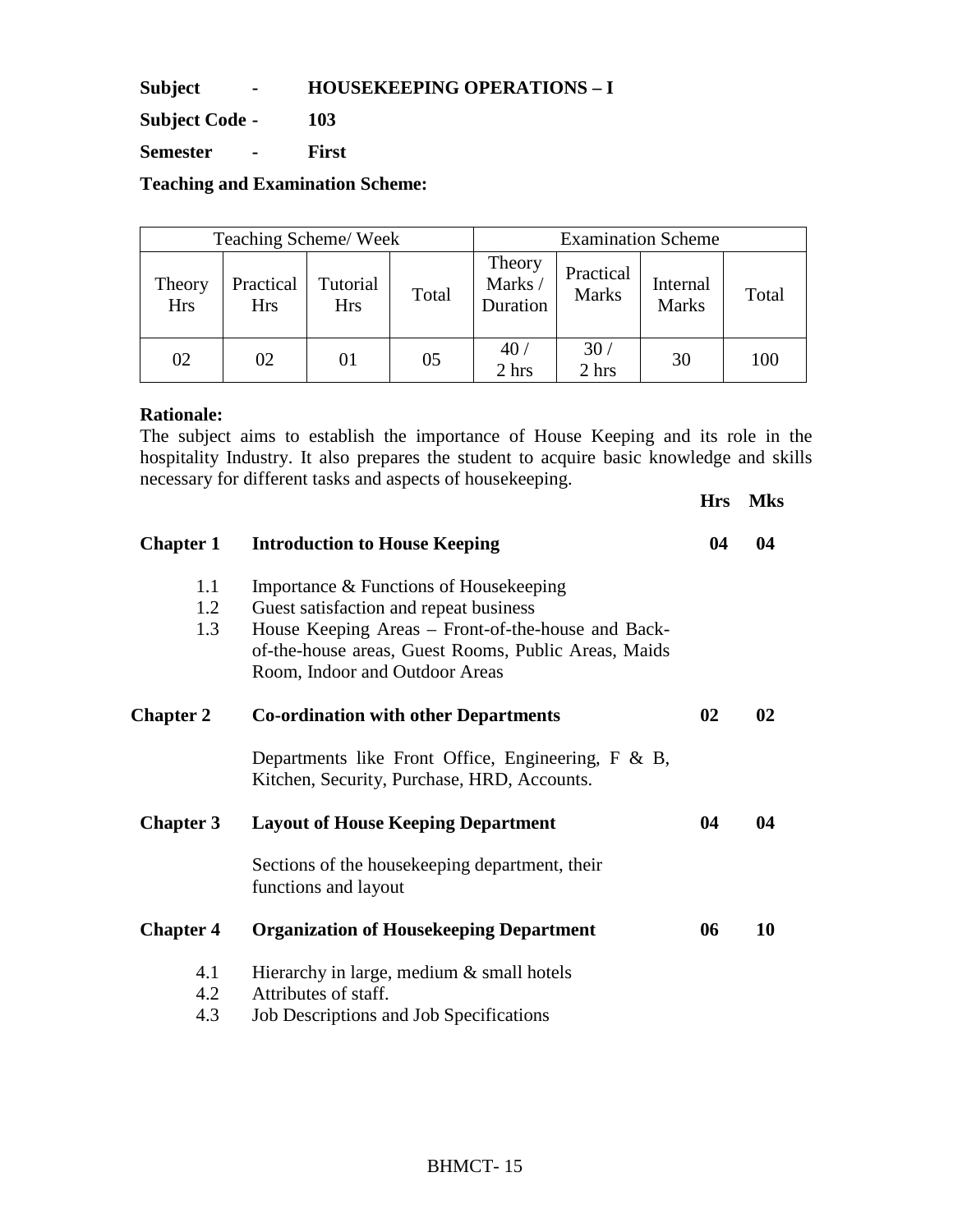| VIII                                                                                           |                   | <b>Chapter 5 Guest Rooms</b>                                                                                                                                                                                                                                                                                                                                                                                                                                                                                                                                                                         | 04 | 06             |
|------------------------------------------------------------------------------------------------|-------------------|------------------------------------------------------------------------------------------------------------------------------------------------------------------------------------------------------------------------------------------------------------------------------------------------------------------------------------------------------------------------------------------------------------------------------------------------------------------------------------------------------------------------------------------------------------------------------------------------------|----|----------------|
|                                                                                                | 5.1.<br>5.2.      | <b>Types</b><br>Amenities & facilities for Standard & VIP guest rooms.                                                                                                                                                                                                                                                                                                                                                                                                                                                                                                                               |    |                |
| Chapter 6.                                                                                     |                   | <b>Cleaning Equipments</b>                                                                                                                                                                                                                                                                                                                                                                                                                                                                                                                                                                           | 04 | 0 <sub>5</sub> |
|                                                                                                | 6.1<br>6.2        | Classification, use, care $\&$ maintenance<br>Selection & purchase criteria                                                                                                                                                                                                                                                                                                                                                                                                                                                                                                                          |    |                |
| <b>Chapter 7</b>                                                                               |                   | <b>Cleaning Agents</b>                                                                                                                                                                                                                                                                                                                                                                                                                                                                                                                                                                               | 05 | 0 <sub>5</sub> |
|                                                                                                | 7.1<br>7.2<br>7.3 | Classification, use, care and storage<br>Distribution & Control<br><b>Selection Criteria</b>                                                                                                                                                                                                                                                                                                                                                                                                                                                                                                         |    |                |
| <b>Chapter 8</b>                                                                               |                   | <b>Key Control</b>                                                                                                                                                                                                                                                                                                                                                                                                                                                                                                                                                                                   | 03 | 04             |
|                                                                                                | 8.1<br>8.2<br>8.3 | Computerized keys<br>Manual keys<br><b>Key Control Procedures</b>                                                                                                                                                                                                                                                                                                                                                                                                                                                                                                                                    |    |                |
|                                                                                                |                   | <b>Note: Glossary of Terms</b><br>Students should be familiar with the glossary of terms<br>pertaining to above mentioned topics                                                                                                                                                                                                                                                                                                                                                                                                                                                                     |    |                |
| Practicals:                                                                                    |                   | <b>Total</b>                                                                                                                                                                                                                                                                                                                                                                                                                                                                                                                                                                                         | 32 | 40             |
| $\mathbf{1}$<br>2<br>3<br>4<br>5<br>6<br>7<br>8<br>9<br>10<br>11<br>12<br>13<br>14<br>15<br>16 | Bed making        | Introduction to the Housekeeping department<br>Introduction to Cleaning Equipments<br><b>Introduction to Cleaning Agents</b><br>Introduction to Guest Room and supplies & placement<br>Sweeping and Mopping – dry, wet.<br>Polishing of Laminated surfaces.<br>Polishing of Brass Articles.<br>Polishing of EPNS articles.<br>Polishing of Copper articles.<br>Cleaning of Glass surfaces.<br>Cleaning of oil painted surfaces.<br>Cleaning of plastic painted surfaces.<br><b>Mansion polishing</b><br>Vacuum Cleaning<br>Cleaning of different floor finishes, $\&$ use of floor scrubbing machine |    |                |
|                                                                                                |                   | <b>REFERENCE BOOKS: -</b>                                                                                                                                                                                                                                                                                                                                                                                                                                                                                                                                                                            |    |                |

- 1. Housekeeping Training Manual Sudhir Andrews
- 2. Hotel, Hostel & Hospital Housekeeping Branson & Lennox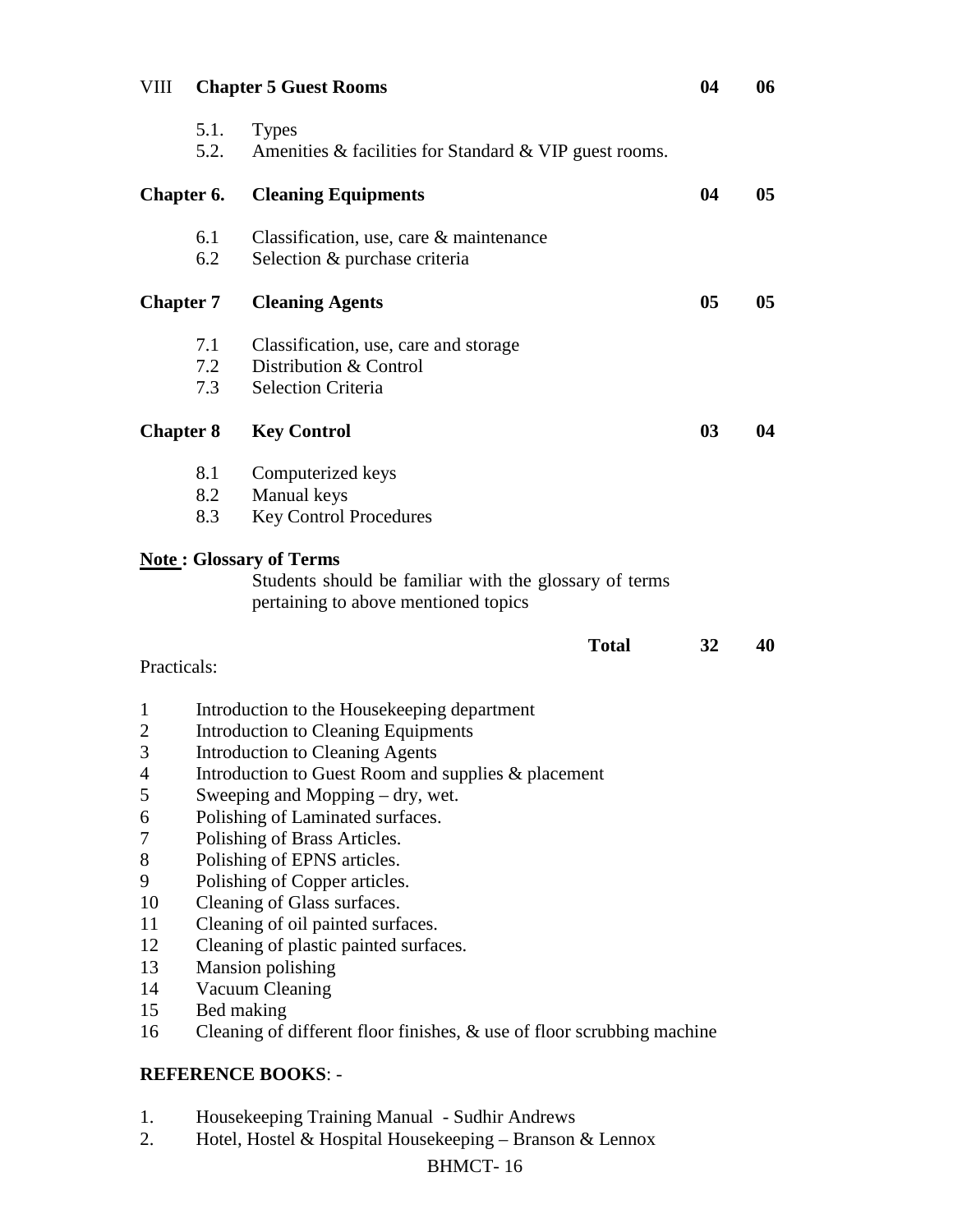**Subject - FRONT OFFICE OPERATIONS - I** 

**Subject Code - 104** 

**Semester - First** 

**Teaching and Examination Scheme: -** 

| Teaching Scheme/Week |                  |                        |       | <b>Examination Scheme</b>    |                           |                          |       |
|----------------------|------------------|------------------------|-------|------------------------------|---------------------------|--------------------------|-------|
| Theory<br><b>Hrs</b> | Practical<br>Hrs | Tutorial<br><b>Hrs</b> | Total | Theory<br>Marks/<br>Duration | Practical<br><b>Marks</b> | Internal<br><b>Marks</b> | Total |
| 02                   | 02               |                        | 05    | 40/2<br>hrs                  | 30/2<br>hrs               | 30                       | 100   |

### **Rationale:**

This course aims to establish the importance of Front Office within the hospitality industry. It also prepares the student to acquire basic skills and knowledge necessary to identify the required standards.

|                   |                                                                                                                                                                                                                                                                                                                               | <b>Hrs</b> | <b>Mks</b> |
|-------------------|-------------------------------------------------------------------------------------------------------------------------------------------------------------------------------------------------------------------------------------------------------------------------------------------------------------------------------|------------|------------|
| Chapter 1.        | <b>Introduction To Hospitality Industry</b>                                                                                                                                                                                                                                                                                   | 04         | 04         |
|                   | 'Hotel', evolution & development of<br><b>The</b><br>term<br>hospitality<br>industry and tourism, famous hotels<br>worldwide.<br>Classification of hotels. (based on various categories<br>like size, location, clientele, length of stay, facilities,<br>ownership)<br>Organizational chart of hotels (Large, Medium, Small) |            |            |
| <b>Chapter 2.</b> | <b>Front Office Department</b>                                                                                                                                                                                                                                                                                                | 08         | 08         |
| 2.1               | Sections and layout of Front Office                                                                                                                                                                                                                                                                                           |            |            |
| 2.2               | Organizational chart of front office department (small,<br>medium and large hotels)                                                                                                                                                                                                                                           |            |            |
| 2.3               | Duties and responsibilities of various staff.                                                                                                                                                                                                                                                                                 |            |            |
| 2.4               | Attributes of front office personnel                                                                                                                                                                                                                                                                                          |            |            |
| 2.5               | Co-ordination of front office with other departments of<br>the hotel                                                                                                                                                                                                                                                          |            |            |
| 2.6               | Equipments used (Manual and Automated)                                                                                                                                                                                                                                                                                        |            |            |
| <b>Chapter 3</b>  | <b>Room Types &amp; Tariffs</b>                                                                                                                                                                                                                                                                                               | 06         | 08         |
| 3.1               | Types of rooms.                                                                                                                                                                                                                                                                                                               |            |            |
| 3.2               | Food / Meal plans.                                                                                                                                                                                                                                                                                                            |            |            |
| 3.3               | Types of room rates . (Rack, FIT, crew, group,<br>corporate, weekend etc.)                                                                                                                                                                                                                                                    |            |            |
|                   | <b>BHMCT-17</b>                                                                                                                                                                                                                                                                                                               |            |            |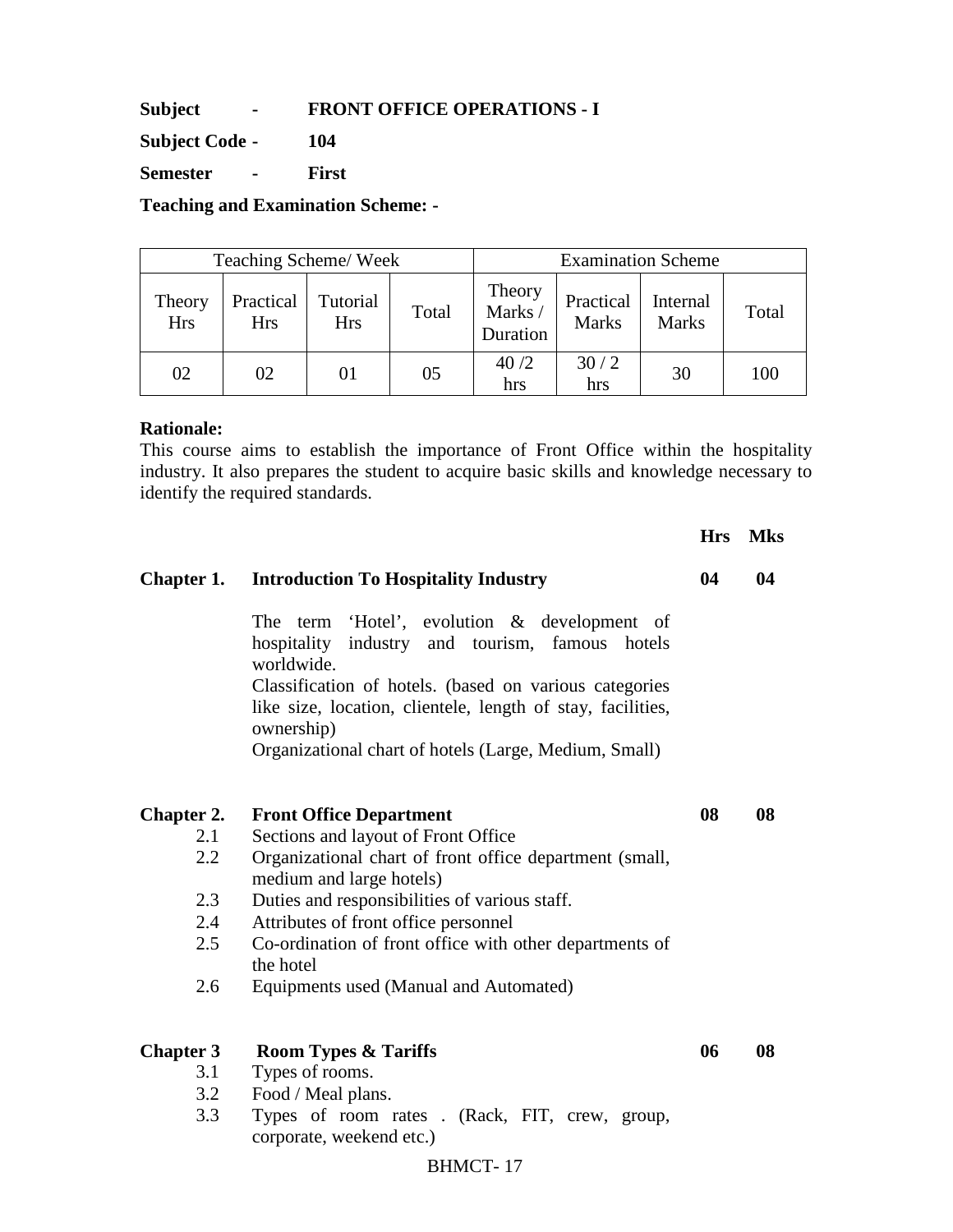| <b>Chapter 4</b><br>4.1<br>4.2<br>4.3<br>4.4<br>4.5<br>4.6 | <b>Role of Front Office</b><br>Key control and key handling procedures<br>Mail and message handling<br>Paging and luggage handling<br>Rules of the house [for guest and staff]<br><b>Black list</b><br><b>Bell Desk and Concierge</b>                                                                                                                                                                                                                                                       | 06 | 08 |
|------------------------------------------------------------|---------------------------------------------------------------------------------------------------------------------------------------------------------------------------------------------------------------------------------------------------------------------------------------------------------------------------------------------------------------------------------------------------------------------------------------------------------------------------------------------|----|----|
| <b>Chapter 5</b><br>5.1<br>5.2<br>5.3<br>5.4<br>5.5<br>5.6 | <b>Reservation</b><br>Importance of guest cycle (Various stages, sectional<br>staff in contact during each stage)<br>Modes and sources of reservation.<br>Procedure for taking reservations (Reservation form,<br>conventional chart, density chart, booking diary with<br>their detailed working and formats)<br>Computerised system (CRS, Instant reservations)<br>Types of reservation (guaranteed, confirmed, groups,<br>FIT)<br>Procedure<br>for<br>amendments,<br>cancellation<br>and | 08 | 12 |
| Note:<br><b>Practicals:</b>                                | overbooking.<br><b>Glossary of Terms</b><br>Students should be familiar with the glossary of terms<br>pertaining to above mentioned topics<br><b>Total</b>                                                                                                                                                                                                                                                                                                                                  | 32 | 40 |
| 1.<br>2.<br><b>Reference Books:-</b>                       | Telephone Etiquettes and telephone handling.<br>Handling room keys(issuing, receiving, missing keys,<br>computerized key cards)<br>3. Handling guest mail(of guests who have checked out,<br>in-house and expected)<br>4. Handling messages and paging for guests.<br>5. Luggage handling. (along with left luggage procedure)<br>6. Handling guest enquiries.<br>7. Handling guests who are blacklisted.<br>8. Situations on basis of charging.<br>9. Bell desk activities                 |    |    |

- 1. Checkin Checkout(Jerome Vallen)
- 2. Hotel front Office Training Manual. (Sudhir Andrews)
- 3. Principles of Hotel Front Office Operations (Sue Baker, P. Bradley, J. Huyton)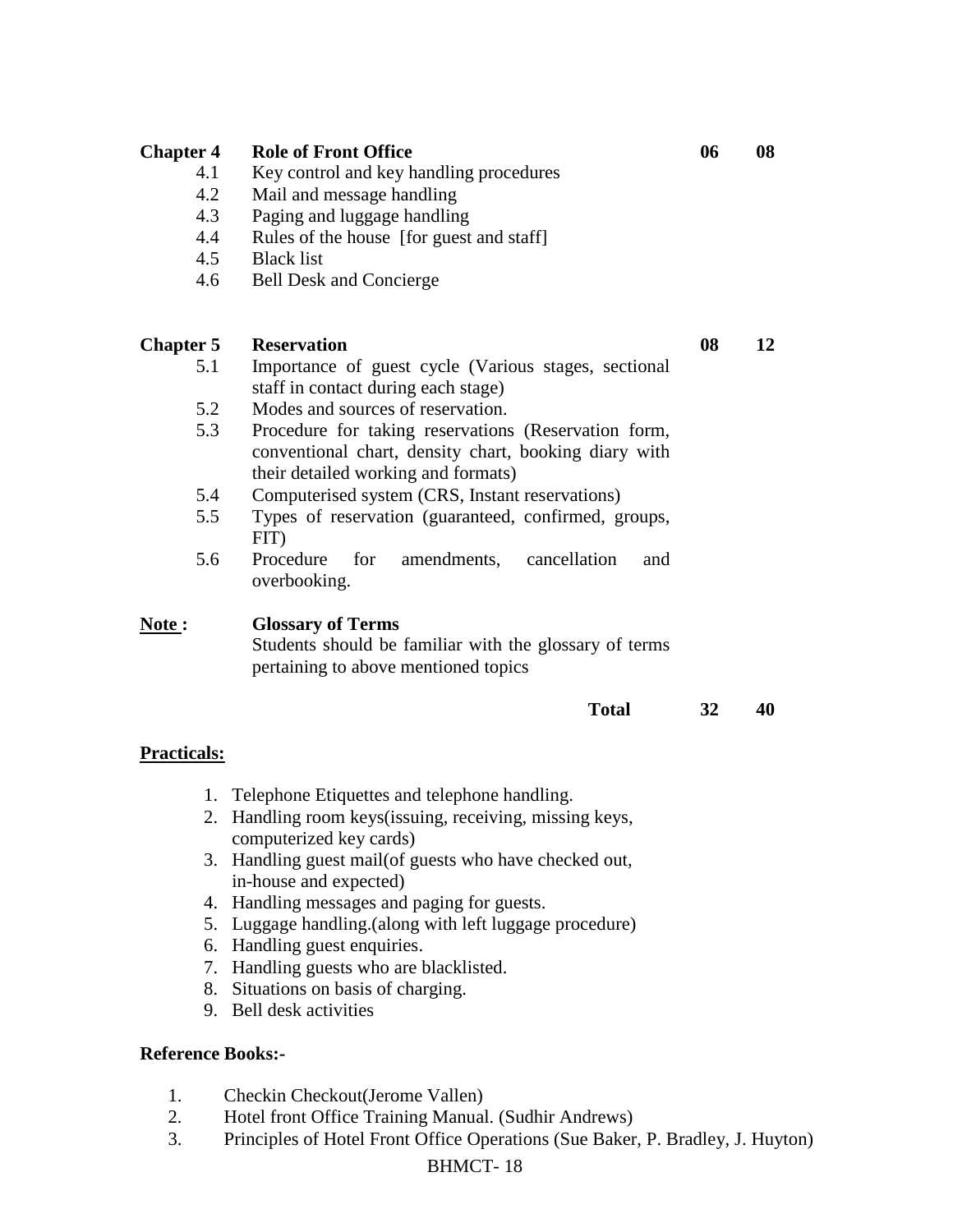- 4. Hotel Front Office ( Bruce Braham)
- 5. Managing Front Office Operations( Michael Kasavana, Charles Steadmon)
- 6. Front Office Procedures and Management(Peter Abbott)
- 7. Front Office operations/Accommodations Operations(Colin Dix)<br>8. Front Office Operation and Administration (Dennis Foster)
- Front Office Operation and Administration (Dennis Foster)

## **SUGGESTED ASSIGNMENTS:**

- 1. Countries, Capitals, and Currencies
- 2. Different airlines with their codes world wide
- 3. Metro cities information [Location, shopping facilities, restaurants, places of interest historical monuments, etc--]
- 4. Beaches in India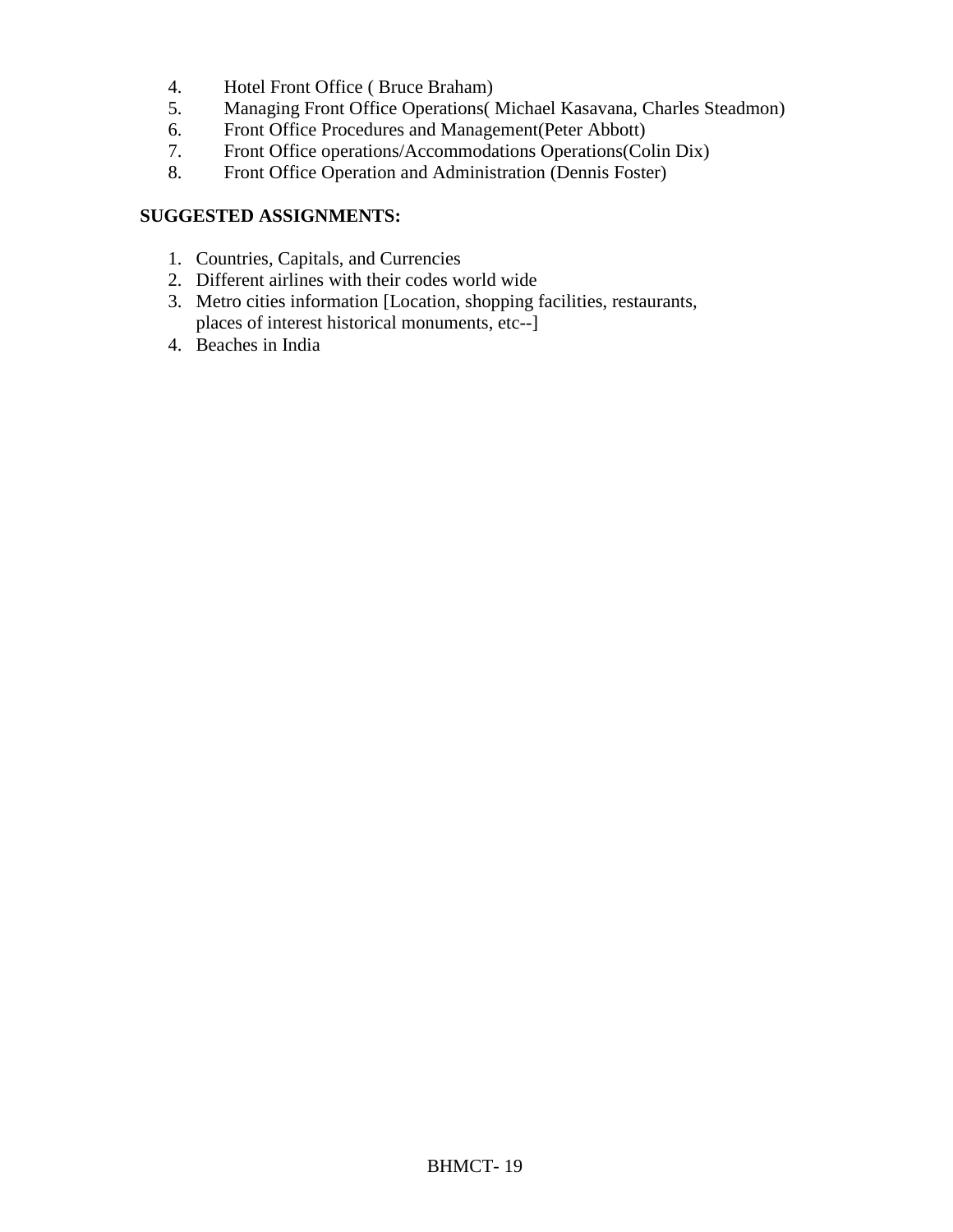**Subject - CATERING SCIENCE – I** 

**Subject Code - 105** 

**Semester - First** 

**Teaching & Examination Scheme:** 

| Teaching Scheme/Week |                         |                        |       |                              |                           | <b>Examination Scheme</b> |       |
|----------------------|-------------------------|------------------------|-------|------------------------------|---------------------------|---------------------------|-------|
| Theory<br><b>Hrs</b> | Practical<br><b>Hrs</b> | Tutorial<br><b>Hrs</b> | Total | Theory<br>Marks/<br>Duration | Practical<br><b>Marks</b> | Internal<br><b>Marks</b>  | Total |
| 03                   |                         |                        | 04    | 70 /3 hrs                    |                           | 30                        | 100   |

### **Rationale:**

This course aims to develop awareness of the importance of hygiene, sanitation and food safety in hotel industry.

| Chapter 1. | <b>Importance of Hygiene in the Catering Industry.</b>                                                                                                                                                | <b>Hrs</b><br>02 | <b>Mks</b><br>04 |
|------------|-------------------------------------------------------------------------------------------------------------------------------------------------------------------------------------------------------|------------------|------------------|
| 1.1        | Introduction                                                                                                                                                                                          |                  |                  |
| 1.2        | Definitions - hygiene $\&$ sanitation                                                                                                                                                                 |                  |                  |
| 1.3        | Significance of hygiene $\&$ sanitation in the food industry.                                                                                                                                         |                  |                  |
| Chapter 2. | <b>Food Microbiology</b>                                                                                                                                                                              | 08               | 10               |
| 2.1        | Classification & Morphology of micro-organisms                                                                                                                                                        |                  |                  |
| 2.2        | Factors affecting growth of micro-organisms                                                                                                                                                           |                  |                  |
| 2.3        | Control of micro-organisms in relation to<br>food<br>preservation.                                                                                                                                    |                  |                  |
| 2.4        | Harmful and useful micro-organisms in the food industry.                                                                                                                                              |                  |                  |
| 2.5        | Role of micro-organisms in the production of fermented<br>foods, dairy products, bakery products, alcoholic<br>beverages & vinegar.                                                                   |                  |                  |
| Chapter 3. | <b>Food &amp; Water Borne Illnesses</b>                                                                                                                                                               | 08               | 12               |
| 3.1        | Food poisoning & food infection, common intestinal<br>parasites.<br>(Definitions, sources of contamination of food, mode of<br>transmission of food borne illness, control of food borne<br>illness.) |                  |                  |
| 3.2        | Non-bacterial metal poisoning                                                                                                                                                                         |                  |                  |
| 3.3        | Natural Toxins present in food                                                                                                                                                                        |                  |                  |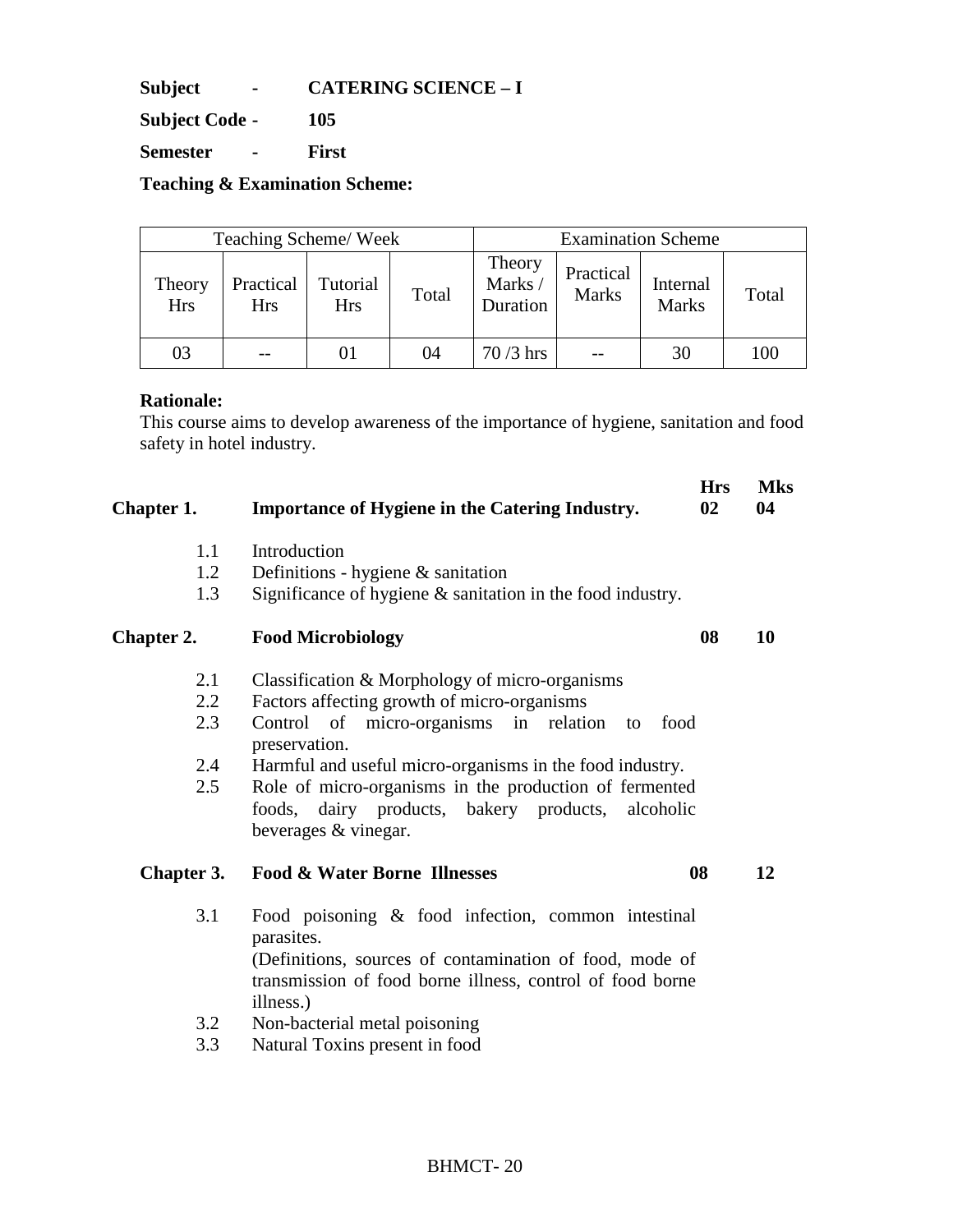| <b>Chapter 4.</b> | <b>Food Protection</b>                                                                                                                                                         | 06 | 10 |
|-------------------|--------------------------------------------------------------------------------------------------------------------------------------------------------------------------------|----|----|
| 4.1               | Hygienic Storage - Dry, Refrigerated & Freezer storage<br>& protective display.                                                                                                |    |    |
| 4.2               | Danger Zone                                                                                                                                                                    |    |    |
| 4.3               | Food spoilage - detection and prevention.                                                                                                                                      |    |    |
| 4.4               | Food contamination $\&$ spoilage due to kitchen pests.                                                                                                                         |    |    |
| 4.5               | Cross contamination.                                                                                                                                                           |    |    |
| <b>Chapter 5.</b> | <b>Personal Hygiene</b>                                                                                                                                                        | 04 | 06 |
| 5.1               | Necessity of personal hygiene.                                                                                                                                                 |    |    |
| 5.2               | Health of staff.                                                                                                                                                               |    |    |
| 5.3               | Sanitary practices                                                                                                                                                             |    |    |
| 5.4               | Protective clothing                                                                                                                                                            |    |    |
| 5.5               | Importance of rest, recreation and exercise.                                                                                                                                   |    |    |
| Chapter 6.        | <b>Food Science Concepts</b>                                                                                                                                                   | 04 | 06 |
| 6.1               | Basic S.I. units of length, area, volume, weight                                                                                                                               |    |    |
| 6.2               | Temperature (conversion of Celsius Scale to Fahrenheit<br>Scale)                                                                                                               |    |    |
| 6.3               | Definition of density & relative density                                                                                                                                       |    |    |
| 6.4               | $PH$ – definition & its relevance in Food Industry                                                                                                                             |    |    |
| 6.5               | Undesirable browning $\&$ its prevention, examples of<br>desirable browning in food preparations                                                                               |    |    |
| 6.6               | Important Terminologies (definitions & relevance)                                                                                                                              |    |    |
|                   | Boiling Point, Boiling Under Pressure, Melting Point,                                                                                                                          |    |    |
|                   | Smoking Point, Flash Point, Surface Tension, Osmosis,<br>Humidity, Evaporation, Sol, Gel, Emulsion & Foam                                                                      |    |    |
|                   |                                                                                                                                                                                |    |    |
| <b>Chapter 7</b>  | <b>Food Additives</b>                                                                                                                                                          | 04 | 06 |
|                   | Definition, types $\&$ their limitations as per PFA Act.                                                                                                                       |    |    |
| <b>Chapter 8</b>  | <b>Regulatory Agencies</b>                                                                                                                                                     | 06 | 08 |
| 8.1               | Food standards in India                                                                                                                                                        |    |    |
| 8.2               | Common food adulterants and simple tests to detect food<br>adulterants in milk, sugar, turmeric, chilli powder, tea,<br>coffee, semolina flour, ghee, butter, margarine & oil. |    |    |
| <b>Chapter 9</b>  | Hazard Analysis & Critical Control Points. (HACCP)<br>Importance, definition & usage of HACCP.                                                                                 | 06 | 08 |
| Note:             | <b>Glossary of Terms</b>                                                                                                                                                       |    |    |
|                   | Students should be familiar with the glossary of terms                                                                                                                         |    |    |
|                   | pertaining to above mentioned topics                                                                                                                                           |    |    |
|                   | <b>Total</b>                                                                                                                                                                   | 48 | 70 |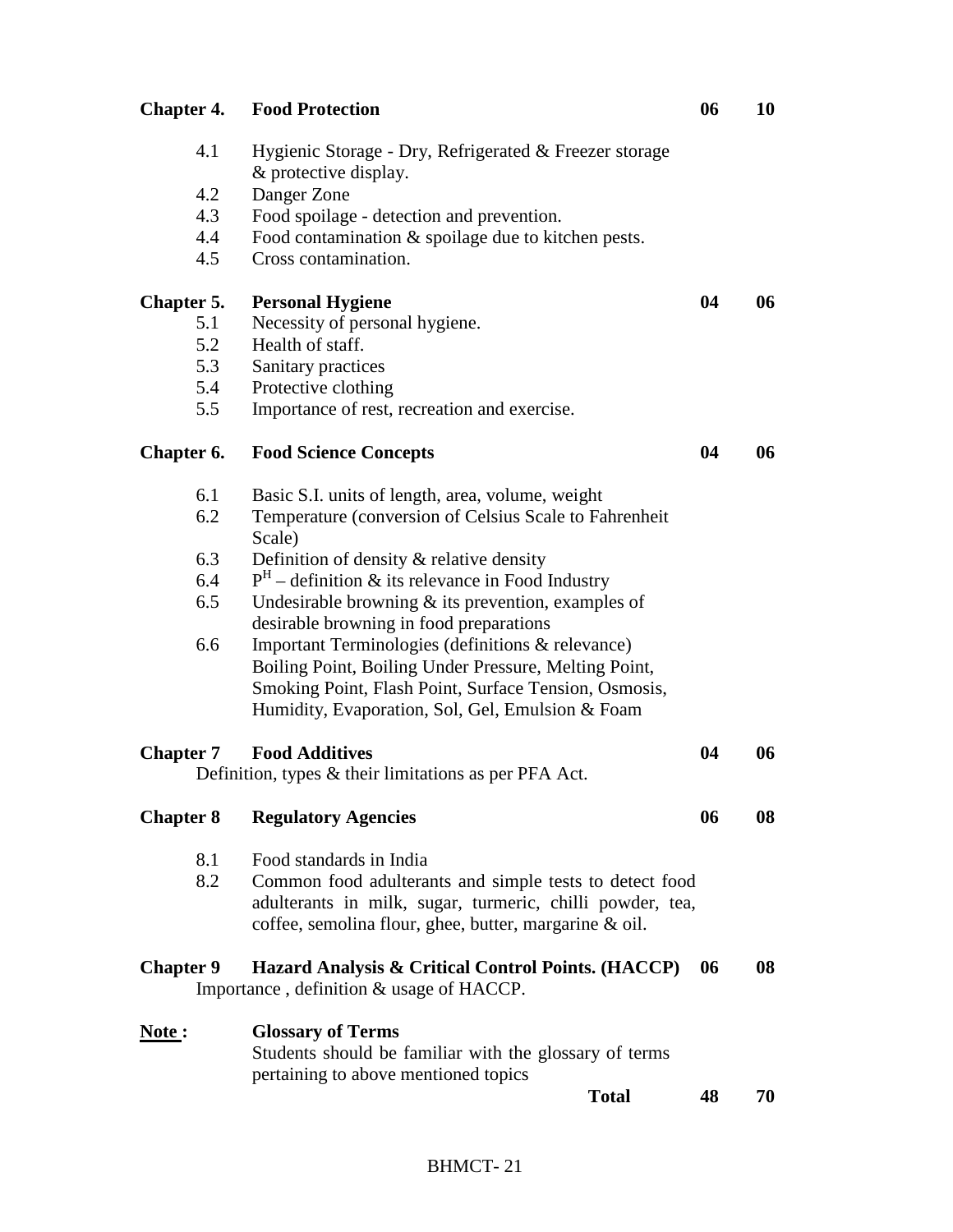### **Demonstration / Field Visits**

| <b>Demonstration 1.</b> Ubiquity of Micro Organism<br>(Exposed food, personal habits & kitchen equipment) | hrs |
|-----------------------------------------------------------------------------------------------------------|-----|
| <b>Demonstration 2.</b> Spoilage organism seen in various food stuffs.                                    |     |
| <b>Demonstration 3.</b> Simple Tests for Detection of Adulterants                                         |     |

## **Visits:**

State Public Health Laboratory.

Hotel Kitchens, flight Kitchen & Industrial Canteen to observe hygienic standards maintained.

(A File has to be maintained to record the observations of the demonstrations and the visits. Marks awarded can be included in the internal marks.)

### **Reference Books**

- 1. Food Hygiene & Sanitation S. Roday
- 2. Food Microbiology –Frazier
- 3. Complete Catering Science –OFG Kilgour
- 4. Safe Food Handling –Michel Jacob
- 5. Prevention of Food Adulteration Act 1954
- 6. The Science of Food  $3<sup>rd</sup>$  Edition- P.M.Gaman & K.B.Sherrington
- 7. Food Chemistry  $1<sup>st</sup>$  Edition Meyer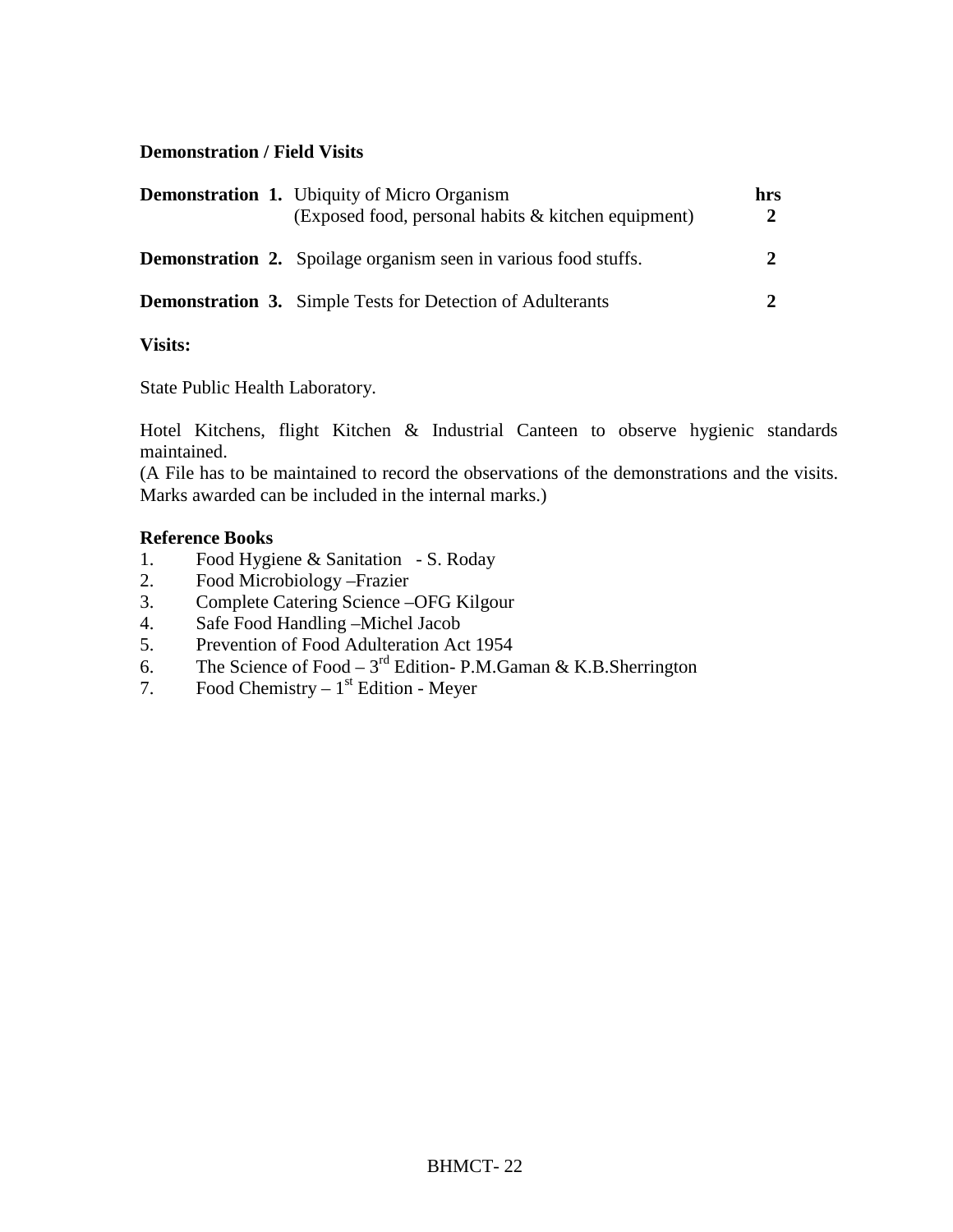## **Subject - COMMUNICATION FUNDAMENTALS**

**Subject Code - 106** 

**Semester - First** 

**Teaching and Examination Scheme:** 

| Teaching Scheme/Week |                  |                        |       | <b>Examination Scheme</b>    |                           |                          |       |
|----------------------|------------------|------------------------|-------|------------------------------|---------------------------|--------------------------|-------|
| Theory<br><b>Hrs</b> | Practical<br>Hrs | Tutorial<br><b>Hrs</b> | Total | Theory<br>Marks/<br>Duration | Practical<br><b>Marks</b> | Internal<br><b>Marks</b> | Total |
| 04                   |                  |                        | 05    | 70 / 2hrs                    |                           | 30                       | 100   |

#### **Rationale:**

To introduce students to the process of communication & presentation skills needed by the hospitality professional.

**Hrs Mks** 

The tutorials are to be used to improve oral communication skills.

| <b>Chapter 1</b> | The communication process<br>Sender, receiver, message, channel, feedback<br>Message conceived, message encoded, channel selected<br>for communication, message perceived, message<br>decoded, message understood and decoded, feedback | 06 | 06 |
|------------------|-----------------------------------------------------------------------------------------------------------------------------------------------------------------------------------------------------------------------------------------|----|----|
| <b>Chapter 2</b> | <b>Barriers to effective communication</b>                                                                                                                                                                                              | 04 | 04 |
|                  | Inadequacy of message design, physical appearance,<br>selective attention, prejudice, language difference,<br>inadequate listening, lack of feedback, imperceptions,<br>mannerisms                                                      |    |    |
| <b>Chapter 3</b> | <b>Listening</b>                                                                                                                                                                                                                        | 01 | 01 |
|                  | Need for listening, listening for content, critical<br>listening, empathetic listening, attentive listening                                                                                                                             |    |    |
| <b>Chapter 4</b> | <b>Framework for planning business messages</b><br>Purpose, audience, structure, style                                                                                                                                                  | 01 | 01 |
| <b>Chapter 5</b> | <b>Written communication skills</b>                                                                                                                                                                                                     | 24 | 26 |
|                  | Advantages and disadvantages<br>Note making, writing a log book                                                                                                                                                                         |    |    |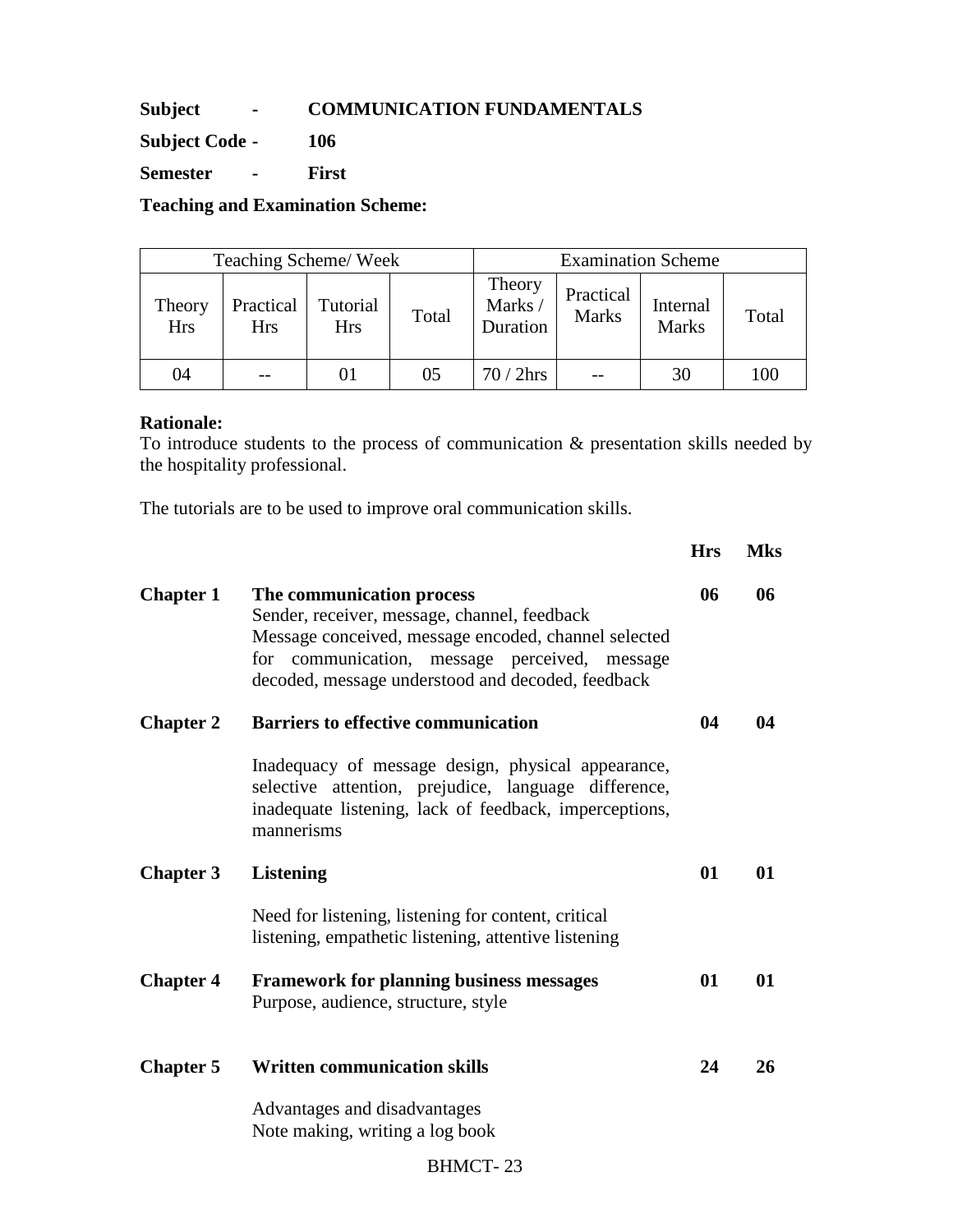|                  | <b>Total</b>                                                                                                                                                                                                                                                  | 64 | 70 |
|------------------|---------------------------------------------------------------------------------------------------------------------------------------------------------------------------------------------------------------------------------------------------------------|----|----|
| <u>Note</u> :    | <b>Glossary of Terms</b><br>Students should be familiar with the glossary of terms<br>pertaining to above mentioned topics                                                                                                                                    |    |    |
|                  | Understanding aspects of body language                                                                                                                                                                                                                        |    |    |
| <b>Chapter 7</b> | Non-verbal communication                                                                                                                                                                                                                                      | 04 | 08 |
|                  | Advantages and disadvantages<br>Articulation and delivery<br>Making speeches and presentations<br>Telephone etiquettes<br>Restaurant and hotel English                                                                                                        |    |    |
| <b>Chapter 6</b> | <b>Oral communication skills</b>                                                                                                                                                                                                                              | 24 | 24 |
|                  | Comprehension and précis writing<br>Letter writing (letters of enquiry, complaint, apology,<br>order, application accompanied by bio-data, resignation<br>and appreciation.)<br>Short formal reports (incidents, events, visits)<br>Memos, notices, circulars |    |    |

## **Reference books:**

- 1) Communication Skills BV Pathak<br>2) Business Communication-Sinha
- 2) Business Communication-Sinha<br>3) Grammar and composition-Wren
- 3) Grammar and composition- Wren and Martin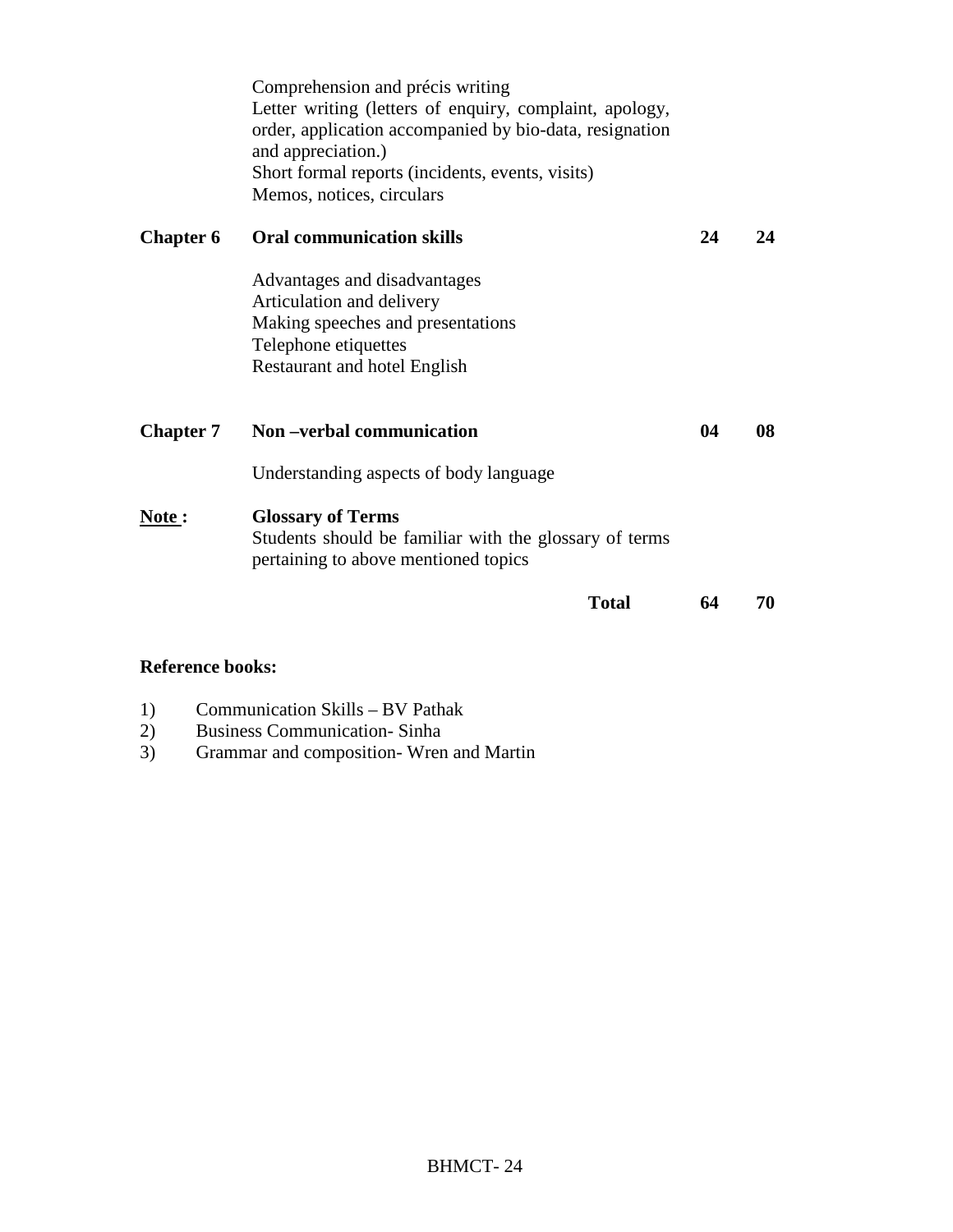**Subject - FOOD PRODUCTION - II** 

**Subject Code - 201** 

**Semester - Second** 

**Teaching and Examination Scheme:** 

| Teaching Scheme / per Week |                         |                        |       | <b>Examination Scheme</b>    |                           |                          |       |
|----------------------------|-------------------------|------------------------|-------|------------------------------|---------------------------|--------------------------|-------|
| Theory<br><b>Hrs</b>       | Practical<br><b>Hrs</b> | Tutorial<br><b>Hrs</b> | Total | Theory<br>Marks/<br>Duration | Practical<br><b>Marks</b> | Internal<br><b>Marks</b> | Total |
| 02                         | 08                      | 01                     | 11    | 40/2<br>hrs                  | 30/<br>4 hrs              | 30                       | 100   |

## **Rationale:**

Food Production is an integral part of the Hospitality Industry. To prepare the students to cater to the need of the industry, it is important to inculcate in them sound knowledge of the principles of Food Production so that they can be put to use in an efficient & effective way.

|                  |               |                                                               |                | Hrs. Mks |  |  |
|------------------|---------------|---------------------------------------------------------------|----------------|----------|--|--|
| <b>Chapter 1</b> |               | <b>Fuels used in the kitchen</b>                              | 02             | 02       |  |  |
| 1.1              |               | <b>Heat Transfer Principles</b>                               |                |          |  |  |
| 1.2              |               | Classification, Types, Advantages & Disadvantages             |                |          |  |  |
| Chapter 2        |               | <b>Introduction to Methods of Cooking</b>                     |                |          |  |  |
| 2.1              |               | Cooking as applied to all commodities studied in SEM 1.       |                |          |  |  |
| 2.2              |               | Classification & Salient Features of various cooking methods. |                |          |  |  |
| 2.3              |               | Temperature precautions                                       |                |          |  |  |
| 2.4              |               | Equipments used, their care $\&$ maintenance.                 |                |          |  |  |
| 2.4.1            |               | Moist methods of cooking                                      | 03             | 04       |  |  |
|                  | 2.4.1.1       | Steaming with pressure $&$ without pressure                   |                |          |  |  |
|                  | 2.4.1.2       | <b>Braising</b>                                               |                |          |  |  |
|                  | 2.4.1.3       | Poaching                                                      |                |          |  |  |
|                  | 2.4.1.4       | <b>Boiling</b>                                                |                |          |  |  |
|                  |               | 2.4.2 Dry methods of cooking                                  | 0 <sub>3</sub> | 04       |  |  |
|                  | 2.4.2.1       | <b>Baking</b>                                                 |                |          |  |  |
|                  | 2.4.2.2       | Roasting                                                      |                |          |  |  |
|                  | 2.4.2.3       | Grilling                                                      |                |          |  |  |
|                  | 2.4.2.4       | Tandoor                                                       |                |          |  |  |
| 2.4.3            | <b>Frying</b> |                                                               | 03             | 04       |  |  |
|                  | 2.4.3.1       | Types of frying medium                                        |                |          |  |  |
|                  | 2.4.3.2       | Sauteening                                                    |                |          |  |  |
|                  | 2.4.3.3       | Shallow frying                                                |                |          |  |  |
|                  |               | <b>BHMCT-25</b>                                               |                |          |  |  |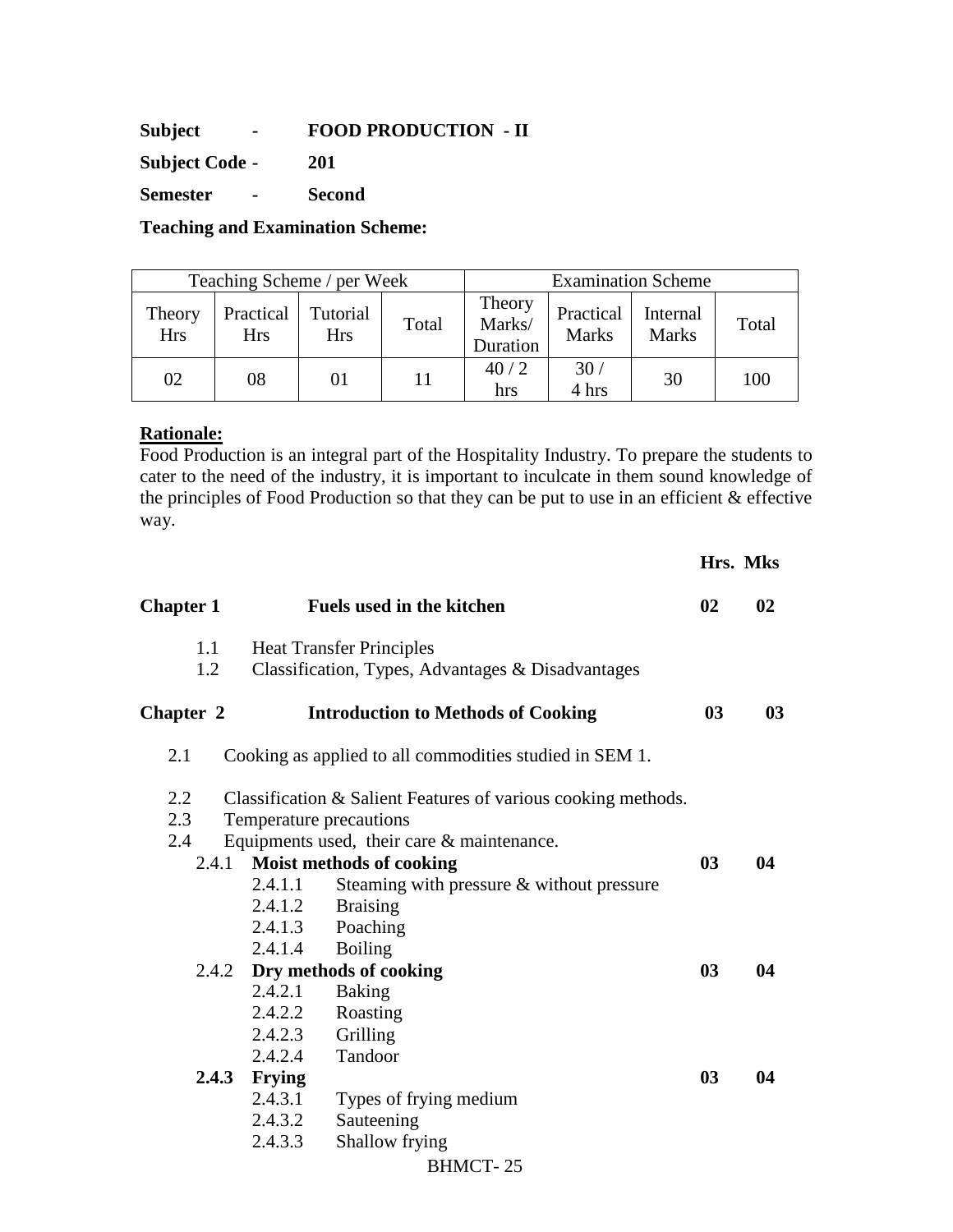|                                                             | 2.4.3.4<br>$Deep - frying$<br>Combining the methods<br>2.4.3.5<br>2.4.3.6<br>Pressure Frying                                                                                                                                                                                                                   |    |
|-------------------------------------------------------------|----------------------------------------------------------------------------------------------------------------------------------------------------------------------------------------------------------------------------------------------------------------------------------------------------------------|----|
|                                                             | 02<br>2.4.4 Microwave cooking<br>Advantages & disadvantages<br>2.4.4.1                                                                                                                                                                                                                                         | 03 |
| Chapter 3                                                   | 02<br><b>Stocks</b>                                                                                                                                                                                                                                                                                            | 03 |
| 3.1<br>3.2<br>3.3<br>3.4<br>3.5<br>3.6                      | Definition & uses of stocks<br>Classification<br>Rules of stock making<br>Recipes of 1 litre of various stocks (White, brown, fish and<br>vegetable)<br>Glazes & Aspic<br><b>Storage Care</b>                                                                                                                  |    |
| <b>Chapter 4</b>                                            | 05<br><b>Sauces</b>                                                                                                                                                                                                                                                                                            | 06 |
| 4.1<br>4.2<br>4.3<br>4.4<br>4.5<br>4.6<br>4.7<br>4.8<br>4.9 | Classification & uses of sauces<br>Composition<br>Thickening agents<br>Recipes of mother sauces<br>Finishing of sauces (reducing, straining, de glazing,<br>enriching and seasoning)<br>Precautions & rectification, handling $&$ storage<br>Derivatives (five each)<br>Pan gravies<br><b>Flavored butters</b> |    |
| <b>Chapter 5</b>                                            | 04<br><b>Soups</b>                                                                                                                                                                                                                                                                                             | 04 |
| 5.2                                                         | 5.1 Aim of soup making<br>Classification of soups - Cream, Puree, Veloute, Chowder,<br>Consomme, National soups                                                                                                                                                                                                |    |
| <b>Chapter 6</b>                                            | 02<br>Basic Masalas & Gravies used in Indian Cooking                                                                                                                                                                                                                                                           | 04 |
| 6.1<br>6.2                                                  | Blending of spices and concept of masala<br>Composition of different masala used in Indian Cooking<br>(wet $&$ dry)                                                                                                                                                                                            |    |
| 6.3                                                         | Proprietary masala blends                                                                                                                                                                                                                                                                                      |    |
| 6.4                                                         | Preparation of different masalas - Basic Garam Masala,<br>Madras Curry Powder, Sambar Masala, Chat Masala,<br>Goda Masala, Kolhapuri Masala, Vindaloo Masala                                                                                                                                                   |    |
| 6.5                                                         | Popular Gravies used in Indian Cooking -White, Brown,<br>Tomato, Green, Moghlai                                                                                                                                                                                                                                |    |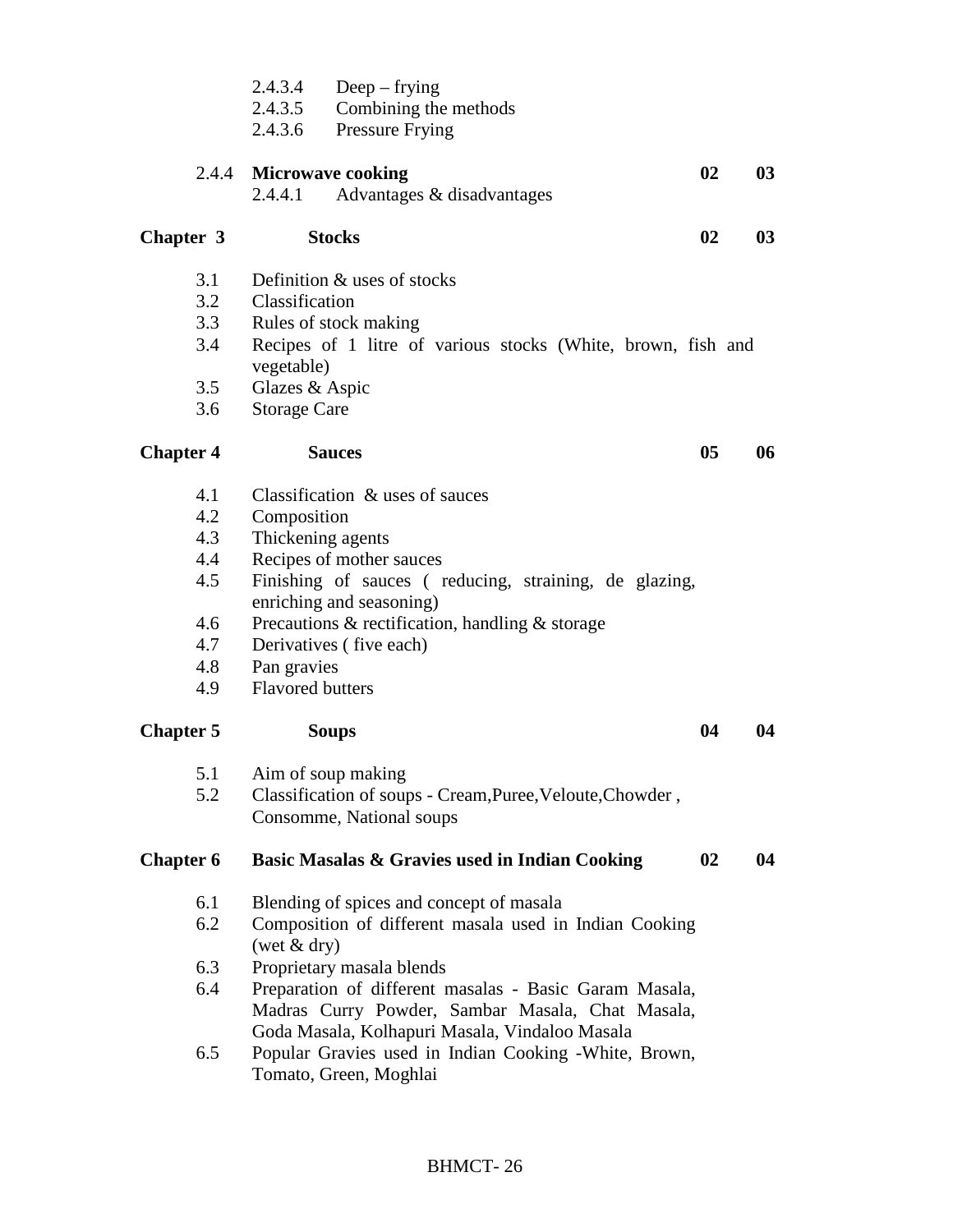## **Chapter 7 Texture, Accompaniments & Garnishes 03 03** 7.1. Importance & Characteristics 7.2. Factors affecting textures in food 7.3. Desirable & Non-Desirable Textures with examples 7.4. Difference between Accompaniments & Garnishes **Note : Glossary of Terms**  Students should be familiar with the glossary of terms pertaining to above mentioned topics

### **Total 32 40**

## **Practicals**

Minimum 24 individual practicals be accomplished consisting of - 50 % Continental menus 30% Indian Menus 20 % Break Fast Menus. ( Indian & Continental )

## **Practical Examination**

To be conducted on a Basic Continental menu (Consisting of soup, meat, potato preparation, salad & cold Sweet.)

#### **Reference Books**

- 8. Practical Cookery -Victor Ceserani & Ronald Kinton, ELBS
- 9. Theory of Catering- Victor Ceserani & Ronald Kinton, ELBS
- 10. Theory of Catering- Mrs. K. Arora, Franck Brothers
- 11. Modern Cookery for Teaching & Trade Vol I MsThangam Philip, Orient Longman.
- 12. The Professional Chef ( $4<sup>th</sup>$  Edition)- Le Rol A. Polsom
- 13. The book of Ingredients- Jane Grigson
- 14. Success in Principles of catering Michael Colleer & Colin Saussams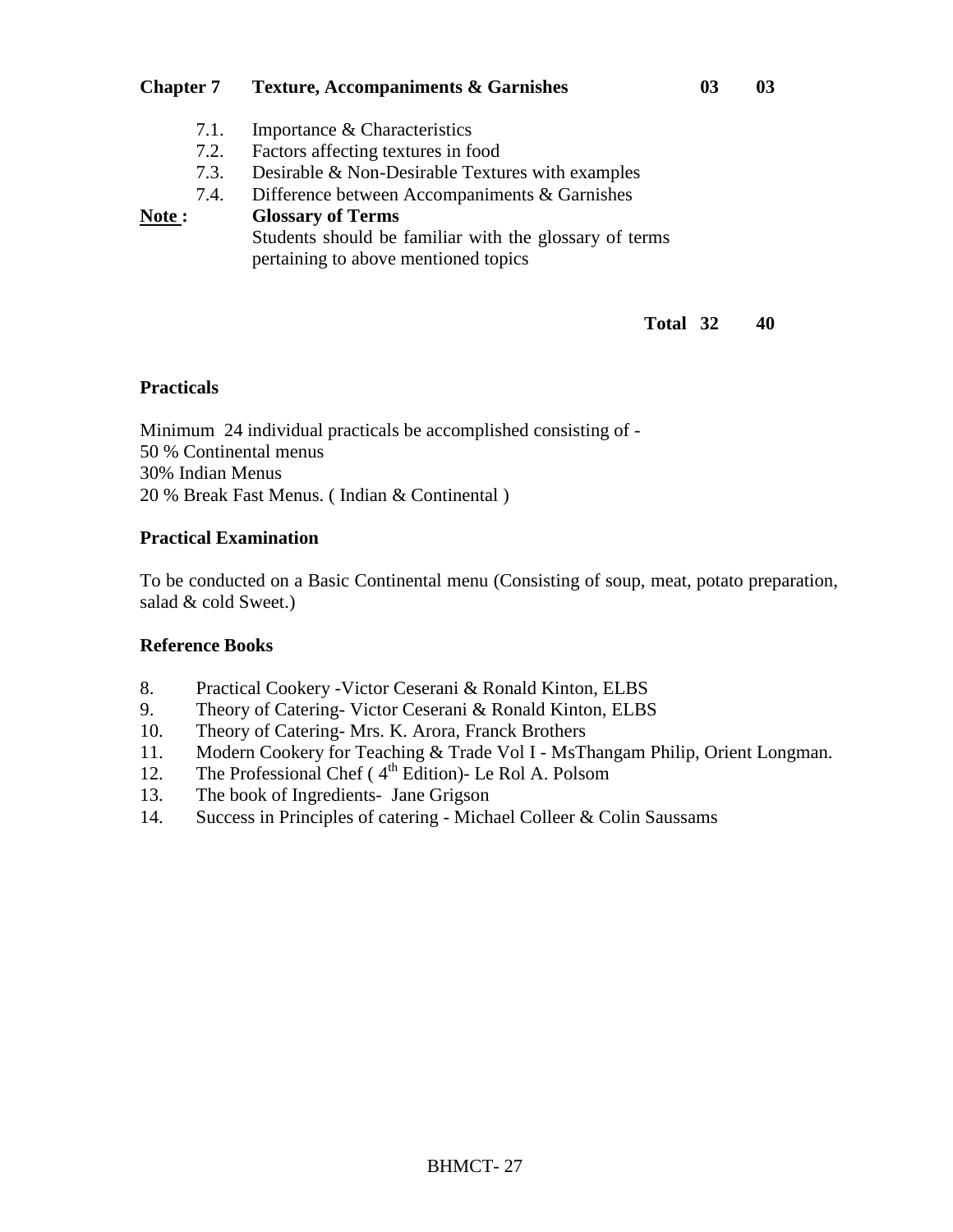## **Subject - FOOD & BEVERAGE SERVICE – II**

**Subject Code - 202** 

**Semester - Second** 

**Teaching and Examination Scheme:** 

| Teaching Scheme / Week |                         |                        |       | <b>Examination Scheme</b>    |                           |                          |       |
|------------------------|-------------------------|------------------------|-------|------------------------------|---------------------------|--------------------------|-------|
| Theory<br><b>Hrs</b>   | Practical<br><b>Hrs</b> | Tutorial<br><b>Hrs</b> | Total | Theory<br>Marks/<br>Duration | Practical<br><b>Marks</b> | Internal<br><b>Marks</b> | Total |
| 02                     | 03                      | 01                     | 06    | 40 <sub>l</sub><br>2 hrs     | 30 <sub>1</sub><br>2 hrs  | 30                       | 100   |

#### **Rationale:**

The courses 102 and 202 will give the students a comprehensive knowledge and develop technical skills in the basic aspects of food and non-alcoholic beverage service operations in the Hotel Industry.

|                   |                                                     | <b>Hrs</b> | <b>Mks</b> |
|-------------------|-----------------------------------------------------|------------|------------|
| <b>Chapter 1.</b> | <b>Types of Meals</b>                               | 04         | 05         |
| 1.1               | Breakfast – Introduction, Types, Service Methods,   |            |            |
| 1.2               | <b>Brunch</b>                                       |            |            |
| 1.3               | Lunch                                               |            |            |
| 1.4               | $Hi - Tea$                                          |            |            |
| 1.5               | Dinner                                              |            |            |
| 1.6               | Supper                                              |            |            |
| <b>Chapter 2</b>  | Menu knowledge                                      | 10         | 13         |
| 2.1               | Introduction                                        |            |            |
| 2.2               | Types – Ala Carte & Table D'hote                    |            |            |
| 2.3               | Menu Planning, considerations and constraints       |            |            |
| 2.4               | Menu Terms.                                         |            |            |
| 2.5               | Classical French Menu.                              |            |            |
| 2.6               | Classical Foods $\&$ its Accompaniments with Cover. |            |            |
| <b>Chapter 3</b>  | <b>Control Methods</b>                              | 04         | 05         |
| 3.1               | Necessity and functions of a control system,        |            |            |
| 3.2               | Billing Methods – Duplicate & Triplicate System,    |            |            |
|                   | KOTs & BOTs, Computerized KOTs (Kitchen Order       |            |            |
|                   | Ticket, Beverage Order Ticket)                      |            |            |
| 3.3               | Flow chart of KOT                                   |            |            |
|                   |                                                     |            |            |

3.4 Presentation of bill.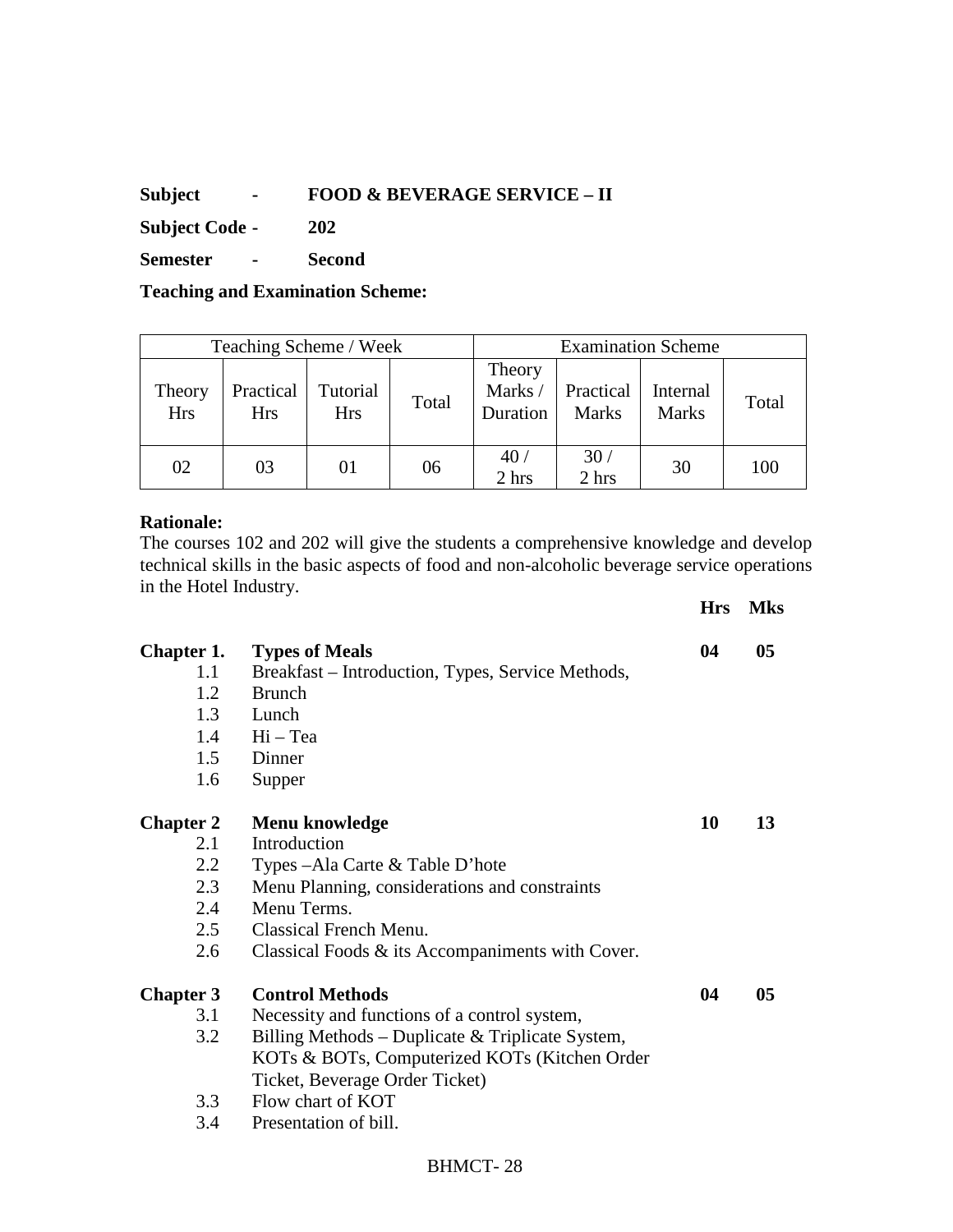| <b>Chapter 4</b><br>4.1<br>4.2<br>4.3 | <b>Non</b> – Alcoholic Beverages<br>Classification<br>Hot Beverages – Types, Service<br>Cold Beverages - Types, Service    | 05 | 10 |
|---------------------------------------|----------------------------------------------------------------------------------------------------------------------------|----|----|
| Chapter 5.                            | <b>Alcoholic Beverages</b>                                                                                                 | 03 | 02 |
| 5.1                                   | Definition                                                                                                                 |    |    |
| 5.2                                   | <b>Classification of Alcoholic Beverages</b>                                                                               |    |    |
| <b>Chapter 6</b>                      | <b>Beers</b>                                                                                                               | 06 | 05 |
| 6.1                                   | Introductions                                                                                                              |    |    |
| 6.2                                   | Ingredients used                                                                                                           |    |    |
| 6.3                                   | Production                                                                                                                 |    |    |
| 6.4                                   | Types and Brands – Indian and International                                                                                |    |    |
| 6.5                                   | Other fermented and brewed beverages – Sake, Cider,<br>Perry                                                               |    |    |
| Note :                                | <b>Glossary of Terms</b><br>Students should be familiar with the glossary of terms<br>pertaining to above-mentioned topics |    |    |

#### **Total 32 40**

## **PRACTICALS:**

- 1. Breakfast Table Lay up & Service (Indian, American, English, Continental) Table D'Hote & A la Carte Cover
- 2. Receiving the guests
- 3. Sequence of Service
- 4. Silver Service (Horsd'uree– (Classical and Horsdoeuvres) varies to Coffee)
- 5. Crumbing, Clearing, Presenting the bill
- 6. Side board Organization
- 7. Taking an Order –Food & Making a KOT
- 8. Writing a Menu in French & its Equivalent in English
- 9. Revision of practicals from the first semester.
- 10. Points to be remembered while setting a cover and during service
- 11. Service of Beer (Bottled, Canned and Draft).

#### **REFERENCE BOOKS:**

- 1. Food & Beverage Service Lillicrap & Cousins
- 2. Modern Restaurant Service John Fuller
- 3. Food & Beverage Service Training Manual Sudhir Andrews, Tata McGraw Hill
- 4. The Restaurant (from Concept to Operation) Lipinski
- 5. Bar and Beverage Book C. Katsigris, Mary Porter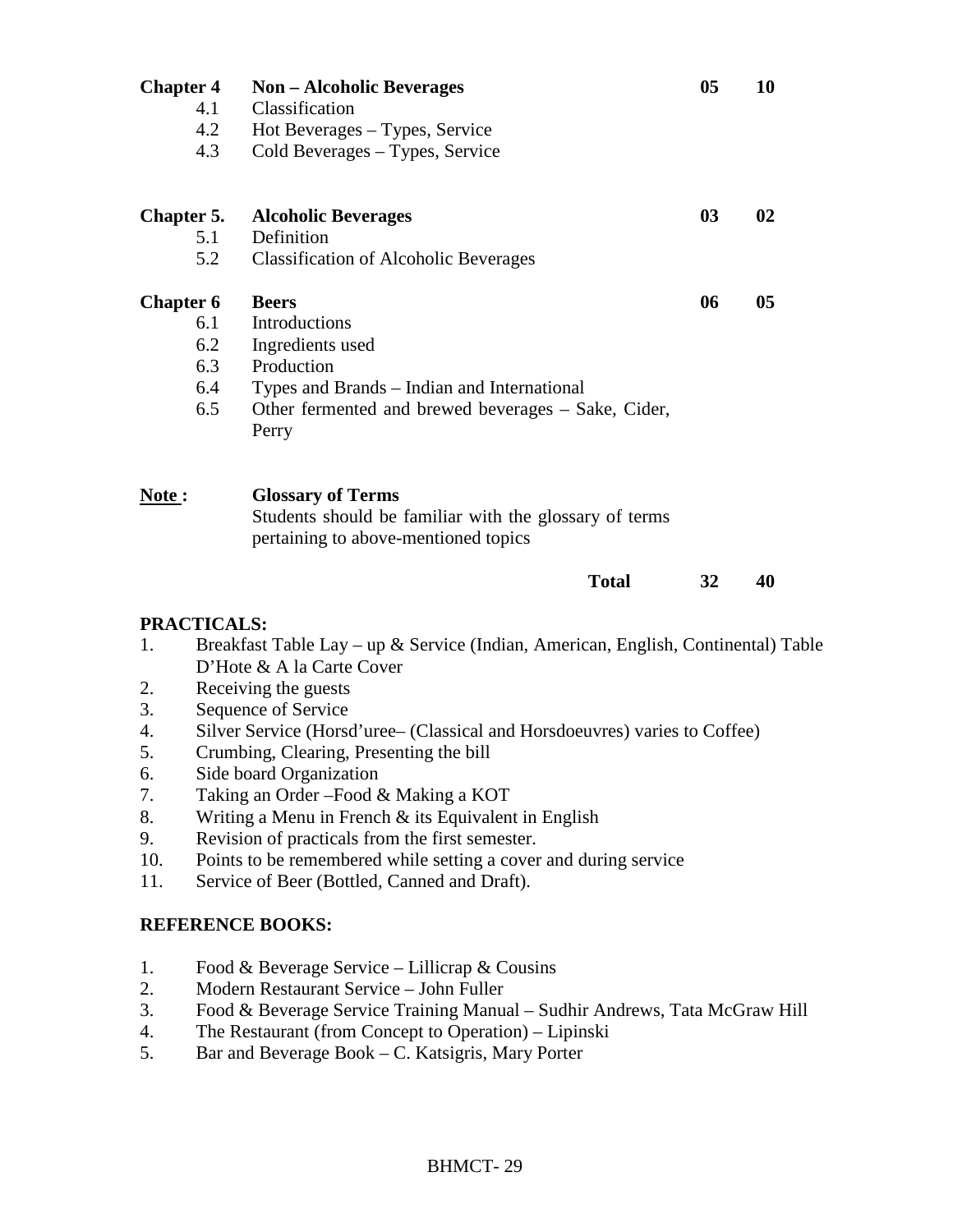## **Subject - HOUSEKEEPING OPERATIONS – II**

**Subject Code - 203** 

**Semester - Second** 

**Teaching and Examination Scheme:** 

| Teaching Scheme/Week |                  |                        |       | <b>Examination Scheme</b>    |                           |                          |       |
|----------------------|------------------|------------------------|-------|------------------------------|---------------------------|--------------------------|-------|
| Theory<br><b>Hrs</b> | Practical<br>Hrs | Tutorial<br><b>Hrs</b> | Total | Theory<br>Marks/<br>Duration | Practical<br><b>Marks</b> | Internal<br><b>Marks</b> | Total |
|                      |                  |                        |       | $40/2$ hrs                   | $\frac{30}{2}$ hrs        | 30                       | 100   |

## **Rationale:**

The subject aims to establish the importance of House Keeping and its role in the hospitality Industry. It also prepares the student to acquire basic knowledge and skills necessary for different tasks and aspects of housekeeping.

|                  |                                                                            | <b>Hrs</b> | <b>Mks</b> |
|------------------|----------------------------------------------------------------------------|------------|------------|
| <b>Chapter 1</b> | <b>Cleaning Routine of Housekeeping</b><br><b>Department</b>               | 03         | 04         |
| 1.1              | General principles of cleaning                                             |            |            |
| 1.2              | Work routine for floor supervisors and chamber maids                       |            |            |
| 1.3              | Rules of the floor                                                         |            |            |
| <b>Chapter 2</b> | <b>Cleaning Routine of Guest Rooms</b>                                     | 08         | 10         |
| 2.1              | Daily cleaning of occupied, departure, vacant, Under<br>Repair & VIP rooms |            |            |
| 2.2              | Evening service $\&$ second service procedures.                            |            |            |
| 2.3              | Weekly / Periodic cleaning – Special Cleaning tasks to<br>be carried out.  |            |            |
| 2.4              | <b>Spring Cleaning procedures</b>                                          |            |            |
| <b>Chapter 3</b> | <b>Cleaning Routine of Public Areas</b>                                    | 08         | 08         |
| 3.1              | Areas to be maintained                                                     |            |            |
| 3.2              | Daily, weekly and spring-cleaning                                          |            |            |
|                  | procedures for various Public Areas such as                                |            |            |
|                  | Lobby / Lounge, Restaurants, Bar, Banquet                                  |            |            |
|                  | Halls, Swimming Pool, Elevators and                                        |            |            |
|                  | staircase & corridors.                                                     |            |            |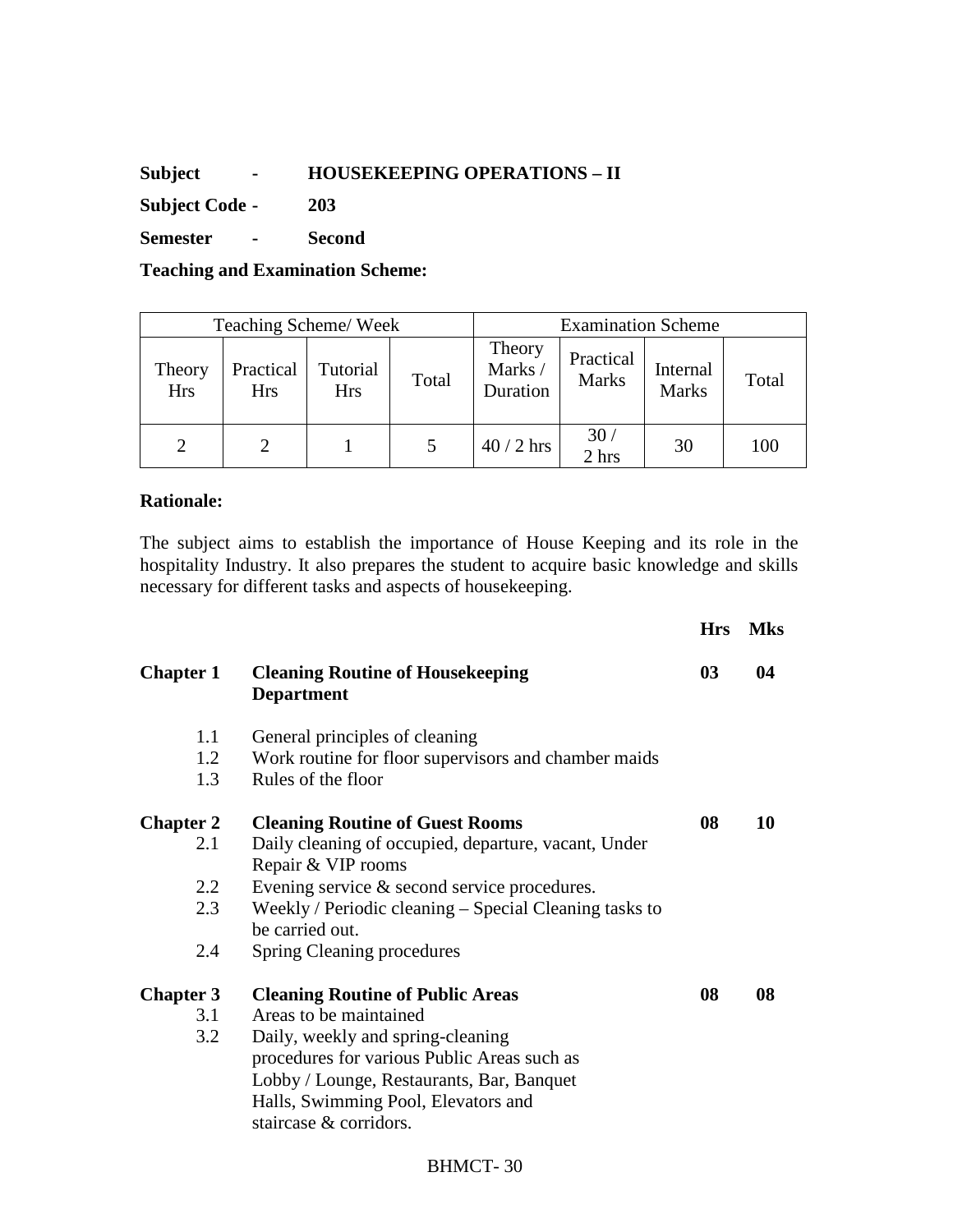| <b>Chapter 4</b>        | <b>Lost And Found Procedure</b>                                                                        | 03 | 04 |  |
|-------------------------|--------------------------------------------------------------------------------------------------------|----|----|--|
| 4.1                     | <b>Procedure for Guest articles</b>                                                                    |    |    |  |
| 4.2                     | Procedure for Lost Hotel Property                                                                      |    |    |  |
| 4.3                     | Records maintained                                                                                     |    |    |  |
| <b>Chapter 5</b>        | <b>Control Desk</b>                                                                                    | 02 | 04 |  |
| 5.1                     | <b>Importance of Control Desk</b>                                                                      |    |    |  |
| 5.2                     | Records maintained                                                                                     |    |    |  |
| 5.3                     | Functions performed by C.D.                                                                            |    |    |  |
| <b>Chapter 6</b>        | <b>Housekeeping Supervision</b>                                                                        | 02 | 04 |  |
| 6.1                     | Importance of supervision                                                                              |    |    |  |
| 6.2                     | Checklist for inspection                                                                               |    |    |  |
| 6.3                     | Dirty Dozen                                                                                            |    |    |  |
| <b>Chapter 7</b>        | Linen & Uniform room                                                                                   | 06 | 06 |  |
| 7.1                     | Layout of Linen Room                                                                                   |    |    |  |
| 7.2                     | Classification & Selection of Linen                                                                    |    |    |  |
| 7.3                     | Classification of Bed, Bath, & Restaurant Linen                                                        |    |    |  |
| 7.4                     | Sizes of Linen                                                                                         |    |    |  |
| 7.5                     | Calculation of Linen requirement                                                                       |    |    |  |
| 7.6                     | Linen Control – Linen Inventory                                                                        |    |    |  |
| 7.7                     | Par stock, Linen Coverage                                                                              |    |    |  |
| 7.8                     | Discard management                                                                                     |    |    |  |
|                         | <b>Total</b>                                                                                           | 32 | 40 |  |
|                         | <b>Note: Glossary of Terms</b>                                                                         |    |    |  |
|                         | Students should be familiar with the glossary of terms                                                 |    |    |  |
|                         | pertaining to above-mentioned topics                                                                   |    |    |  |
| <b>PRACTICALS:</b>      |                                                                                                        |    |    |  |
| 1.                      | Equipping Maids Carte / Trolley                                                                        |    |    |  |
| 2.                      | Bed Making – Day / Evening                                                                             |    |    |  |
| 3.                      | Daily Cleaning of Guest rooms – Departure, occupied and vacant                                         |    |    |  |
| 4.                      | Weekly / Spring Cleaning                                                                               |    |    |  |
| 5.                      | Daily cleaning of Public Areas (Corridors)                                                             |    |    |  |
| 6.                      | <b>Weekly Cleaning of Public Areas</b>                                                                 |    |    |  |
| 7.                      | Cleaning routine Restaurants / Admin. Offices / Staircases & Elevators / Exterior<br>areas.            |    |    |  |
| 8.                      | Inspection records – Checklist                                                                         |    |    |  |
| 9.                      | Monogramming                                                                                           |    |    |  |
| 10.                     | Mending, Sewing Machine                                                                                |    |    |  |
| 11.                     | Linen Inventory – Stock Taking                                                                         |    |    |  |
| 12.                     | Identification and construction of – plain, basket, figured, weaves, pile, satin,<br>twill and sateen. |    |    |  |
| <b>Reference Books:</b> |                                                                                                        |    |    |  |
| 1.                      | Fibres & Fabrics - Brenda Piper                                                                        |    |    |  |

- 2. Housekeeping Training Manual Sudhir Andrews
- 3. Hotel, Hostel & Hospital Housekeeping Brenscon & Lanex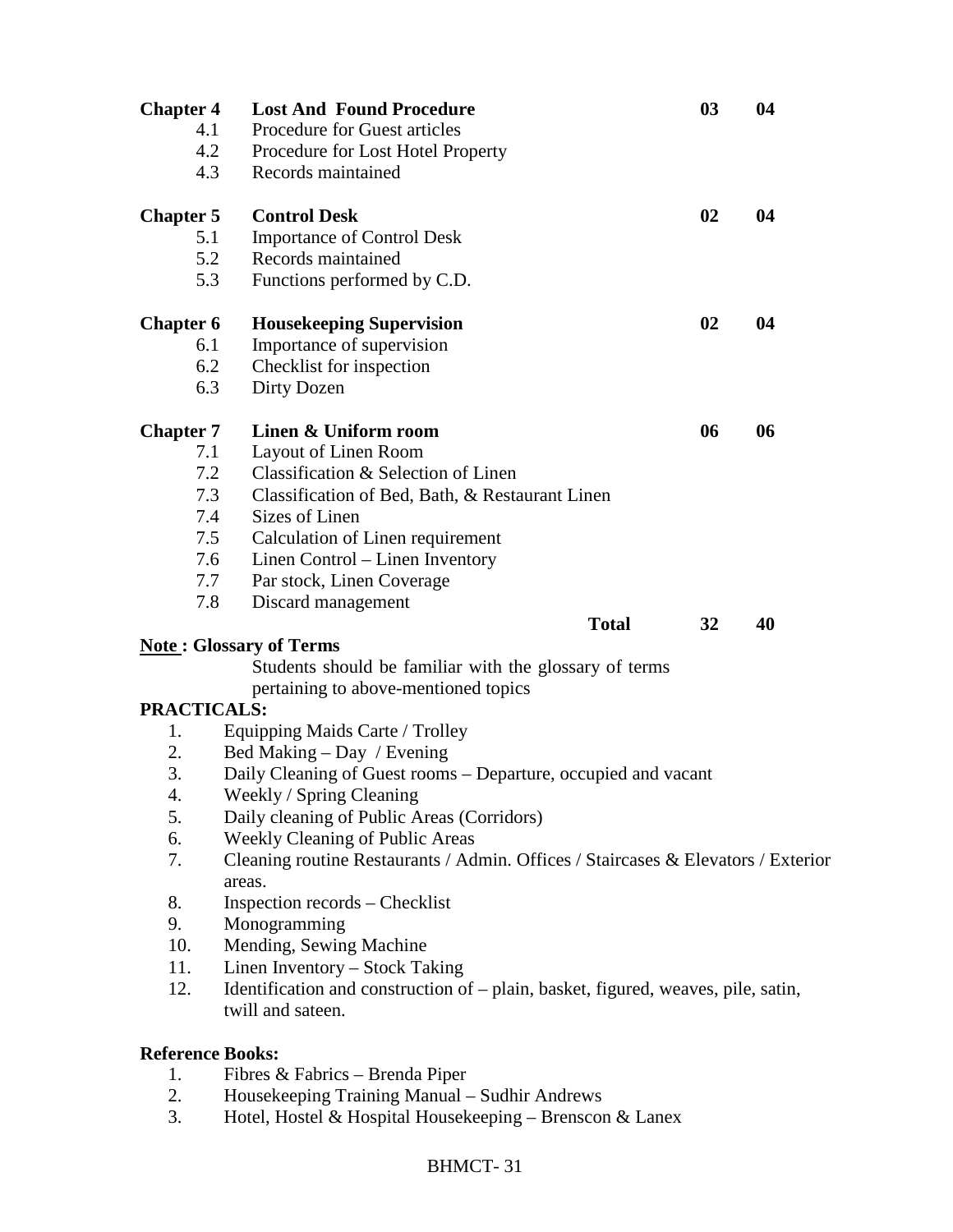**Subject - FRONT OFFICE OPERATIONS - II** 

**Subject Code - 204** 

**Semester - Second** 

**Teaching & Examination Scheme:** 

| Teaching Scheme/Week |                         |                        |       | <b>Examination Scheme</b>    |                           |                          |       |
|----------------------|-------------------------|------------------------|-------|------------------------------|---------------------------|--------------------------|-------|
| Theory<br><b>Hrs</b> | Practical<br><b>Hrs</b> | Tutorial<br><b>Hrs</b> | Total | Theory<br>Marks/<br>Duration | Practical<br><b>Marks</b> | Internal<br><b>Marks</b> | Total |
| 2                    |                         |                        |       | 40 <sub>l</sub><br>2 hrs     | 30 <sub>1</sub><br>2 hrs  | 30                       | 100   |

#### **Rationale:**

This course aims to establish the importance of Front Office within the hospitality industry .It also prepares the student to acquire basic skills and knowledge necessary to successfully identify the required standards in this area and to consider all aspects of this department.

**Hrs. Mks** 

| <b>Chapter 1</b><br>1.1<br>1.2<br>1.3 | <b>Pre-Arrival Procedures</b><br>Pre arrival activities (Preparing an arrival<br>list.<br>notification etc)<br>Procedure for VIP arrival.<br>Procedure for group arrival (special arrangements, meal<br>coupons, etc) | 06             | 06 |
|---------------------------------------|-----------------------------------------------------------------------------------------------------------------------------------------------------------------------------------------------------------------------|----------------|----|
| <b>Chapter 2</b>                      | <b>Guest Arrival</b>                                                                                                                                                                                                  | 08             | 10 |
| 3.1                                   | of registration.(Register, Loose<br><b>Types</b><br>Leaf.<br><b>Registration Cards</b> )                                                                                                                              |                |    |
| 3.2                                   | Receiving guests.                                                                                                                                                                                                     |                |    |
| 3.3                                   | Arrival procedure for various categories of guests<br>(Foreigners along with C-forms, FITs- walkin, with<br>confirmed reservation)                                                                                    |                |    |
| 3.4                                   | Notification of guest arrival.                                                                                                                                                                                        |                |    |
| 3.5                                   | Criteria for taking advance.(Walk-ins, Scanty Baggage<br>etc)                                                                                                                                                         |                |    |
| <b>Chapter 4</b>                      | <b>Guest Stay</b>                                                                                                                                                                                                     | 0 <sub>5</sub> | 06 |
| 4.1                                   | Rooming a guest (introduction to the hotel facilities,<br>orientation of the room)                                                                                                                                    |                |    |
| 4.2                                   | Procedure for room change                                                                                                                                                                                             |                |    |
| 4.3                                   | Safe deposit procedure.                                                                                                                                                                                               |                |    |
| 4.4                                   | Assisting guest with all possible information and<br>help(medical etc.)                                                                                                                                               |                |    |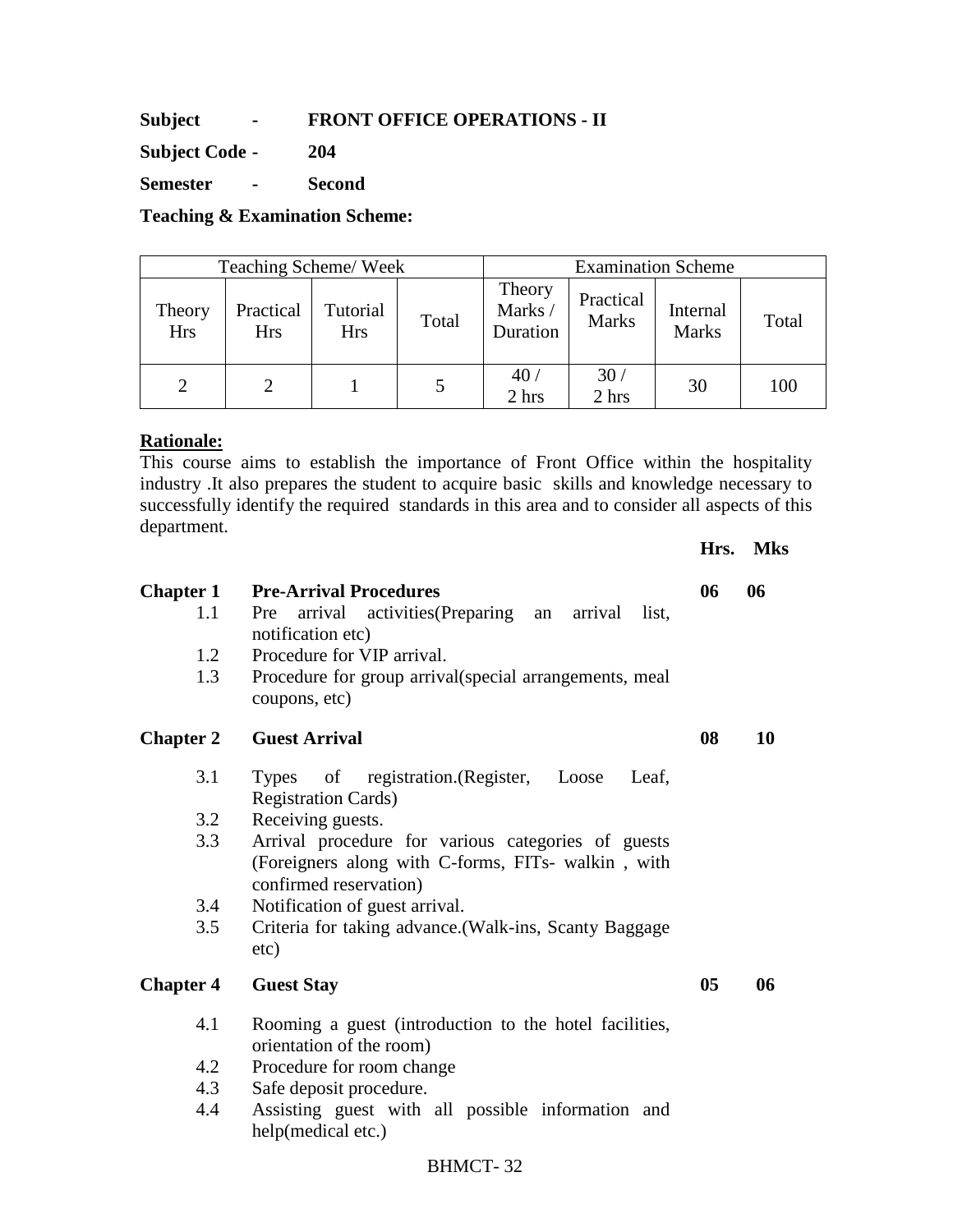| <b>Chapter 5</b> | <b>Basic Information (Travel &amp; Tourism)</b>        | 03             | 06 |
|------------------|--------------------------------------------------------|----------------|----|
| 5.1              | Role of a Travel Agent                                 |                |    |
| 5.2              | Passport(concept and types)                            |                |    |
| 5.3              | Visa(concept and types)                                |                |    |
| 5.4              | Rules regarding customs, foreign exchange etc.         |                |    |
| <b>Chapter 6</b> | <b>Guest Departure</b>                                 | 05             | 08 |
| 6.1              | Departure notification                                 |                |    |
| 6.2              | Task performed at bell desk, cashier /reception.       |                |    |
| 6.3              | Express check outs                                     |                |    |
| 6.4              | Late check outs and charges.                           |                |    |
| <b>Chapter 7</b> | <b>Methods of Payment</b>                              | 0 <sub>5</sub> | 04 |
| 7.1              | Credit card handling                                   |                |    |
| 7.2              | Traveler cheques, Personal checks                      |                |    |
| 7.3              | Handling cash Indian, Foreign currency                 |                |    |
| 7.4              | Other methods of payment [Travel agent, Bill           |                |    |
|                  | to Company etc--                                       |                |    |
|                  | <b>Total</b>                                           | 32             | 40 |
|                  |                                                        |                |    |
|                  | <b>Glossary of Terms</b>                               |                |    |
| Note:            | Students should be familiar with the glossary of terms |                |    |

#### **Practicals:**

- 1. Welcoming and rooming a guest
- 2. Handling check-ins (FIT, VIP, Group & Foreigners)
- 3. Handling of different situations at the reception counter
- 4. Handling guest at GRE desk.
- 5. Handling check-outs
- 6. Handling payment of bills through (Cash, Credit Cards, Traveller Vouchers, Bill to Company and Foreign Currency)
- 7. Handling Express check outs and late charges

## **Assignments :**

- 1. Wild life sanctuaries
- 2. Collection of information Regarding International chain of hotels

## **Reference Books**

- 1. Hotel front Office Training Manual. (Sudhir Andrews)
- 2. Principles of Hotel Front Office Operations (sue Baker, P. Bradley, J. Huyton)
- 3. Hotel Front Office ( Bruce Braham)
- 4. Managing Front Office Operations Michael Kasavana, Charles Steadmon
- 5. Checkin Checkout- Jerome Vallen
- 6. Front Office Procedures and Management -Peter Abbott)
- 7. Front Office operations/Accommodations Operations -Colin Dix
- 8. Front Office Operation and Administration(Dennis Foster)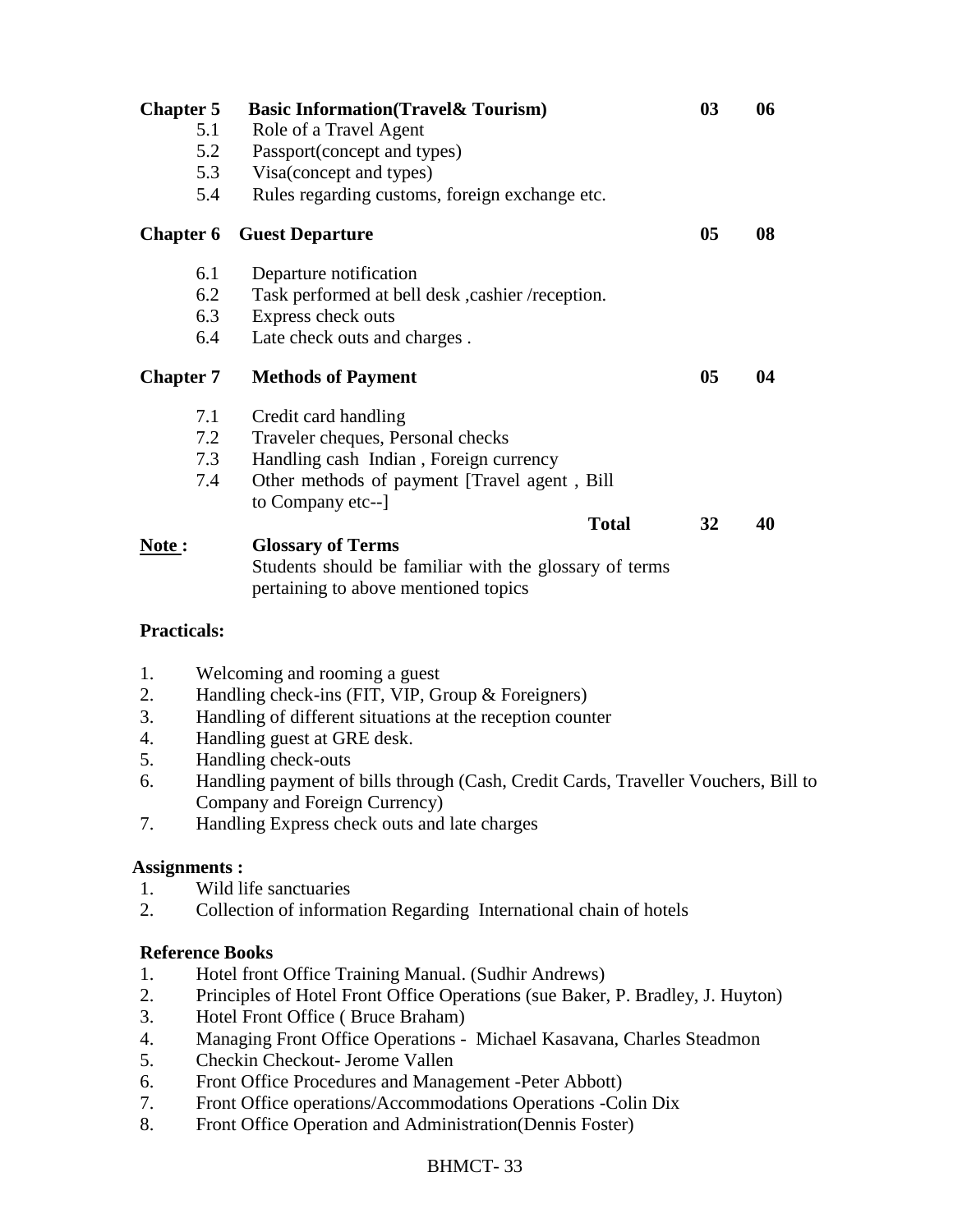**Subject - CATERING SCIENCE – II** 

**Subject Code - 205** 

**Semester - Second** 

**Teaching and Examination Scheme** 

|                      | <b>Examination Scheme</b><br>Teaching Scheme/Week |                        |       |                              |                           |                          |       |
|----------------------|---------------------------------------------------|------------------------|-------|------------------------------|---------------------------|--------------------------|-------|
| Theory<br><b>Hrs</b> | Practical<br><b>Hrs</b>                           | Tutorial<br><b>Hrs</b> | Total | Theory<br>Marks/<br>Duration | Practical<br><b>Marks</b> | Internal<br><b>Marks</b> | Total |
| $\mathcal{R}$        |                                                   |                        |       | $70/3$ hrs                   |                           | 30                       | 100   |

#### **Rationale:**

The subject aims to develop basic awareness of important nutrients, and acquire knowledge of nutritional requirements for human beings and plan a balanced diet.

|                                                                                                                                                                                                                                                                                                                                                                                      | <b>Hrs</b>     | <b>Mks</b> |
|--------------------------------------------------------------------------------------------------------------------------------------------------------------------------------------------------------------------------------------------------------------------------------------------------------------------------------------------------------------------------------------|----------------|------------|
| <b>Introduction to Terminologies</b><br>Chapter 1.<br>Food, Nutrition, Nutrient, Empty Calories, Health, Malnutrition,<br>Edible portion of food, Balanced Diet                                                                                                                                                                                                                      | 02             | 04         |
| <b>Carbohydrates</b><br><b>Chapter 2.</b><br>Definition, Composition, Classification, Food Sources (good and<br>poor sources), Functions in human body, Recommended Daily<br>Allowance in India (RDA), Importance of fibre, Effect of<br>deficiency & excess intake, Effect of heat on carbohydrates                                                                                 | 04             | 08         |
| <b>Chapter 3.</b><br><b>Protein</b><br>Definition, Composition, Essential and Non-essential amino acids,<br>Protein Quality (only Concept), Concept of Supplementary value<br>of Protein, Food Source (good and poor source), RDA (adolescents<br>and adults), Effect of deficiency, Effect of heat on proteins,<br><b>Functions</b>                                                 | 06             | 08         |
| <b>Fats And Oils</b><br><b>Chapter 4.</b><br>Definition, Composition, Saturated and Unsaturated fatty acids,<br>Hydrogenation of oil, Cholesterol (a brief note), Food sources of:<br>(Fat, Oil, Saturated fatty acid, Unsaturated fatty acid, cholesterol),<br>Rancidity of Oil (Concept and Prevention), RDA (Adolescents<br>and adults), Effect of deficiency & excess, Functions | 0 <sub>5</sub> | 08         |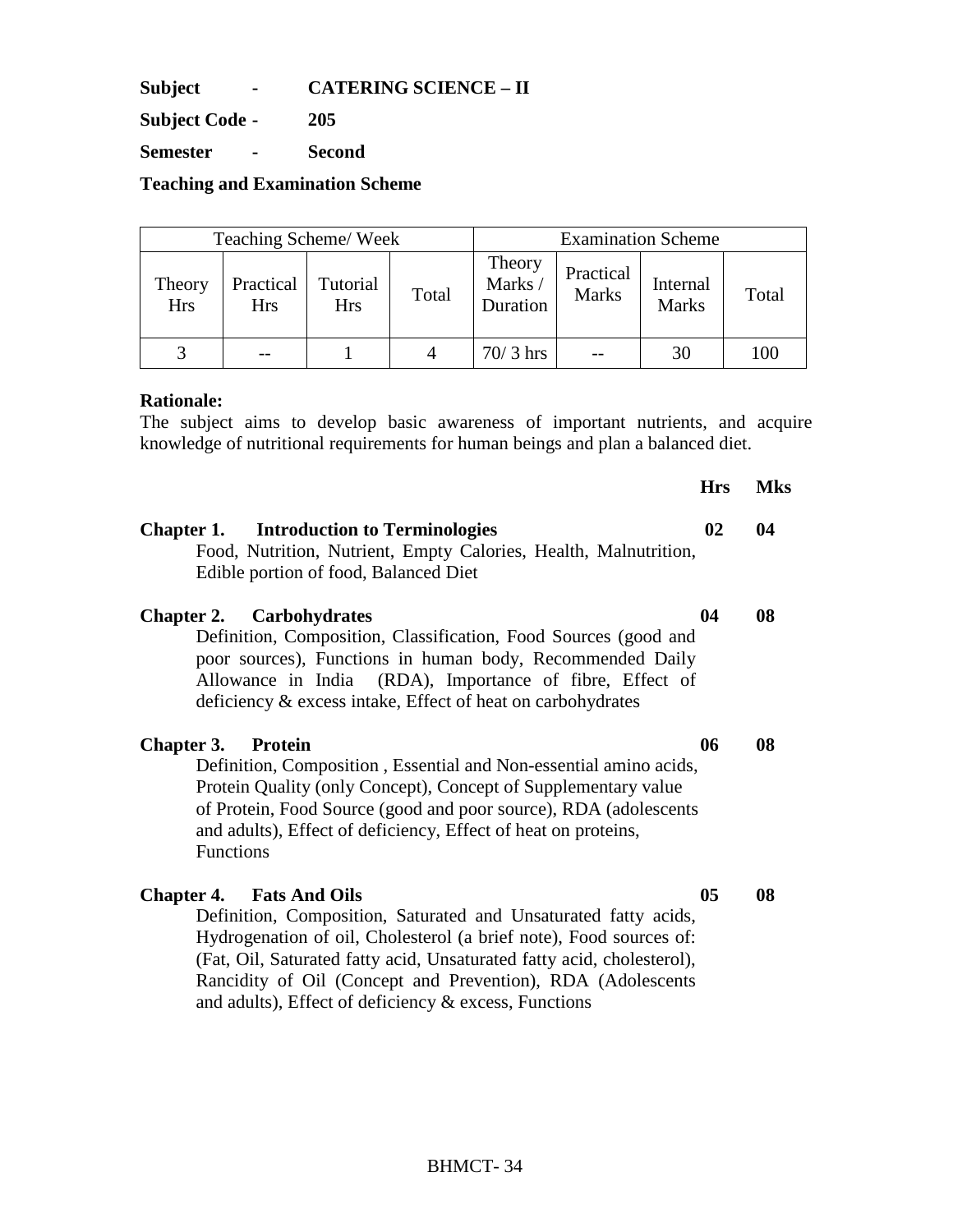## **Chapter 5 Vitamins 06 08**

| 5.1<br>5.2        | Definition, Classification<br>Fat Soluble Vitamins (A,D,E,K) - Functions, Food<br>Sources, RDA (Adolescents and adults), Name of the                                                                                                                          |    |    |
|-------------------|---------------------------------------------------------------------------------------------------------------------------------------------------------------------------------------------------------------------------------------------------------------|----|----|
| 5.3               | deficiency disease and symptoms.<br>Water Soluble Vitamins (B Complex and C) - Names of all<br>B Complex, $B_1$ , $B_2$ , Niacin, and Vit C with reference to –<br>Functions, Sources, RDA (Adolescents and adults),<br>Deficiency diseases and its symptoms. |    |    |
| Chapter 6.        | <b>Minerals</b>                                                                                                                                                                                                                                               | 04 | 08 |
| 6.1               | Calcium, Iron, Iodine - Classification, Functions, RDA<br>(Adolescents and adults), Rich food sources, Deficiency<br>disease and its symptoms                                                                                                                 |    |    |
| 6.2               | Sodium Chloride - Importance and Limitations, Food<br>sources                                                                                                                                                                                                 |    |    |
| Chapter 7.        | <b>Water And Its Importance To Health</b>                                                                                                                                                                                                                     | 03 | 02 |
| 7.1               | <b>Water Balance</b>                                                                                                                                                                                                                                          |    |    |
| 7.2               | Dietary sources                                                                                                                                                                                                                                               |    |    |
| 7.3               | Dehydration and Oedema                                                                                                                                                                                                                                        |    |    |
| Chapter 8.        | <b>Basic Five Food Groups</b>                                                                                                                                                                                                                                 | 03 | 02 |
| 8.1               | Foods included in each group                                                                                                                                                                                                                                  |    |    |
| 8.2               | Serving size of foods under each group.                                                                                                                                                                                                                       |    |    |
| Chapter 9.<br>9.1 | <b>Balanced diet (Using basic 5 food groups)</b><br>Menu Planning for a day's diet for adolescents and adults<br>9.1.1 Vegetarian and Non vegetarian<br>Importance of avoiding fast/junk foods<br>9.1.2                                                       | 06 | 08 |
| Chapter 10.       | <b>Important Foods to be avoided and recommended for: 07</b><br>Diabetes Mellitus, Heart related diseases (Cardio Vascular).<br>Peptic Ulcer, Jaundice, Kidney diseases, Fever and<br>infection, Diarrhoea and Constipation                                   |    | 08 |
|                   | Chapter 11. How to preserve nutrients while cooking food?                                                                                                                                                                                                     | 02 | 06 |
|                   | <b>Total</b>                                                                                                                                                                                                                                                  | 48 | 70 |
| <u>Note</u> :     | <b>Glossary of Terms</b><br>Students should be familiar with the glossary of terms                                                                                                                                                                            |    |    |

pertaining to above mentioned topics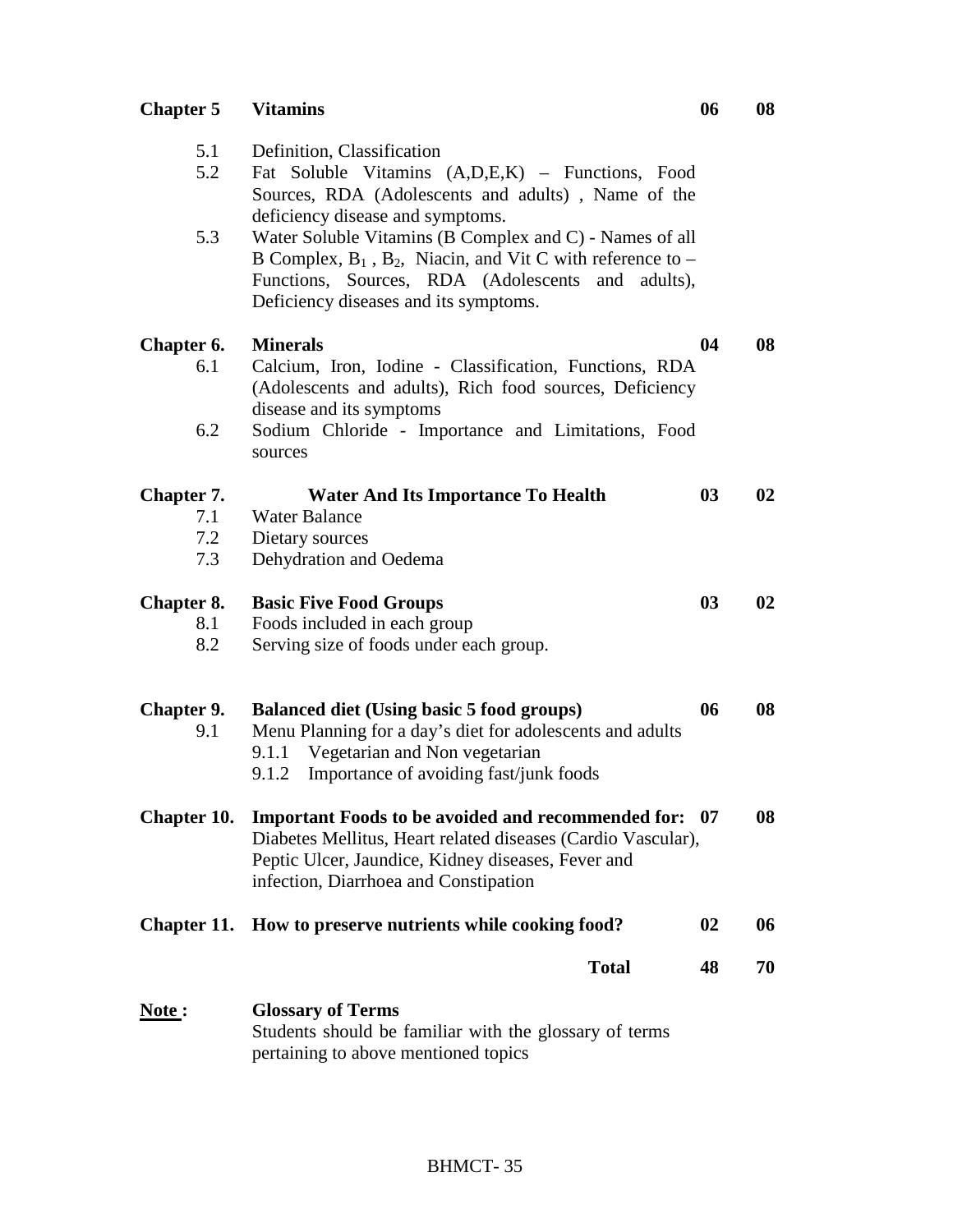## **Assignments**

Calculation of Nutrients: (Carbohydrates, Fat, Protein, Energy, Vit A, Ca, Fe, B1, B2 and C of any 10 recipes)

#### **Reference Books**

- 1. Hand Book of Food And Nutrition- Dr. M.S. Swaminathen
- 2. Nutrition And Dietetics Shubhangi Joshi
- 3. Fundamentals of Food and Nutrition- Sumati R. Mudambi and M.V, Rajgopal
- 4. Thenapentic Nutrition- Prondfit and RobinsonNormal
- 5. Nutritive value of Indian Food Dr. C Gopalan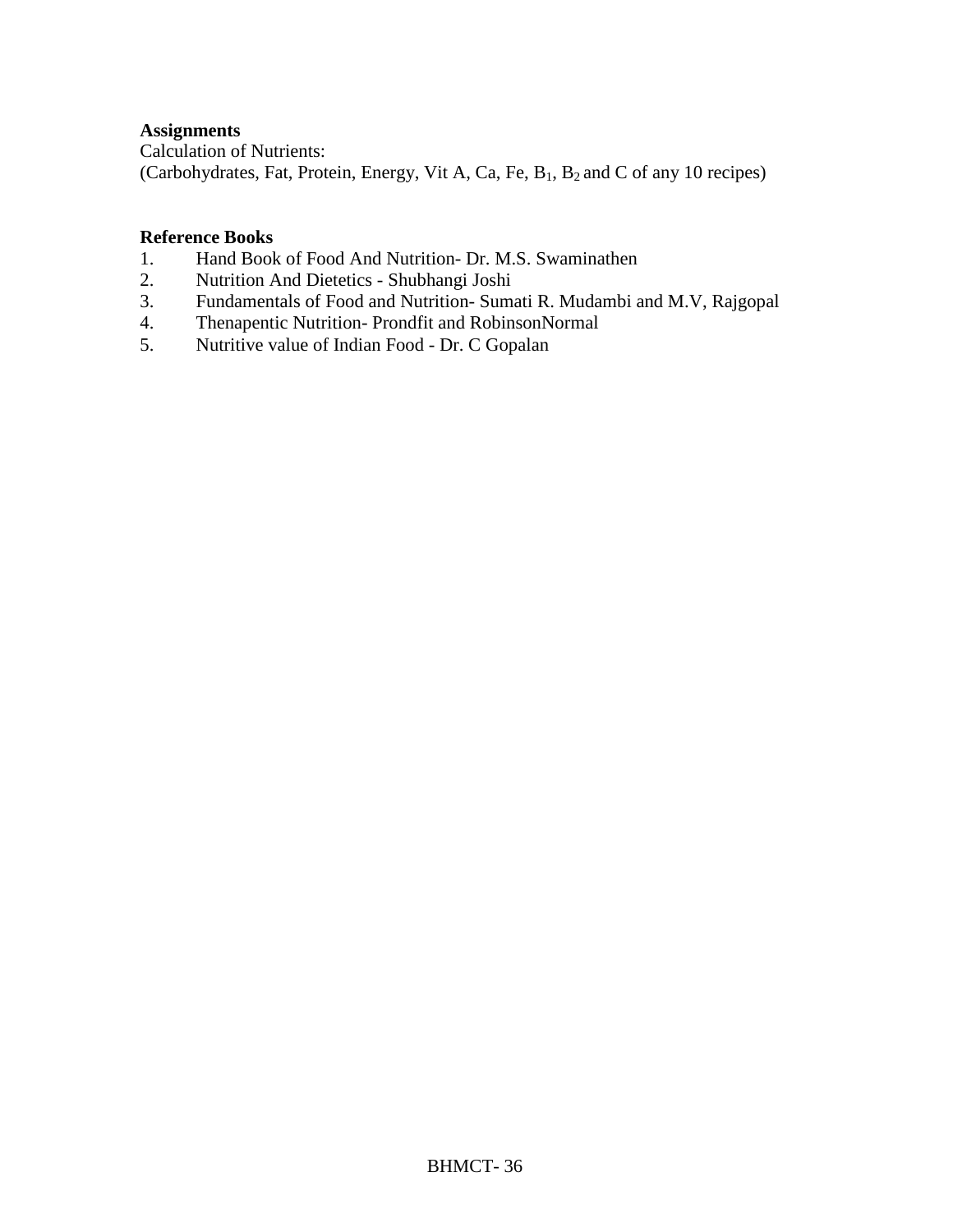# **Subject - BASIC FRENCH F0R HOTEL INDUSTRY**

**Course No. - 206** 

**Semester - Second** 

**Teaching & Examination Scheme** 

|                      | Teaching Scheme/Week    |                        |       | <b>Examination Scheme</b>    |                      |                          |       |
|----------------------|-------------------------|------------------------|-------|------------------------------|----------------------|--------------------------|-------|
| Theory<br><b>Hrs</b> | Practical<br><b>Hrs</b> | Tutorial<br><b>Hrs</b> | Total | Theory<br>Marks/<br>Duration | Viva<br><b>Marks</b> | Internal<br><b>Marks</b> | Total |
|                      |                         |                        |       | $40/2$ hrs                   | 30                   | 30                       | 100   |

#### **Rationale:**

The syllabus aims to create an awareness about the importance of French in Hotel Operations, to help acquire the correct pronunciation of French terminology, to enable to use standard phrases in French in Hotel Operations, to give a very basic introduction to spoken French and most important of all, to integrate the French curriculum with the core syllabus of the Course.

|                   |                                                           | <b>Hrs</b> | <b>Mks</b> |
|-------------------|-----------------------------------------------------------|------------|------------|
| Chapter 1.        | <b>General French</b>                                     | 10         | 10         |
| 1.1               | Pronunciation                                             |            |            |
|                   | 1.1.1 The Alphabet                                        |            |            |
|                   | The Accents<br>1.1.2                                      |            |            |
| 1.2               | Numbers $(0 \text{ to } 100)$                             |            |            |
|                   | 1.2.1 Cardinal                                            |            |            |
|                   | 1.2.2 Ordinal                                             |            |            |
| 1.3               | Time (only 24 hr clock)                                   |            |            |
| 1.4               | Days of the week                                          |            |            |
|                   | 1.4.1 Months of the year                                  |            |            |
|                   | 1.4.2 Date                                                |            |            |
| 1.5               | Weights & Measures                                        |            |            |
| 1.6               | 'Formules de politesse'                                   |            |            |
| 1.7               | Conjugation of verbs in the present tense relevant to the |            |            |
|                   | hotel industry (only 'je' and 'vous' & 'nous' forms)      |            |            |
| <b>Chapter 2.</b> | <b>Food &amp; Beverage Service</b>                        | 10         | 15         |
| 2.1               | <b>Restaurant Brigade</b>                                 |            |            |
| 2.2               | <b>Hot Plate Language</b>                                 |            |            |
| 2.3               | The French Classical Menu (17 courses) with classic       |            |            |
|                   | examples of each course, terminology and meanings in      |            |            |
|                   | brief                                                     |            |            |
| 2.4               | Wines                                                     |            |            |
|                   | 2.4.1 Wines of France,                                    |            |            |
|                   | 2.4.2 Wine terminology                                    |            |            |
|                   | 2.4.3 Reading a wine label.                               |            |            |
| 2.5               | Laying a cover                                            |            |            |
|                   |                                                           |            |            |

BHMCT- 37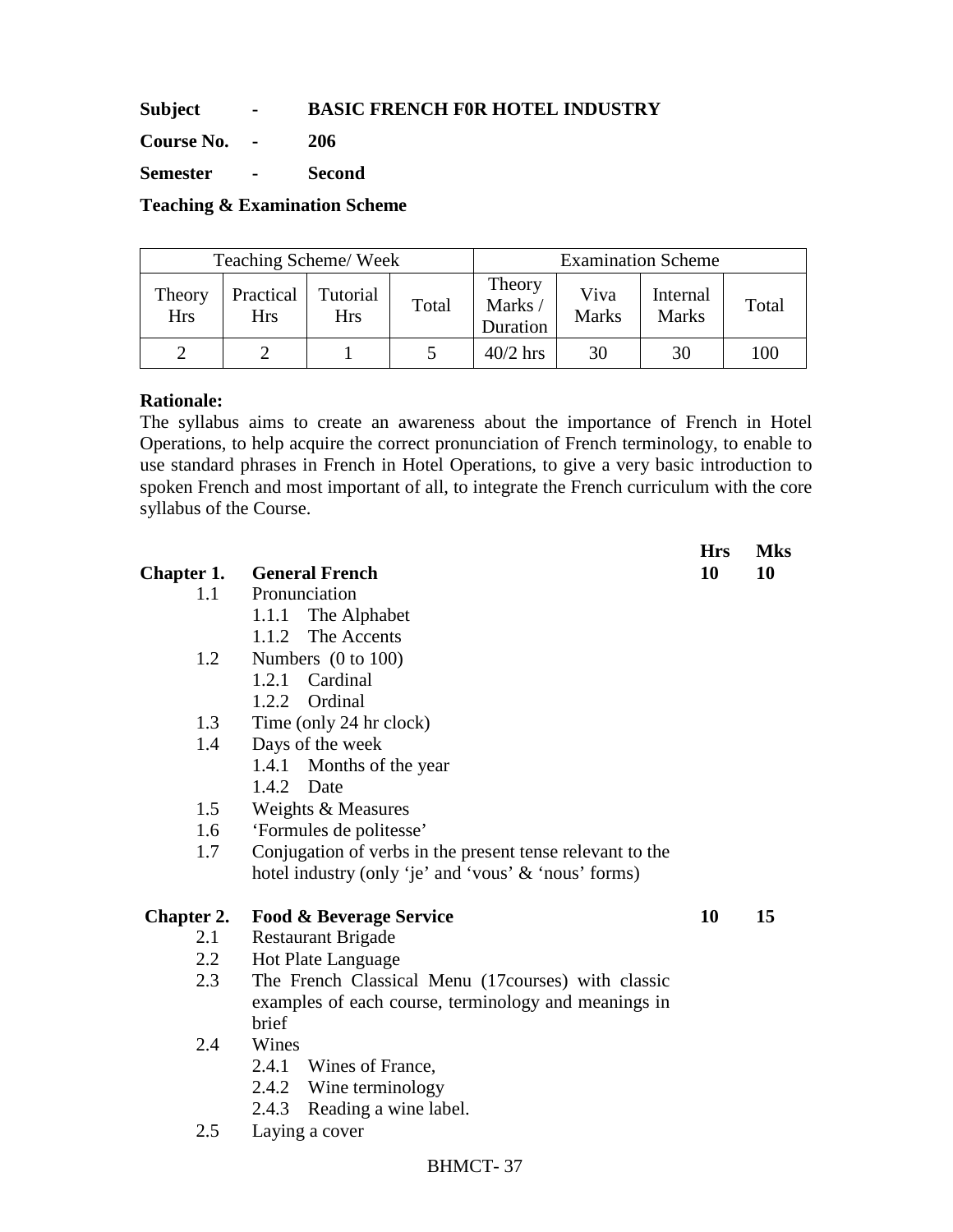| <b>Chapter 3</b>  |       | <b>Food Production</b>                                               | 12           | 15 |
|-------------------|-------|----------------------------------------------------------------------|--------------|----|
|                   | 3.1   | The Kitchen Brigade                                                  |              |    |
|                   | 3.2   | Ingredients used in Kitchen                                          |              |    |
|                   |       | 3.2.1 Dairy Products                                                 |              |    |
|                   |       | 3.2.2 Vegetables                                                     |              |    |
|                   |       | 3.2.3 Fruits                                                         |              |    |
|                   |       | 3.2.4 Herbs & Spices                                                 |              |    |
|                   |       | 3.2.5 Poultry                                                        |              |    |
|                   |       | 3.2.6 Fish                                                           |              |    |
|                   |       | 3.2.7 Meat                                                           |              |    |
|                   |       | 3.2.8 Cereals                                                        |              |    |
|                   |       | 3.2.9 Seasonings                                                     |              |    |
|                   | 3.3   | <b>French Cheeses</b>                                                |              |    |
|                   | 3.4   | Culinary Terms in French                                             |              |    |
|                   |       | <b>Total</b>                                                         | 32           | 40 |
| Note:             |       | <b>Glossary of Terms</b>                                             |              |    |
|                   |       | Students should be familiar with the glossary of terms pertaining to |              |    |
|                   |       | above mentioned topics                                               |              |    |
|                   |       |                                                                      |              |    |
| <b>Practicals</b> |       |                                                                      | 32           | 30 |
| 1.                |       | Greetings/Introduction                                               |              |    |
| 2.                |       | Dialogue / Conversation                                              |              |    |
|                   | 2.1   | <b>General Dialogues</b>                                             |              |    |
|                   | 2.2   | Dialogues related to Hotel Operations                                |              |    |
| 3                 |       | French Classical Menu.                                               |              |    |
|                   | 3.1   | Suggest a menu                                                       |              |    |
|                   | 3.2   | Read a given menu                                                    |              |    |
|                   | 3.3   | Give examples of dishes in a particular course $\&$ menu             |              |    |
| $\overline{4}$    | Wines |                                                                      |              |    |
|                   | 4.1   | Read a wine label                                                    |              |    |
|                   | 4.2   | Wine Terminology                                                     |              |    |
|                   | 4.3   | Examples of wines from various regions                               |              |    |
| 5                 |       | Culinary terms                                                       |              |    |
|                   | 5.1   | Give the various correct French Culinary terms.                      |              |    |
|                   |       |                                                                      |              |    |
|                   |       | <b>Proposed Examination pattern for viva</b>                         |              |    |
| 1.                |       | Greetings & Introduction                                             |              | 05 |
| 2.                |       | Dialogue – Read from the text                                        |              | 05 |
| 3.                |       | French classical menu                                                |              | 05 |
|                   |       | a. Suggest a menu                                                    |              |    |
|                   |       | b. Read the given menu                                               |              |    |
| 4.                | Wine  |                                                                      |              | 10 |
|                   |       | a. Read a wine label                                                 |              |    |
|                   |       | b. Name wines from particular regions                                |              |    |
| 5.                |       | French menu terminology                                              |              | 05 |
|                   |       |                                                                      |              |    |
|                   |       |                                                                      | $Total = 30$ |    |
|                   |       |                                                                      |              |    |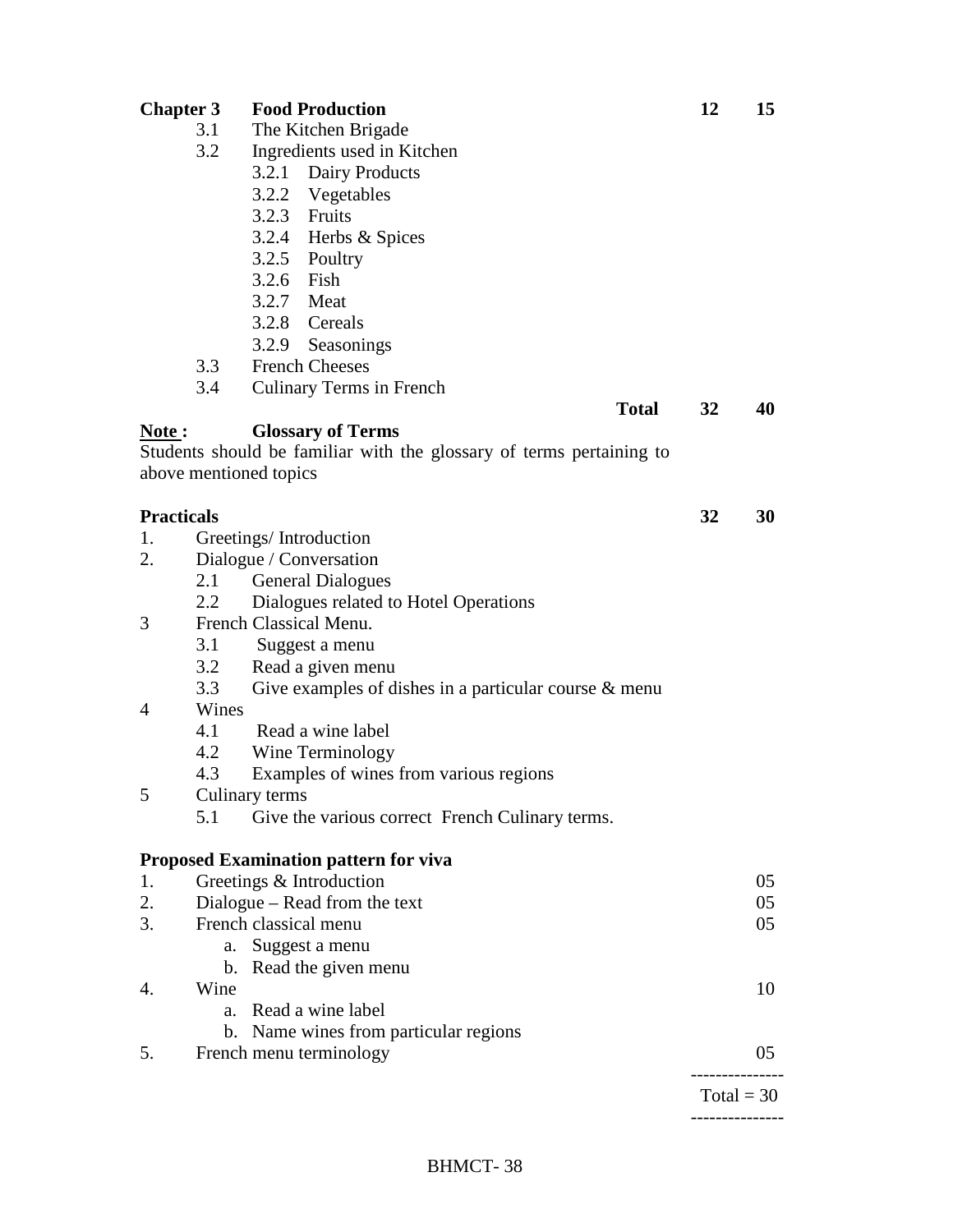# **Reference Books**<br>1. **Basic Frence**

- 1. Basic French Course for the Hotel Industry by Catherine Lobo & Sonali Jadhav
- 2. French for Hotel Management & Tourism Industry by S. Bhattacharya
- 3. F & B Service by Dennis Lillicrap, John Courins & Robert Smith
- 4. Modern Cookery Vol 1 by Thangam Philip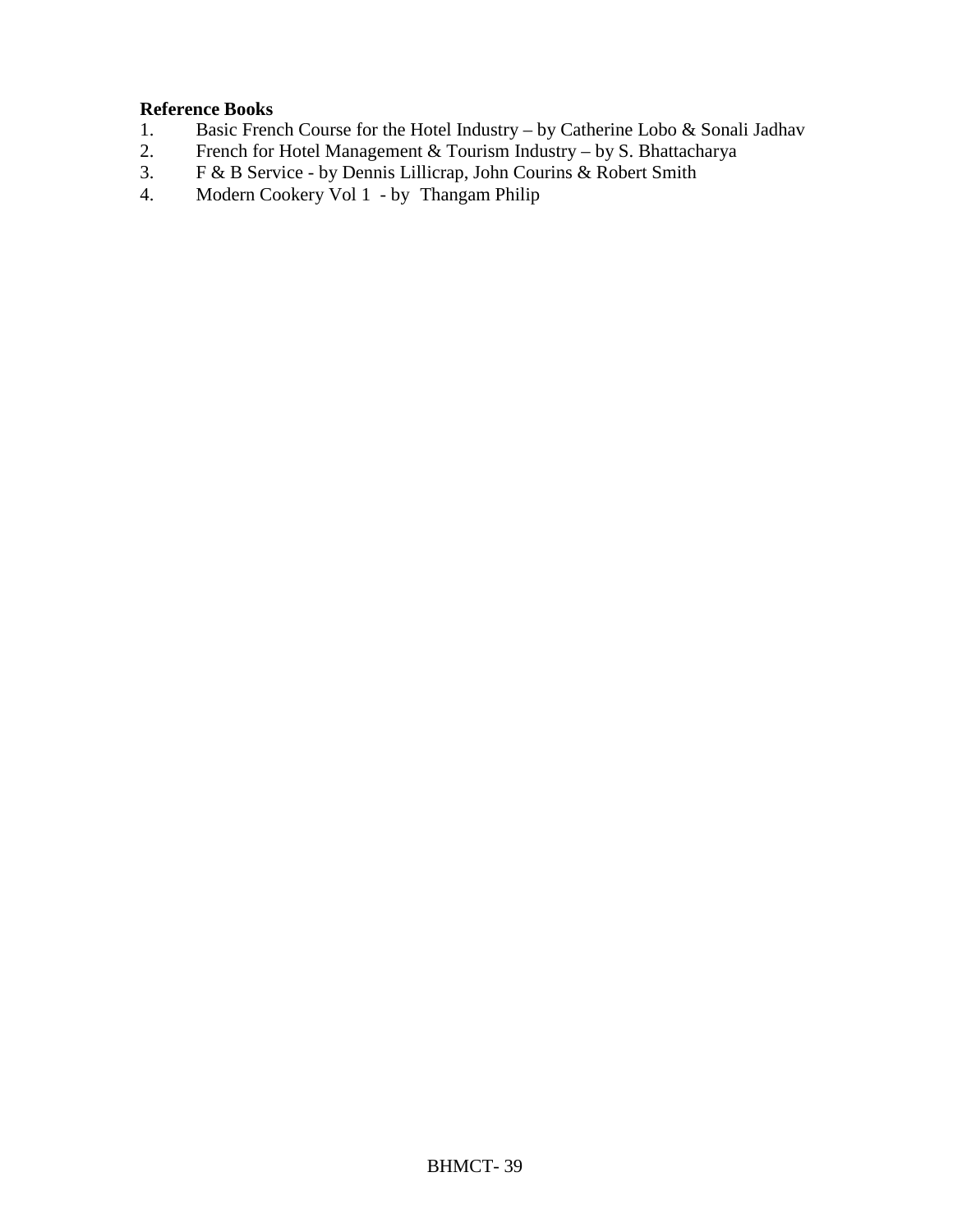**Subject - FOOD PRODUCTION - III** 

**Subject Code - 301** 

**Semester - Third** 

**Teaching and Examination Scheme** 

|                      | Teaching Scheme / week  |                        |       | <b>Examination Scheme</b>    |                           |                          |       |
|----------------------|-------------------------|------------------------|-------|------------------------------|---------------------------|--------------------------|-------|
| Theory<br><b>Hrs</b> | Practical<br><b>Hrs</b> | Tutorial<br><b>Hrs</b> | Total | Theory<br>Marks/<br>Duration | Practical<br><b>Marks</b> | Internal<br><b>Marks</b> | Total |
|                      |                         |                        |       | $40/2$ hrs                   | 30/4<br>hrs               | 30                       | 100   |

#### **Rationale**:

Based on the sound knowledge of commodities and principles and methods of cooking it is desired to prepare students to evolve good understanding and prepare Indian regional menus in large quantities to suit the occasion. The course further introduces the students to the concepts of bakery & confectionery.

| <b>Chapter 1</b><br>1.1 | <b>Quantity Food Production</b><br>Introduction to large scale / quantity food production. | <b>Hrs</b><br>02 | <b>Mks</b><br>03 |
|-------------------------|--------------------------------------------------------------------------------------------|------------------|------------------|
|                         | Industrial, Commercial and Institutional (Hospitals /<br>Schools)                          |                  |                  |
| <b>Chapter 2</b>        | <b>Indian Regional Cooking</b>                                                             | 12               | 12               |
| 2.1                     | Introduction & Factors affecting eating habits, Staple<br>diet                             |                  |                  |
| 2.2                     | Historical background                                                                      |                  |                  |
| 2.3                     | Availability of raw material                                                               |                  |                  |
| 2.4                     | Special equipment and fuels                                                                |                  |                  |
| 2.5                     | Food prepared for festivals and special occasions of the                                   |                  |                  |
|                         | following cuisines - Hyderabadi, Bengali,<br>Goan,                                         |                  |                  |
|                         | Gujarathi, Rajasthani, Kashmiri , Maharashtrian,                                           |                  |                  |
|                         | Punjabi, Chettinad, Kerala, Dum, Awadhi.                                                   |                  |                  |
| <b>Chapter 3</b>        | <b>Introduction to Bakery &amp; confectionery</b>                                          | 04               | 06               |
| 3.1                     | Definition                                                                                 |                  |                  |
| 3.2                     | Principles of baking                                                                       |                  |                  |
| 3.3                     | Bakery Equipment (small & large)                                                           |                  |                  |
| 3.4                     | Formulas & measurements                                                                    |                  |                  |

3.5 Physical & chemical changes during baking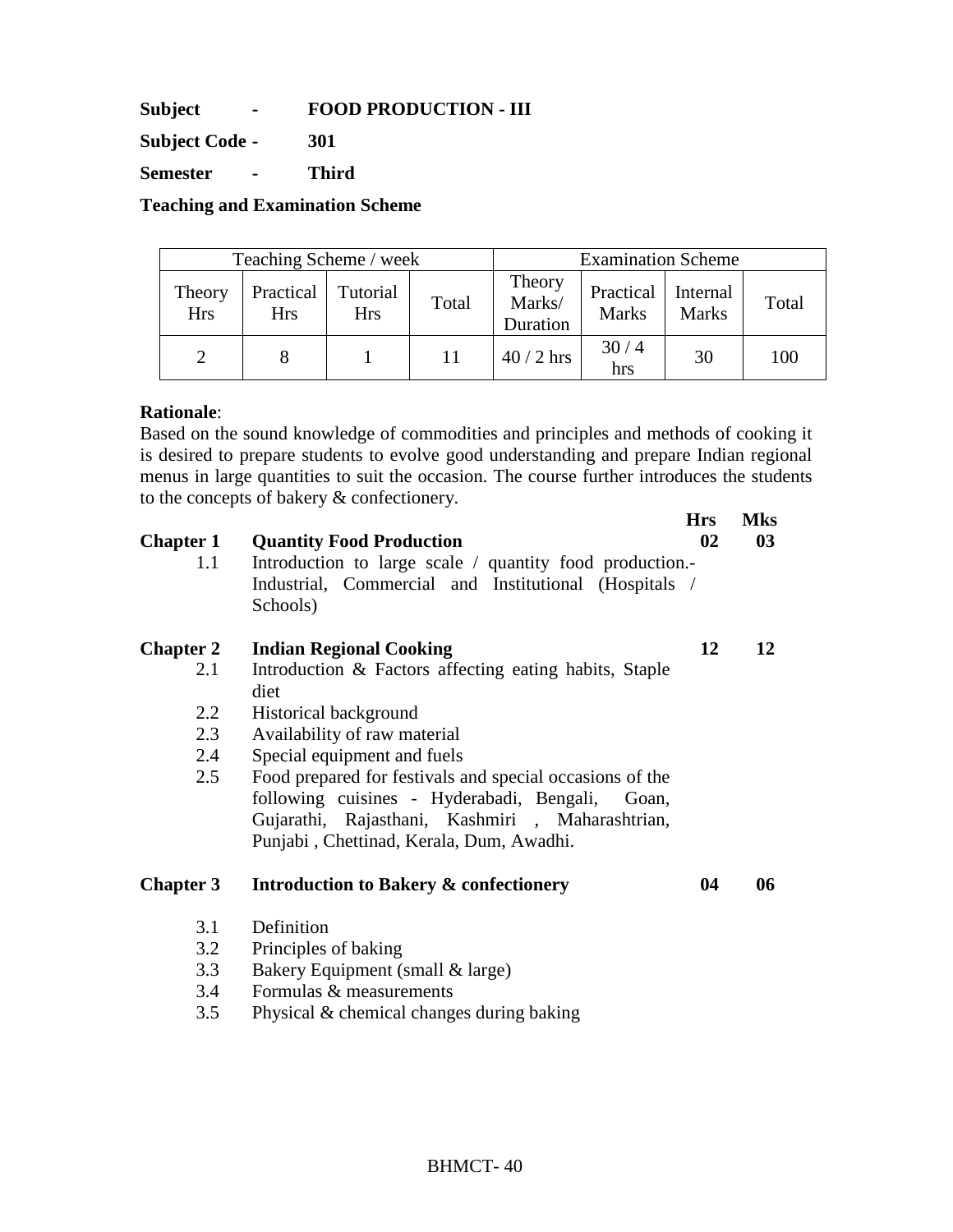| <b>Chapter 4</b> | <b>Characteristics Functions of ingredients</b><br>in Bakery & Confectionery<br>Flour, Shortening agents, Sweetening agents,<br>Raising agents, Dairy products, Eggs, Sundry<br>materials | 04 | 05 |
|------------------|-------------------------------------------------------------------------------------------------------------------------------------------------------------------------------------------|----|----|
| <b>Chapter 5</b> | <b>Yeast Doughs (Fermented Goods)</b>                                                                                                                                                     | 05 | 07 |
| 5.1              | Role of ingredients                                                                                                                                                                       |    |    |
| 5.2              | Types – (Rich / lean)                                                                                                                                                                     |    |    |
| 5.3              | Methods of bread making                                                                                                                                                                   |    |    |
| 5.4              | Stages in bread making                                                                                                                                                                    |    |    |
| 5.5              | Faults and remedies, Bread Disease, Bread Improvers                                                                                                                                       |    |    |
| <b>Chapter 6</b> | <b>Cake Making</b>                                                                                                                                                                        | 05 | 07 |
| 6.1              | Role of ingredients                                                                                                                                                                       |    |    |
| 6.2              | Recipe balancing                                                                                                                                                                          |    |    |
| 6.3              | Method of cake making                                                                                                                                                                     |    |    |
| 6.4              | Faults & remedies                                                                                                                                                                         |    |    |
|                  | <b>Total</b>                                                                                                                                                                              | 32 | 40 |
|                  |                                                                                                                                                                                           |    |    |

**Note : Glossary of Terms** 

Students should be familiar with the glossary of terms pertaining to above mentioned topics

#### **Practicals**

Minimum of 24 Practicals consisting of -

60 % Indian Regional Specialties inclusive of snacks (Cooked in Quantity- Minimum 60 portions)

40 % Basic Bakery & Confectionery Items.

**Practical Examination** to be conducted on Indian Menus consisting of meat, vegetable, rice, roti, raita and a sweet preparation.

- 1. Art of Indian Cookery Rocky Mohan, Roll
- 2. Prasad- Cooking with Master, J.Inder Singh Kalra, Allied
- 3. Modern Cookery (Vol –I & Vol -II) For Teaching & Trade Philip E Thangam, Orient Longman
- 4. Zaika Sonya Atal Sapru, Harper Collins
- 5. Punjabi Cuisine- Pratibha Karan, Harper Collins
- 6. Wazwaan Rocky Mohan, Roli & Janssen
- 7. Naans & Rotis Rurobi Babbar
- 8. Basic Baking S.C.Dubey
- 9. Professional Baking Wayne Glasslen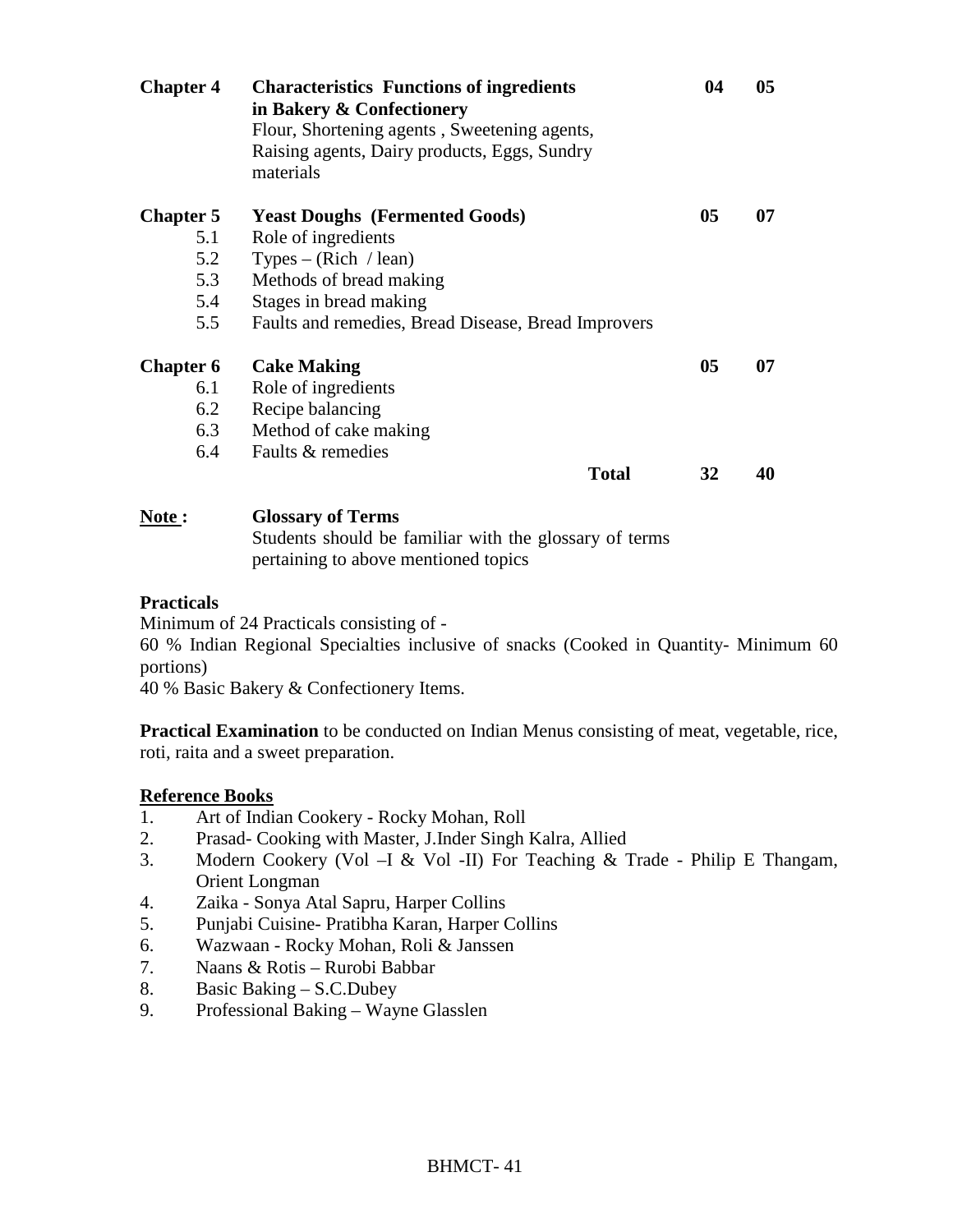**Subject - FOOD & BEVERAGE SERVICE – III** 

**Subject Code - 302** 

**Semester - Third** 

**Teaching and Examination Scheme:** 

|                      | Teaching Scheme / week  |                        |       | <b>Examination Scheme</b>    |                           |                          |       |
|----------------------|-------------------------|------------------------|-------|------------------------------|---------------------------|--------------------------|-------|
| Theory<br><b>Hrs</b> | Practical<br><b>Hrs</b> | Tutorial<br><b>Hrs</b> | Total | Theory<br>Marks/<br>Duration | Practical<br><b>Marks</b> | Internal<br><b>Marks</b> | Total |
|                      |                         |                        |       | 40/2<br>hrs                  | 30/2<br>hrs               | 30                       | 100   |

#### **Rationale:**

The courses 302 & 402 will give a comprehensive knowledge of the various alcoholic beverage used in the Hospitality Industry. It will give an insight into their history, manufacture, classification, and also to develop technical and specialized skills in the service of the same.

|                   |                                                      | <b>Hrs</b> | <b>Mks</b>     |
|-------------------|------------------------------------------------------|------------|----------------|
| <b>Chapter 1.</b> | Wines                                                | 12         | 12             |
| 1.1               | Introduction, definitions of Wines                   |            |                |
| 1.2               | Classification                                       |            |                |
| 1.3               | Viticulture & Viticulture Methods                    |            |                |
| 1.4               | Vinification-Still, Sparking, Aromatized & Fortified |            |                |
|                   | Wines                                                |            |                |
| 1.5               | <b>Vine Diseases</b>                                 |            |                |
| <b>Chapter 2.</b> | Wines – France, Italy, Spain, Portugal, Germany,     | 12         | 18             |
|                   | New World Wines (South Africa, Australia, USA,       |            |                |
|                   | Hungary $\&$ India) – Categories, Regions, Important |            |                |
|                   | Wines with their qualities                           |            |                |
| 2.1               | Food & Wine Harmony                                  |            |                |
| 2.2               | Wine glasses and equipment                           |            |                |
| 2.3               | Storage and service of wine.                         |            |                |
| <b>Chapter 3.</b> | <b>Aperitifs</b>                                     | 04         | 05             |
| 3.1               | Definition                                           |            |                |
| 3.2               | Types-Wine based $\&$ spirit based                   |            |                |
| <b>Chapter 5</b>  | <b>Tobacco</b>                                       | 04         | 0 <sub>5</sub> |
|                   | Types – Cigars & Cigarettes                          |            |                |
|                   | Cigar strengths and sizes<br>5.1                     |            |                |
|                   | Brands – Storage and service<br>5.2                  |            |                |
|                   | <b>Total</b>                                         | 32         | 40             |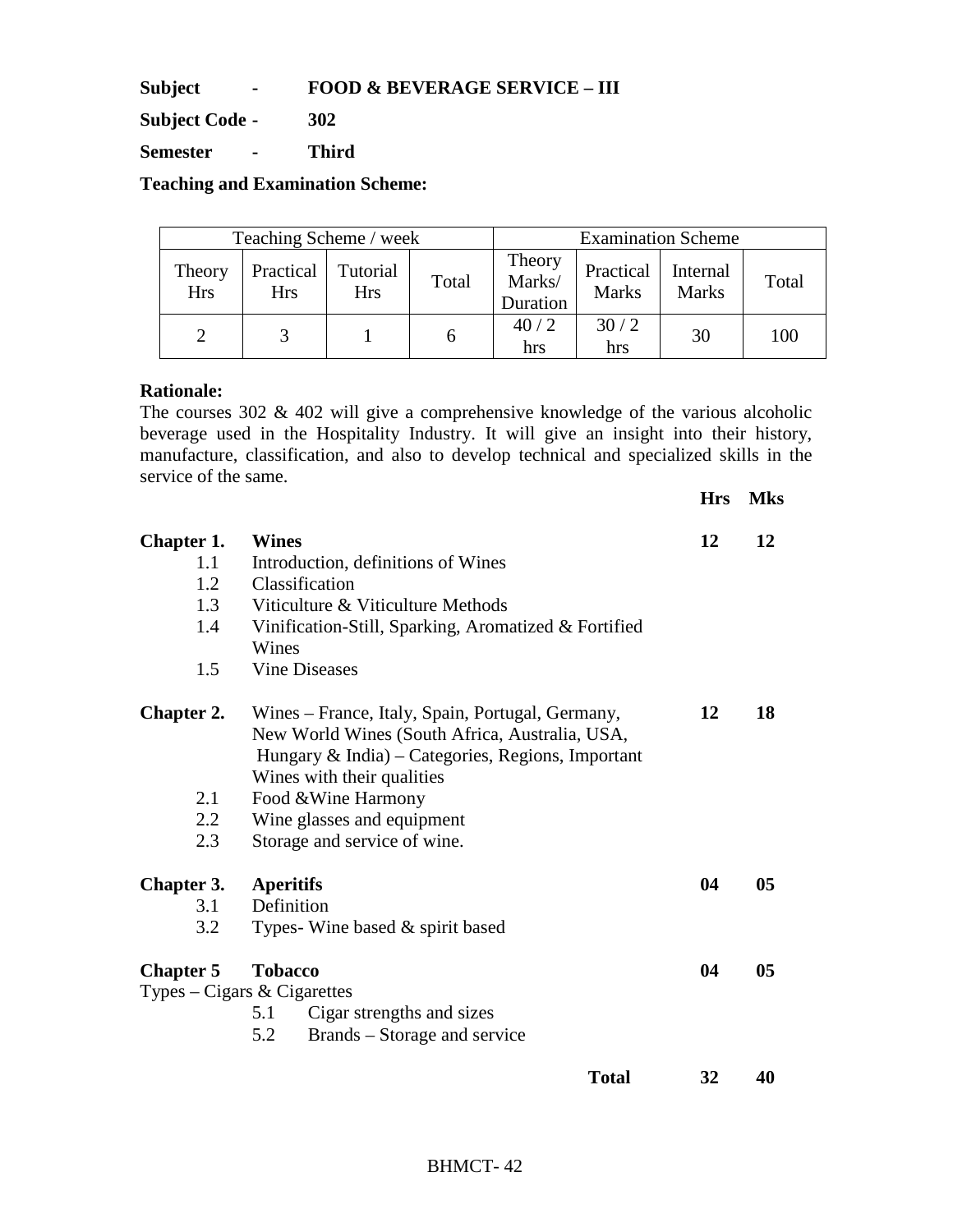#### **Note : Glossary of Terms**  Students should be familiar with the glossary of terms pertaining to above mentioned topics

# **PRACTICALS:**

- 1. Conducting Briefing/ De-Briefing for F & B outlets
- 2. Taking an Order for Beverages.
- 3. Service of aperitifs
- 4. Wine bottle, Identification, Glasses, Equipment, Required for service.
- 5. Reading a wine label (French, German)
- 6. Types of Glasses used un the bar
- 7. Service of Sparkling, Aromatized, Fortified, Still Wines.
- 8. Menu Planning with wines and service of food & wine
- 9. Service of Beer, Sake and Other Fermented & Brewed Beverages.
- 10. Service of cigars and cigarettes.

- 1. Food & Beverage Service-Lilicrap & Cousins
- 2. Modern Restaurant Service- John Fuller
- 3. Food & Beverages Service Taining Manual-Sudhir Andrews
- 4. Bar & Beverage Book- Costas Katsigris, Mary Porter, Thomas
- 5. Professional Guide to Alcoholic Beverages- Lipinski
- 6. Alcoholic Beverages- Lipinski & Lipinski
- 7. Bartenders Guide- BD & L.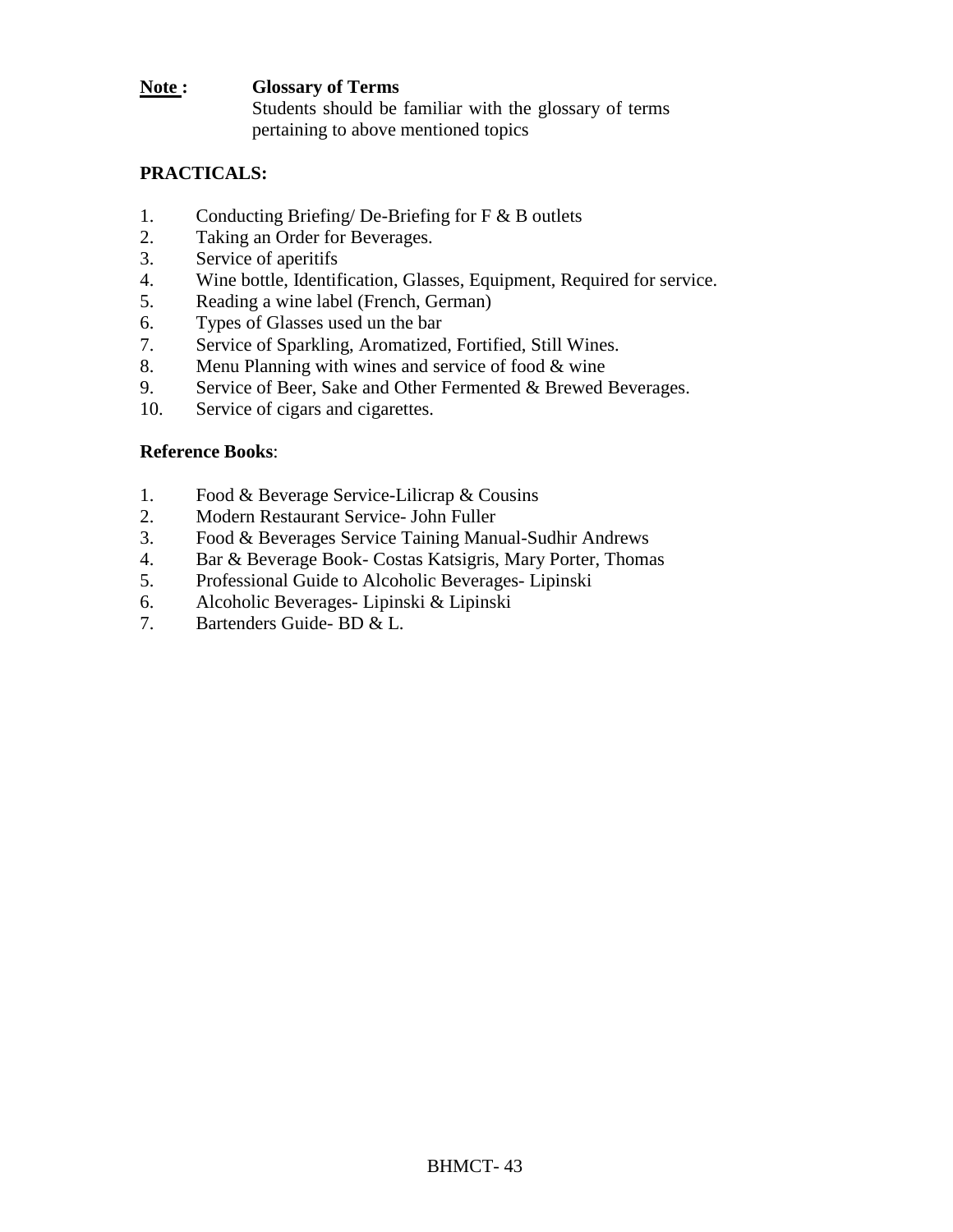**Subject - ACCOMMODATION OPERATIONS– I** 

**Subject Code - 303** 

**Semester - Third** 

**Teaching and Examination Scheme** 

| Teaching Scheme/Week  |                         |                        |       | <b>Examination Scheme</b>    |                           |                          |       |
|-----------------------|-------------------------|------------------------|-------|------------------------------|---------------------------|--------------------------|-------|
| Theory<br><b>Hrs</b>  | Practical<br><b>Hrs</b> | Tutorial<br><b>Hrs</b> | Total | Theory<br>Marks/<br>Duration | Practical<br><b>Marks</b> | Internal<br><b>Marks</b> | Total |
| $\mathcal{D}_{\cdot}$ | 2                       |                        |       | $40/2$ hrs                   | 30/2<br>hrs               | 30                       | 100   |

#### **Rationale**

This course aims to establish the importance of Accommodation operations within the hospitality Industry .It also prepares the student to acquire basic skills and knowledge necessary to successfully identify the required standards in this area and to consider all aspects of cost control and establishing profitability.

**Hrs Mks** 

# **SECTION - I**

| <b>Chapter 1</b> | <b>Contract Cleaning</b>                                   | 02             | 04             |
|------------------|------------------------------------------------------------|----------------|----------------|
| 1.1              | Definition, Concept                                        |                |                |
| 1.2              | Jobs given on contract by Housekeeping                     |                |                |
| 1.3              | Advantages & Disadvantages                                 |                |                |
| 1.4              | Pricing a contract                                         |                |                |
| <b>Chapter 2</b> | <b>Pest Control</b>                                        | 01             | 0 <sub>3</sub> |
| 2.1              | <b>Types of Pests</b>                                      |                |                |
| 2.2              | <b>Preventive and Control Measures</b>                     |                |                |
| <b>Chapter 3</b> | <b>Safety &amp; Security Processes</b>                     | 02             | 02             |
| 3.1              | Safety of Guest Property, Hotel Property                   |                |                |
| 3.2              | Prevention of accidents, First Aid                         |                |                |
| 3.3              | Role & Procedures adopted by the Security                  |                |                |
|                  | Department.                                                |                |                |
| <b>Chapter 4</b> | <b>Textiles</b>                                            | 0 <sub>3</sub> | 03             |
| 4.1              | Classification of fibres with examples                     |                |                |
| 4.2              | Characteristics and uses of fabrics used in Hotel Industry |                |                |
|                  |                                                            |                |                |
| <b>Chapter 5</b> | <b>Laundry Management</b>                                  | 04             | 0 <sub>5</sub> |
| 5.1              | Layout                                                     |                |                |
| 5.2              | <b>Laundry Equipments</b>                                  |                |                |
| 5.3              | Laundry flow process - Guest, House, Contract              |                |                |
| 5.4              | <b>Stains and Stain removal</b>                            |                |                |
|                  | <b>BHMCT-44</b>                                            |                |                |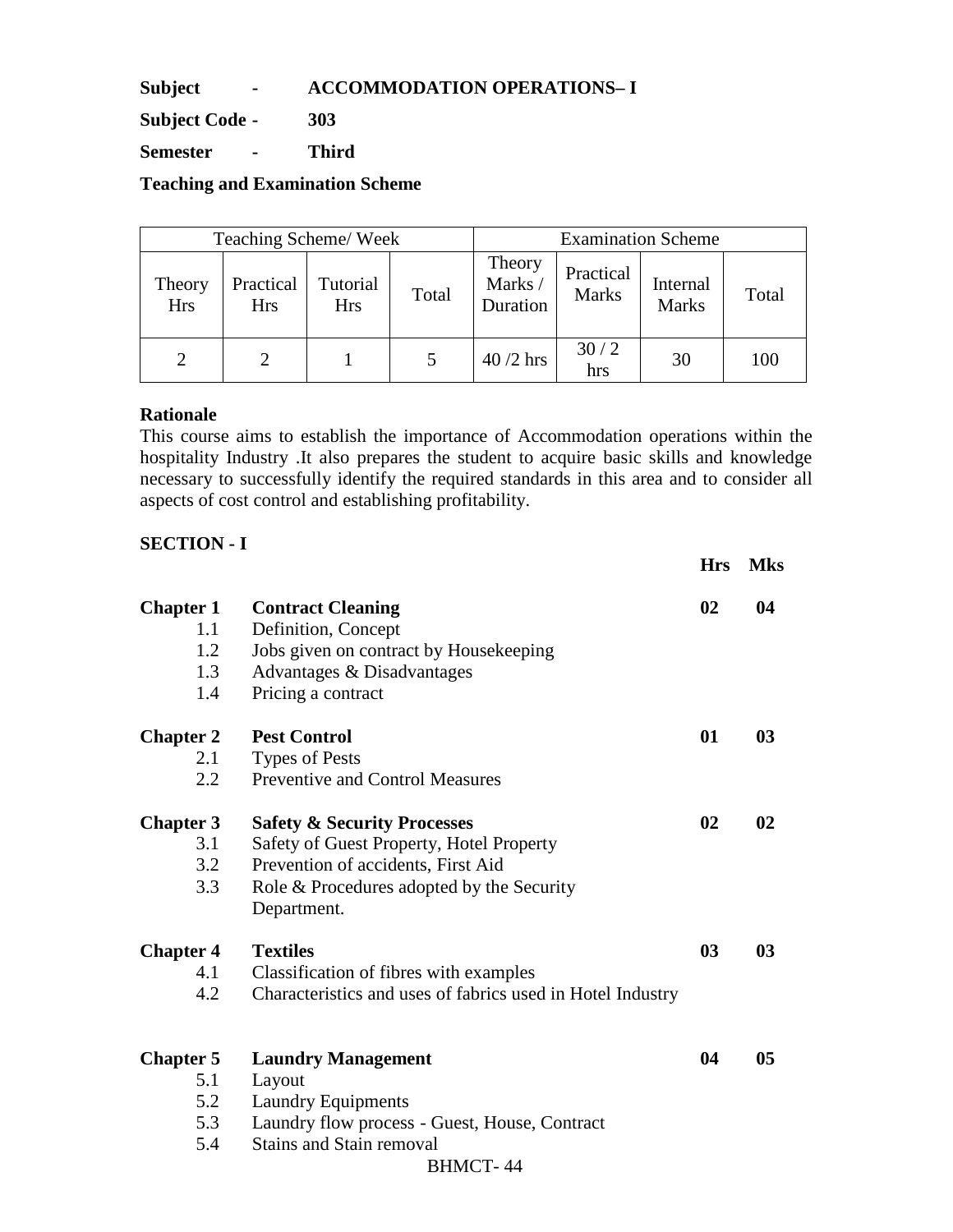|                                                          | 5.5<br>5.6                                                            | Dry-cleaning – Agents and procedures<br>In-house laundry v/s Contract Laundry: Merits &<br>Demerits                                                                                                                                                                                                                                                                                              |            |            |
|----------------------------------------------------------|-----------------------------------------------------------------------|--------------------------------------------------------------------------------------------------------------------------------------------------------------------------------------------------------------------------------------------------------------------------------------------------------------------------------------------------------------------------------------------------|------------|------------|
| <b>Chapter 6</b>                                         | 6.1<br>6.2<br>6.3<br>6.4                                              | <b>Flower Arrangement</b><br>Concept, Importance & Principles<br>Types and shapes<br>Tools, Equipments and Accessories<br><b>Conditioning of Plant Materials</b>                                                                                                                                                                                                                                 | 04         | 03         |
| Note:                                                    |                                                                       | <b>Total</b><br><b>Glossary of Terms</b><br>Students should be familiar with the glossary of terms<br>pertaining to above-mentioned topics                                                                                                                                                                                                                                                       | 16         | 20         |
| 1.<br>2.<br>3.<br>4.<br>5.<br>6.<br>7.<br>1.<br>2.<br>3. | <b>Practicals (1 each)</b><br>Pest Control<br><b>Reference Books:</b> | <b>Stain Removal</b><br>Laundering Procedure – Starching / Blueing / Ironing<br>Use of Laundry Equipment (Washing Machine)<br>Visit to a Laundry<br>Flower Arrangements – Different shapes and styles $-2$ Practicals<br>Introduction to Horticultural aspects<br>Fibres & Fabrics - Brenda Piper<br>Housekeeping Operations - Robert Martin<br>Housekeeping Management – Matt A. Casado (Wiley) |            |            |
|                                                          | <b>SECTION - II</b>                                                   |                                                                                                                                                                                                                                                                                                                                                                                                  | <b>Hrs</b> | <b>Mks</b> |
| <b>Chapter 1</b>                                         |                                                                       | <b>Front Office Accounting</b>                                                                                                                                                                                                                                                                                                                                                                   | 05         | 06         |
|                                                          | 1.1.<br>1.2.<br>1.3.                                                  | Accounting fundamentals (types of accounts, ledger,<br>folios, vouchers)<br>Record keeping system (non automated, semi-<br>automated and fully automated)<br>Credit Monitoring and Charge Privileges                                                                                                                                                                                             |            |            |
| <b>Chapter 2</b>                                         | 1.4.                                                                  | Cash sheet<br><b>Calculation of various Statistical data using</b>                                                                                                                                                                                                                                                                                                                               | 03         | 04         |
|                                                          |                                                                       | Formulae & exercises on:<br>$(ARR$ Room occupancy % Double Occupancy%                                                                                                                                                                                                                                                                                                                            |            |            |

(ARR, Room occupancy %, Double Occupancy%, Foreign Occupancy %, Local Occupancy %, House count)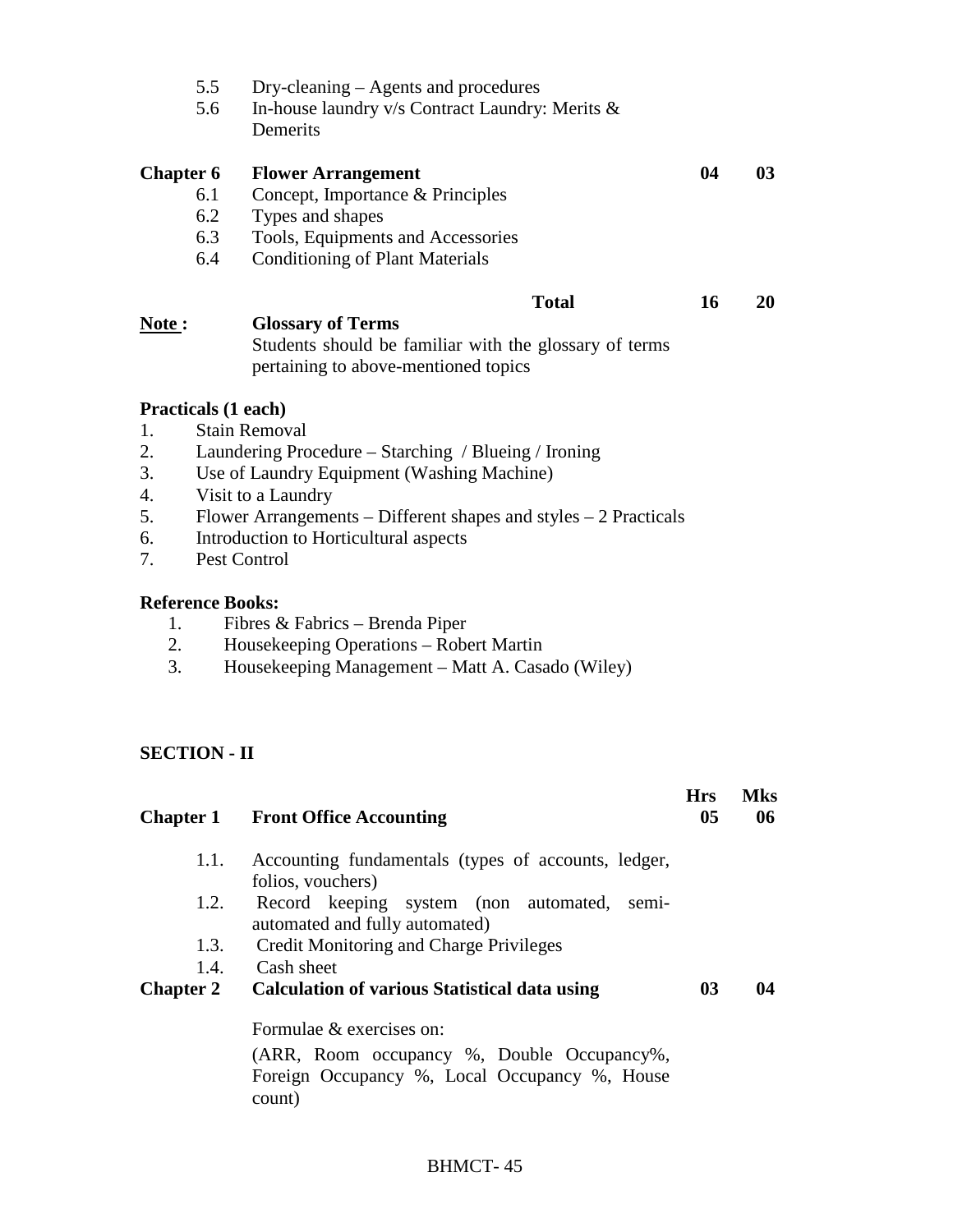| <b>Chapter 3</b>  | <b>Reports</b><br>Night Receptionist Report, No-Shows & Cancellations | 0 <sub>3</sub> | 04            |
|-------------------|-----------------------------------------------------------------------|----------------|---------------|
|                   | Report / Sources of Business Report. / Discrepancy                    |                |               |
| Report            |                                                                       |                |               |
| <b>Chapter 4</b>  | <b>Guest Relations</b>                                                | 0 <sub>3</sub> | 04            |
| 4.1               | <b>Hospitality Desk</b>                                               |                |               |
| 4.2               | Functions and role                                                    |                |               |
| 4.3               | Maintenance of records like guest history card etc)                   |                |               |
| 4.4               | Special personality traits for a Guest Relations Executive            |                |               |
| <b>Chapter 5</b>  | <b>Situation Handling</b>                                             | 02             | $\mathbf{02}$ |
| 5.1               | Complaint handling procedure                                          |                |               |
| 5.2               | Dealing with unusual situations (Death, Theft,                        |                |               |
|                   | Fire, Bomb-Scare etc)                                                 |                |               |
|                   | Total                                                                 | 16             | 20            |
| <b>Practicals</b> |                                                                       |                |               |

Situations for the following instances:

- 1. Posting charges in guest folio
- 2. Practical applications of Credit Monitoring
- 3. Practical applications of Charge Privilege
- 4. Late Check-outs
- 5. Late Charges
- 6. V.P.O. and Miscellaneous vouchers
- 7. Allowance vouchers
- 8. Dealing with guests at the hospitality desk(enhancing the guest experience)
- 9. Situation Handling (Death, Theft, Fire, Bomb-Scare, etc)

- 1. Hotel front Office Training Manual -Sudhir Andrews
- 2. Principles of Hotel Front Office Operations Sue Baker, P. Bradley, J. Huyton
- 3. Hotel Front Office Bruce Braham
- 4. Managing Front Office Operations- Michael Kasavana, Charles Steadmon
- 5. Checkin Checkout Jerome Vallen
- 6. The Hotel Receptionist- Grace Paige, Jane Paige
- 7. Front Office Procedures and Management Peter Abbott
- 8. Front Office operations/Accommodations Operations-Colin Dix
- 9. Hotel reception- Paul White and Helen
- 10. Front Office Operation and Administration -Dennis Foster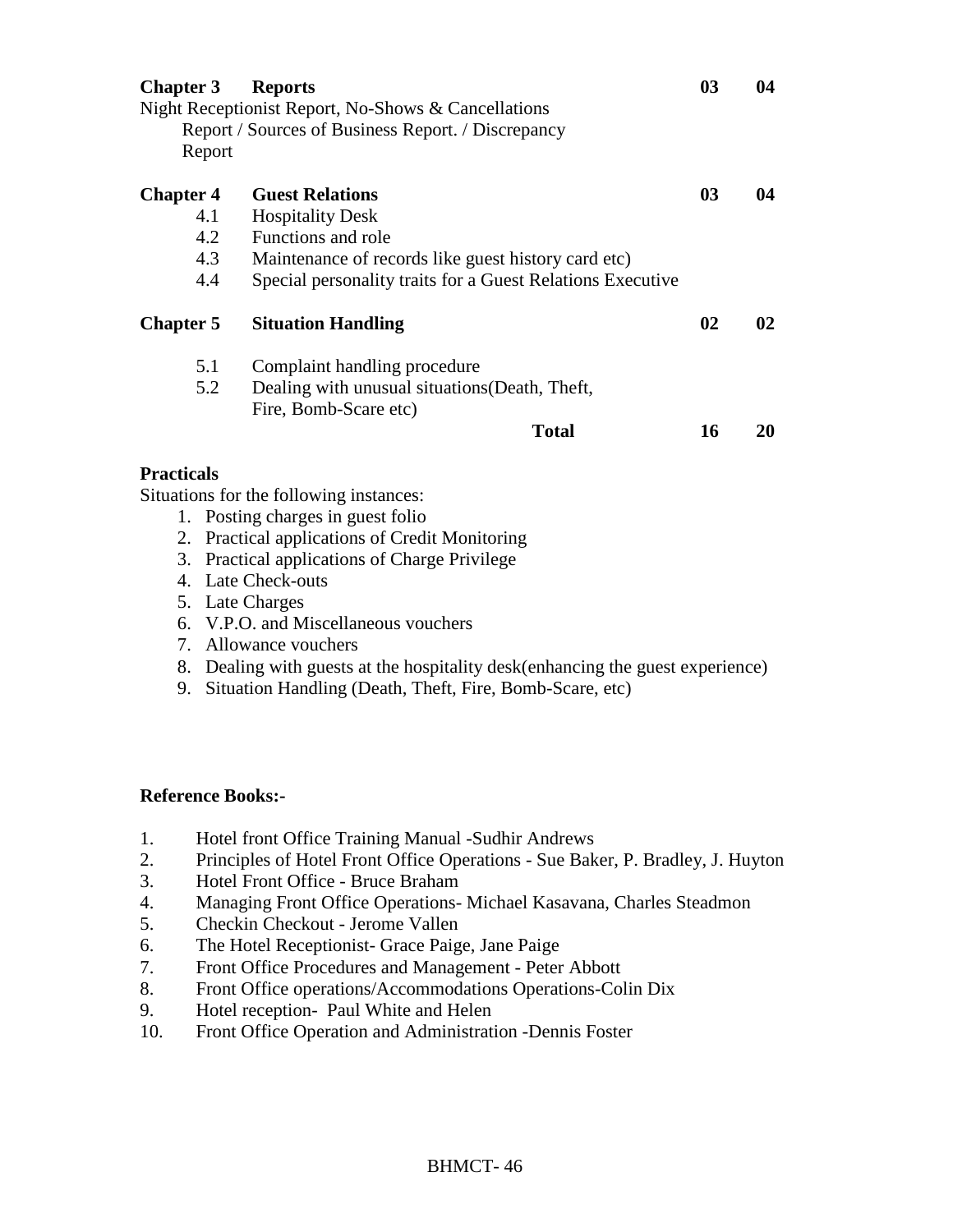# **Note : Glossary of Terms**

Students should be familiar with the glossary of terms pertaining to above-mentioned topics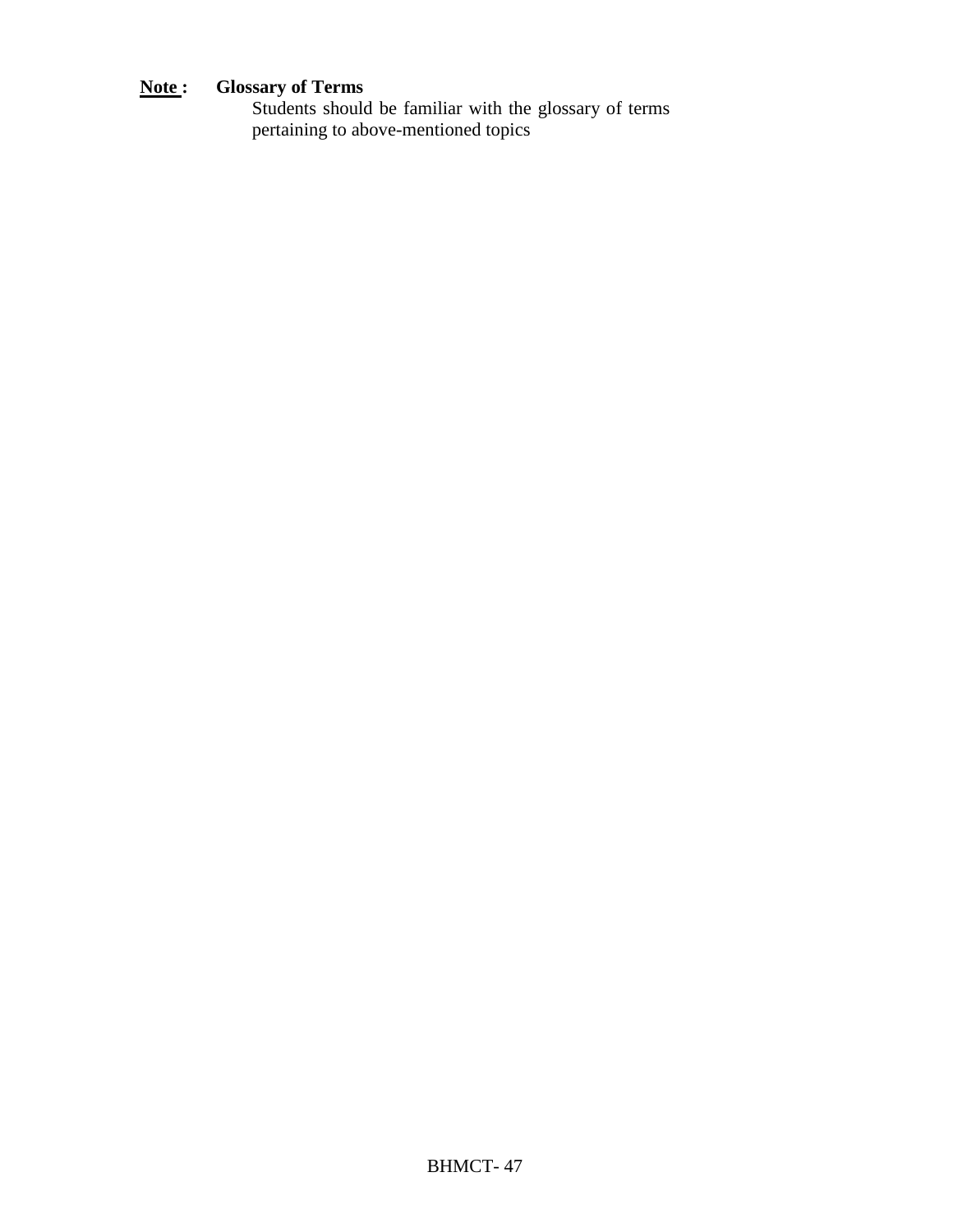**Subject - COMPUTER FUNDAMENTALS** 

**Subject Code - 304** 

**Semester - Third** 

**Teaching and Examination Scheme:** 

| Teaching Scheme / week |                         |                        |       |                              |                           | <b>Examination Scheme</b> |       |
|------------------------|-------------------------|------------------------|-------|------------------------------|---------------------------|---------------------------|-------|
| Theory<br><b>Hrs</b>   | Practical<br><b>Hrs</b> | Tutorial<br><b>Hrs</b> | Total | Theory<br>Marks/<br>Duration | Practical<br><b>Marks</b> | Internal<br><b>Marks</b>  | Total |
|                        |                         |                        |       |                              | $40/2$ hrs   30/2 hrs     | 30                        | 100   |

#### **Rationale:**

The subject aims to give a basic knowledge of computers and its operations and enables the student to operate the computer with enough practice to get confidence.

Note: The Total 64 hours allotted are a combination of 32 hrs of Theory and 32 hours of practicals. **Hrs Mks** 

| <b>Chapter 1</b> | <b>Computer Fundamentals</b>                                                                              | 0 <sub>5</sub> | 05             |
|------------------|-----------------------------------------------------------------------------------------------------------|----------------|----------------|
| 1.1              | <b>Features of Computer System</b>                                                                        |                |                |
| 1.2              | <b>Block Diagram</b>                                                                                      |                |                |
| 1.3              | Hardware Input & Output Devices, CPU, RAM, ROM                                                            |                |                |
| 1.4              | Software – System, Application S/W                                                                        |                |                |
| 1.5              | Networks – LAN, MAN, WAN, Topologies                                                                      |                |                |
| 1.6              | Viruses – Types, Precautions                                                                              |                |                |
| <b>Chapter 2</b> | <b>WINDOWS</b>                                                                                            | 0 <sub>3</sub> | 03             |
| 2.1              | Features                                                                                                  |                |                |
| 2.2              | Terminologies - Desktop, Windows, Wallpaper, Icons, File,<br>Folder, etc.                                 |                |                |
| 2.3              | Windows Explorer- (Assignment with files, folders)                                                        |                |                |
| 2.4              | Accessories - Paint, Notepad, Calculator.                                                                 |                |                |
| <b>Chapter 3</b> | <b>DOS</b> - (Disk Operating System)                                                                      | 02             | 0 <sub>3</sub> |
| 2.1              | Introduction, Features                                                                                    |                |                |
| 2.2              | Internal Commands - DIR, CLS, VER, VOL, DATE, TIME,<br>COPY, TYPE, REN, DEL, CD, MD, RD)                  |                |                |
| 2.3              | Commands<br>External<br>FORMAT,<br>ATTRIB,<br>$\overline{\phantom{a}}$<br>SCANDISK, TREE, MORE, EDIT etc. |                |                |
| 2.4              | Wildcards (question mark ?, asterisk $*)$                                                                 |                |                |
| <b>Chapter 4</b> | <b>MS-WORD</b>                                                                                            | 04             | 05             |
| 4.1              | File Commands, Print, Page Setup                                                                          |                |                |
| 4.2              | Editing - Cut, Copy, Paste, Find, Replace, etc.                                                           |                |                |
| 4.3              | Formatting Commands - Fonts, Bullets, Borders,                                                            |                |                |
|                  | Columns, Tabs, Indents                                                                                    |                |                |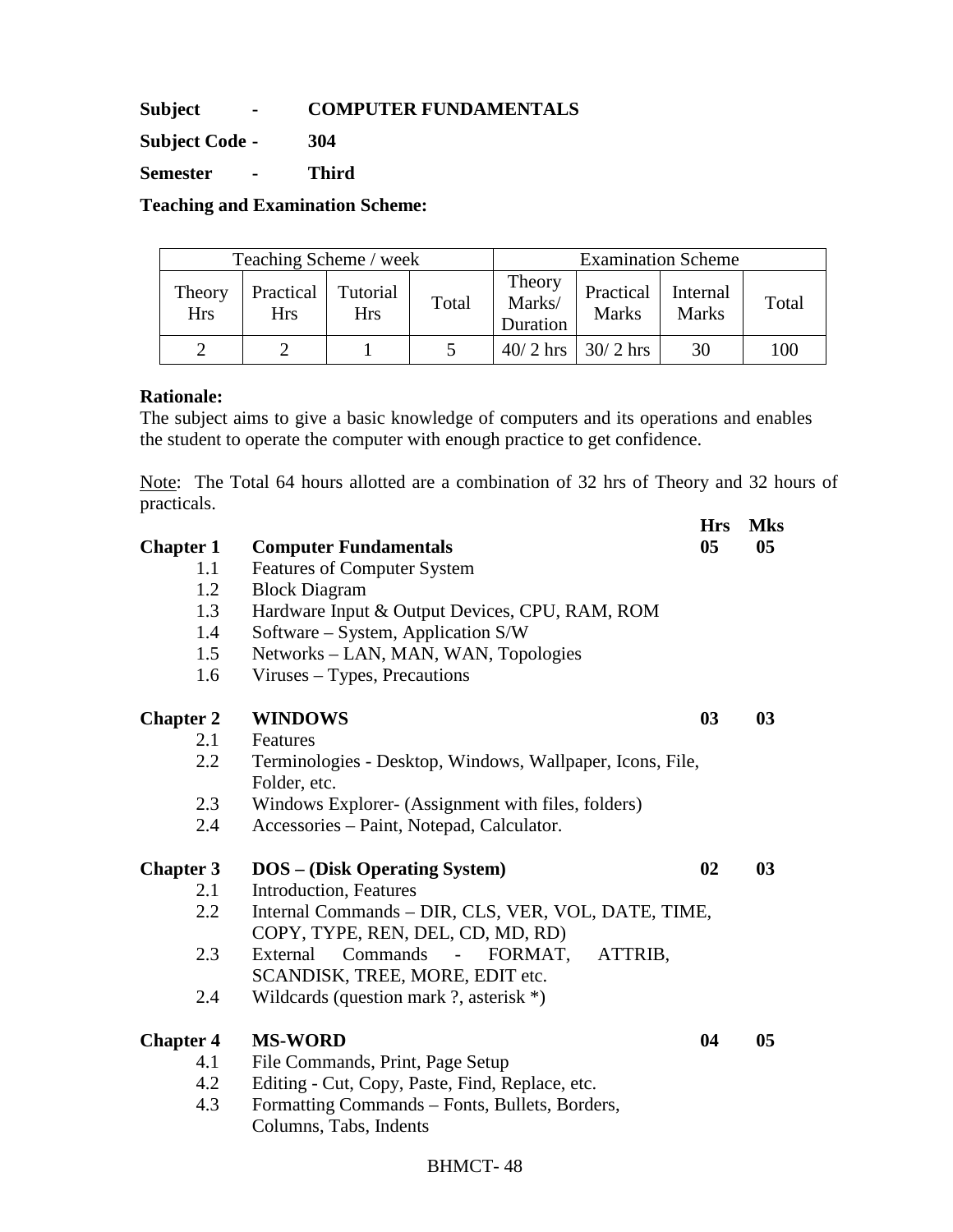| 4.4               | Tables, Auto Text, Auto Correct                      |                |    |
|-------------------|------------------------------------------------------|----------------|----|
| 4.5               | Mail Merge                                           |                |    |
| 4.6               | Hyperlinks                                           |                |    |
| <b>Chapter 5</b>  | <b>MS-EXCEL</b>                                      | 06             | 06 |
| 5.1               | Features, Auto Fill, Custom Lists etc.               |                |    |
| 5.2               | Cell Reference – Relative & Absolute $(\$)$          |                |    |
| 5.3               | Formulae, Functions (Math/Stats, Text, Date, IF)     |                |    |
| 5.4               | Charts – Types, Parts of the Chart                   |                |    |
| 5.5               | Databases (Create, Sort, AutoFilter, Sub Total)      |                |    |
| <b>Chapter 6</b>  | <b>MS-POWERPOINT</b>                                 | 0 <sub>3</sub> | 04 |
| 6.1               | Slide Layout, Slide t.                               |                |    |
| 6.2               | ClipArt, Orgnisational Chart, Graphs, Tables         |                |    |
| 6.3               | <b>Custom Animations, Slide Timings</b>              |                |    |
| <b>Chapter 7</b>  | <b>INTERNET / E-MAIL</b>                             | 04             | 05 |
| 7.1               | History,                                             |                |    |
| 7.2               | Pre-requisites for Internet, Role of Modem           |                |    |
| 7.3               | Services – Emailing, Chatting, Surfing, Blog         |                |    |
| 7.4               | Search Engines, Browsers, Dial Up, Domains           |                |    |
| 7.5               | Broadband, Concepts of Web upload, download          |                |    |
| 7.6               | Threats - Spyware, Adware, SPAM                      |                |    |
| <b>Chapter 8</b>  | <b>E-COMMERCE AND ERP CONCEPTS</b>                   | 02             | 02 |
| 8.1               | Concepts of B-to-B, B-to-C                           |                |    |
| 8.2               | ERP concept, SAP Concepts                            |                |    |
| <b>Chapter 9</b>  | <b>DBMS</b> concepts- (Data Base Management Systems) | 01             | 02 |
| 9.1               | Definition- DBMS, Table, Data Types, Record, Fields  |                |    |
| <b>Chapter 10</b> | <b>MS-ACCESS</b>                                     | 02             | 05 |
| 10.1              | Table Creation, Fields, data Type                    |                |    |
| 10.2              | Primary Key Concept                                  |                |    |
| 10.3              | Add, Edit, Delete records                            |                |    |
| 10.4              | Forms, Simple Query                                  |                |    |
|                   | <b>Total</b>                                         | 32             | 40 |
|                   | <b>Note: Glossary of Terms</b>                       |                |    |

Students should be familiar with the glossary of terms pertaining to above mentioned topics Students should maintain a Log Book, which has all Notes, Pictures from the Internet and all Assignments (which will be marked as part of Practical Exams)

#### **SUGGESTED PRACTICAL ASSIGNMENTS: -**

- 1. DOS:
	- a. To create directories.
	- b. Create files using COPY CON and EDIT.
	- c. Rename and delete files.
- 2. WINDOWS:
	- a. Change wallpaper, set screen saver.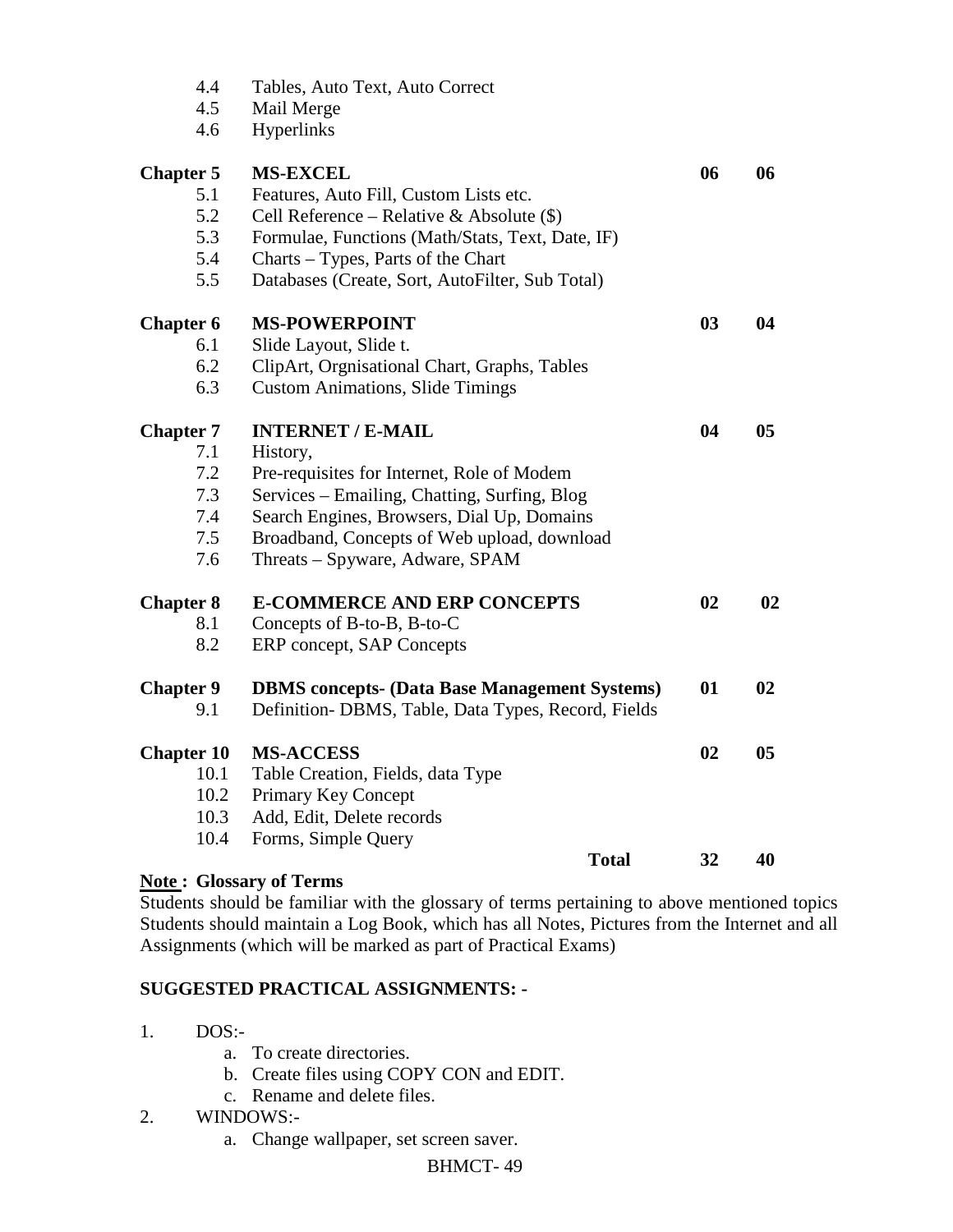- b. Create folders and files using Notepad.
- c. Cut, copy and paste files to floppy/ pen drives.
- d. Create images using Paint.
- e. Check free disk space and speed of processor.
- f. Change date and time.
- 3. WORD:
	- a. Type recipe of any dish, with its image, with ingredients in a table.
	- b. Create KOT, Students' Resumes with students' photograph. (WORD)
- 4. EXCEL:
	- a. List of employees, with salary,
	- b. KOT,
	- c. Report Card with Pass / Fail Result,
	- d. Bills with details of Hotel Rooms,
	- e. Charts
	- f. Database of Employees with filters
- 5. POWERPOINT:
	- a. To present the above information as a presentation as an assignment.
	- b. Use different layouts, organizational chart, design templates, in the presentation.
- 6. INTERNET:
	- a. To search and download information from the internet as a topic and submit (Hard / Soft copy).
	- b. Create email id, send mail to faculty as an assignment.
- 7. ACCESS
	- a. Create a table(s) where all records can be displayed
	- b. Edited records
	- c. Create a query.
	- d. Create a form

**Note: -** Practical examinations will be based on practical assignments, knowledge of commands and Viva.

#### **RECOMMENDED BOOKS:**

- 1. Computer Fundamentals P.K. Sinha , or Rajaraman
- 2. A First Course In Computers Sanjay Saxena
- 3. DOS Guide Peter Norton
- 4. Mastering MS-OFFICE Lonnie E. Moseley & David M. Boodey (BPB Publication)
- 5. Any other which are available in the area and city which the faculty deem fit.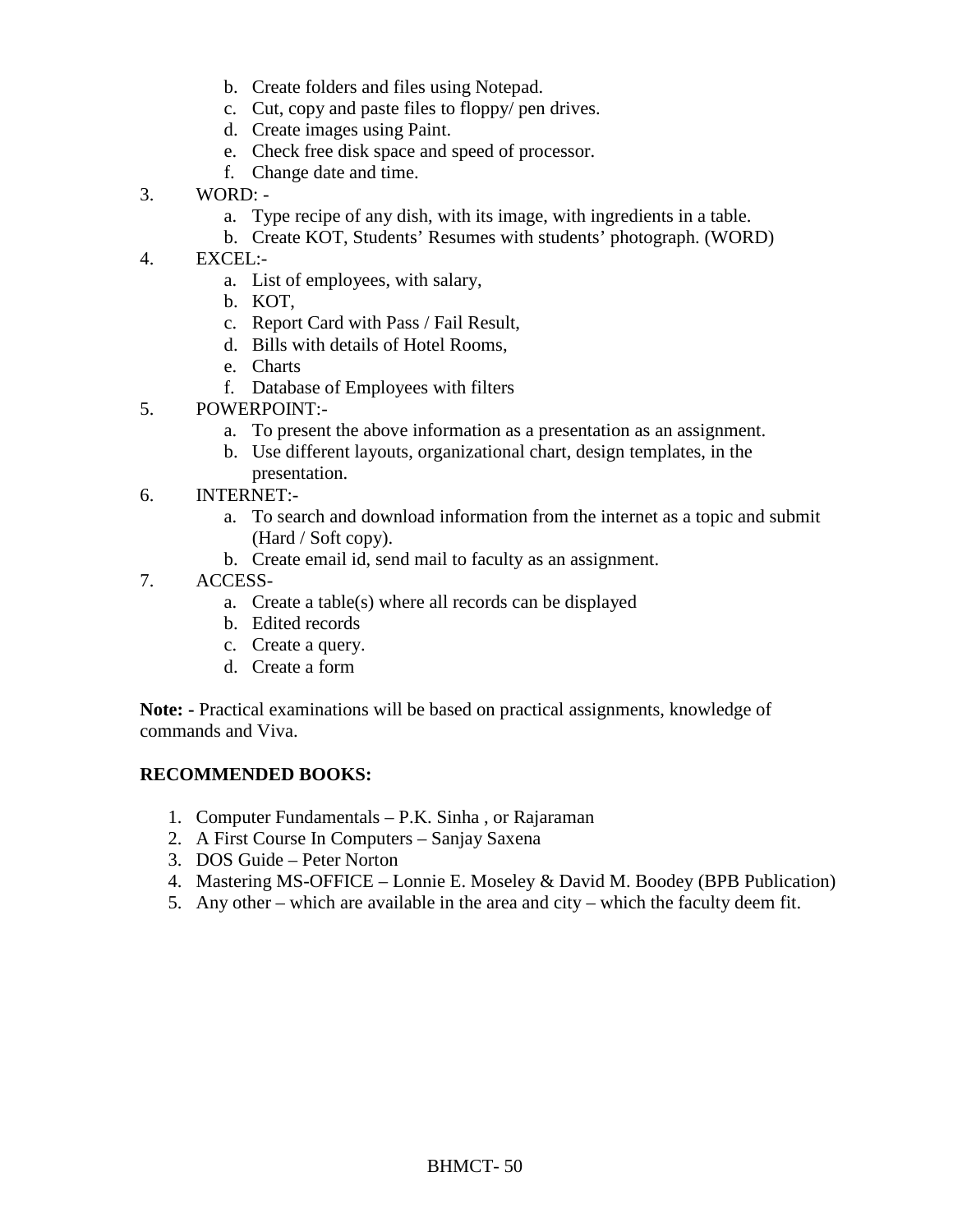#### **Subject: - FOOD AND BEVERAGE CONTROL**

**Subject Code - 305** 

**Semester - Third** 

**Teaching and Examination Scheme:** 

| Teaching Scheme / week |                         |                        |       | <b>Examination Scheme</b>    |                           |                          |       |
|------------------------|-------------------------|------------------------|-------|------------------------------|---------------------------|--------------------------|-------|
| Theory<br><b>Hrs</b>   | Practical<br><b>Hrs</b> | Tutorial<br><b>Hrs</b> | Total | Theory<br>Marks/<br>Duration | Practical<br><b>Marks</b> | Internal<br><b>Marks</b> | Total |
|                        |                         |                        |       | $70/3$ hrs                   |                           | 30                       | 100   |

#### **Rationale:**

The student will gain comprehensive knowledge on various aspects of control procedures, adopted by the food and Beverage department.

|                                       |                                                                                                                                                                                        | <b>Hrs</b> | <b>Mks</b> |
|---------------------------------------|----------------------------------------------------------------------------------------------------------------------------------------------------------------------------------------|------------|------------|
| <b>Chapter 1</b><br>1.1               | <b>Food &amp; Beverage Control</b><br>Definition, Objectives & Problems                                                                                                                | 02         | 02         |
| <b>Chapter 2</b><br>2.1<br>2.2        | <b>Elements of Cost</b><br>Definition of Cost, Basic Concept of Profits<br>Pricing & Control Aspects                                                                                   | 04         | 04         |
| <b>Chapter 3</b>                      | <b>Cost Dynamics &amp; Break - Even</b>                                                                                                                                                | 04         | 04         |
| <b>Chapter 4</b><br>4.1<br>4.2        | <b>Budgeting</b><br>Definition & Objectives.<br>Kinds of Budgets (Sales Budget, Labour Cost Budget,<br><b>Overhead Cost Budget)</b><br>Budgeted Trading Account (P & L)                | 04         | 10         |
| <b>Chapter 5</b>                      | <b>The Control Cycle Overview</b><br>Buying / Receiving / Storing/Issuing / Preparing /<br>Selling                                                                                     | 02         | 02         |
| <b>Chapter 6</b><br>6.1<br>6.2<br>6.3 | <b>Purchasing</b><br>The Selection of a Supplier, Rating, Methods of<br>Purchasing<br>Standard Purchase Specifications - Objectives &<br>Preparation<br><b>Economic Order Quantity</b> | 06         | 08         |
| <b>Chapter 7</b><br>7.1<br>7.2        | <b>Receiving</b><br>Receiving Procedures & Methods<br>Purchase Orders, Delivery Notes, Goods Received<br><b>Book</b><br><b>BHMCT-51</b>                                                | 06         | 08         |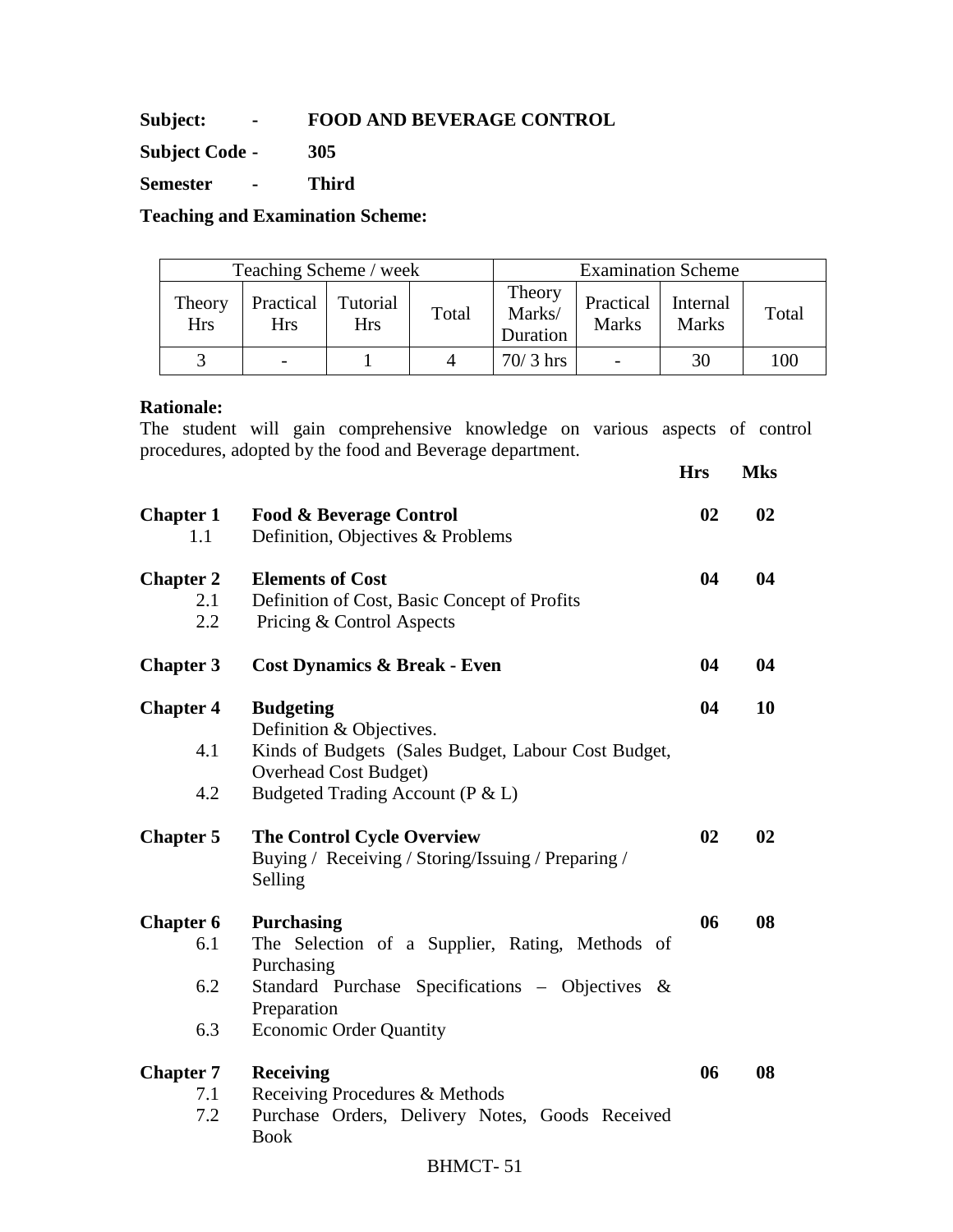| 7.3                       | Assessing Performance and Efficiency of the Receiving<br>Department.                     |                |    |
|---------------------------|------------------------------------------------------------------------------------------|----------------|----|
| 7.4                       | The receiving of Foods & Beverages $-$ in terms of<br>Quantity, Quality & Inspection.    |                |    |
| <b>Chapter 8</b>          | <b>Stores and Issuing</b>                                                                | 06             | 08 |
| 8.1                       | Stock Records -Bin Cards, Stock Cards, Perpetual<br><b>Inventory Records</b>             |                |    |
| 8.2                       | Store Issues - Transfer Notes, Breakages and Damaged<br>Goods                            |                |    |
| 8.3                       | <b>Stock Taking, Stock Turnover, Stock Levels</b>                                        |                |    |
| 8.4                       | Procedure for Perishable and Non-Perishable Food &                                       |                |    |
|                           | Beverage items                                                                           |                |    |
| 8.5                       | <b>ABC</b> Analysis                                                                      |                |    |
| <b>Chapter 9</b>          | <b>Preparation of Food &amp; Beverage Items</b>                                          | 05             | 10 |
| 8.1                       | Volume Forecasting - Aids, Standard Yields, Standard<br>Recipes, Standard Portion Sizes. |                |    |
| 8.2                       | Analysis of preparation methods                                                          |                |    |
| <b>Chapter 10</b>         | <b>Selling</b>                                                                           | 0 <sub>5</sub> | 08 |
| 9.1                       | The Pricing of menu                                                                      |                |    |
| 9.2                       | Fixed Selling Price & Control (Cash and Credit)                                          |                |    |
| 9.3                       | <b>En Pension Terms</b>                                                                  |                |    |
| <b>Chapter 11</b>         | <b>Preparing Food Cost Reports and Beverage Cost</b><br>Reports                          | 04             | 06 |
|                           | <b>Total</b>                                                                             | 48             | 70 |
| <b>Reference Books :-</b> |                                                                                          |                |    |

1. Food and Beverage Control - Richard Kotas & Bernard Davis

2. Food and Beverage Management - Bernard Davis & Sally Stone.  $\overline{2}$ .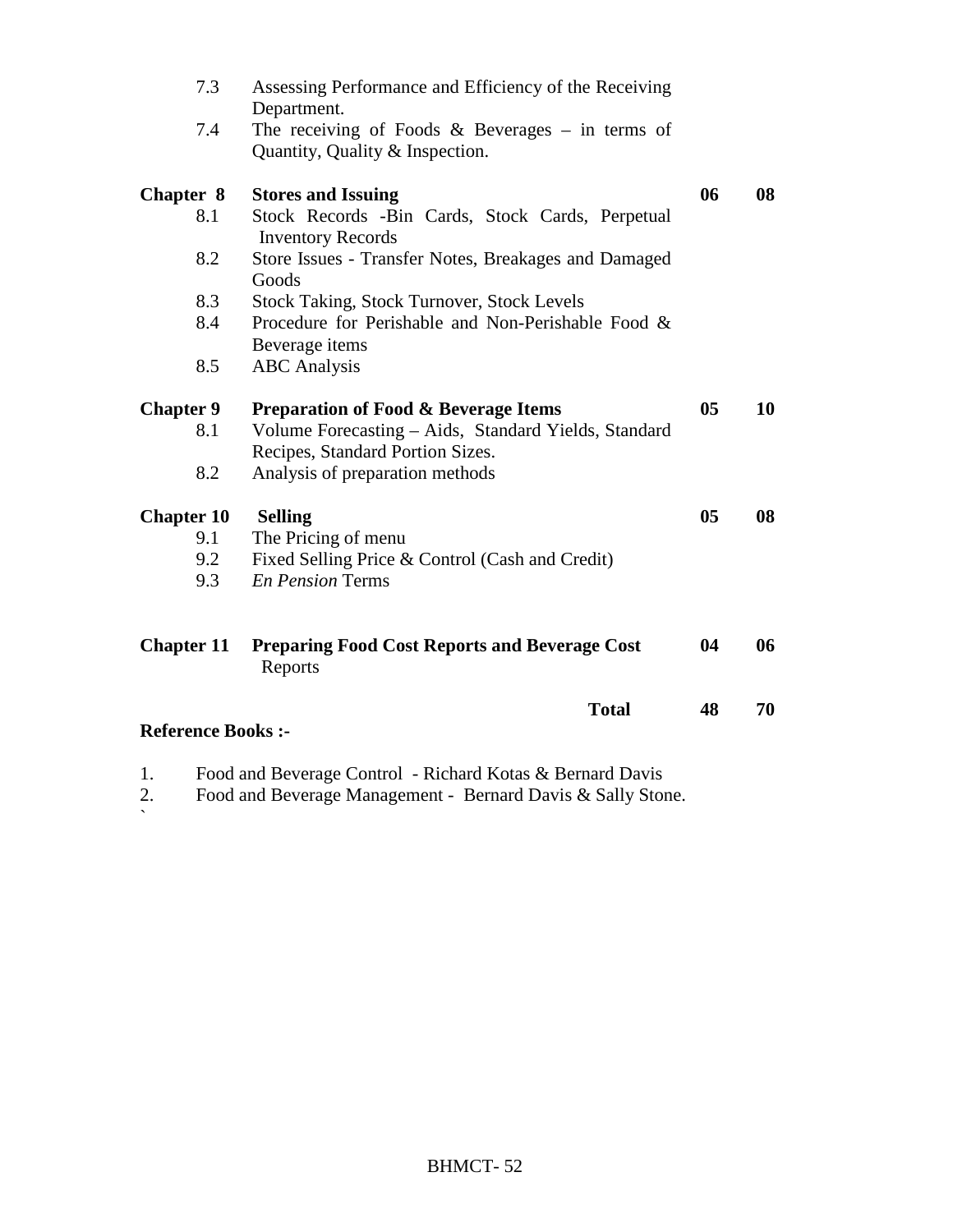**Subject - BASIC ACCOUNTING** 

**Subject Code - 306** 

**Semester - Third** 

**Teaching and Examination Scheme:** 

| Teaching Scheme / week |                         |                        |       |                              | <b>Examination Scheme</b> |                          |       |
|------------------------|-------------------------|------------------------|-------|------------------------------|---------------------------|--------------------------|-------|
| Theory<br><b>Hrs</b>   | Practical<br><b>Hrs</b> | Tutorial<br><b>Hrs</b> | Total | Theory<br>Marks/<br>Duration | Practical<br><b>Marks</b> | Internal<br><b>Marks</b> | Total |
| 4                      |                         |                        |       | $70/3$ hrs                   |                           | 30                       | 100   |

#### **Rationale:**

This subject intends to impart students the basic knowledge of Hotel Accounting required for the Hospitality Management and to prepare them to comprehend and utilize this knowledge for the day-to-day operations of the organization.

|                                |                                                                                                                                                                                               | <b>Hrs</b>     | <b>Mks</b>     |
|--------------------------------|-----------------------------------------------------------------------------------------------------------------------------------------------------------------------------------------------|----------------|----------------|
| <b>Chapter 1</b><br>1.1<br>1.2 | <b>Introduction to Accounting</b><br>Terms and terminologies used in Accounting<br>Definition, Objectives and Importance of Accounting<br>and Hotel Accounting                                | 0 <sub>3</sub> | 0 <sub>5</sub> |
| <b>Chapter 2</b>               | <b>Principles of Double Entry System of</b>                                                                                                                                                   | 04             | 0 <sub>5</sub> |
| 2.1<br>2.2<br>2.3              | <b>Book-keeping</b><br>Nature, Advantages and Principles<br><b>Classification of Accounts</b><br><b>Rules of Debit and Credit</b>                                                             |                |                |
| <b>Chapter 3</b>               | <b>Journal and Ledger</b>                                                                                                                                                                     | 10             | 10             |
| 3.1<br>3.2                     | Journalising- simple<br>Practical problems on<br>and<br>combination entries<br>Posting into Ledger & Balancing of Ledger Accounts                                                             |                |                |
| <b>Chapter 4</b><br>4.1<br>4.2 | <b>Subsidiary Books</b><br>Advantage, Proformas of Subsidiary books<br>Practical problems on preparation of Purchases, Sales,<br>Returns and Special Functions Books.                         | 10             | 10             |
| <b>Chapter 5</b>               | <b>Cash Book</b>                                                                                                                                                                              | 10             | 10             |
| 5.1<br>5.2                     | Introduction and types of Cash book<br>Practical problems on Three column and Analytical<br>Petty Cash Book on Imprest system with special<br>reference to Cash Received Book used in Hotels. |                |                |

# BHMCT- 53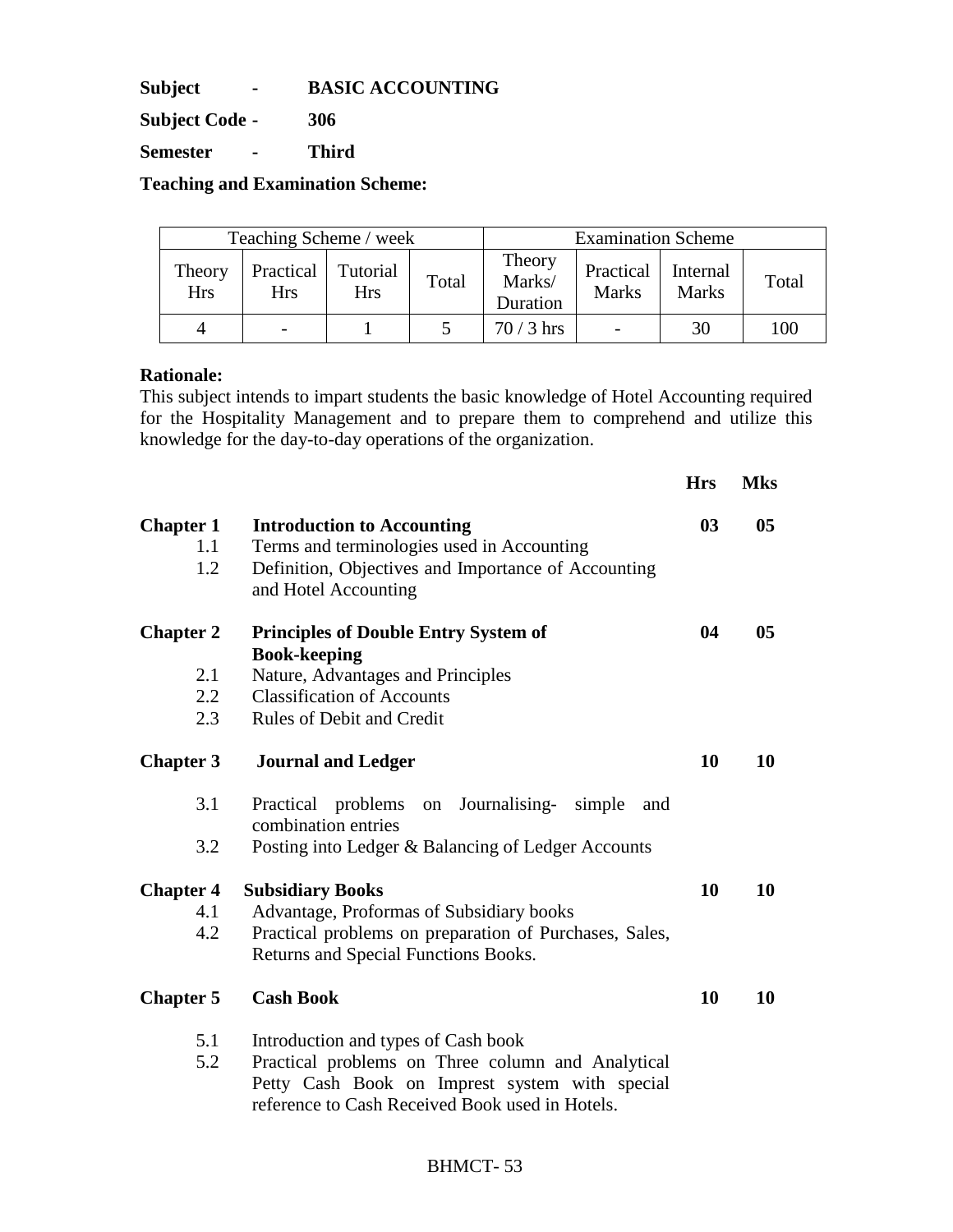| 5.3                            | Meaning, importance and reasons for preparing Bank<br><b>Reconciliation Statement</b>                                                                                                                                                                                                                                                                                                                             |    |                 |
|--------------------------------|-------------------------------------------------------------------------------------------------------------------------------------------------------------------------------------------------------------------------------------------------------------------------------------------------------------------------------------------------------------------------------------------------------------------|----|-----------------|
| <b>Chapter 6</b><br>6.1<br>6.2 | <b>Accounting principles</b><br><b>Accounting Concepts and Conventions</b><br>Capital, Revenue and Deferred Revenue Expenditures<br>and Incomes.                                                                                                                                                                                                                                                                  | 06 | 05              |
| <b>Chapter 7</b><br>7.1<br>7.2 | <b>Trial Balance</b><br>Importance, Purpose and advantages<br>Practical problem on preparation of Trial balance                                                                                                                                                                                                                                                                                                   | 05 | 05 <sub>1</sub> |
| <b>Chapter 8</b><br>8.1<br>8.2 | <b>Final accounts of Small hotels and Restaurants</b><br>Need for preparation of Trading account, Profit and<br>Loss account and Balance Sheet<br>Practical problems on Trading account, Profit and Loss<br>account and Balance Sheet with following adjustments<br>only: Closing stock, Outstanding and Prepaid expenses,<br>Accrued and Pre- received incomes, Depreciation of<br>fixed assets and Staff meals. | 16 | 20              |
| Note:                          | <b>Total</b><br><b>Glossary of Terms</b><br>Students should be familiar with the glossary of terms<br>pertaining to above mentioned topics                                                                                                                                                                                                                                                                        | 64 | 70              |

#### **Implementation Strategies**:

**The students may be assigned to solve problems and exercises to get hands on experience in accounting. In addition the student should be familiarised with various final account statements of small hotels/restaurants.** 

- 1. Double entry Book-keeping -T.S.Grewal Eleventh Revised 2004 S. Chand & Sons 23, Daryaganj New Delhi-2
- 2. Hotel Accountancy & Finance- S.P Jain & K.L Narang First 1999 Kalyani Publishers B1/1292,Rajinder Nagar, Ludhiana
- 3. Hotel Accounting & Financial Control Ozi D'Cunha Gleson Ozi D'Cunha Fist-2002- Dickey Enterprises , Kandivali (W) Mumbai
- 4. Book Keeping& Accountancy L.N.Chopde, D.H.Choudhari- Fourteenth 1999- Sheth Publishers Pvt. Ltd. Mumbai
- 5. Accounting in the Hotel & Catering Industry Richard Kotas Four 1981- International Textbook Company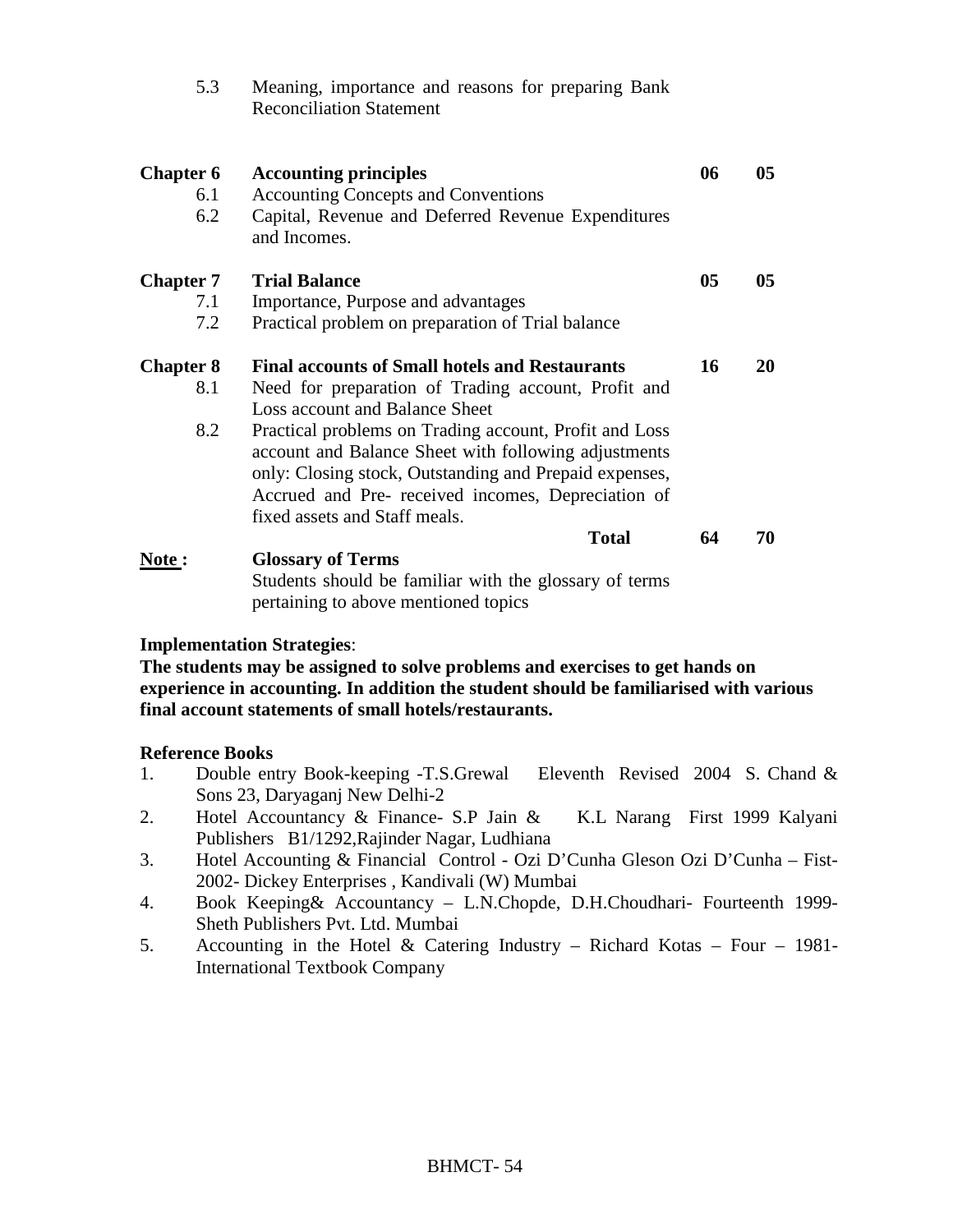**Subject - FOOD PRODUCTION - IV** 

**Subject Code - 401** 

**Semester - Fourth** 

**Teaching and Examination Scheme:** 

|                      | <b>Examination Scheme</b><br>Teaching Scheme / week |                        |       |                              |                           |                          |       |
|----------------------|-----------------------------------------------------|------------------------|-------|------------------------------|---------------------------|--------------------------|-------|
| Theory<br><b>Hrs</b> | Practical<br><b>Hrs</b>                             | Tutorial<br><b>Hrs</b> | Total | Theory<br>Marks/<br>Duration | Practical<br><b>Marks</b> | Internal<br><b>Marks</b> | Total |
|                      |                                                     |                        | 11    | $40/2$ hrs                   | $30/4$ hrs                | 30                       | 100   |

#### **Rationale**:

The course provides a detailed understanding of the compositions and methods used in meat cookery, while also advancing in the bakery & confectionery curriculum.

| <b>Chapter 1</b><br>1.1<br>1.2<br>1.3            | <b>Meat Cookery</b><br>Understanding meats - Composition, structure $\&$ basic<br>quality factors<br>Aging, Factors affecting tenderness<br>Appropriate cooking methods.<br>Lamb / Beef / Veal / Pork<br>1.3.1                                                                                                                                                                                                                                    | <b>Hrs</b><br>06 | <b>Mks</b><br>10 |
|--------------------------------------------------|---------------------------------------------------------------------------------------------------------------------------------------------------------------------------------------------------------------------------------------------------------------------------------------------------------------------------------------------------------------------------------------------------------------------------------------------------|------------------|------------------|
|                                                  | 1.3.1.1<br><b>Selection Criteria</b><br>Principles of Storage & thawing<br>1.3.1.2<br>1.3.1.3<br>Cuts<br>(uses<br>$\&$<br>suitable<br>cooking<br>methods)<br>1.3.1.4<br>Offals<br>1.3.2<br><b>Poultry</b><br>1.3.2.1<br>Selection Criteria<br>1.3.2.2<br>Principles of Storage & thawing<br>1.3.2.3<br>Cuts of poultry (uses & suitable<br>cooking methods)<br>Description and uses of - Duck, goose,<br>1.3.2.4<br>turkey, guinea- fowl & quail. |                  |                  |
| <b>Chapter 2</b>                                 | <b>Fish Mongery</b>                                                                                                                                                                                                                                                                                                                                                                                                                               | 06               | 06               |
| 2.1<br>$2.2^{\circ}$<br>2.3<br>2.4<br>2.5<br>2.6 | Introduction to fish mongery,<br>Classification of fish with examples (local names also)<br>Selection $\&$ storage of fish $\&$ shell fish<br>Cuts of fish<br>Cooking of fish<br>Preserved & processed fish                                                                                                                                                                                                                                       |                  |                  |
| <b>Chapter 3</b>                                 | <b>Convenience Foods</b>                                                                                                                                                                                                                                                                                                                                                                                                                          | 04               | 06               |

3.1 Characteristics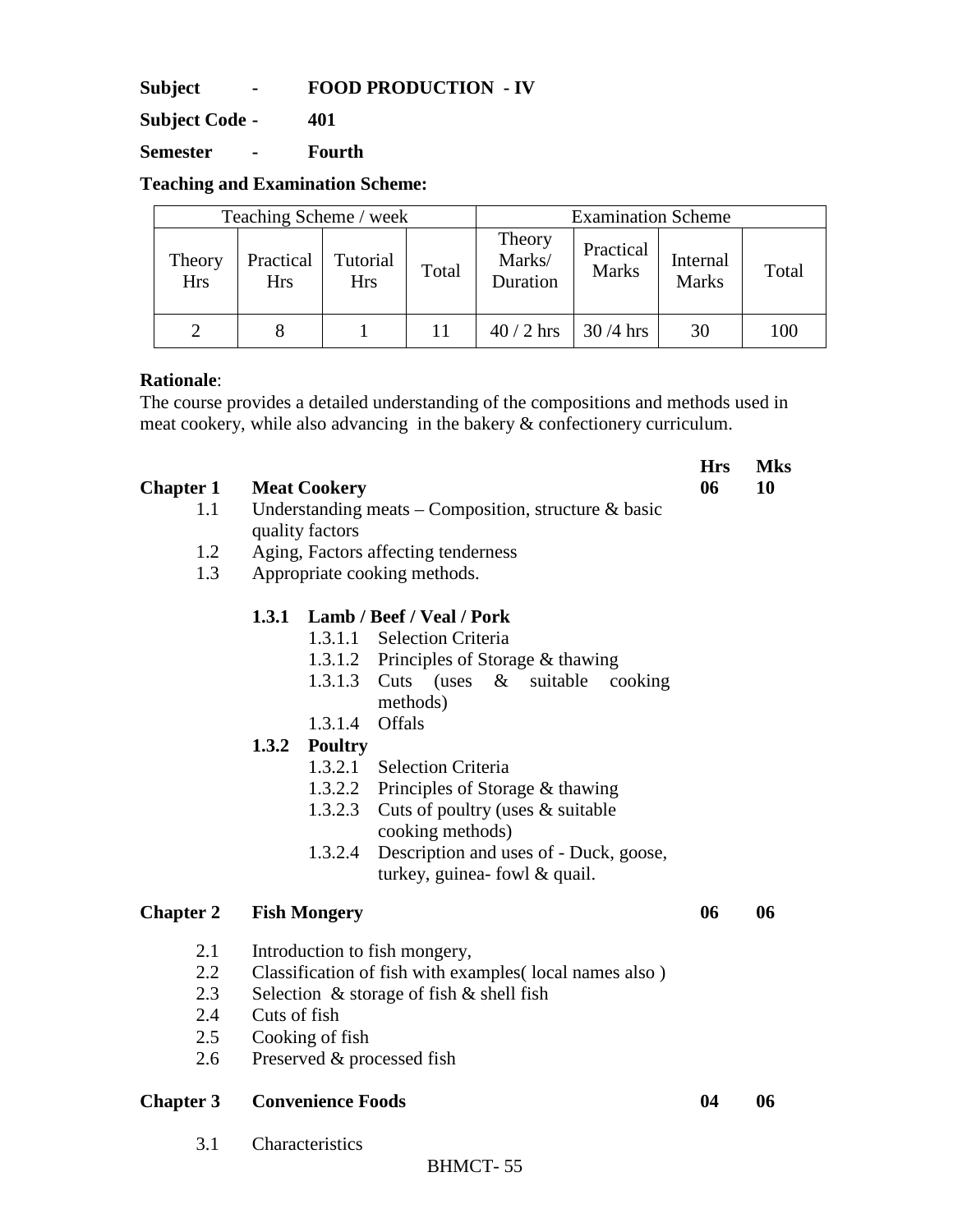| 3.2<br>3.3       | Processing methods<br>Advantages & Disadvantages     |                |    |
|------------------|------------------------------------------------------|----------------|----|
| <b>Chapter 4</b> | <b>Flour Pastries</b>                                | 06             | 08 |
| 4.1              | Definition & Classification- Short Crust, Hot Water/ |                |    |
| 4.2              | choux, Rough Puff, Flaky<br>Role of ingredients      |                |    |
| 4.3              | Recipes, methods of preparation                      |                |    |
| 4.4              | Do's and Don'ts while preparing Pastry               |                |    |
| <b>Chapter 5</b> | <b>Cookies</b>                                       | 0 <sub>5</sub> | 04 |
| 5.1              | Definition / introduction                            |                |    |
| 5.2              | Types of cookies                                     |                |    |
| 5.3              | Methods of mixing & Baking                           |                |    |
| <b>Chapter 6</b> | Icing, Frosting & Fillings                           | 0 <sub>5</sub> | 06 |
| 6.1              | Definition & Uses                                    |                |    |
| 6.2              | Classification                                       |                |    |
| 6.3              | Ingredients used                                     |                |    |
|                  | <b>Total</b>                                         | 32             | 40 |
|                  |                                                      |                |    |

#### **Note : Glossary of Terms**  Students should be familiar with the glossary of terms pertaining to above-mentioned topics

# **Practicals**

Students to continue with a combination of Bakery and Quantity Food production menus (minimum 24 practicals as follows.

50 % Advanced Bakery Menus covering Flour Pastry Products and variations, Gateaux using various Icings and decorations techniques and cookies.

50% brunch, high tea, snacks and Industrial / Institutional Lunch Menus.

# Practical Examination **to be conducted on three Bakery Products inclusive of Flour Pastry Variation, Birthday Cake / Fresh Cream Gateau and bread rolls.**

- 1. Professional Baking, Wayne Glasslen
- 2. The Wilton Ways of Cake Decorations, Hamlyn Publishing
- 3. Complete Guide To Cookery Anne Willan
- 4. Professional Pastry Chef Bo Friberg, John Wiley
- 5. Baking Martha Day Lorenz Books
- 6. The Professional Chef ( $4<sup>th</sup>$  Edition) Le Rol A Polsom
- 7. Chef Manual Of Kitchen Management- John Fuller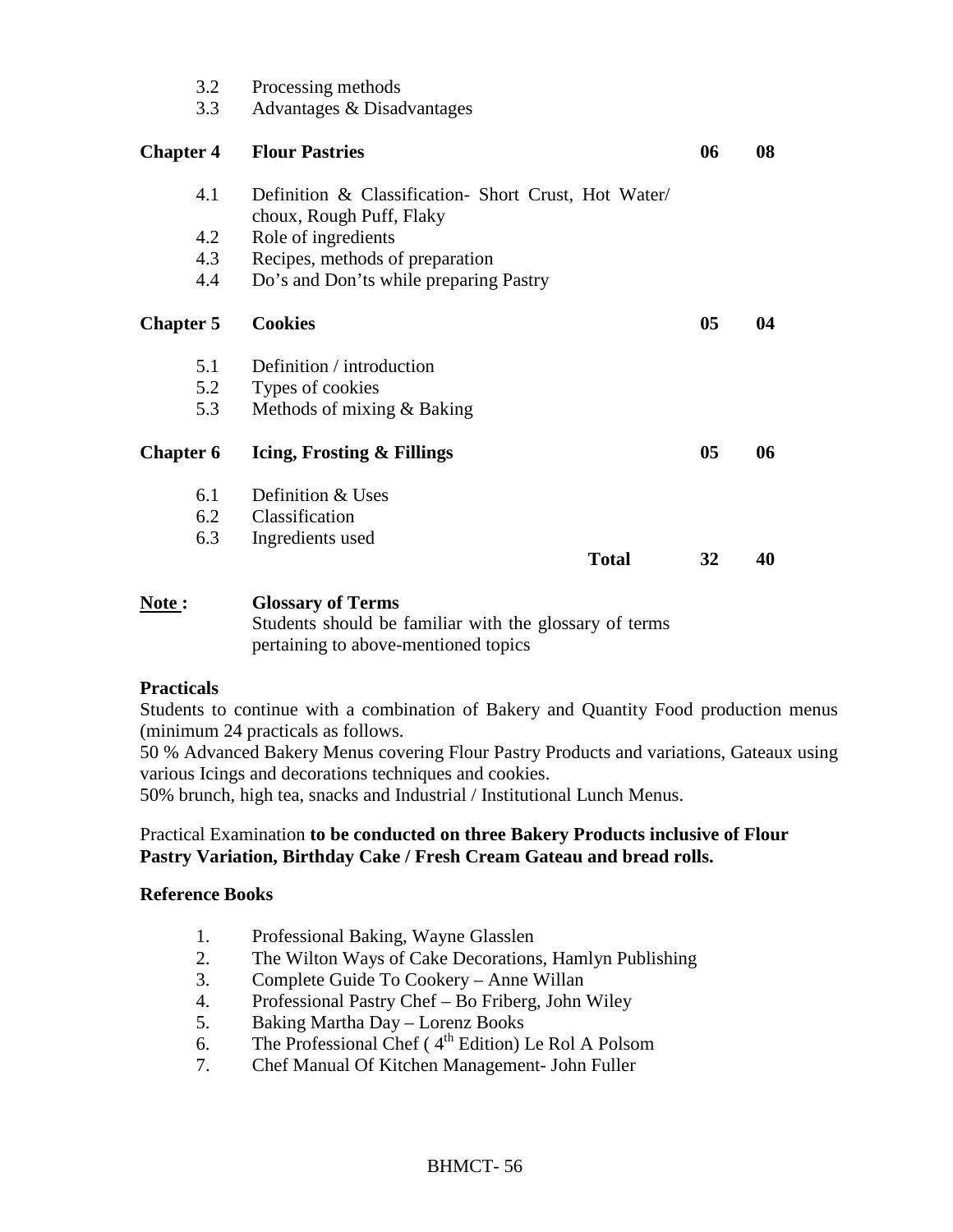**Subject - FOOD & BEVERAGE SERVICE – IV** 

**Subject Code - 402** 

**Semester - Fourth** 

**Teaching and Examination Scheme:** 

| Teaching Scheme / week |                         |                        |       | <b>Examination Scheme</b>    |                           |                          |       |
|------------------------|-------------------------|------------------------|-------|------------------------------|---------------------------|--------------------------|-------|
| Theory<br><b>Hrs</b>   | Practical<br><b>Hrs</b> | Tutorial<br><b>Hrs</b> | Total | Theory<br>Marks/<br>Duration | Practical<br><b>Marks</b> | Internal<br><b>Marks</b> | Total |
|                        |                         |                        |       | 40/2<br>hrs                  | 30/2<br>hrs               | 30                       | 100   |

#### **Rationale:**

The courses 302 & 402 will give a comprehensive knowledge of the various alcoholic beverage used in the Hospitality Industry. It will give an insight into their history, manufacture, classification, and also to develop technical and specialized skills in the service of the same.

|                                                      |                                                                                                                                                                                                                                                                                                                                               | <b>Hrs</b>     | <b>Mks</b> |
|------------------------------------------------------|-----------------------------------------------------------------------------------------------------------------------------------------------------------------------------------------------------------------------------------------------------------------------------------------------------------------------------------------------|----------------|------------|
| Chapter 1.                                           | <b>Introduction to Spirits, Distillation process, Pot</b><br><b>Still &amp; Patent Still</b>                                                                                                                                                                                                                                                  | 0 <sub>5</sub> | 08         |
| <b>Chapter 2</b><br>2.1<br>2.2                       | <b>Spirits</b><br>Whisky Brandy, Rum, Vodka, Gin & Tequila,<br>Production, Types, Brands-Indian and International<br>Other Alcoholic Beverages-Absinthe, Ouza Aquavit,<br>Silvovitz, Arrack, Feni, Grappa, Calvados & other fruit<br>brandies                                                                                                 | 15             | 15         |
| <b>Chapter 3.</b><br>3.1<br>3.2<br>3.3               | <b>Liqueurs</b><br><b>Types</b><br>Production<br>Brands & Service - Indian and International                                                                                                                                                                                                                                                  | 0 <sub>5</sub> | 07         |
| <b>Chapter 4.</b><br>4.1<br>4.2<br>4.3<br>4.4<br>4.5 | <b>Cocktails</b><br>Introduction, History, Methods of Mixing cocktails<br>Rules of mixing cocktails<br>Classic Cocktails-Recipes, innovative cocktails &<br>mock tails (at least 5 from each base)<br>Cocktail Bar Equipment, garnishes, decorative<br>accessories.<br>Definition of other mixed drinks – eg. Cobler, Daisy,<br>Sangaree etc. | 07             | 10         |
|                                                      |                                                                                                                                                                                                                                                                                                                                               |                |            |

**Total 32 40**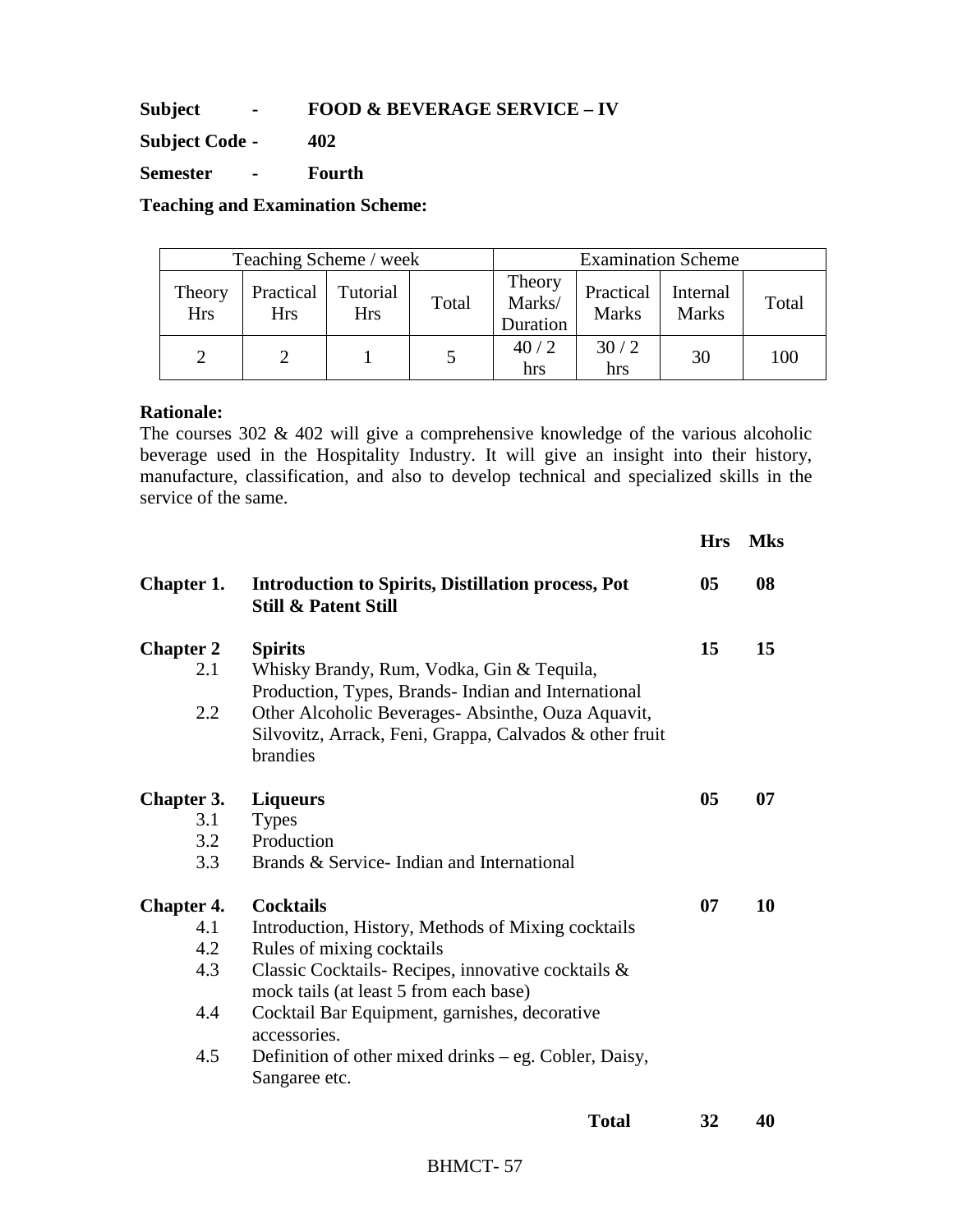#### **Note : Glossary of Terms**  Students should be familiar with the glossary of terms pertaining to above mentioned topics

#### **Practical:**

- 1. Service of Spirits & Liqueurs from the bar and at the table.
- 2. Cocktail/Mocktail Preparation, presentation and service
- 3. Service of Cigars & cigarettes]
- 4. Setting of a bar and service from the bar
- 5. Menu planning & service of food and alcoholic beverages.

- 1. Food & Beverage Service Training Manual- Sudhir Andrews
- 2. Food & Beverage Service Lillicrap & Cousins
- 3. Modern Restaurant Service- John Fuller
- 4. Beverage Book- Andrew, Dunkin & Cousins
- 5. Professional Food service- Serigo Andrili & Peter Douglas
- 6. Profitable Menu Planning- John Drysale
- 7. Bar & Beverage Book- Mary Porter & Kostagris
- 8. Alcoholic Beverages- Lipinski & Lipinski
- 9. Bartenders Guide BD & L.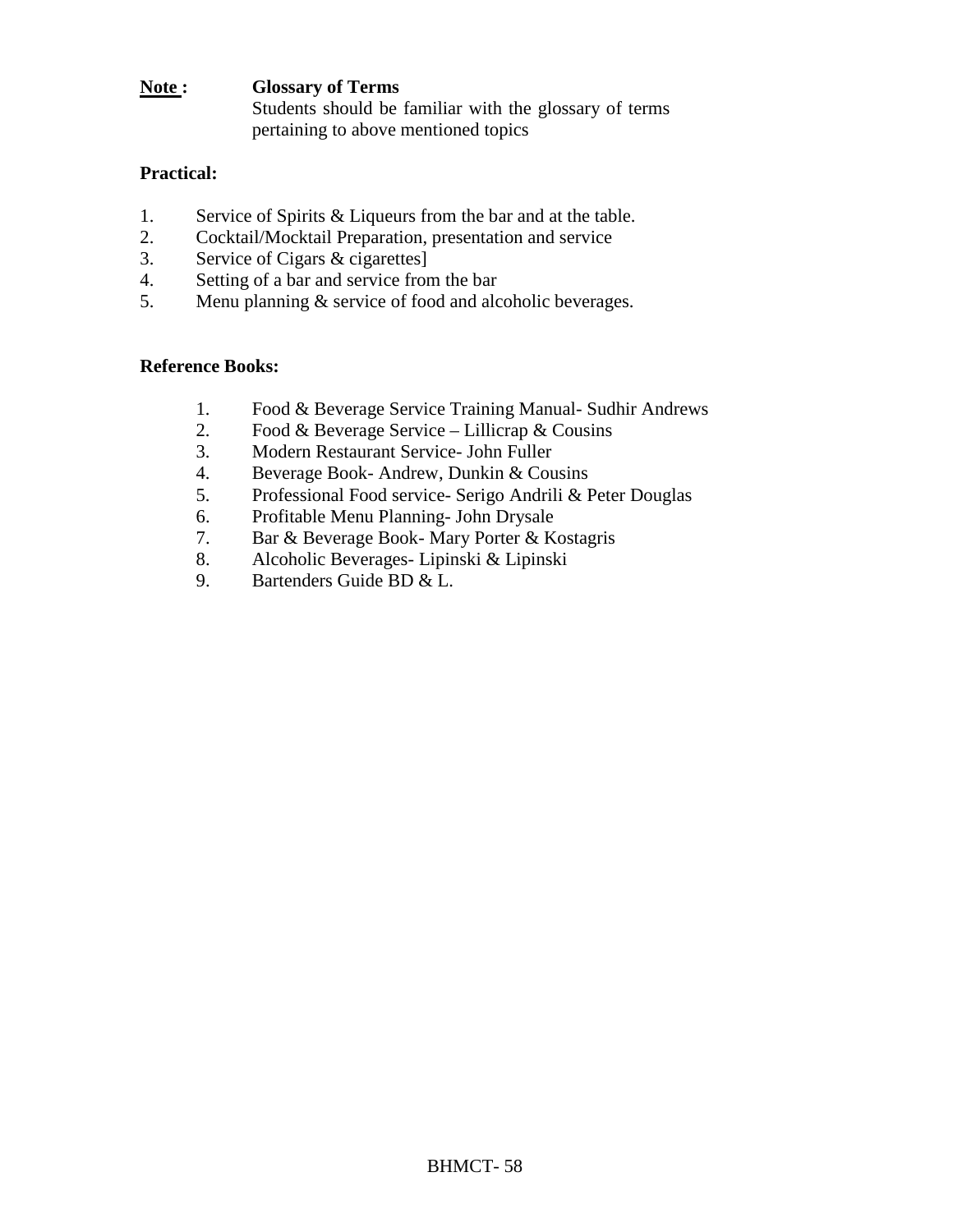**Subject - ACCOMMODATION OPERATIONS – II** 

**Subject Code - 403** 

**Semester - Fourth** 

**Teaching and Examination Scheme** 

|                      |                  | Teaching Scheme/Week |       | <b>Examination Scheme</b>    |                           |                          |       |
|----------------------|------------------|----------------------|-------|------------------------------|---------------------------|--------------------------|-------|
| Theory<br><b>Hrs</b> | Practical<br>Hrs | Tutorial<br>Hrs      | Total | Theory<br>Marks/<br>Duration | Practical<br><b>Marks</b> | Internal<br><b>Marks</b> | Total |
|                      |                  |                      |       | $40/2$ hrs                   | 30/3<br>hrs               | 30                       | 100   |

#### **Rationale:**

This course aims to establish the importance of Rooms Division within the hospitality Industry. It also prepares the student to acquire skills and knowledge necessary to successfully identify the required standards and Control Systems in this area and to consider managerial decision-making aspects of this department

# **SECTION - I**

|                  |                                                                        | <b>Hrs</b> | <b>Mks</b> |
|------------------|------------------------------------------------------------------------|------------|------------|
| <b>Chapter 1</b> | <b>Interior Decoration</b>                                             | 06         | 04         |
| 1.1              | Importance & Definition                                                |            |            |
| 1.2              | Principles of Design                                                   |            |            |
| 1.3              | Elements of Design – Line/Form/Color / Texture                         |            |            |
| <b>Chapter 2</b> | <b>Refurbishing &amp; Redecoration</b>                                 | 06         | 04         |
| 2.1              | Definition                                                             |            |            |
| 2.2              | Factors                                                                |            |            |
| 2.3              | Snagging list                                                          |            |            |
| <b>Chapter 3</b> | <b>Budget &amp; Budgetary Control</b>                                  | 08         | 07         |
| 3.1              | Definition, Concept & importance                                       |            |            |
| 3.2              | Types of Budgets – operating $\&$ capital                              |            |            |
| 3.3              | Housekeeping Room Cost                                                 |            |            |
| <b>Chapter 4</b> | <b>Purchasing System</b>                                               | 04         | 05         |
| 4.1              | Identification $&$ selection of supplier                               |            |            |
| 4.2              | Purchase procedure – Purchase order, receiving,<br>storage $&$ issuing |            |            |
| 4.3              | Concept of ROL, bin card & other records maintain for<br>purchasing    |            |            |
|                  | <b>Total</b>                                                           | 24         | 20         |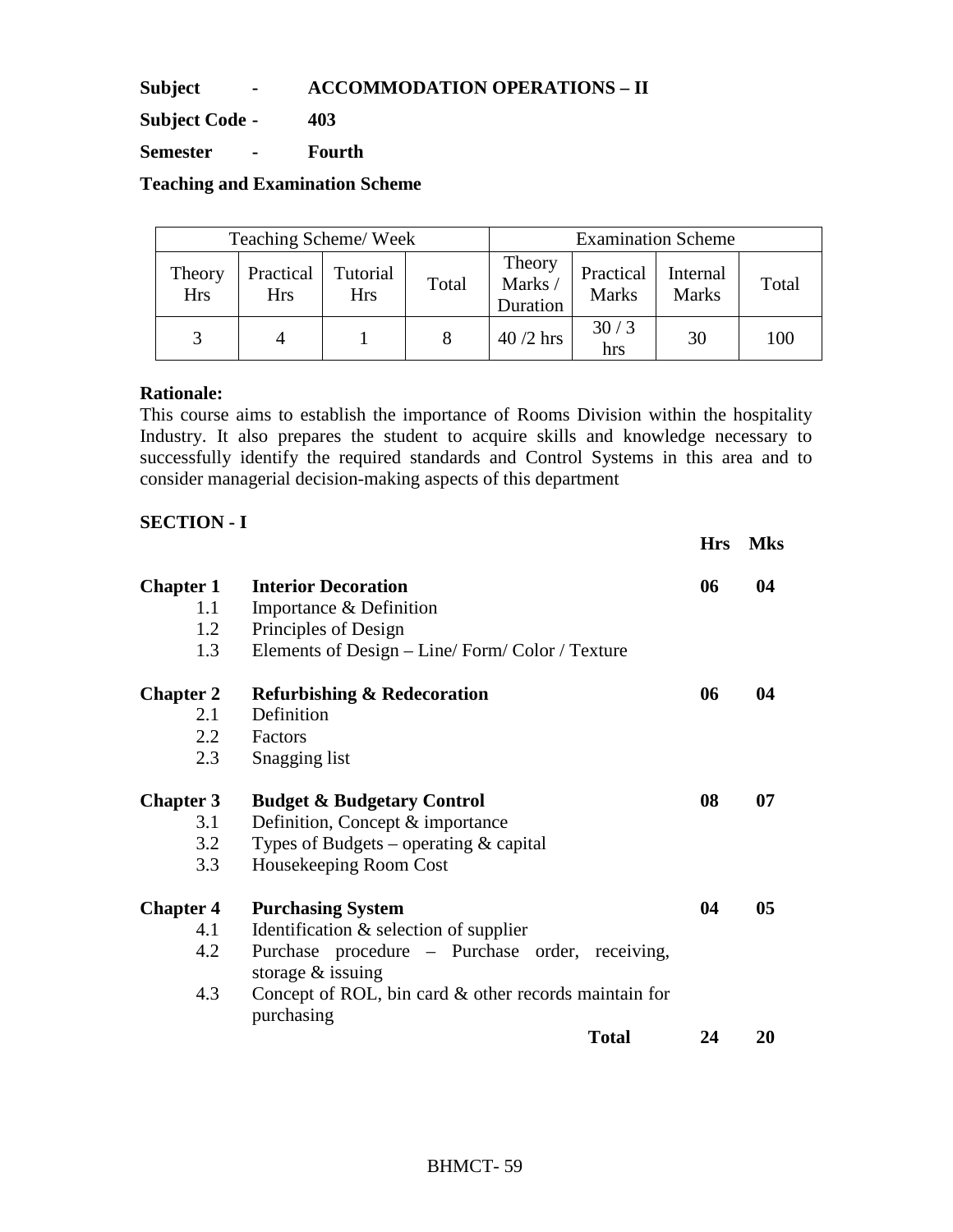Practicals:

- 1. Basic layout of a Guest Room.
- 2. Formats of purchase records such as purchase order, bin card, requisition slip etc.
- 3. Colour Wheel<br>4. Calculation of
- Calculation of staff requirement for house keeping department for 5 star hotels.
- 5. Calculation of staff requirement for house keeping department for 3 star hotels.
- 6. Preparing duty rota for supervisory staff.
- 7. Preparing duty rota for GRA & Public Area attendance.
- 8. Daily & monthly consumption sheet.

#### **Reference:**

- 1. Professionals Housekeeper Georgina Tucker Schneider, Mary Scoviak
- 2. Professional Management of H.K. Operations Matt. A. Casado (Wiley)

#### **SECTION - II**

|                  |                                                                                                                            | <b>Hrs</b> | <b>Mks</b> |
|------------------|----------------------------------------------------------------------------------------------------------------------------|------------|------------|
| <b>Chapter 1</b> | <b>NIGHT AUDIT</b>                                                                                                         | 06         | 04         |
|                  | 1.1 Concept of Night Audit and Role of Night<br>Auditor                                                                    |            |            |
|                  | 1.2 Night Auditors Report (Night Auditors Report)<br>1.3 Auditing Process(in brief)                                        |            |            |
| <b>Chapter 2</b> | <b>SALES TECHNIQUES</b>                                                                                                    | 06         | 06         |
|                  | <b>Various Sales Tools</b>                                                                                                 |            |            |
| 2.1              | Role of Front Office Personnel in maximising occupancy                                                                     |            |            |
| $2.2\,$          | Overbooking, Repeat guests, Return Reservations.                                                                           |            |            |
| 2.3              | <b>Offering Alternatives and Suggestive Selling</b>                                                                        |            |            |
| 2.4              | <b>Business related Marketing Techniques</b>                                                                               |            |            |
| <b>Chapter 3</b> | <b>Establishing Room Rates</b>                                                                                             | 06         | 04         |
|                  | (Rule of Thumb Approach, Hubbart's Formula)<br><b>Market Conditions Approach</b>                                           |            |            |
| <b>Chapter 4</b> | <b>Forecasting Room Availability</b>                                                                                       | 06         | 06         |
| 4.1              | <b>Useful forecasting Data</b>                                                                                             |            |            |
| 4.2              | Room Availability Forecast                                                                                                 |            |            |
| 4.3              | Forecast forms [sample]                                                                                                    |            |            |
|                  | <b>Total</b>                                                                                                               | 24         | 20         |
| Note:            | <b>Glossary of Terms</b><br>Students should be familiar with the glossary of terms<br>pertaining to above mentioned topics |            |            |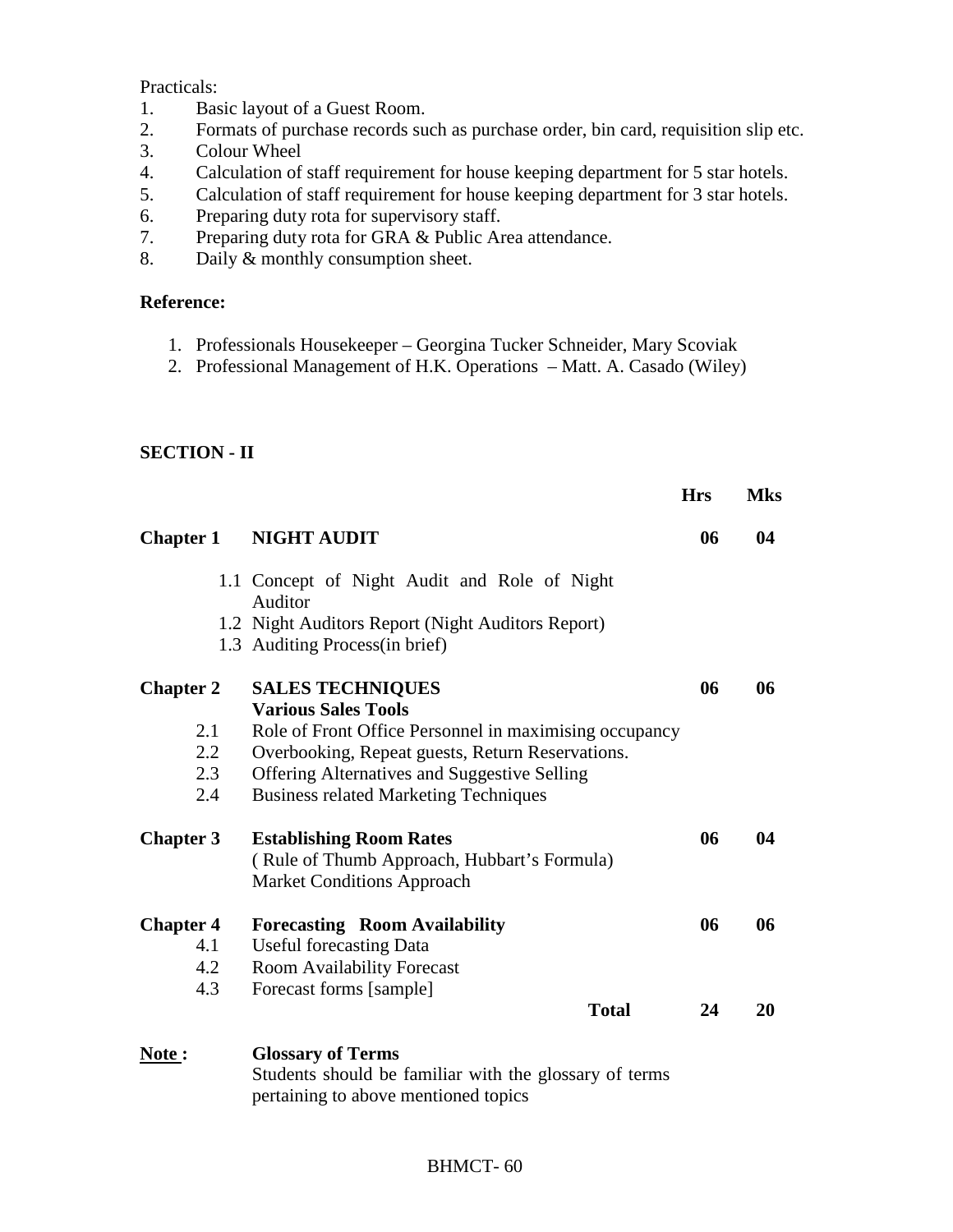#### **Practicals**

- 
- 1 Up-selling<br>2 Suggestive Suggestive Selling
- Formats of Night audit process
- Preparing Forecast sheets-week
- Preparing Forecast sheets-month
- Overbooking
- Increasing Repeat Guests
- Encouraging Return reservation

- Hotel front Office Training Manual. -Sudhir Andrews
- Principles of Hotel Front Office Operations -sue Baker, P. Bradley, J. Huyton
- Hotel Front Office Bruce Braham
- Managing Front Office Operations- Michael Kasavana, Charles Steadmon
- Checkin Checkout Jerome Vallen
- The Hotel Receptionist- Grace Paige, Jane Paige
- Front Office Procedures and Management Peter Abbott
- Front Office operations/Accommodations Operations-Colin Dix
- Hotel reception- Paul White and Helen
- Front Office Operation and Administration(Dennis Foster)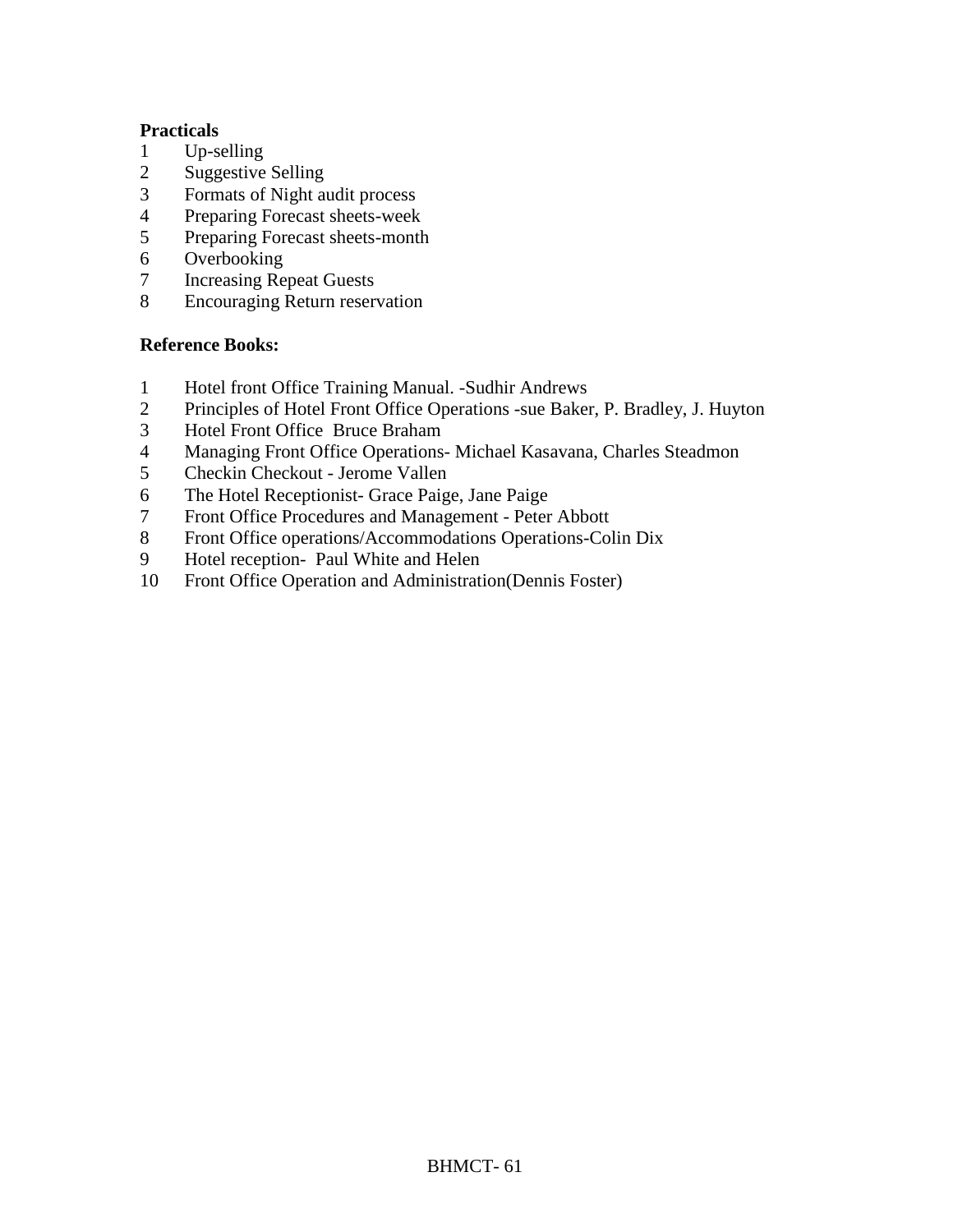**Sub Title - HOTEL ENGINEERING** 

**Subject Code - 404** 

**Semester - Fourth** 

**Teaching and Examination Scheme:** 

| Teaching Scheme / week |                                    |            |       | <b>Examination Scheme</b>    |                           |                          |       |  |
|------------------------|------------------------------------|------------|-------|------------------------------|---------------------------|--------------------------|-------|--|
| Theory<br><b>Hrs</b>   | Practical   Tutorial<br><b>Hrs</b> | <b>Hrs</b> | Total | Theory<br>Marks/<br>Duration | Practical<br><b>Marks</b> | Internal<br><b>Marks</b> | Total |  |
|                        |                                    |            |       | $70/3$ hrs                   |                           | 30                       | 100   |  |

#### **Rationale**:

The subject will provide information regarding the basic services and different types of systems in hotel industry. This will help the students to understand plan, co-ordinate and integrate the functions of engineering departments for over all operations and assist in the management of hotel.

**Hrs. Mks** 

| <b>Chapter-1</b> | <b>Maintenance &amp; Replacement Policy</b>                         | 06 | 08 |
|------------------|---------------------------------------------------------------------|----|----|
| 1.1.             | Importance of maintenance dept. in Hotel Industry.                  |    |    |
| 1.2.             | Organization of maintenance Dept . in 3/4/5 star hotel.             |    |    |
| 1.3.             | Duties & responsibility of chief Engg. of a hotel.                  |    |    |
| 1.4.             | Types of maintenance with examples of each,                         |    |    |
|                  | 1.4.1. Advantages & disadvantages.                                  |    |    |
| 1.5.             | Maintenance chart: for                                              |    |    |
|                  | 1.5.1. Swimming pool                                                |    |    |
|                  | 1.5.2. Kitchen.                                                     |    |    |
| 1.6.             | Reasons for replacement of equipment.                               |    |    |
| 1.7.             | <b>Replacement factors</b>                                          |    |    |
| 1.8.             | Economic replace of equipment (introduction only).                  |    |    |
| 1.9.             | Contract of Maintenance Definition & procedure, types. Advantages & |    |    |
|                  | disadvantages                                                       |    |    |
| <b>Chapter 2</b> | <b>Refrigeration</b>                                                | 08 | 10 |
| 2.1              | Definition, Pressure, Energy, Heat, Temperature, Specific           |    |    |
|                  | heat, Sensible and latent heat , Relative humidity, DBT,            |    |    |
|                  |                                                                     |    |    |
|                  | <b>WBT</b>                                                          |    |    |
| 2.2              | Block diagram and function of :Boiler, Condenser,                   |    |    |
|                  | Compressor, Evaporator, Heat Exchanger.                             |    |    |
| 2.3              | Unit of refrigeration                                               |    |    |
| 2.4              | Vapour compression Refrigeration system (Block                      |    |    |
|                  | diagram)                                                            |    |    |
| 2.5              | Absorption refrigeration system (Block diagram)                     |    |    |
| 2.6              | Domestic Refrigerator, defrosting, Need, Methods,                   |    |    |
|                  | Maintenance of refrigerator.                                        |    |    |
| 2.7              | Refrigerant : types, properties of good refrigerant.                |    |    |
| 2.8              | Ammonia as a refrigerant.                                           |    |    |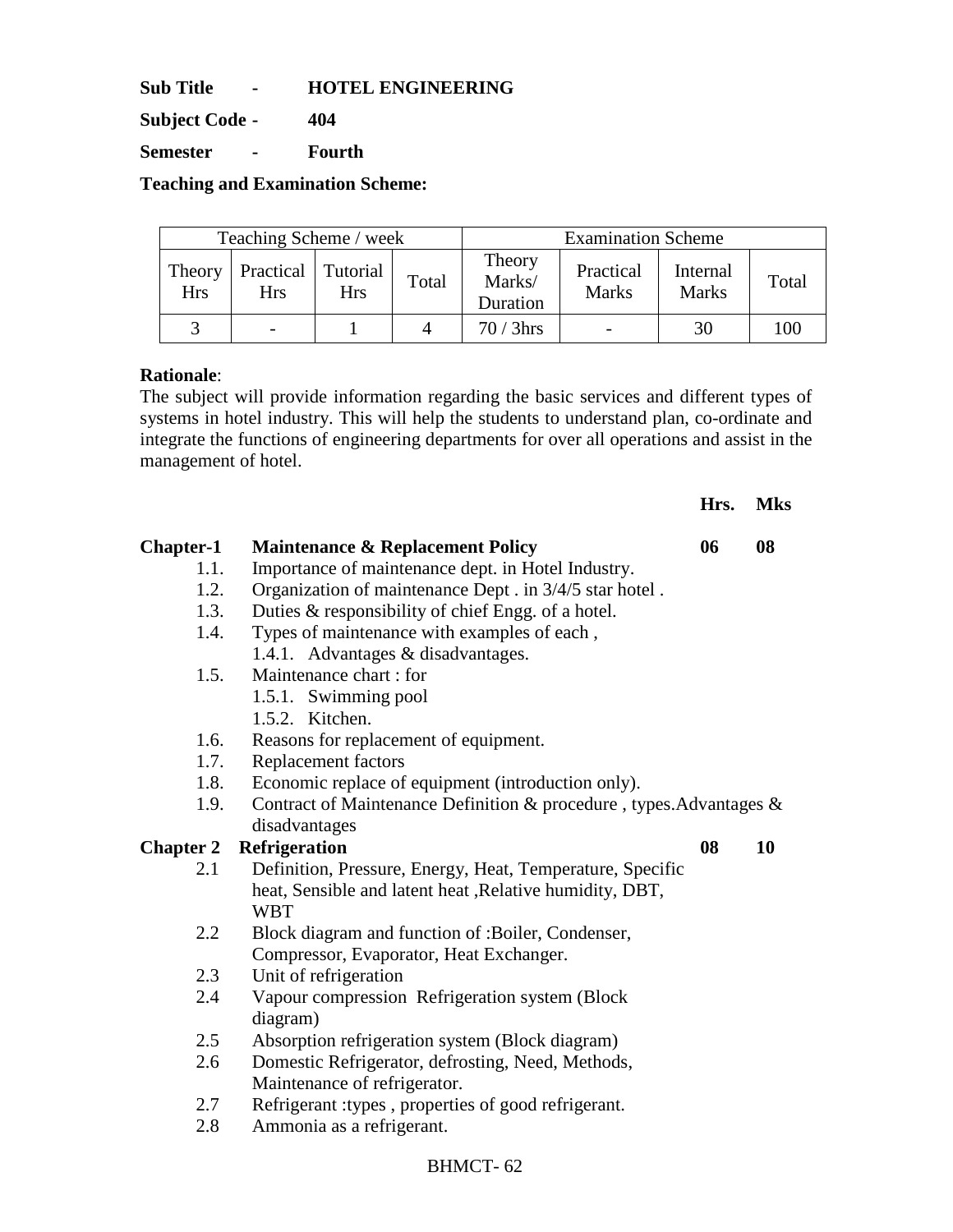| <b>Chapter 3.</b> | Air-conditioning                                                  | 06 | 08 |
|-------------------|-------------------------------------------------------------------|----|----|
| 3.1               | Factors affecting comfort AC (supply of oxygen, removal           |    |    |
|                   | of heat &moisture proper air circulation, pure air)               |    |    |
| 3.2               | Factors affecting on AC load.                                     |    |    |
|                   | Types of AC systems : Central AC , Unitary AC.AC<br>3.2.1         |    |    |
|                   | equipment : Air filter, Humidifier, Dehumidifier.                 |    |    |
|                   | 3.2.2 Window AC                                                   |    |    |
|                   | 3.2.3 Walk in freezer, cold storage.                              |    |    |
| Chapter 4.        | <b>Pollution &amp; Control</b>                                    | 04 | 08 |
| 4.1               | Air pollution.                                                    |    |    |
|                   | 4.1.1 Sources.                                                    |    |    |
|                   | 4.1.2 Control - Collectors, filters                               |    |    |
|                   | 4.1.3 Govt. stipulated conditions for air pollution.              |    |    |
| 4.2               | Water pollution.                                                  |    |    |
|                   | 4.2.1 Water pollution sources in Hotels.                          |    |    |
|                   | 4.2.2 Control methods                                             |    |    |
|                   | 4.2.3 Govt. stipulated conditions for water pollutio              |    |    |
|                   | 4.3. Waste Disposal                                               |    |    |
|                   | 4.3.1. Waste Handling equipment –                                 |    |    |
|                   | (Shredders, Compactors, Transportation separation)                |    |    |
|                   | 4.3.2. Controlling methods (recycled material, land filling, heat |    |    |
|                   | recovery by incineration)                                         |    |    |
| 4.4.              | Noise pollution control.                                          |    |    |
|                   | 4.4.1. Sources of noise in Hotel & its unit.                      |    |    |
|                   | 4.4.2. Introductory control methods.                              |    |    |
|                   | 4.4.3. Govt.stipulated condition for noise pollution.             |    |    |
| 4.5.              | Environmental Degradation, Global warming and methods             |    |    |
|                   | of Conservation. Concept of Recycling                             |    |    |
|                   | Chapter 5. Water and Sanitation.                                  | 08 | 10 |
| 5.1               | Water purification methods.                                       |    |    |
| 5.2               | Methods of water softening (Ion exchange, Zeolite                 |    |    |
|                   | process)                                                          |    |    |
| 5.3               | Cold and hot water distribution system.                           |    |    |
| 5.4               | Various plumbing fixtures.                                        |    |    |
| 5.5               | Types of sanitary traps and their applications.                   |    |    |
| 5.6               | Types of water closets and flushing.                              |    |    |
| Chapter 6.        | <b>Fuels and Electricity.</b>                                     | 06 | 10 |
| 6.1               | Methods of heat transfer.                                         |    |    |
| 6.2               | Units of heat.                                                    |    |    |
| 6.3               | Solid, Liquid, Gas, Electricity, Biogas fuels.                    |    |    |
| 6.4               | Importance of earthing.                                           |    |    |
| 6.5               | Safety devices such as fuse, circuits breaker.                    |    |    |
| 6.6               | Methods of lighting (Direct, Indirect)                            |    |    |
| 6.7               | Types of electric supply (single phase, three phase)              |    |    |
| 6.8               | Calculation of electricity bill.                                  |    |    |
|                   |                                                                   |    |    |
|                   |                                                                   |    |    |

# BHMCT- 63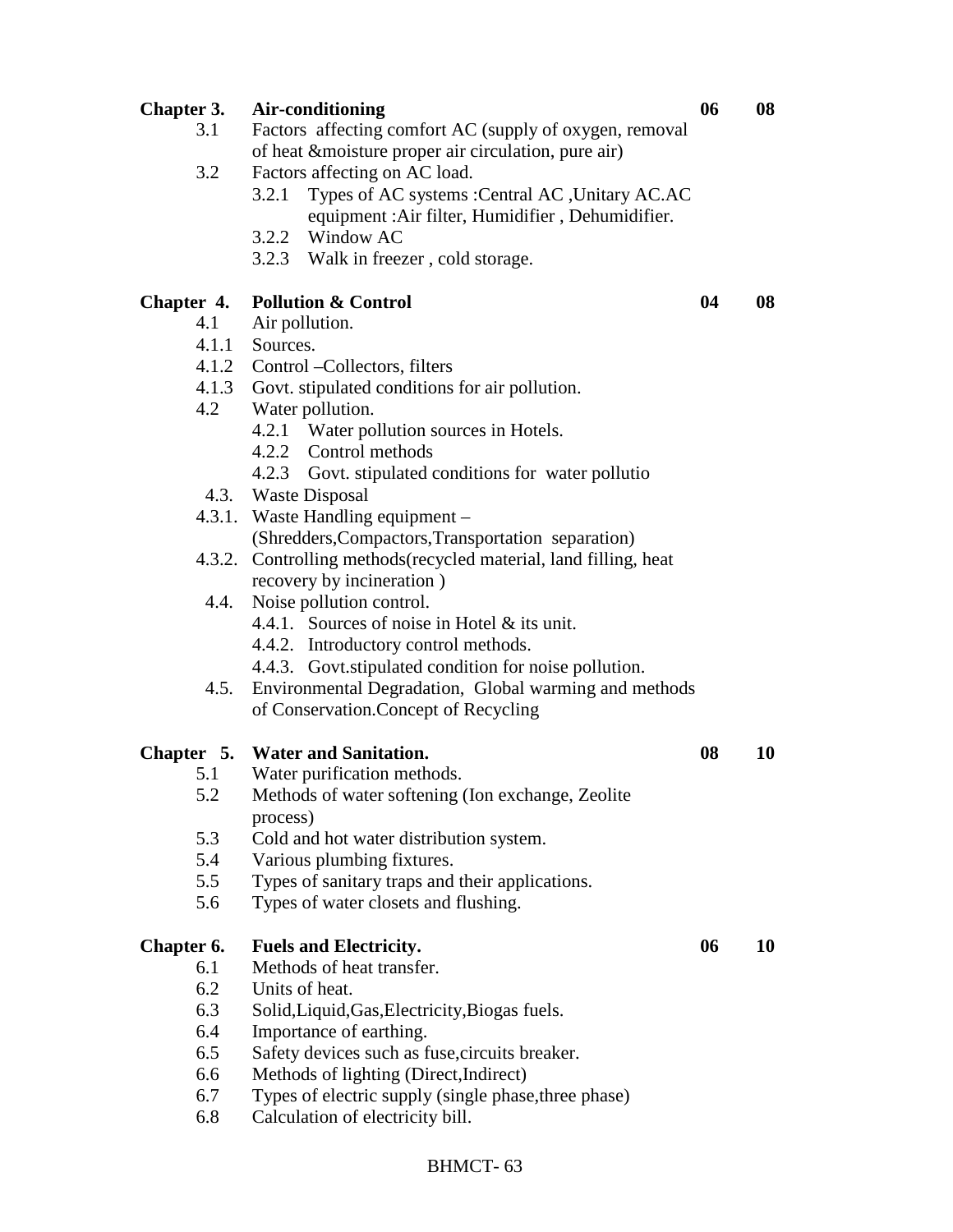| <b>Chapter 7</b> |     | <b>Energy conservation</b>                                                         | 04 | 08 |
|------------------|-----|------------------------------------------------------------------------------------|----|----|
|                  | 7.1 | Importance of energy conservation.                                                 |    |    |
|                  | 7.2 | Simple methods of Energy conservation                                              |    |    |
|                  | 7.3 | Developing energy conservation program for hotel.                                  |    |    |
|                  | 7.4 | Use of solar energy for various activities.                                        |    |    |
| Chapter 8.       |     | Safety in hotel Industry.                                                          | 06 | 08 |
|                  | 8.1 | Classification of fire, symbols.                                                   |    |    |
|                  | 8.2 | Methods and types of fire extinguishers.                                           |    |    |
|                  | 8.3 | Fire detectors, alarm.                                                             |    |    |
|                  | 8.4 | Various security system for hotel (Key control,                                    |    |    |
|                  |     | Door, valuable guest).                                                             |    |    |
|                  |     | There should be 4 Demonstrations / Field Visits.                                   |    |    |
| 1.               |     | Refrigerator/VCC system in Hotel                                                   |    |    |
| 2.               |     | Cold storage/ walk in chiller                                                      |    |    |
| 3.               |     | <b>AC/Window AC</b>                                                                |    |    |
| 4.               |     | Safety systems                                                                     |    |    |
|                  |     | <b>Total</b>                                                                       | 48 | 70 |
| Note:            |     | <b>Glossary of Terms</b><br>Students should be familiar with the glossary of terms |    |    |

pertaining to above mentioned topics

- **1.** Management of maintenance & Engineering Systems in Hospitality Industries by Frank D. Borsenik, John Willey & Sons
- **2.** Industrial Organisation and Management by O.P. Khanna
- **3.** Refrigeration & Air Conditioning by Domkondwar
- **4.** Hotel Maintenance by Arora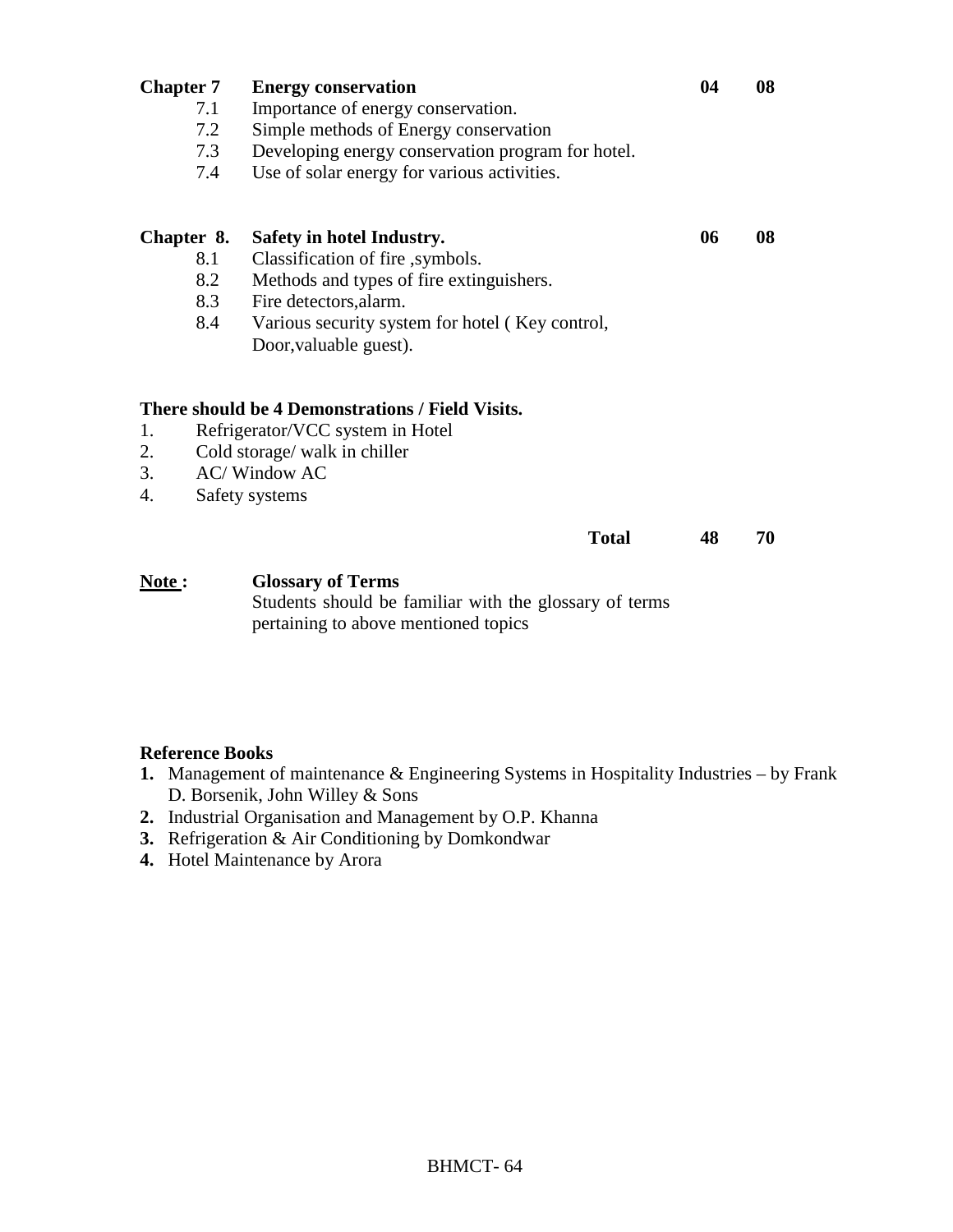#### **Subject - PRINCIPLES OF MANAGEMENT**

**Subject Code - 405** 

**Semester - Fourth** 

**Teaching and Examination Scheme: -** 

| Teaching Scheme / week |                         |                        |       | <b>Examination Scheme</b>    |                           |                          |       |  |
|------------------------|-------------------------|------------------------|-------|------------------------------|---------------------------|--------------------------|-------|--|
| Lecture<br><b>Hrs</b>  | Practical<br><b>Hrs</b> | Tutorial<br><b>Hrs</b> | Total | Theory<br>Marks/<br>Duration | Practical<br><b>Marks</b> | Internal<br><b>Marks</b> | Total |  |
|                        |                         |                        |       | $70/3$ hrs                   |                           | 30                       | 100   |  |

#### **Rationale:**

To make the students understand the concepts of management & their Practical application in the hospitality industry.

|                  |                                                        | <b>Hrs</b>     | <b>Mks</b>     |
|------------------|--------------------------------------------------------|----------------|----------------|
| <b>Chapter 1</b> | <b>Introduction</b>                                    | 0 <sub>3</sub> | 0 <sub>5</sub> |
| 1.1              | A typical day in the life of a manager at hotel        |                |                |
|                  | (illustrative situations)                              |                |                |
| 1.2              | Management defined                                     |                |                |
| 1.3              | Levels of management                                   |                |                |
| 1.4              | External & Internal factors that affect management     |                |                |
| <b>Chapter 2</b> | <b>Management thought: journey from inception till</b> | 05             | 10             |
|                  | today                                                  |                |                |
| 2.1              | Brief history of management thought                    |                |                |
| 2.2              | Contribution of F.W. Taylor to scientific management   |                |                |
| 2.3              | Henry Fayol's classical management theory              |                |                |
| 2.4              | Modern day management theory                           |                |                |
| <b>Chapter 3</b> | <b>Planning&amp; Decision Making</b>                   | 04             | 08             |
| $\mathbf{A}$ .   | <b>Planning</b>                                        |                |                |
| 3.1              | Definition                                             |                |                |
| 3.2              | Nature & Importance of planning, Advantages &          |                |                |
|                  | disadvantages                                          |                |                |
| 3.3              | Types of plans - objectives, strategies, policies,     |                |                |
|                  | procedures, methods, rules, programs & budgets         |                |                |
| 3.4              | Steps in planning                                      |                |                |
| 3.5              | Planning assumptions                                   |                |                |
| <b>B.</b>        | <b>Decision-making</b>                                 | 0 <sub>3</sub> | 04             |
| 3.6              | Types of decisions                                     |                |                |
| 3.7              | Step by step decision making process                   |                |                |
|                  |                                                        |                |                |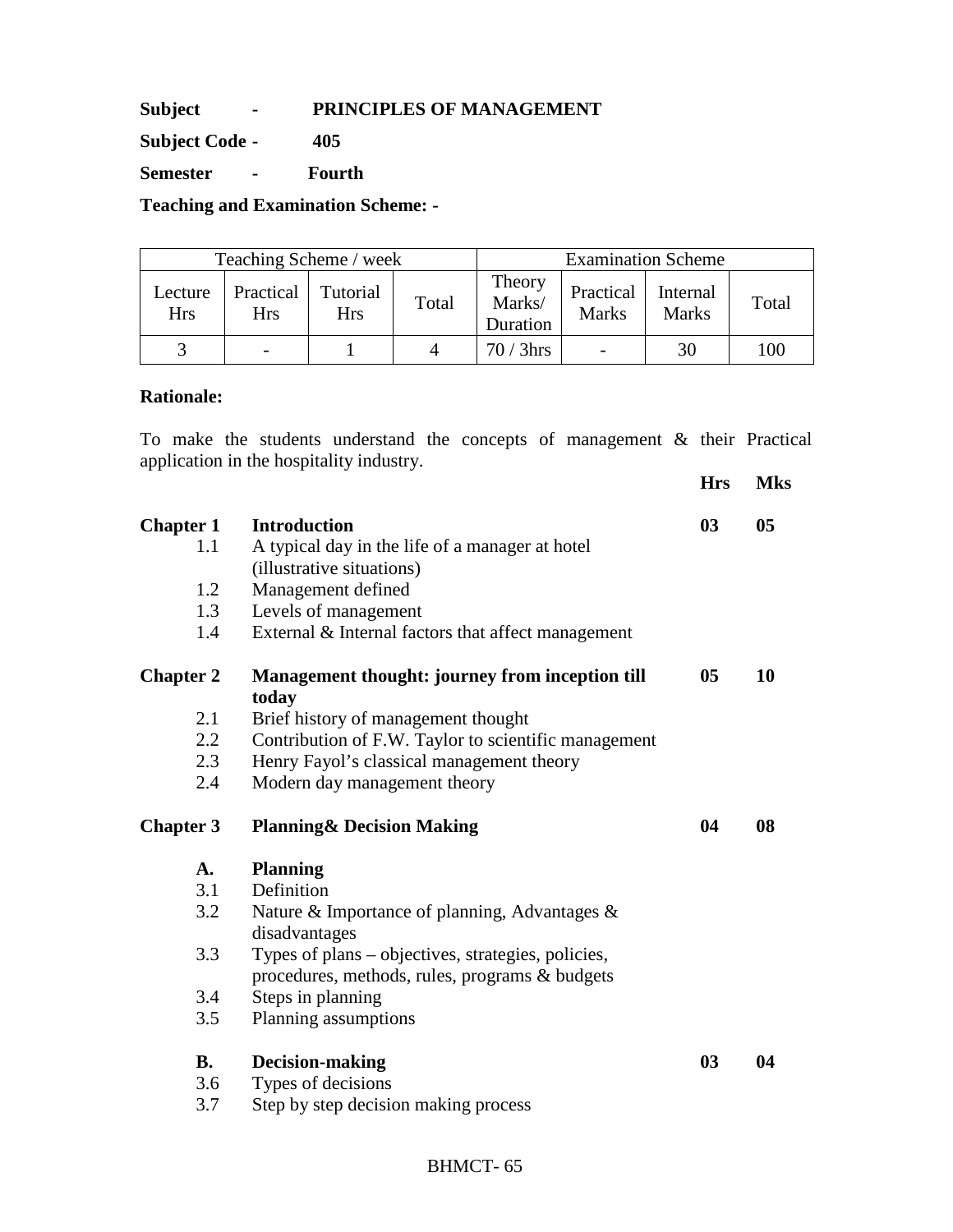|                  | Organizing                                        |    |           |
|------------------|---------------------------------------------------|----|-----------|
| 4.1              | Definition                                        |    |           |
| 4.2              | Nature & importance of organizing                 |    |           |
| 4.3              | Principles of organizations - Formal & Informal,  |    |           |
|                  | Centralized / Decentralized, Line & staff         |    |           |
| <b>Staffing</b>  |                                                   |    |           |
| 4.4              | Definitions                                       |    |           |
| 4.5              | Delegation and Departmentalization,               |    |           |
| 4.6              | Authority & Responsibility, Span of control       |    |           |
| <b>Chapter 5</b> | Leadership                                        | 06 | 10        |
| 5.1              | Definition                                        |    |           |
| 5.2              | Leadership theories - Managerial grid             |    |           |
| 5.3              | Different styles of leadership                    |    |           |
| 5.4              | Characteristics of a good leader                  |    |           |
| <b>Chapter 6</b> | <b>Motivation</b>                                 | 06 | <b>10</b> |
| 6.1              | Definition                                        |    |           |
| 6.2              | Nature & importance                               |    |           |
| 6.3              | Benefits of motivated staff                       |    |           |
| 6.4              | Theories of motivation –                          |    |           |
|                  | 6.4.1 Maslow's theory of need hierarchy           |    |           |
|                  | 6.4.2 Herzberg's two factor theory                |    |           |
|                  | McGregor's theory 'X' and theory 'Y'<br>6.4.3     |    |           |
| 6.5              | Morale – its role $\&$ importance                 |    |           |
| <b>Chapter 7</b> | Communication                                     | 06 | 06        |
| 7.1              | Definition, nature, process of communication      |    |           |
| 7.2              | Types of communication                            |    |           |
|                  | 7.2.1 Upward / downward                           |    |           |
|                  | 7.2.2 Verbal / Nonverbal                          |    |           |
|                  | 7.2.3 Formal / Informal                           |    |           |
| 7.3              | Barriers to communication                         |    |           |
| 7.4              | Methods of improving communication effectiveness. |    |           |
|                  |                                                   |    |           |
| <b>Chapter 8</b> | Coordination                                      | 04 | 03        |
| 8.1              | Definition                                        |    |           |
| 8.2              | Need for coordination                             |    |           |
| <b>Chapter 9</b> | <b>Controlling</b>                                | 06 | 04        |
| 9.1              | Definition                                        |    |           |
| 9.2              | Process of controlling                            |    |           |
| 9.3              | Need for control                                  |    |           |
|                  | <b>Total</b>                                      | 48 | 70        |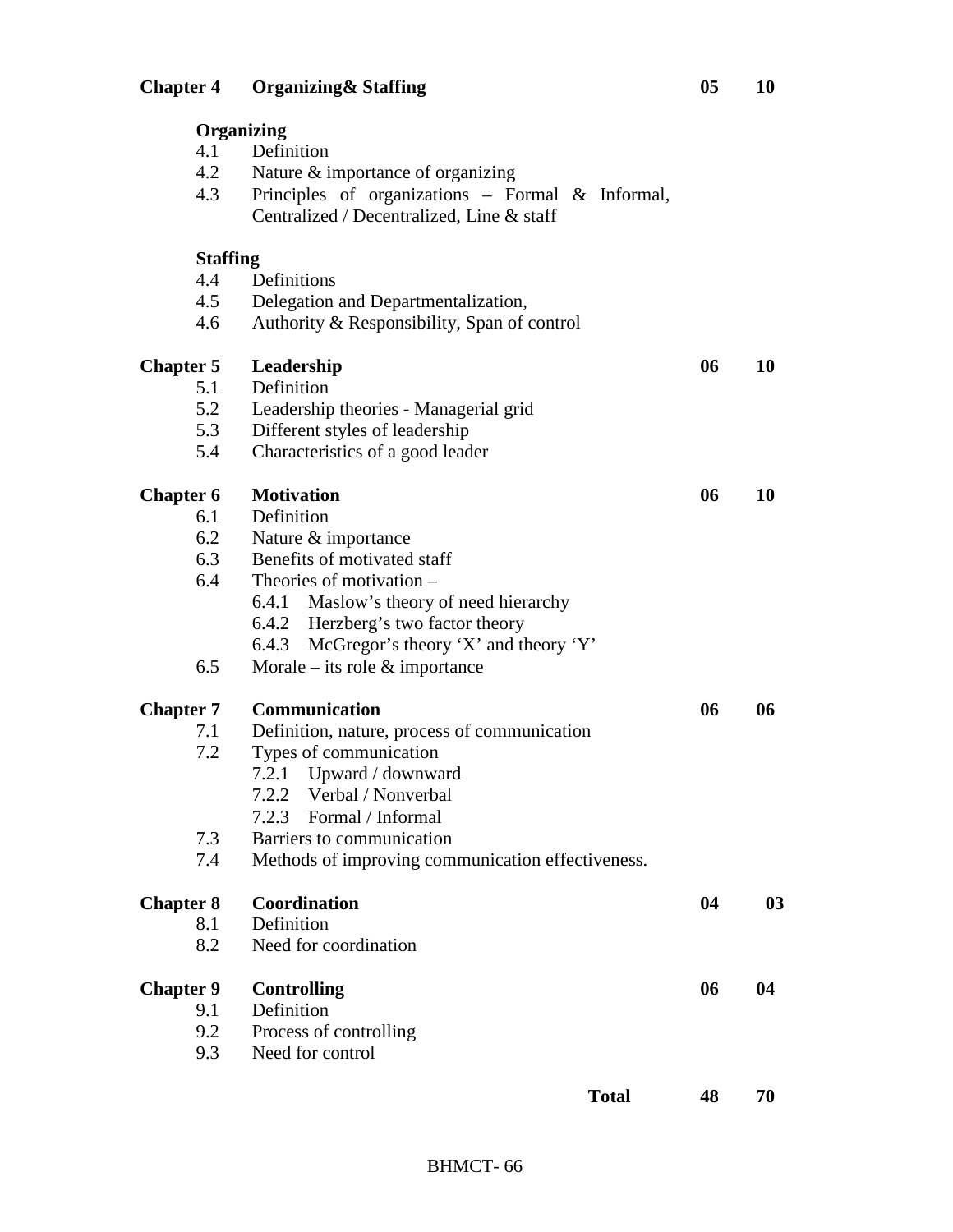#### **Note : Glossary of Terms**

Students should be familiar with the glossary of terms pertaining to above mentioned topics

- 1. Management Stoner & Freeman
- 2. Essentials of Management Koontz & O'Donnel
- 3. Management tasks Peter Drucker
- 4. Management Process Davar R.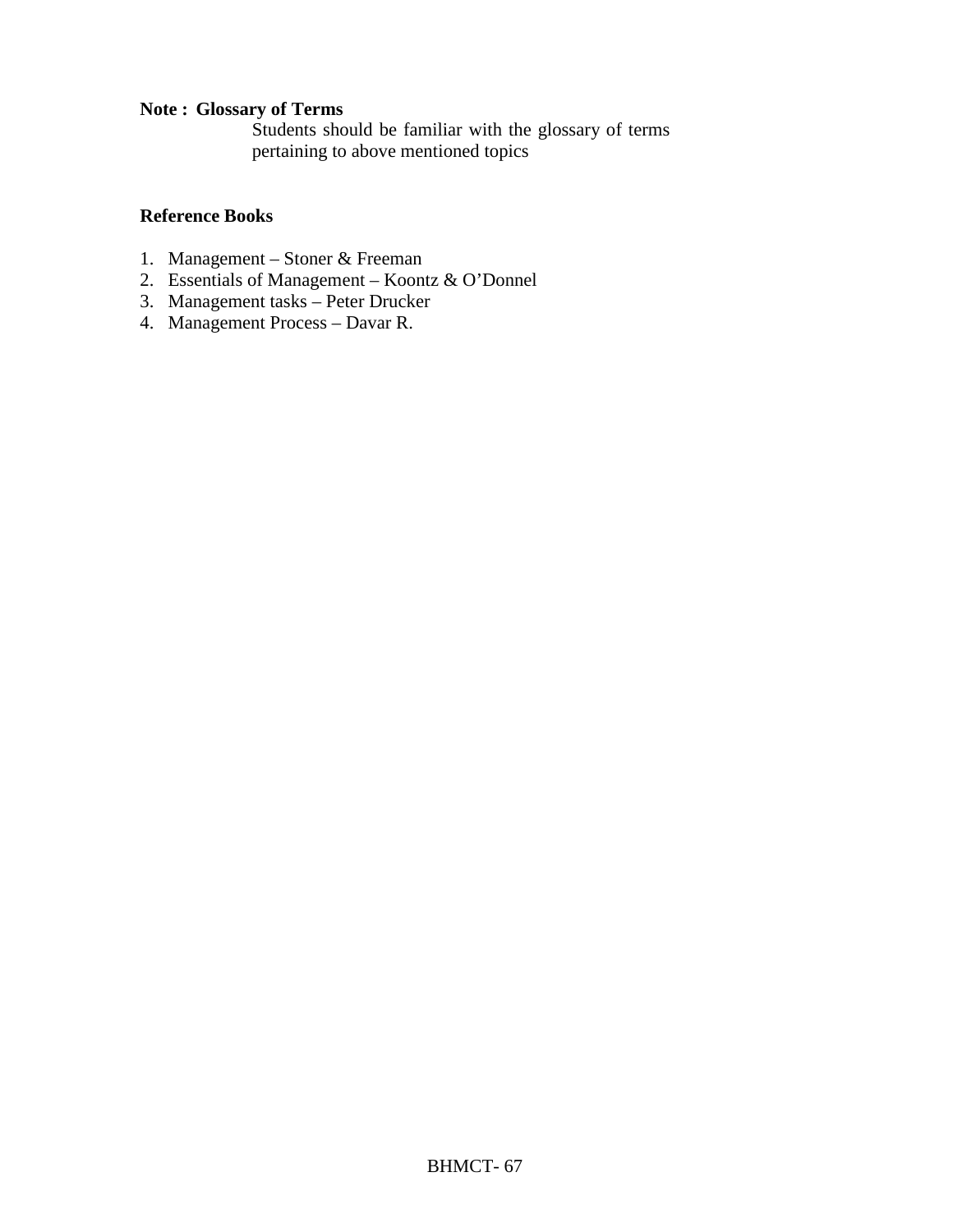**Subject - HOTEL ACCOUNTING** 

**Subject Code - 406** 

**Semester - Fourth** 

**Teaching and Examination Scheme:** 

| Teaching Scheme / Week |                         |                               | <b>Examination Scheme</b> |                              |                           |                          |                       |
|------------------------|-------------------------|-------------------------------|---------------------------|------------------------------|---------------------------|--------------------------|-----------------------|
| Theory<br><b>Hrs</b>   | Practical<br><b>Hrs</b> | <b>Tutorial</b><br><b>Hrs</b> | Total                     | Theory<br>Marks/<br>Duration | Practical<br><b>Marks</b> | Internal<br><b>Marks</b> | Total<br><b>Marks</b> |
|                        |                         |                               |                           | $70/3$ hrs                   |                           | 30                       | 100                   |

#### **Rationale:**

This subject gives an in-depth knowledge about the books maintained in the Hotel Industry. The students may be able to understand the day-to-day final transactions and its record keeping in hotels.

|                                |                                                                                                                                                                                                                                                                                                           | <b>Hrs</b> | <b>Mks</b> |
|--------------------------------|-----------------------------------------------------------------------------------------------------------------------------------------------------------------------------------------------------------------------------------------------------------------------------------------------------------|------------|------------|
| <b>Chapter 1</b><br>1.1<br>1.2 | <b>Introduction to Joint Stock Company</b><br>Definition, Characteristics & Advantages<br>Meaning, Definition and Types of Shares<br>and<br>Debentures                                                                                                                                                    | 06         | 10         |
| <b>Chapter 2</b>               | <b>Company Final Accounts</b><br>Preparation of Trading, Profit and Loss, Profit and Loss<br>Appropriation Accounts & Balance Sheet with provisions<br>of Companies Act including writing off of Miscellaneous<br>Expenses, Proposed dividend, Provision for Taxation and<br><b>Transfer to Reserves.</b> | 12         | 20         |
| <b>Chapter 3</b>               | <b>Allowances and Visitors Paid Out</b>                                                                                                                                                                                                                                                                   | 05         | 08         |
| 3.1                            | Meaning, Types and Proformas                                                                                                                                                                                                                                                                              |            |            |
| 3.2                            | Difference between Allowances & VPO                                                                                                                                                                                                                                                                       |            |            |
| <b>Chapter 4</b>               | <b>Guest Billing</b>                                                                                                                                                                                                                                                                                      | 09         | 12         |
| 4.1                            | Proforma and Use of Visitors Tabular Ledger and                                                                                                                                                                                                                                                           |            |            |
| 4.2                            | <b>Guest Weekly Bill</b><br>Accounting of Bills receivable                                                                                                                                                                                                                                                |            |            |
|                                |                                                                                                                                                                                                                                                                                                           |            |            |
| <b>Chapter 5</b>               | <b>Uniform System of Accounting</b>                                                                                                                                                                                                                                                                       | 10         | 12         |
| 5.1                            | Introduction                                                                                                                                                                                                                                                                                              |            |            |
| 5.2                            | Practical problems on preparation of Income Statement                                                                                                                                                                                                                                                     |            |            |
| 5.3                            | Schedules showing Departmental incomes -Rooms,                                                                                                                                                                                                                                                            |            |            |
|                                | Food & Beverage, Telephone                                                                                                                                                                                                                                                                                |            |            |
|                                | Gift shop, Garage and Parking, Laundry and Marketing<br>only                                                                                                                                                                                                                                              |            |            |
|                                |                                                                                                                                                                                                                                                                                                           |            |            |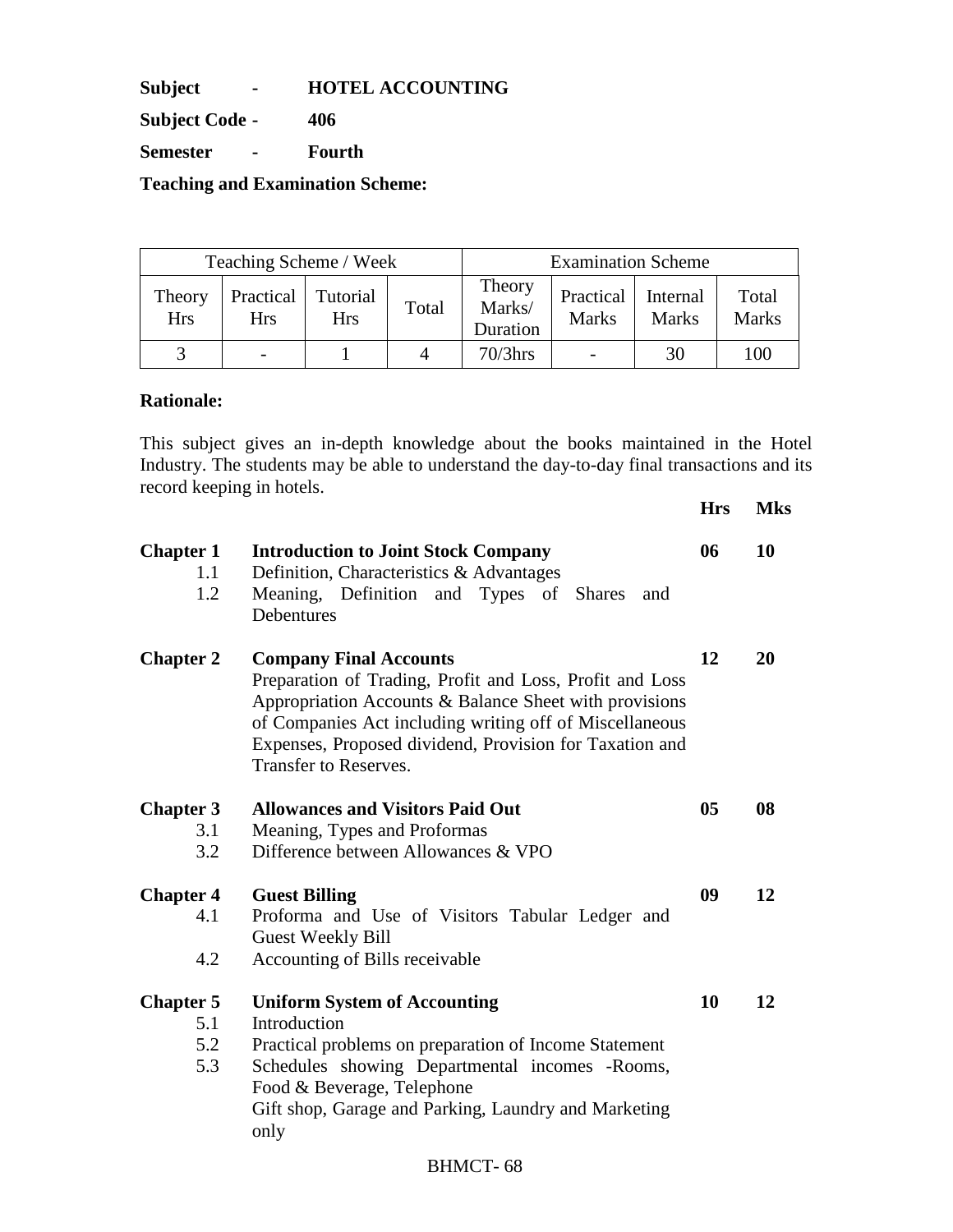| <b>Chapter 6</b> | <b>Concepts related to Financial Management</b>   | 06 | 08 |
|------------------|---------------------------------------------------|----|----|
| 6.1              | Definition, and factors affecting Working Capital |    |    |
| 6.2              | Definition, Characteristics of Budgets            |    |    |
| 6.3              | History and meaning of Value added tax            |    |    |
|                  | <b>Total</b>                                      | 48 | 70 |
| Note:            | <b>Glossary of Terms</b>                          |    |    |

Students should be familiar with the glossary of terms pertaining to above mentioned topics

#### **Implementation Strategies:**

The students may be assigned exercises related to hotel accounting to get hands on experience. They may be given assignments to collect various formats used in the hotel industry and to present the same in the class.

- 1. Hotel Accountancy & Finance- S.P Jain & K.L Narang First 1999 Kalyani Publishers B1/1292,Rajinder Nagar, Ludhiana
- 2. Hotel Accounting & Financial Control Ozi D'Cunha Gleson Ozi D'Cunha Fist-2002- Dickey Enterprises , Kandivali (W) Mumbai
- 3. Accountancy in the Hotel  $\&$  catering Industry Richard Kotas Fourth 1981- International Textbook Company
- 4. Elements of Hotel Accountancy- G.S.Rawat & JMS Negi Fifth Revised 1994- Aman Publications, Daryaganj, New Delhi –2.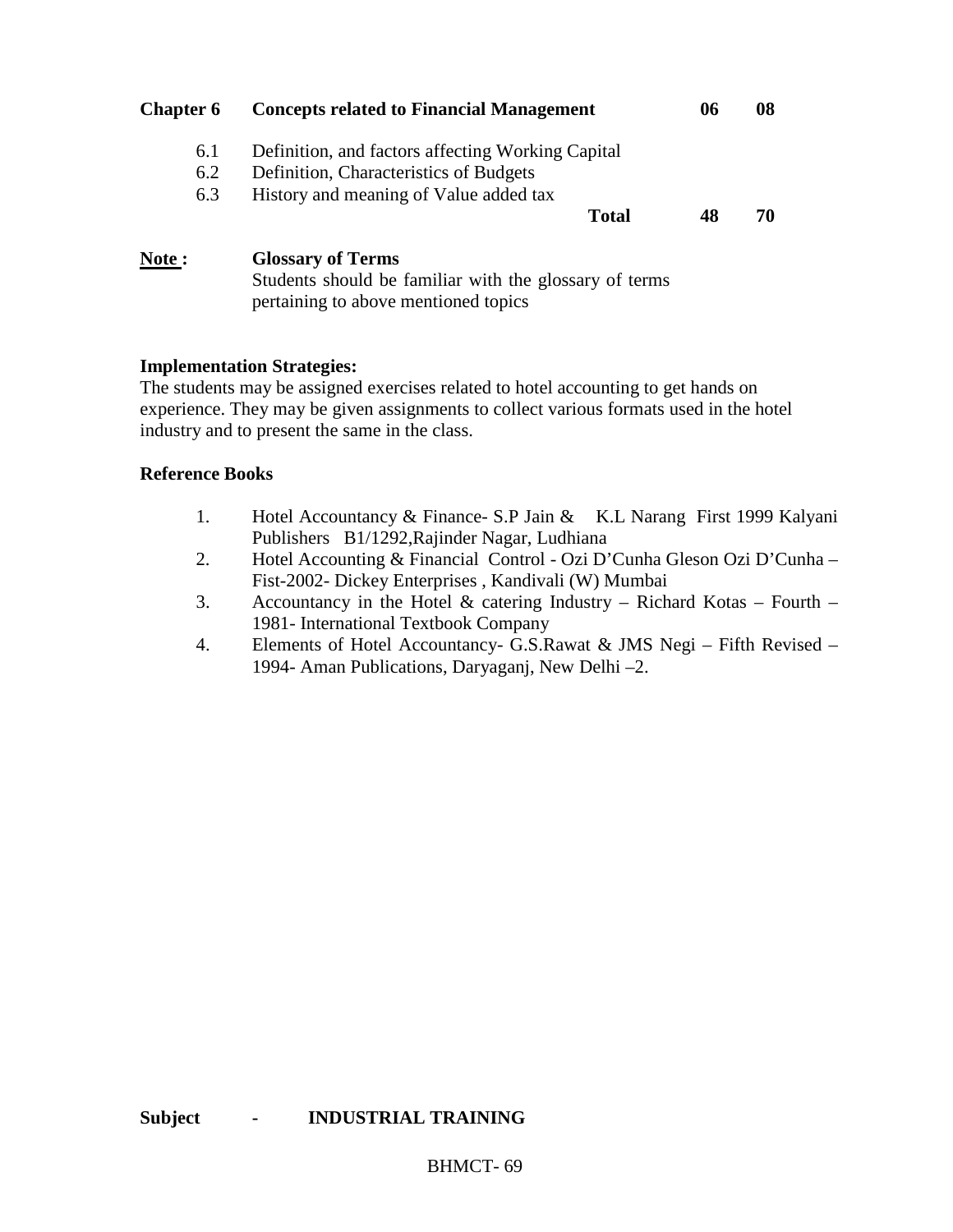**Subject Code - 501** 

**Semester - Fifth** 

**Teaching and Examination Scheme:** 

|                          |                                                                                    | <b>Examination Scheme</b> |          |       |  |
|--------------------------|------------------------------------------------------------------------------------|---------------------------|----------|-------|--|
| Course<br>N <sub>o</sub> | Subject                                                                            | Panel                     | Internal | Total |  |
| 601                      | <b>Industrial Training</b><br>20 weeks (6days x $8 \text{ hrs} = 960 \text{hrs}$ ) | 140                       | 60       | 200   |  |
|                          | <b>TOTAL</b>                                                                       | 140                       | 60       | 200   |  |

Rationale:

The Industrial Training enables students to relate the knowledge and skills acquired in the classroom with systems, standards and practices prevalent in the Industry.

#### **Industrial Training**

In this semester the student shall be sent for industrial training for a period of 20 Weeks, where they would work 8 weeks in Food Production, 6 weeks in Food and Beverage Service, 3 weeks in Front Office and 3 weeks in House-keeping – in Government Classified Hotels of the level of three star and above category. The student shall maintain a logbook on daily basis. At the end of the industrial training the student shall submit a training report along with the logbook maintained on daily basis during the period of training and the performance appraisal from each department. The training report is to be prepared by the student in two typed copies and to be submitted to the Principal within the stipulated time for assessment. The report will be assessed by the internal examiner and only on the basis of a certificate of the examiner concerned that the training has been satisfactorily completed would the student be allowed to appear for the viva-voce. The training report will be assessed by a panel of examiners comprising of one external examiner (the external would include preferably a person from the Hotel Industry of the level of Head of the Department and above) and one internal examiner.

Marks would be awarded as follows by a panel of examiners (one external and one internal) :

| Total                  | 60 marks | 140 marks. |
|------------------------|----------|------------|
| Viva-voce              |          | 70         |
| <b>Training Report</b> |          | 70         |
| Logbook                | 30       |            |
| Performance Appraisal  |          |            |

# **Subject - ADVANCED FOOD PRODUCTION**

BHMCT- 70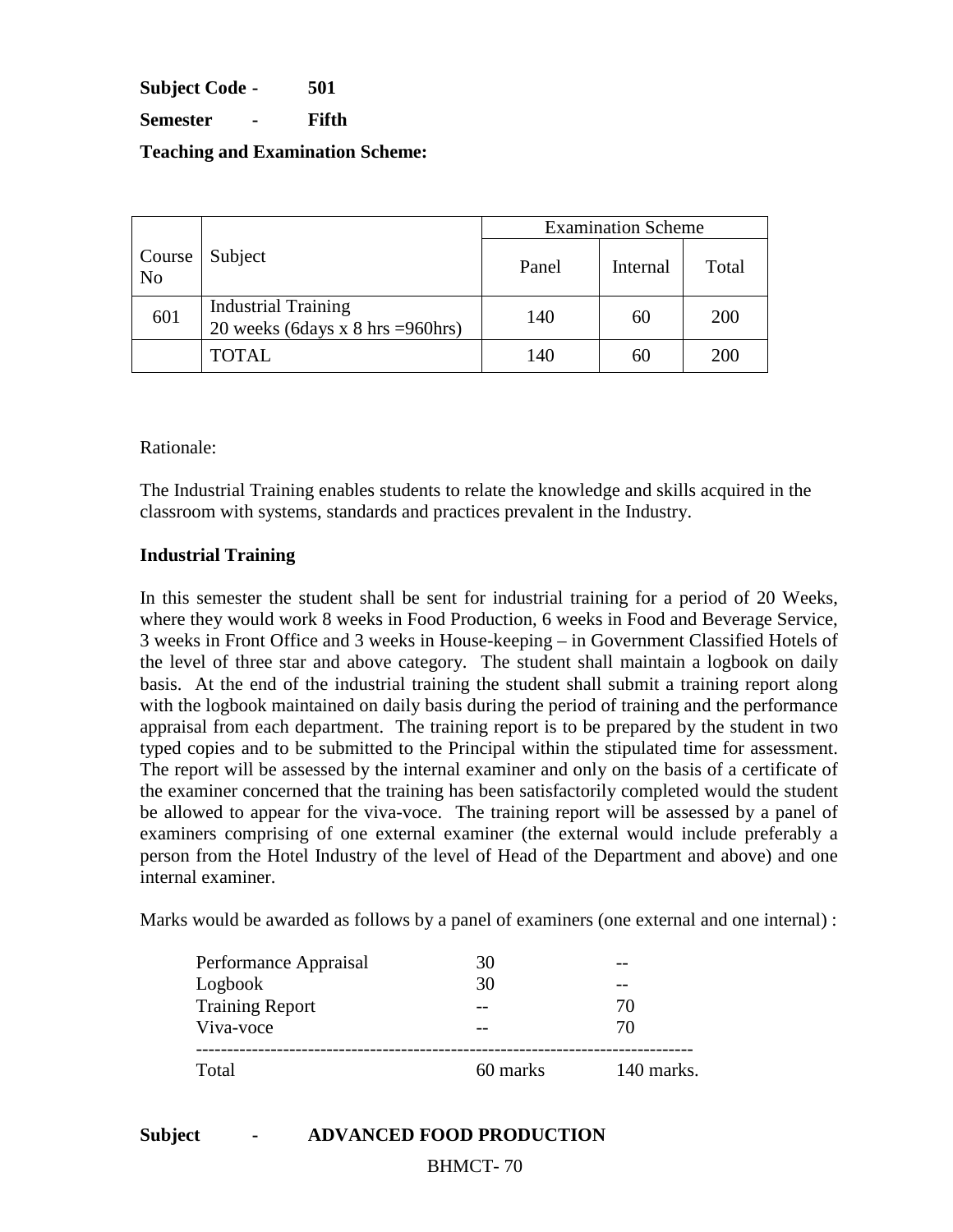**Subject Code - 601** 

**Semester - Sixth** 

**Teaching and Examination Scheme** 

| <b>Teaching Scheme</b>    |                              |                          | <b>Examination Scheme</b> |                                       |                           |                          |       |
|---------------------------|------------------------------|--------------------------|---------------------------|---------------------------------------|---------------------------|--------------------------|-------|
| Theory<br>Hrs per<br>Week | Practical<br>Hrs per<br>Week | Tutorial<br>Hrs/<br>week | Total                     | Theory<br>Marks/<br>Paper<br>Duration | Practical<br><b>Marks</b> | Internal<br><b>Marks</b> | Total |
| $\mathcal{D}$             |                              |                          | 11                        | 40/<br>2 hrs                          | $30/4$ hrs                | 30                       | 100   |

#### **Rationale:**

The course develops the knowledge and understanding of the international cuisine amongst students. **Hrs Mks**

| <b>Chapter 1</b><br>1.1<br>1.2 | <b>International Cuisine</b><br>Introduction to influences of cultures on regions<br>Special features with respect to ingredients, methods,<br>presentation styles in the following countries - Asian,<br>European (continental), North & South American &<br>Mexican. | 12             | 10             |
|--------------------------------|------------------------------------------------------------------------------------------------------------------------------------------------------------------------------------------------------------------------------------------------------------------------|----------------|----------------|
| <b>Chapter 2</b>               | <b>Nouvelle Cuisine</b>                                                                                                                                                                                                                                                | 0 <sub>3</sub> | 04             |
| 2.1                            | Evolution & history                                                                                                                                                                                                                                                    |                |                |
| 2.2                            | Salient features                                                                                                                                                                                                                                                       |                |                |
| 2.3                            | Difference between Haute Cuisine & Nouvelle Cuisine                                                                                                                                                                                                                    |                |                |
| 2.4                            | Service Style – points to be considered                                                                                                                                                                                                                                |                |                |
| 2.5                            | Preparing plated service                                                                                                                                                                                                                                               |                |                |
| <b>Chapter 3</b>               | <b>Larder / Garde Manger</b>                                                                                                                                                                                                                                           | 0 <sub>3</sub> | 08             |
| 3.1                            | <b>Functions</b><br>of larder department<br>and<br>Duties<br>$\&$<br>responsibilities of larder chef                                                                                                                                                                   |                |                |
| 3.2                            | Common terms used in larder department                                                                                                                                                                                                                                 |                |                |
| 3.3                            | Specific essential tools $&$ equipment in the larder.                                                                                                                                                                                                                  |                |                |
| 3.4                            | Pates, Mousses, Galantines, Ballotines                                                                                                                                                                                                                                 |                |                |
| <b>Chapter 4</b>               | <b>Salads</b>                                                                                                                                                                                                                                                          | 04             | 0 <sub>5</sub> |
| 4.1                            | Classification                                                                                                                                                                                                                                                         |                |                |
| 4.2                            | Composition                                                                                                                                                                                                                                                            |                |                |
| 4.3                            | Principles of making a salad.                                                                                                                                                                                                                                          |                |                |
| 4.4                            | Classical salads                                                                                                                                                                                                                                                       |                |                |
| <b>Chapter 5</b>               | <b>Sandwiches</b>                                                                                                                                                                                                                                                      | 04             | 0 <sub>5</sub> |
| 5.1                            | Parts / composition of sandwiches                                                                                                                                                                                                                                      |                |                |
| 5.2                            | Types of bread used in sandwich making                                                                                                                                                                                                                                 |                |                |
|                                |                                                                                                                                                                                                                                                                        |                |                |

# BHMCT- 71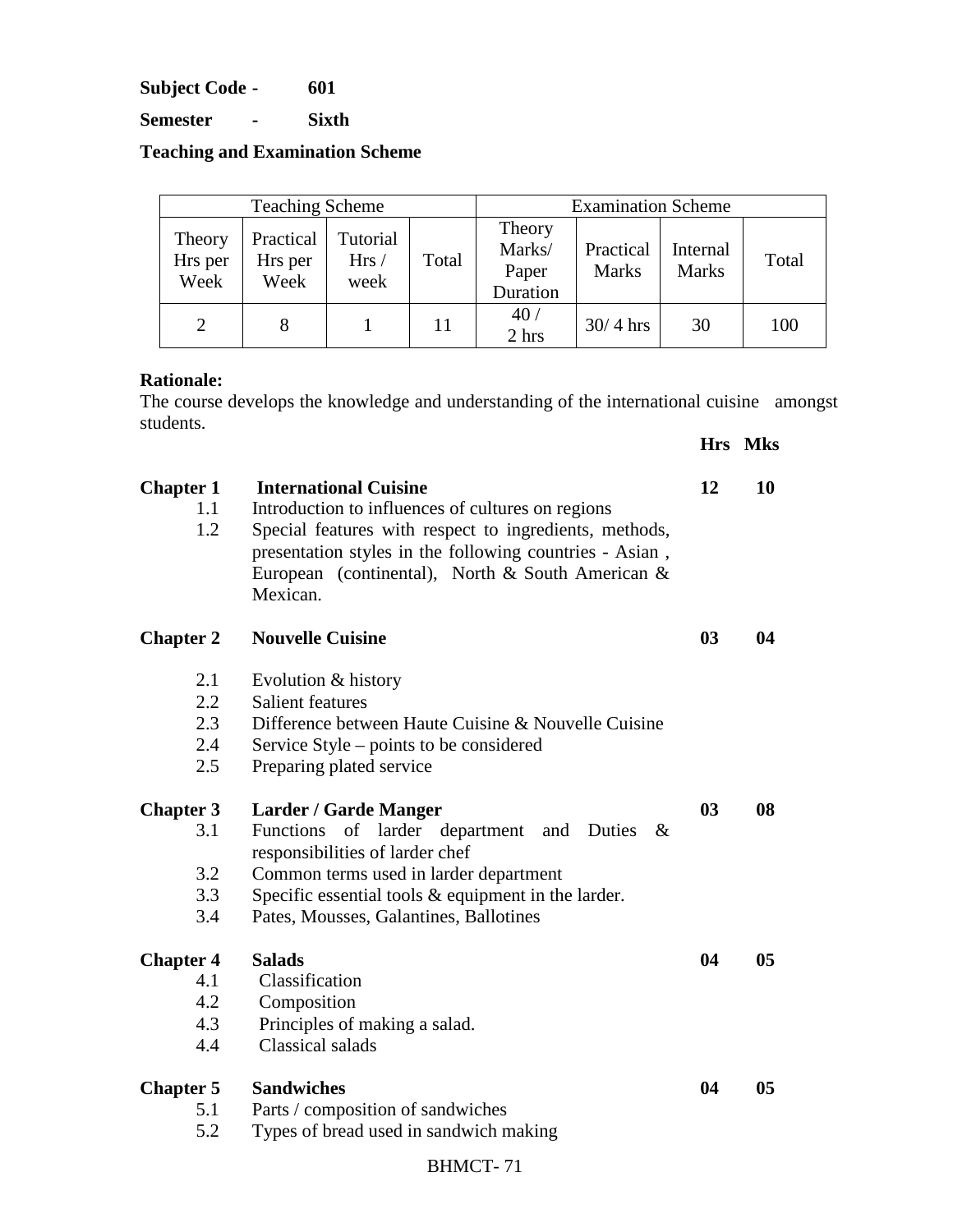| 5.3<br>5.4<br>5.5 | Types of sandwiches<br>Fillings – basic principles of sandwich spread making<br>$&$ fillings.<br>Precautions to take while preparing sandwiches |    |    |
|-------------------|-------------------------------------------------------------------------------------------------------------------------------------------------|----|----|
| 5.6               | Storing of sandwiches for health & safety.                                                                                                      |    |    |
| <b>Chapter 6</b>  | <b>Kitchen Stewarding</b>                                                                                                                       | 04 | 04 |
| 6.1               | Importance of kitchen stewarding                                                                                                                |    |    |
| 6.2               | Hierarchy & staffing in kitchen stewarding department                                                                                           |    |    |
| 6.3               | Equipment found in kitchen stewarding department                                                                                                |    |    |
| <b>Chapter 7</b>  | <b>Garbage Disposal</b>                                                                                                                         | 02 | 04 |
| 7.1               | Introduction                                                                                                                                    |    |    |
| 7.2               | Ways of accumulation                                                                                                                            |    |    |
| 7.3               | Segregation                                                                                                                                     |    |    |
| 7.4               | Disposal methods                                                                                                                                |    |    |
| 7.5               | Importance and maintenance of garbage bins                                                                                                      |    |    |
|                   | <b>Total</b>                                                                                                                                    | 32 | 40 |
| <b>Note :</b>     | <b>Glossary of Terms</b>                                                                                                                        |    |    |
|                   | $\Omega_{\rm{tot}}$ denote the self-distribution of $\Omega_{\rm{tot}}$ . The compact of $\Omega_{\rm{tot}}$                                    |    |    |

Students should be familiar with the glossary of terms pertaining to above-mentioned topics

#### **Practicals**

Minimum 24 individual practicals to cover international menus ( French, Chinese, Mexican, Italian). Menus may be designed so as to cover classical appetizers, soups, main course accompaniments, salads, breads and desserts. Students should be able to put to use knowledge gained about various cuts of meat, fish, poultry and vegetables.

**Practical Examination** to be conducted on advanced continental menus consisting of appetizer, soup, fish / poultry, potato preparation/ accompaniment, salad, desserts.

- 1. The Larder Chef M.J. Leto & W.H. K.Bode
- 2. Garnishes- Lyn Rutherfold
- 3. Larousse Gastronomique Cookery Encyclopedia- Paul Hamlyn
- 4. Professional Chefs- Art of Garde Manger (4<sup>th</sup> Edition) Frederic H. Semerschmid And John F. Nicolas
- 5. Classical Recipes of the world Smith, Henry
- 6. Food Hygiene and Sanitation- S. Roday-Hill Publication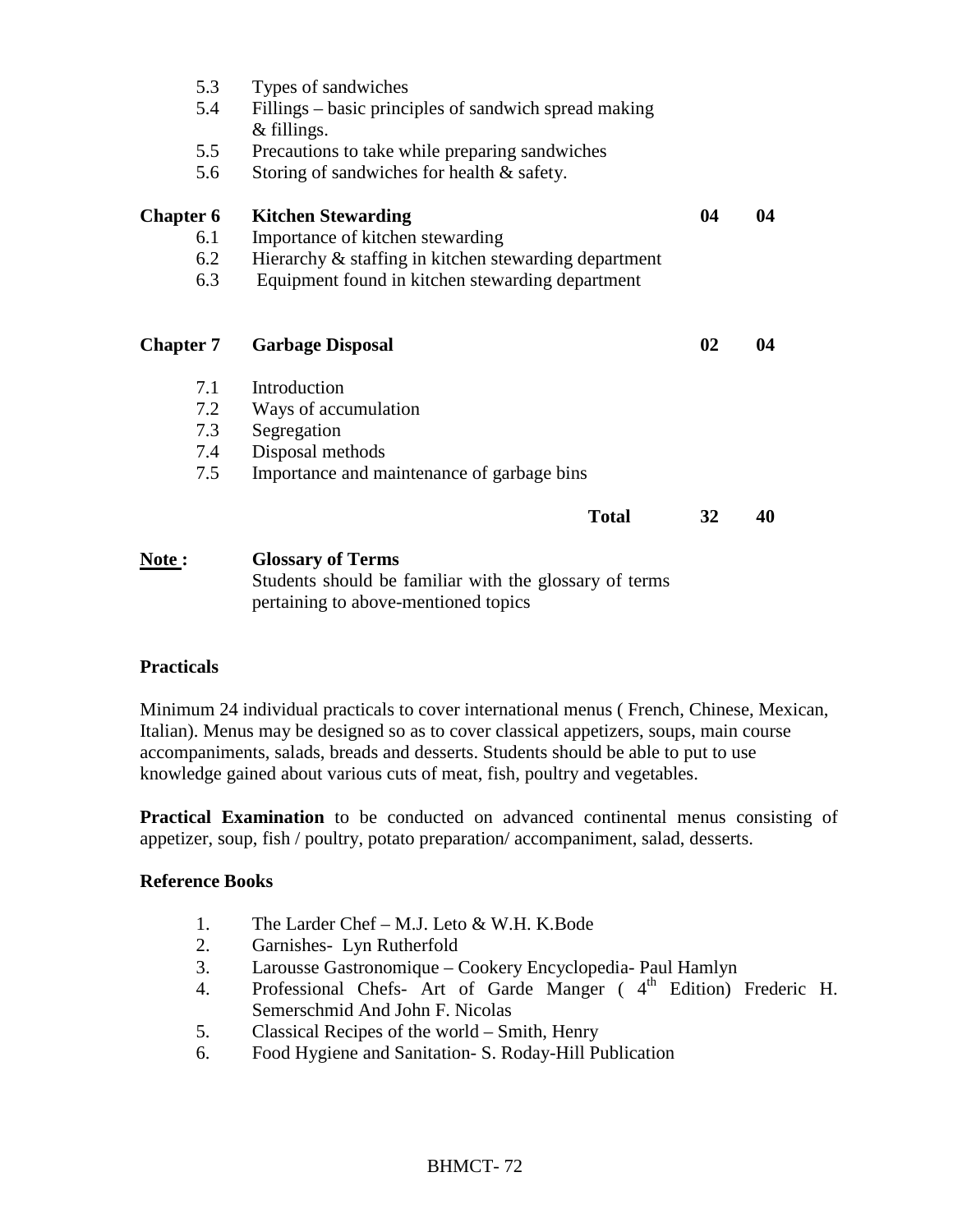# **Subject - ADVANCED FOOD & BEVERAGE SERVICE**

**Subject Code - 602** 

**Semester - Sixth** 

**Teaching and Examination Scheme:** 

| Teaching Scheme / week |                  |                        |       | <b>Examination Scheme</b>    |                           |                          |       |
|------------------------|------------------|------------------------|-------|------------------------------|---------------------------|--------------------------|-------|
| Theory<br><b>Hrs</b>   | Practical<br>Hrs | Tutorial<br><b>Hrs</b> | Total | Theory<br>Marks/<br>Duration | Practical<br><b>Marks</b> | Internal<br><b>Marks</b> | Total |
|                        |                  |                        |       | $40/2$ hrs                   | $30/2$ hrs                | 30                       | 100   |

### **Rationale:**

The students will gain a comprehensive knowledge and develop technical skills in aspects of Specialized Food and Beverage services.

| <b>Chapter 1</b><br>1.1<br>1.2<br>1.3<br>1.4<br>1.5               | <b>Room Service/In room dining service</b><br>Introduction, general principles<br>Cycle of Service, scheduling and staffing<br>Forms and Formats<br>Order Taking, Suggestive Selling, breakfast cards<br>Time management- lead time from order taking to<br>clearance                                                                                                                                                    | <b>Hrs</b><br>06 | <b>Mks</b><br>06 |
|-------------------------------------------------------------------|--------------------------------------------------------------------------------------------------------------------------------------------------------------------------------------------------------------------------------------------------------------------------------------------------------------------------------------------------------------------------------------------------------------------------|------------------|------------------|
| <b>Chapter 2</b><br>2.1<br>2.2<br>2.3<br>2.4<br>2.5<br>2.6<br>2.7 | <b>Banquets</b><br>Organization structure, Duties & Responsibilities of<br>banqueting staff<br>Administrative Procedures, Formats Maintained<br><b>Banquet Function Prospectus</b><br>Types of Function (Formal and Informal)<br>Planning (Indian, Continental,<br>Menu<br>Theme,<br>conference, cocktail, others)<br><b>Seating Arrangements</b><br>Off Premise/ Out door catering, Air line/ Railway/ Sea<br>Catering. | 10               | 12               |
| <b>Chapter 3</b><br>3.1<br>3.2<br>3.3                             | <b>Buffets</b><br>Definition<br>Types of buffets<br>Buffet equipment and tables set-up.                                                                                                                                                                                                                                                                                                                                  | 06               | 08               |
| <b>Chapter 4</b><br>4.1<br>4.2<br>4.3                             | <b>Bar Operations</b><br>Types of bars<br>Layout of American bar (parts of the bar)<br>Bar equipments<br><b>BHMCT-73</b>                                                                                                                                                                                                                                                                                                 | 06               | 08               |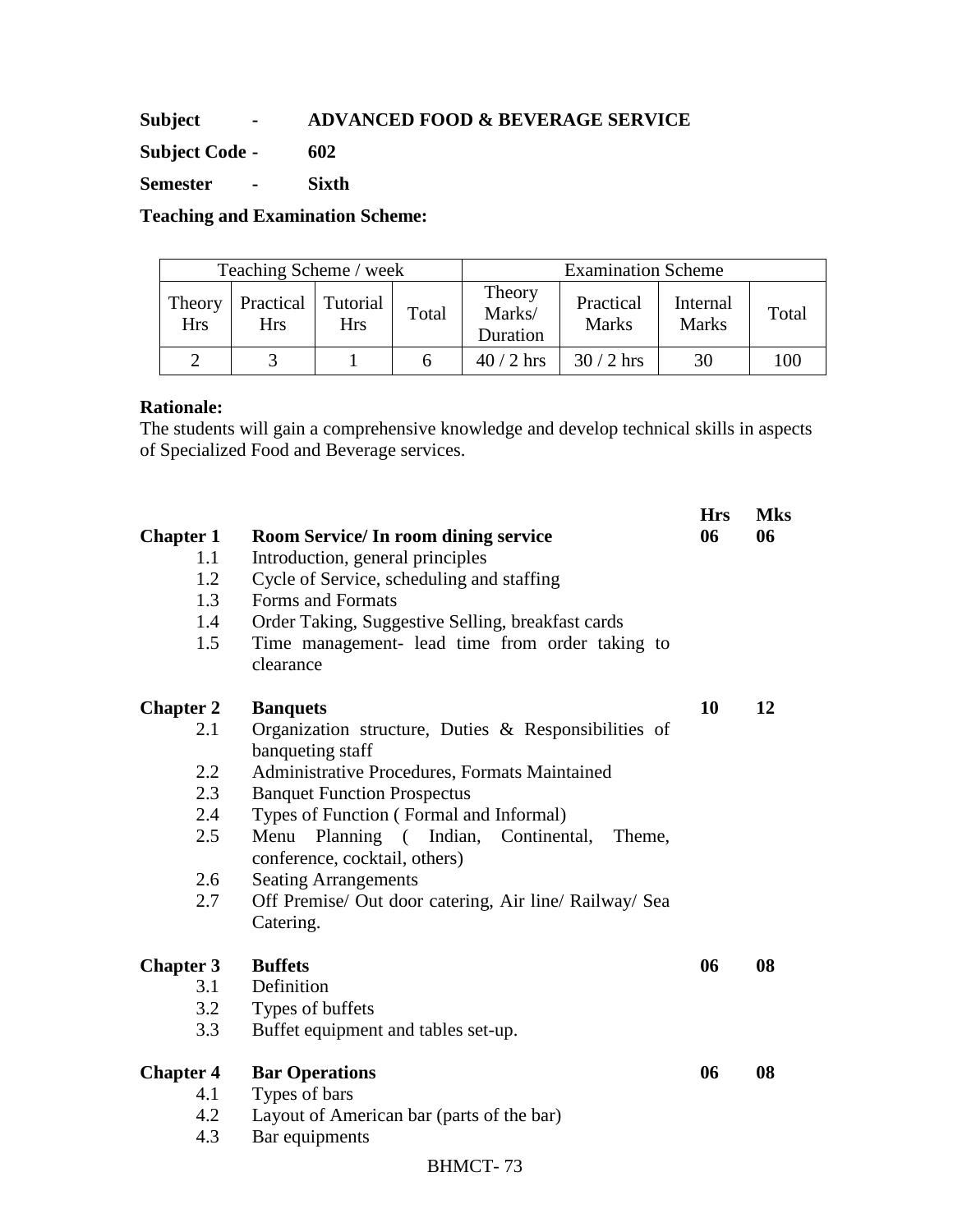| <b>Chapter 5</b> | <b>Gueridon Service</b>                                                                        | 04 | 06 |
|------------------|------------------------------------------------------------------------------------------------|----|----|
|                  | 5.1<br>Origin and definition                                                                   |    |    |
|                  | 5.2<br>Types of Trolleys and layout                                                            |    |    |
|                  | Special equipment<br>5.3                                                                       |    |    |
|                  | <b>Service Procedures</b><br>5.4                                                               |    |    |
|                  | Service of important classical dishes<br>5.5                                                   |    |    |
|                  | <b>Total</b>                                                                                   | 32 | 40 |
|                  | <b>Note: Glossary of Terms</b>                                                                 |    |    |
|                  | Students should be familiar with the glossary of terms<br>pertaining to above mentioned topics |    |    |

## **Practicals:**

- 1. Room Service- Tray and trolley lay up, breakfast hanger & service procedure.
- 2. Mini bar- format and operational procedures.
- 3. Filling of Banquet function prospectus, Menu Planning & Service (International Menus - French, Chinese, Mexican & Italian)
- 4. Banquet seating styles, formal banquet service
- 5. Setting up of bar with glasses & equipment
- 6. Compiling Beverage lists
- 7. Mise-en-place for serving a dish from Gueridon Trolley & Service of dishes (flambe & salads)
- 8. Setting up of buffets and service procedures.
- 9. Guest Situation Handling

## **Reference Books:**

- 1. Food & Beverage Service- Lillicrap & Cousins
- 2. Modern Restaurant Service- John Fuller
- 3. Beverage Book- Andrew, Dunkin & Cousins
- 4. Bar & Beverage Book- Mary Porter & Kostagris
- 5. Alcoholic Beverages- Lipinski & Lipinski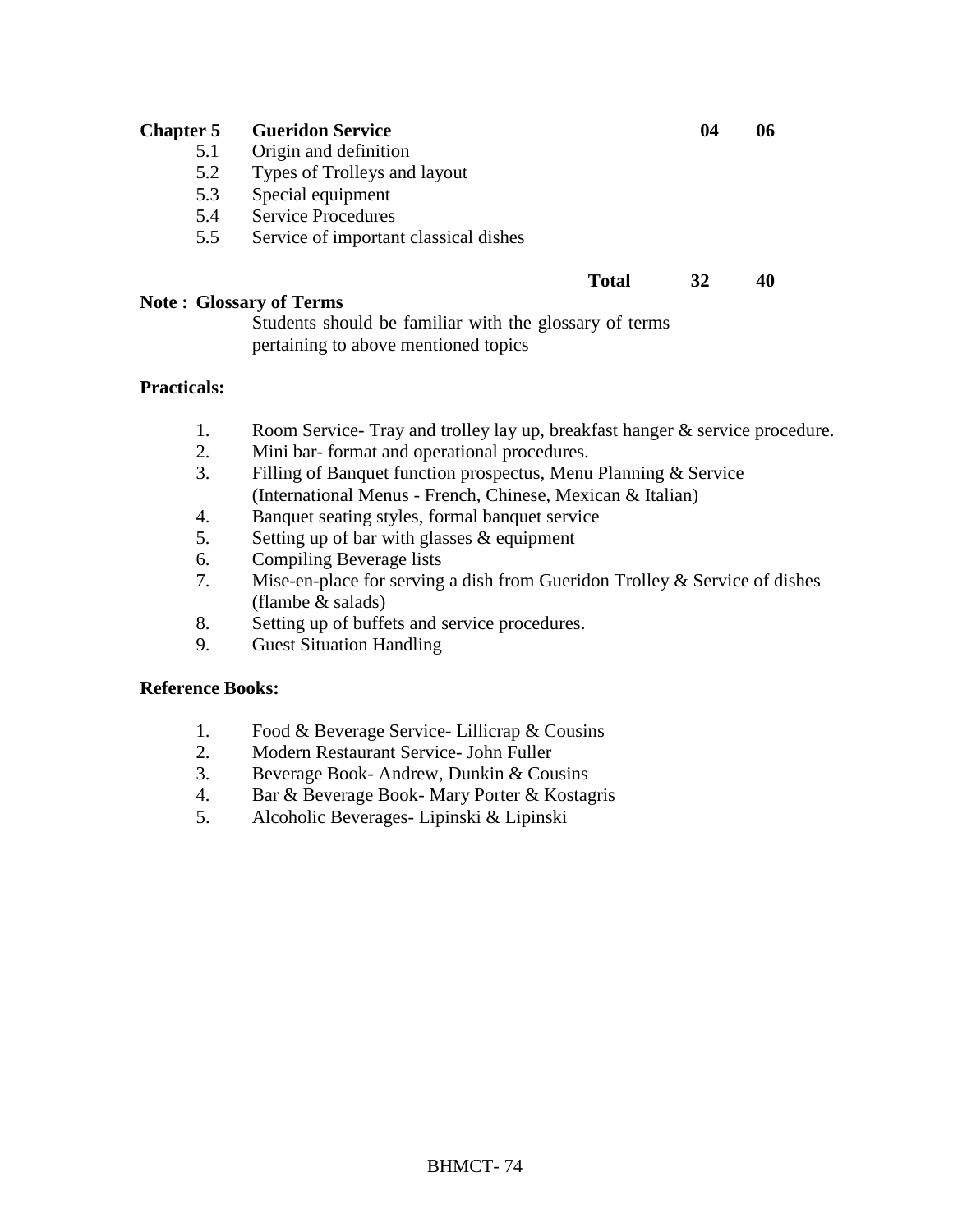# **Subject PERSONALITY DEVELOPMENT AND BUSINESS COMMUNICATIONS**

**Subject Code - 603** 

**Semester - Sixth** 

**Teaching and Examination Scheme: -** 

| Teaching Scheme / week |                         |                 |       | <b>Examination Scheme</b>    |                           |                          |       |
|------------------------|-------------------------|-----------------|-------|------------------------------|---------------------------|--------------------------|-------|
| Theory<br><b>Hrs</b>   | Practical<br><b>Hrs</b> | Tutorial<br>Hrs | Total | Theory<br>Marks/<br>Duration | Practical<br><b>Marks</b> | Internal<br><b>Marks</b> | Total |
| 03                     | 03                      |                 | 07    | $40/2$ hrs                   | $30/2$ hrs                | 30                       | 100   |

### **Rationale :**

To develop the personality and communication skills of the student, so as to prepare him for campus interviews and challenges in personal and professional life.

**Hrs Mks** 

| <b>Chapter 1</b> |                    | <b>Personality profile</b>                                    | 06 | 0 <sub>5</sub> |
|------------------|--------------------|---------------------------------------------------------------|----|----------------|
| 1.1              |                    | Personality defined                                           |    |                |
|                  | 1.2                | Elements of personality                                       |    |                |
|                  | 1.3                | Determinants of personality                                   |    |                |
|                  | 1.4                | Personal SWOT analysis                                        |    |                |
| <b>Chapter 2</b> |                    | <b>Personality enrichment</b>                                 | 12 | 10             |
| 2.1              | <b>Self Esteem</b> |                                                               |    |                |
|                  |                    | 2.1.1 Self concept                                            |    |                |
|                  |                    | 2.1.2 Advantages of high self esteem                          |    |                |
|                  |                    | 2.1.3 Characteristics of people with high and low self esteem |    |                |
|                  |                    | 2.1.4 Steps to building positive self esteem                  |    |                |
| 2.2              | Attitude           |                                                               |    |                |
|                  |                    | 2.2.1 Factors that determine our attitude                     |    |                |
|                  |                    | 2.2.2 Benefits of a positive attitude and consequences of a   |    |                |
|                  |                    | negative attitude                                             |    |                |
|                  | 2.2.3              | Steps to building a positive attitude                         |    |                |
| 2.3              | Motivation         |                                                               |    |                |
|                  |                    | 2.3.1 The difference between inspiration and motivation       |    |                |
|                  |                    | 2.3.2 Motivation redefined                                    |    |                |
|                  |                    | 2.3.3 External motivation v/s internal motivation             |    |                |
| 2.4              | <b>Success</b>     |                                                               |    |                |
|                  |                    | 2.4.1 Defining success                                        |    |                |
|                  |                    | 2.4.2 Real or imagined obstacles to success                   |    |                |
|                  |                    | 2.4.3 Qualities that make a person successful                 |    |                |
|                  |                    |                                                               |    |                |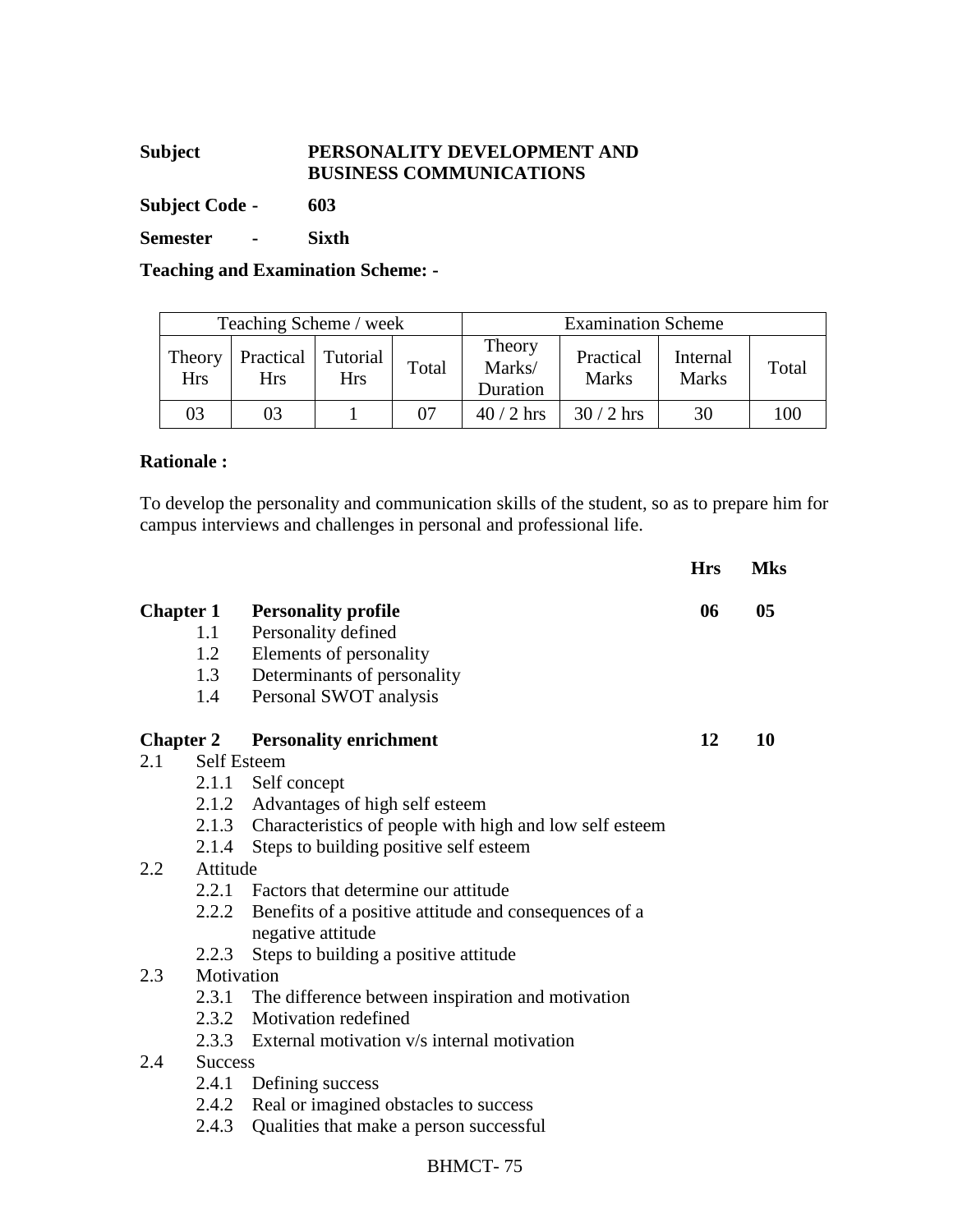| 2.5              |                         | 2.4.4 Reasons for failure<br>Interpersonal skills                                         |    |                |
|------------------|-------------------------|-------------------------------------------------------------------------------------------|----|----------------|
|                  |                         | 2.5.1 Dealing with seniors, colleagues, juniors, customers,<br>suppliers at the workplace |    |                |
|                  | 2.5.2                   | Factors that prevent building and maintaining positive<br>relationships                   |    |                |
|                  |                         | 2.5.3 The difference between ego and pride                                                |    |                |
|                  |                         | 2.5.4 The difference between selfishness and self interest                                |    |                |
|                  |                         | 2.5.5 Steps for building a positive personality                                           |    |                |
| 2.6              |                         | Body language                                                                             |    |                |
|                  |                         | 2.6.1 Understanding body language                                                         |    |                |
|                  |                         | 2.6.2 Projecting positive body language                                                   |    |                |
| <b>Chapter 3</b> |                         | What are recruiters looking for ?                                                         | 06 | 0 <sub>5</sub> |
|                  | 3.1                     | Recruiter expectations                                                                    |    |                |
|                  | 3.2                     | Career counselling (based on student SWOT analysis)                                       |    |                |
|                  | 3.3                     | Creating a career path                                                                    |    |                |
| <b>Chapter 4</b> |                         | <b>Business Communication</b>                                                             | 16 | 10             |
|                  | 4.1                     | Report writing                                                                            |    |                |
|                  |                         | 4.1.1 Incident and event                                                                  |    |                |
|                  |                         | 4.1.2 Festival / themed events                                                            |    |                |
|                  | 4.2                     | Meetings                                                                                  |    |                |
|                  |                         | $4.2.1$ Types                                                                             |    |                |
|                  |                         | 4.2.2 Structuring an agenda                                                               |    |                |
|                  |                         | 4.2.3 Writing the minutes                                                                 |    |                |
|                  |                         | 4.2.4<br>Conducting a meeting                                                             |    |                |
|                  | 4.3                     | Presentations                                                                             |    |                |
|                  |                         | $4.3.1$ Types                                                                             |    |                |
|                  |                         | 4.3.2 Making a presentation                                                               |    |                |
|                  |                         | Making use of AV aids<br>4.3.3                                                            |    |                |
| <b>Chapter 5</b> |                         | <b>Case studies</b>                                                                       | 04 | 05             |
|                  | 5.1                     | Advantages of the case study method                                                       |    |                |
|                  | 5.2                     | Technique for analyzing a case study and presenting an                                    |    |                |
|                  |                         | argument                                                                                  |    |                |
| <b>Chapter 6</b> |                         | <b>Stress Management</b>                                                                  | 04 | 05             |
|                  | 6.1                     | Causes of stress                                                                          |    |                |
|                  | 6.2                     | Handling stress / Stress Management techniques                                            |    |                |
|                  |                         | <b>Total</b>                                                                              | 48 | 40             |
|                  | <b>Reference books:</b> |                                                                                           |    |                |

- 1. How to get the job you want Arun Agarwal. Published by Vision books, New Delhi
- 2. Get that job Rohit Anand and Sanjeev Bikchandani. Published by Harper Collins.
- 3. You can win Shiv Khera. MacMillan India Ltd.
- 4. How to develop self-confidence and influence people by public speaking Dale Carnegie. Cedar self help.
- 5. The Perfect Presentation Andrew Leigh and Michael Maynard. Rupa and co.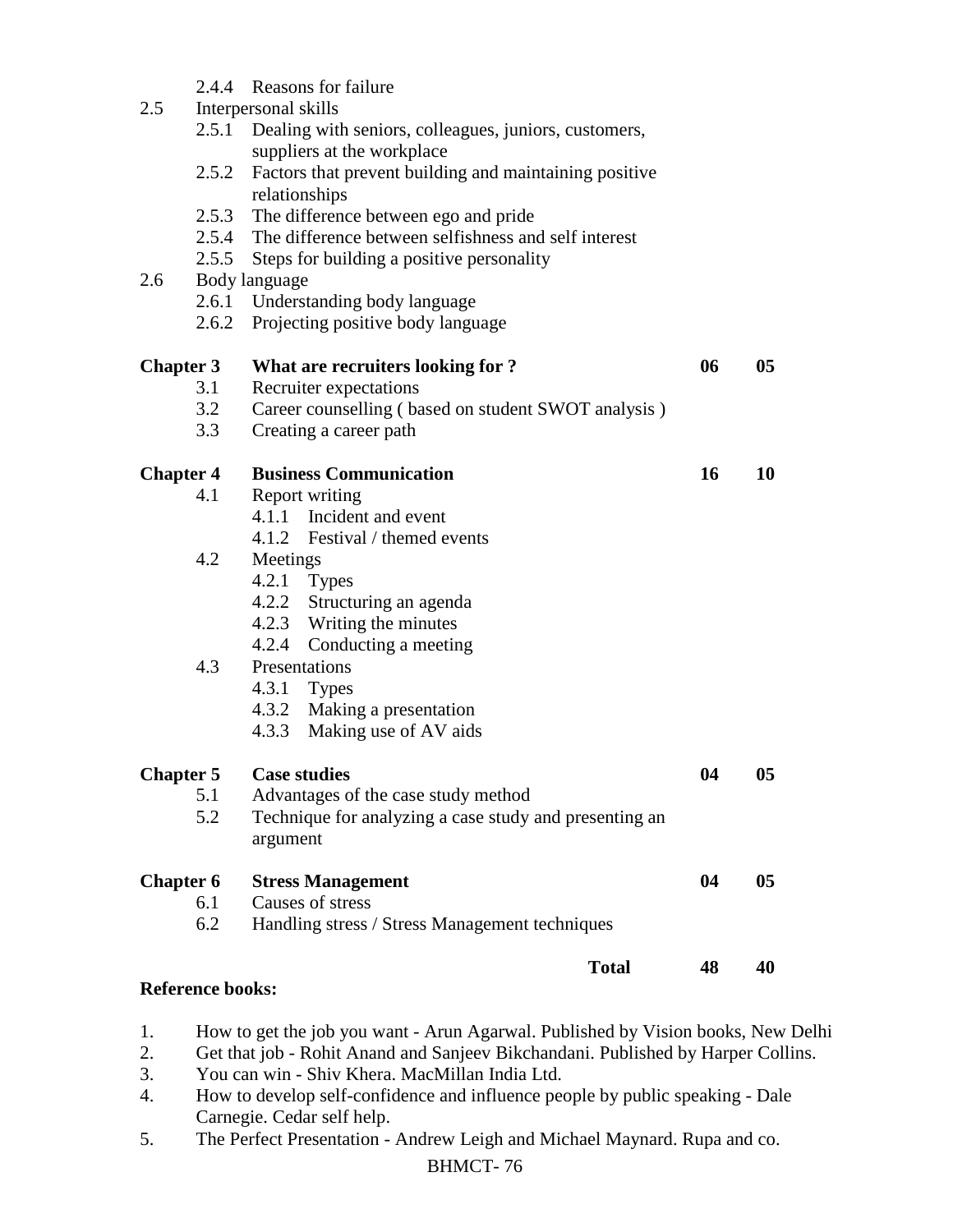## **Practical guidelines:**

The student is required to maintain a file to document practicals. Every week one current affairs issue is to be discussed and recorded in the student file.

- 1. Conduct of a SWOT analysis on self so as to commit oneself to certain areas of development.
- 2. Understanding and improving body language through self analysis and colleague feedback.
- 3. Analyzing recruiter expectations.
- 4. Creating a career path for oneself based on career goals. (short term)
- 5. Application of the technique of brainstorming.
- 6. Extempore speaking.
- 7. Preparation for and participation in a group discussion.
- 8. Strategies for interview and mock interviews (grooming, document portfolio, mental approach, facing an interview panel, self introduction, handling FAQs and stress questions)
- 9. Conduct of seminar (questioning techniques, recording of the content of the seminar )
- 10. Making short presentations on current hospitality topics using trade magazines and journals as resources to be followed by a Q&A session.
- 11. Case study analysis
- 12. Time management applied
- 13. Participating in a debate
- 14. Information on personalities in hospitality and other service businesses to be collected and discussed.
- 15. Hospitality company profiles/ history / culture to be collected and discussed.
- 16. Application of stress management techniques like yoga could be incorporated on a weekly basis.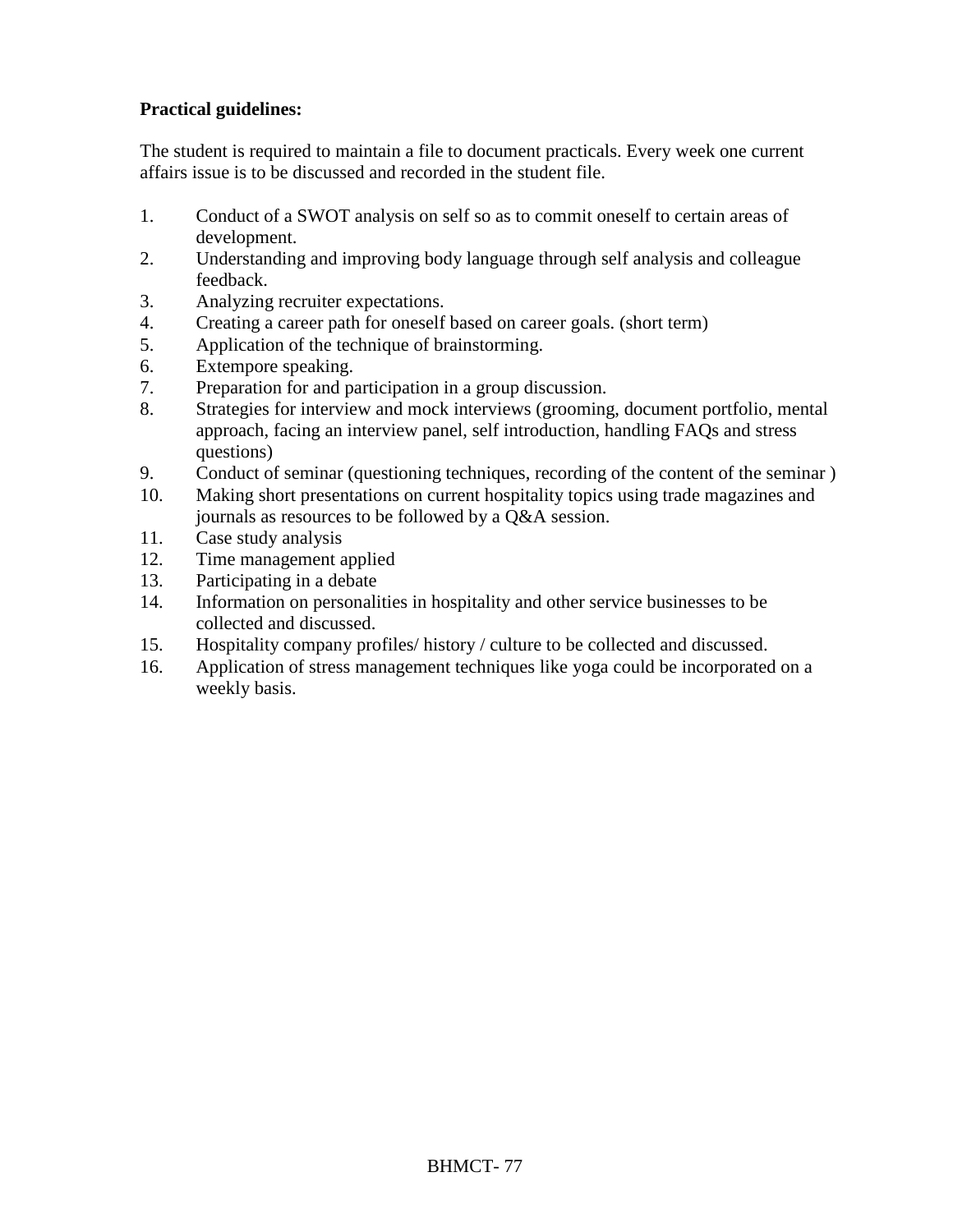**Subject - HOSPITALITY MARKETING – I** 

**Subject Code - 604** 

**Semester - Sixth** 

**Teaching & Examination Scheme:** 

| Teaching Scheme / week |                                  |     |       | <b>Examination Scheme</b>    |                           |                          |       |
|------------------------|----------------------------------|-----|-------|------------------------------|---------------------------|--------------------------|-------|
| Theory<br><b>Hrs</b>   | Practical Tutorial<br><b>Hrs</b> | Hrs | Total | Theory<br>Marks/<br>Duration | Practical<br><b>Marks</b> | Internal<br><b>Marks</b> | Total |
|                        |                                  |     |       | $70/3$ hrs                   | $\overline{\phantom{0}}$  | 30                       | 100   |

### **Rationale:**

The subject aims to make the students understand importance of marketing in Hospitality Industry, concepts of the marketing, buying behaviors, market segmentation and marketing mix strategies for effective marketing of the hotel industry.

|                  |                                                    | <b>Hrs</b>     | <b>Mks</b> |
|------------------|----------------------------------------------------|----------------|------------|
| <b>Chapter 1</b> | <b>Introduction to Marketing</b>                   | 07             | 08         |
| 1.1              | Definition of Marketing                            |                |            |
| 1.2              | <b>Customer Orientation</b>                        |                |            |
| 1.3              | Core Concept of Marketing                          |                |            |
| 1.4              | Marketing Management - Definition Philosophies and |                |            |
|                  | pillars of Marketing management                    |                |            |
| 1.5              | Introduction to 7 P's of Marketing mix             |                |            |
| <b>Chapter 2</b> | <b>Analysis of Current business environment</b>    | 04             | 04         |
| 2.1              | Competition                                        |                |            |
| 2.2              | <b>Economic Environment</b>                        |                |            |
| 2.3              | <b>Technological Environment</b>                   |                |            |
| 2.4              | Social & Cultural Environment                      |                |            |
| 2.5              | <b>Political Environment</b>                       |                |            |
| 2.6              | <b>Internal Environment</b>                        |                |            |
| <b>Chapter 3</b> | <b>Consumer Behaviour</b>                          | 0 <sub>5</sub> | 08         |
| 3.1              | <b>Consumer Behaviour model</b>                    |                |            |
| 3.2              | Factors affecting Consumer Behaviour - Cultural,   |                |            |
|                  | Social, Personal, Psychological                    |                |            |
| <b>Chapter 4</b> | <b>Market Segmentation</b>                         | 04             | 08         |
| 4.1              | Definition $& need for market segmentation$        |                |            |
| 4.2              | Basis for segmentation - Geographic, Demographic,  |                |            |
|                  | Behavioral and Psychographics                      |                |            |
| <b>Chapter 5</b> | <b>Product</b>                                     | 07             | 10         |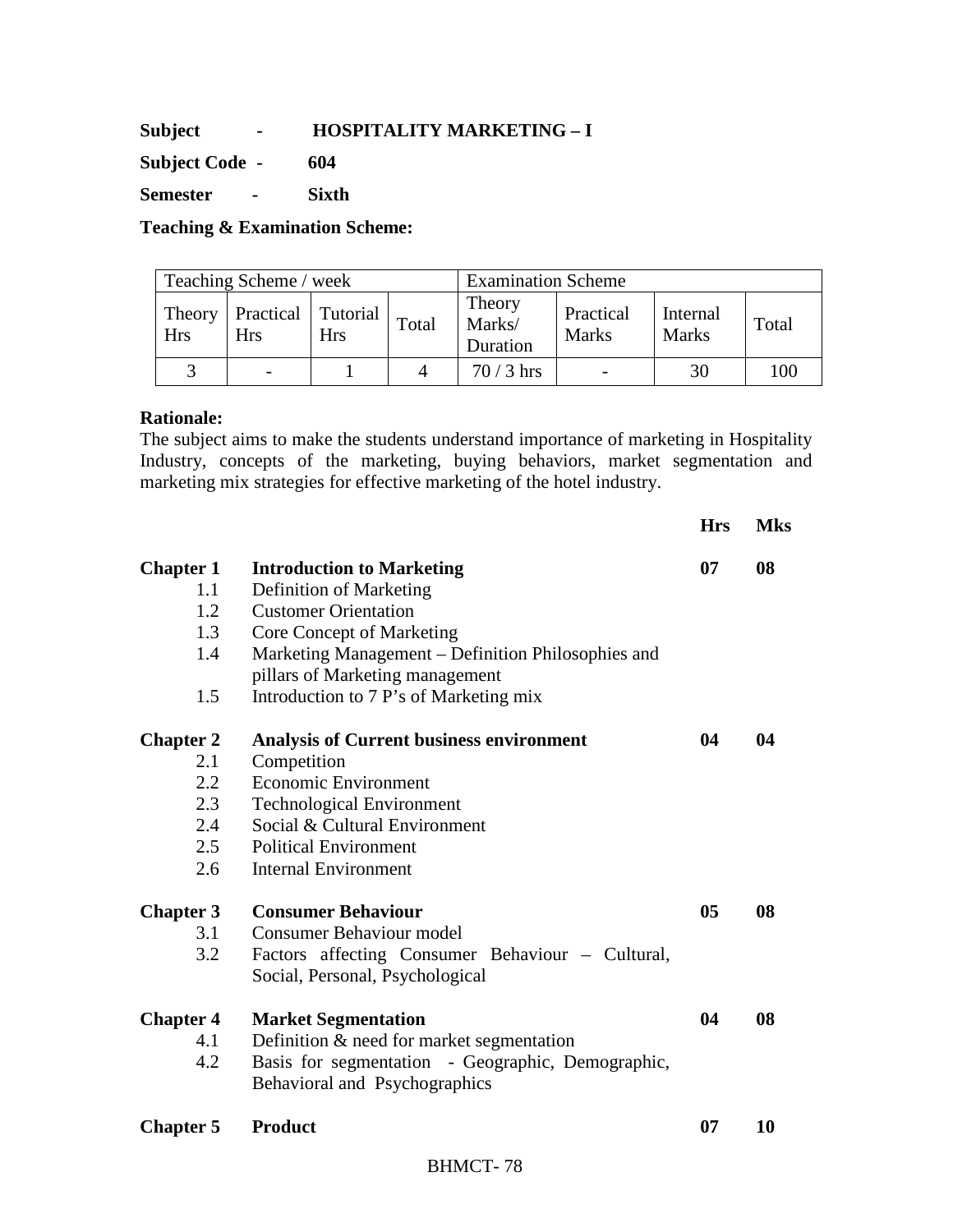- 5.1 Definition
- 5.2 Levels of Product
- 5.3 Hospitality products
- 5.4 Branding<br>5.5 New Prod
- New Product Development
- 5.6 Product Life Cycle
- 5.7 Product Differentiation

| <b>Chapter 6</b> |             | Pricing                                                                          | 06             | 10 |
|------------------|-------------|----------------------------------------------------------------------------------|----------------|----|
|                  | 6.1         | Introduction                                                                     |                |    |
|                  | 6.2         | Internal & External affecting pricing                                            |                |    |
|                  | 6.3         | General Pricing methods                                                          |                |    |
|                  | 6.4         | Pricing strategy adopted by hotels for                                           |                |    |
|                  |             | [Room tariff, F & B Items, Functions, Packages]                                  |                |    |
| <b>Chapter 7</b> |             | <b>Distribution</b>                                                              | 0 <sub>5</sub> | 10 |
|                  | 7.1         | Definition and importance of Distribution system                                 |                |    |
|                  | 7.2         | Channel levels of distributions                                                  |                |    |
|                  | 7.3         | Intermediaries for Hospitality Industry                                          |                |    |
|                  |             | [Travel Agents, Tour Wholesalers, Hotel representatives,                         |                |    |
|                  |             | National/ regional/ local/ tourist agencies, centralised                         |                |    |
|                  | reservation | systems, airline based reservation<br>systems,                                   |                |    |
|                  | Internet]   |                                                                                  |                |    |
|                  | 7.4         | Franchising                                                                      |                |    |
|                  |             | 7.5 Alliances                                                                    |                |    |
|                  |             | 7.6 Location of services                                                         |                |    |
| <b>Chapter 8</b> |             | <b>Promotion</b>                                                                 | 10             | 12 |
|                  | 8.1         | Definition and characteristics of promotion tools                                |                |    |
|                  | 8.2         | 5 M's of Advertising                                                             |                |    |
|                  | 8.3         | Various Sales promotion tools used in hotels                                     |                |    |
|                  | 8.4         | Publicity and public relation - Tools and opportunities<br>in the hotel industry |                |    |
|                  | 8.5         | Principles of personal selling                                                   |                |    |
|                  | 8.6         | Direct Marketing - Telemarketing and internet                                    |                |    |
|                  |             | Total 48                                                                         |                | 70 |
|                  |             |                                                                                  |                |    |

## **Note : Glossary of Terms**

Students should be familiar with the glossary of terms pertaining to above mentioned topics

### **Reference Books**

- 1. Marketing for Hospitality & Tourism Philip Kotler , Bowen & Makens Prentice-Hall Inc
- 2. Hotel Marketing -S.M.Jha -Himalaya publishing House Mumbai
- 3. Hospitality Marketing -Neil Wearne Hospitality Press Pvt Ltd. Australia

## BHMCT- 79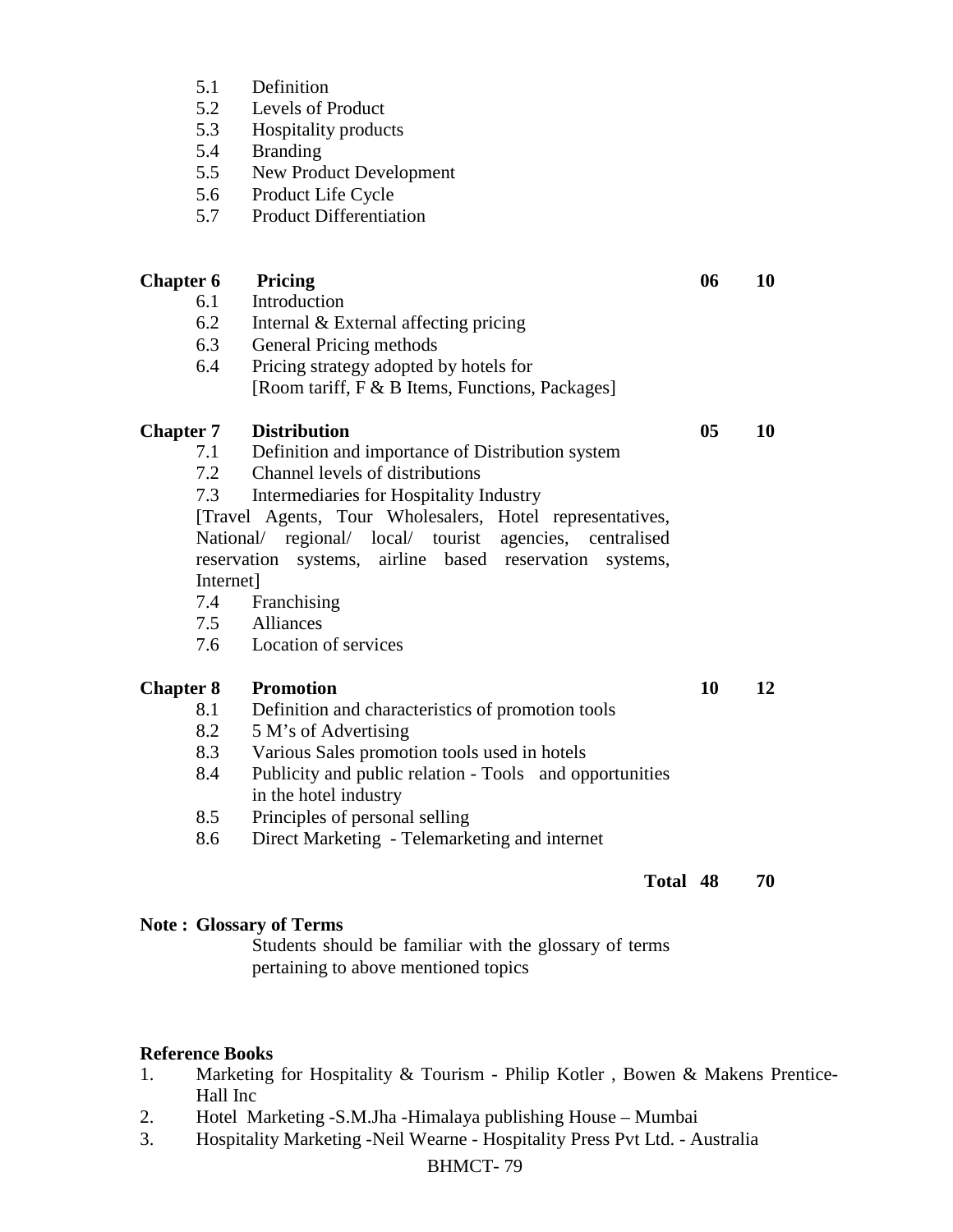## **Subject - HUMAN RESOURCE MANAGEMENT**

**Subject Code - 605** 

**Semester - Sixth** 

**Teaching and Examination Scheme:** 

| Teaching Scheme / week |                         |                        |       | <b>Examination Scheme</b>    |                           |                          |       |
|------------------------|-------------------------|------------------------|-------|------------------------------|---------------------------|--------------------------|-------|
| Theory<br><b>Hrs</b>   | Practical<br><b>Hrs</b> | Tutorial<br><b>Hrs</b> | Total | Theory<br>Marks/<br>Duration | Practical<br><b>Marks</b> | Internal<br><b>Marks</b> | Total |
|                        |                         |                        |       | 70/3<br>hrs                  |                           | 30                       | 100   |

### **Rationale:**

The understanding of Human Resource Management will help the students in identifying the significance and its role in the Hotel & Catering Industry. It will also help them to develop an attitude for positive Human Behaviour at work.

|                  |                                                     | <b>Hrs</b> | <b>Mks</b> |
|------------------|-----------------------------------------------------|------------|------------|
| <b>Chapter 1</b> | <b>Introduction to Human Resource Management</b>    | 04         | 03         |
| 1.1              | Definition                                          |            |            |
| 1.2              | Nature & Characteristics                            |            |            |
| 1.3              | Need for HRM in the Service Industry.               |            |            |
| 1.4              | Role of Human Resource Manager.                     |            |            |
| <b>Chapter 2</b> | <b>Human Resource Planning</b>                      | 16         | 18         |
| 2.1              | Concepts, Characteristics and Need                  |            |            |
| 2.2              | Job Analysis, Job Description & Job Specification   |            |            |
| 2.3              | Recruitment & Selection: Sources & Modes of         |            |            |
|                  | Recruitment                                         |            |            |
| 2.4              | Tests & Interviews, Selection Process.              |            |            |
| <b>Chapter 3</b> | <b>Human Resource Development</b>                   | 10         | 13         |
| 3.1              | <b>Definition and Characteristics</b>               |            |            |
| 3.2              | Orientation & Induction                             |            |            |
| 3.3              | Training – Need $\&$ Importance. Difference between |            |            |
|                  | Training & Development Methods of Training.         |            |            |
| 3.4              | Performance Appraisal – Purpose & Methods           |            |            |
| 3.5              | Promotion & Transfers                               |            |            |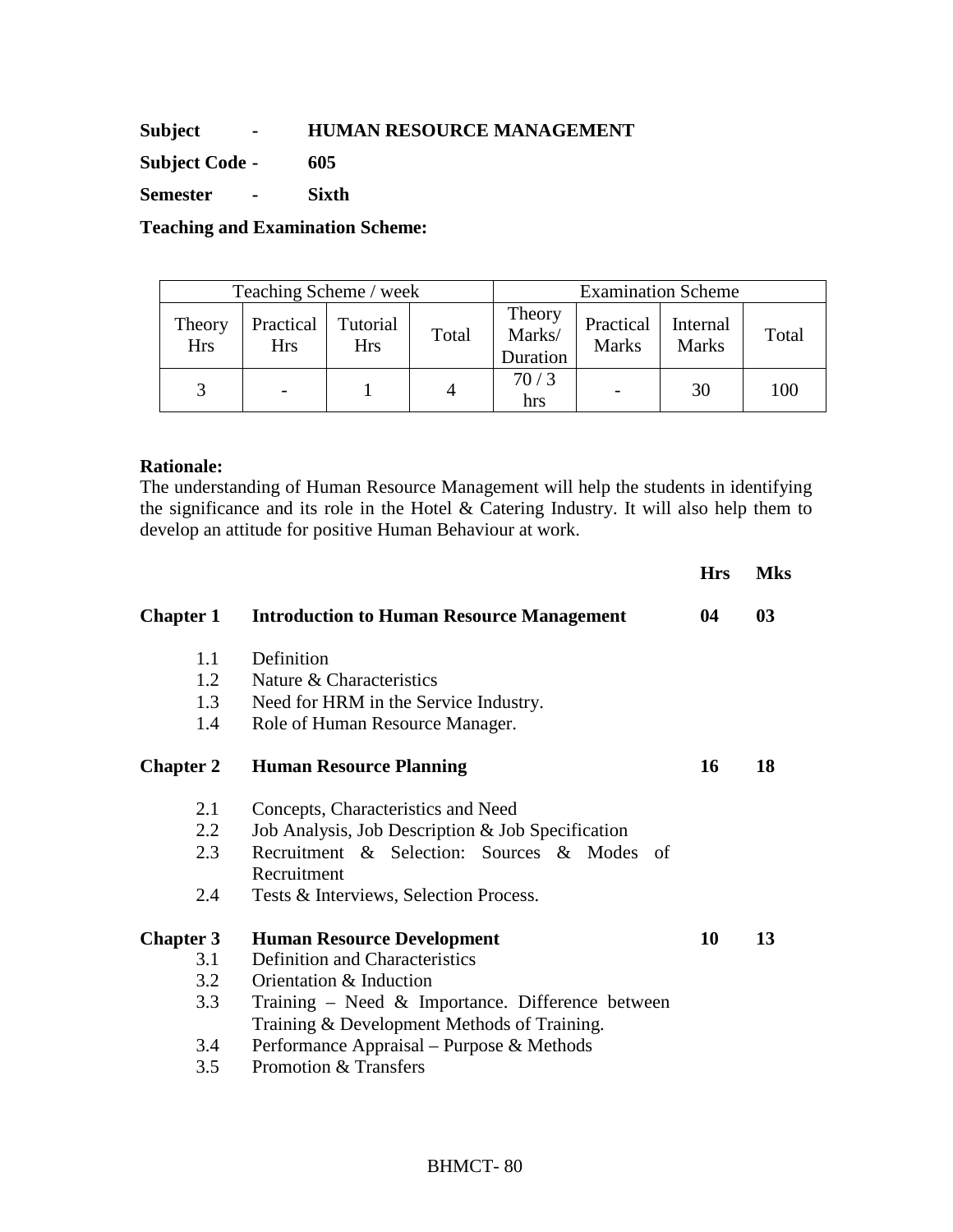| <b>Chapter 4</b>               | <b>Wage &amp; Salary Administration</b>                                                        | 06 | 12 |
|--------------------------------|------------------------------------------------------------------------------------------------|----|----|
| 4.1                            | Job Evaluation – Concept $&$ Objectives                                                        |    |    |
| 4.2                            | Formulation of Compensation Structure                                                          |    |    |
| 4.3                            | <b>Regulatory Provisions.</b>                                                                  |    |    |
| 4.4                            | <b>Fringe Benefits</b>                                                                         |    |    |
| <b>Chapter 5</b>               | Grievances & Discipline                                                                        | 06 | 12 |
| 5.1                            | Grievance Handling – Identifying Causes                                                        |    |    |
| 5.2                            | Developing Grievance Handling Systems                                                          |    |    |
| 5.3                            | Discipline – Concept, Causes of Indiscipline                                                   |    |    |
| <b>Chapter 6</b>               | <b>Labour</b> – Management Relations                                                           | 06 | 12 |
| 6.1                            | Trade Unions – Concept, Objectives & Functions                                                 |    |    |
| 6.2                            | <b>Collective Bargaining</b>                                                                   |    |    |
| 6.3                            | Workers Participation in Management.                                                           |    |    |
| 6.4                            | Labour Turnover – Causes $\&$ Measures to prevent                                              |    |    |
|                                | Labour Turnover.                                                                               |    |    |
|                                | <b>Total</b>                                                                                   | 48 | 70 |
| <b>Note: Glossary of Terms</b> |                                                                                                |    |    |
|                                | Students should be familiar with the glossary of terms<br>pertaining to above mentioned topics |    |    |

### **Reference Books**

- 1. Personnel Management & Industrial Relations Dr P C Shejwalkar & Mr S R Malegaonkar
- 2. Personnel Management Mamoria
- 3. Pramod Verma : Personnel Management in Indian Organisations.
- 4. Edwin b. Flippo : Personnel Management, McGraw Hill.
- 5. Human Resource Management in the Hospitality Industry -Frank M /Mary L Monochello
- 6. Guide for Labour Management H L Kumar
- 7. Human Resource Management & Human Relations V P Michael
- 8. Arun Monappa & S. Saiyuddain : Personal Management, Tata McGraw Hill.
- 9. Habits of highly effective people Steven Covey.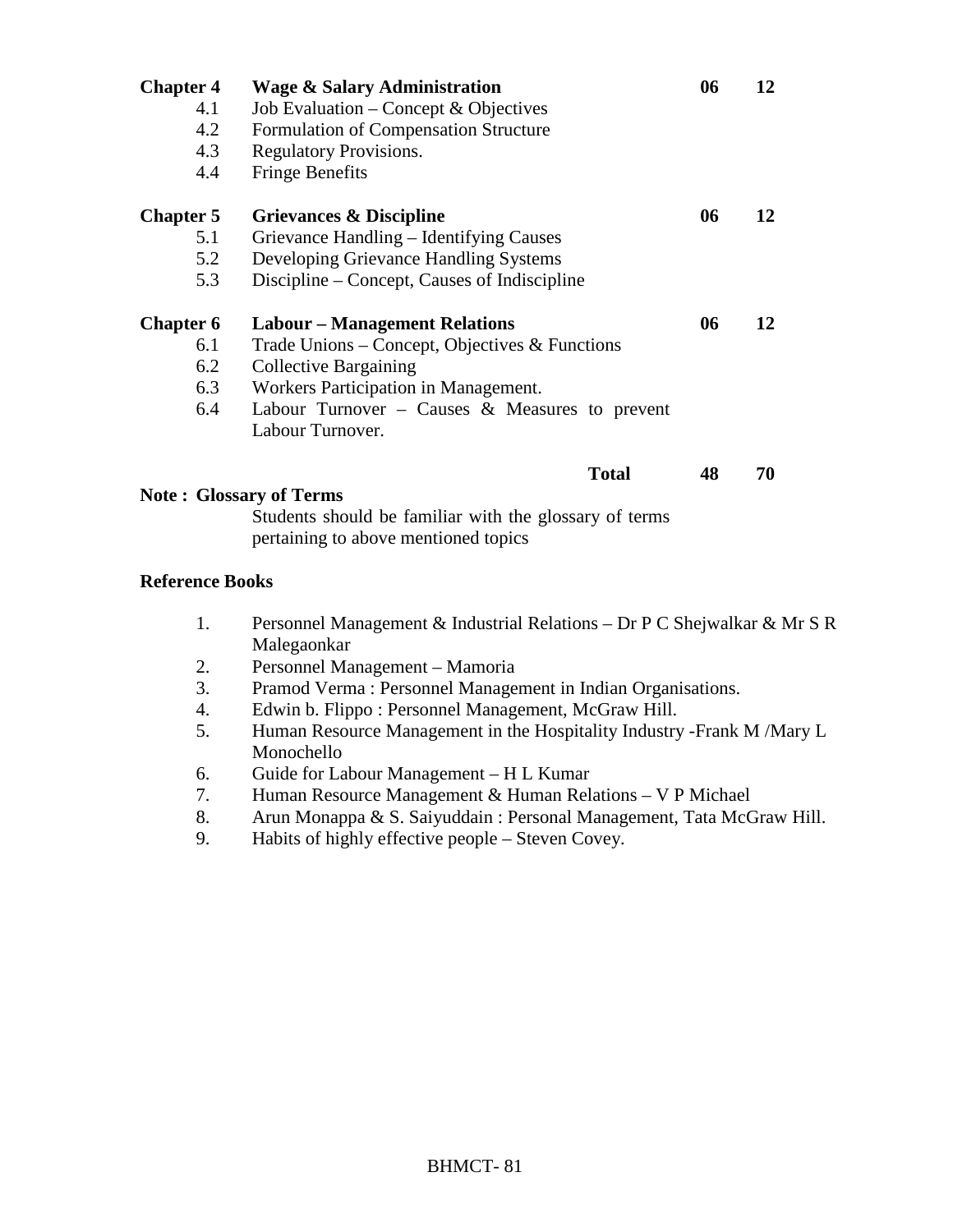**Subject - TRAVEL & TOURISM** 

**Subject Code - 606** 

**Semester - Sixth** 

**Teaching and Examination Scheme:** 

| Teaching Scheme / week |                         |                        |       | <b>Examination Scheme</b>    |                           |                          |       |
|------------------------|-------------------------|------------------------|-------|------------------------------|---------------------------|--------------------------|-------|
| Theory<br><b>Hrs</b>   | Practical<br><b>Hrs</b> | Tutorial<br><b>Hrs</b> | Total | Theory<br>Marks/<br>Duration | Practical<br><b>Marks</b> | Internal<br><b>Marks</b> | Total |
|                        |                         |                        | 4     | 70/3<br>hrs                  |                           | 30                       | 100   |

### **Rational**:

To inculcate a sense of importance and establish a link between the tourism industry and the hotel industry and to highlight tourism industry as an alternative career path

|                  |                                                                                                                                           | <b>Hrs</b> | <b>Mks</b> |
|------------------|-------------------------------------------------------------------------------------------------------------------------------------------|------------|------------|
| <b>Chapter 1</b> | <b>The Tourism Phenomenon</b>                                                                                                             | 02         | 04         |
| 1.1              | Definition – Tourism;<br>Tour;<br>Tourist;<br>Visitor;<br>Excursionist; Domestic;<br>International;<br>Inbound;<br>Outbound; Destination. |            |            |
| 1.2              | Growth of Tourism / Evolution / History of Tourism &                                                                                      |            |            |
|                  | Present status of tourism in India.                                                                                                       |            |            |
| 1.3              | Thomas Cook - Grand Circular Tour                                                                                                         |            |            |
| <b>Chapter 2</b> | <b>Constituents of Tourism Industry</b>                                                                                                   | 06         | 08         |
| 2.1              | <b>Primary Constituents</b>                                                                                                               |            |            |
| $2.2\,$          | <b>Secondary Constituents</b>                                                                                                             |            |            |
| 2.3              | The 4 A's of Tourism - Attraction, Accessibility,                                                                                         |            |            |
|                  | <b>Accommodation</b> , Amenities                                                                                                          |            |            |
| 2.4              | Career Opportunities for tourism professionals                                                                                            |            |            |
| <b>Chapter 3</b> | <b>Infrastructure of Tourism</b>                                                                                                          | 04         | 06         |
| 3.1              | Role of Transport in Tourism                                                                                                              |            |            |
| 3.2              | Modes of Transport: Road, Rail, Air, Sea.                                                                                                 |            |            |
| 3.3              | Types of Accommodation $-$ Main & Supplementary                                                                                           |            |            |
| <b>Chapter 4</b> | <b>Types of Tourism</b>                                                                                                                   | 04         | 08         |
| 4.1              | Types of Tourism: - Various Motivators Holiday,<br>Social & Cultural, MICE Religious, VFR (Visiting<br><b>BHMCT-82</b>                    |            |            |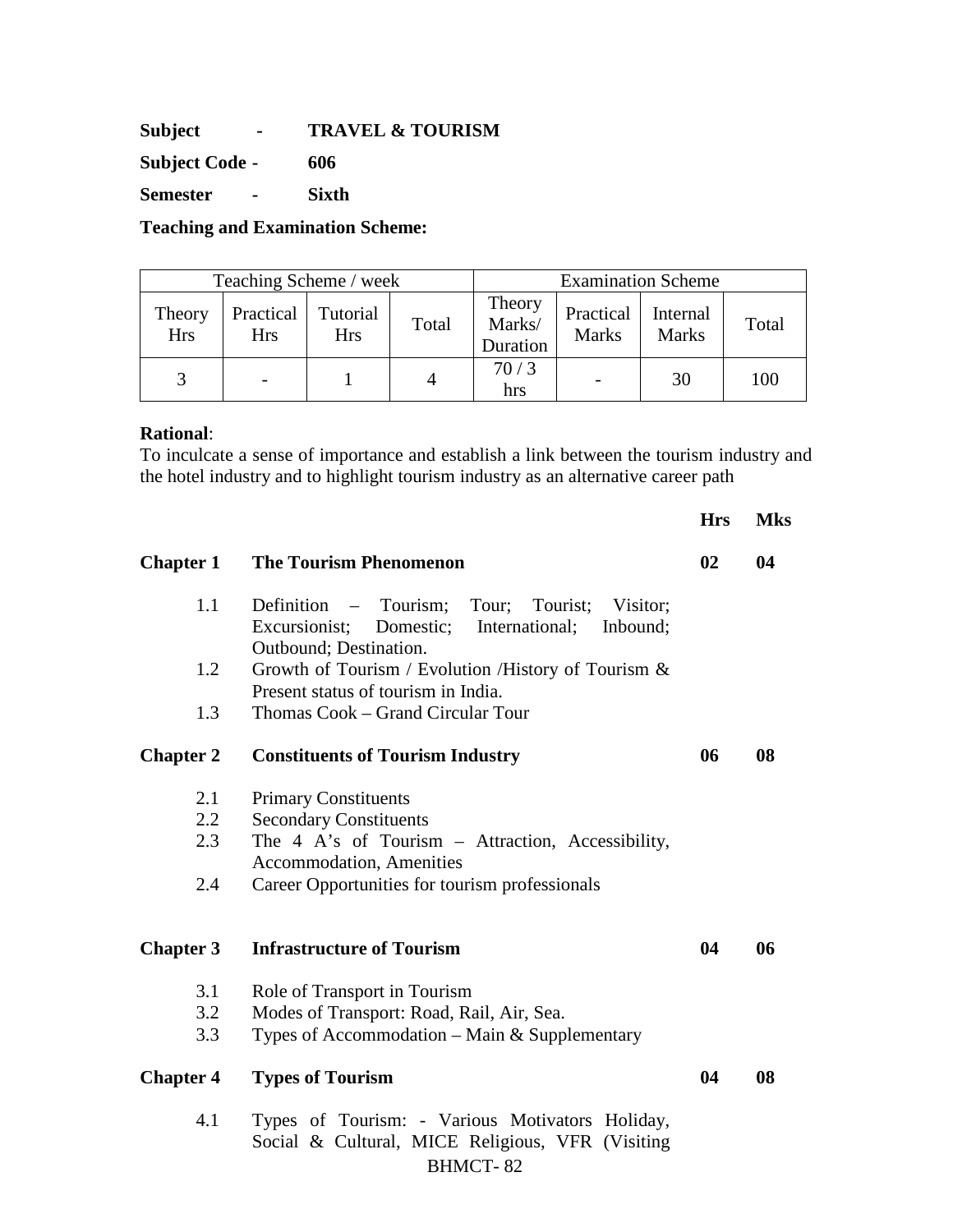Friends and Relatives), Sports, Political, Health, Senior Citizen, Sustainable Tourism

4.2 Alternative Tourism: Eco Tourism, Agro Rural Tourism

### **Chapter 5 The Impact of Tourism 04 06**

- 5.1 Economic Impact Employment generation, Foreign Exchange Earnings, multiplier effect, Leakage, Infrastructure development.
- 5.2 Social, Cultural & Political Impact Standard of living, passport to peace, International understanding, Social Integration, Regional Growth, National Integration.
- 5.3 Environmental Impact Tourism pollution & control, wild life & bird sanctuaries & their protection for tourist industry.

#### **Chapter 6 The Tourism Organizations 07 08**

Objectives, Role & function of:

- 6.1 Government Organizations: DOT, ITDC, MTDC, ASI, TFCI.
- 6.2 Domestic Organizations: TAAI, FHRAI, IATO
- 6.3 International Organizations: WTO, IATA, PATA.
- 6.4 NGO: Role of NGO in making responsible tourists.

### **Chapter 7 The Travel Agency** 05 10

- 7.1 Meaning & Definition of Travel Agent.
- 7.2 Types of Travel Agent: Retail & Wholesale.
- 7.3 Functions of Travel Agent.
	- 7.3.1 Provisions of Travel Information
	- 7.3.2 Ticketing
	- 7.3.3 Itinerary Preparation
	- 7.3.4 Planning & Costing
	- 7.3.5 Settling of Accounts,
	- 7.3.6 Liaisons with service providers
	- 7.3.7 Role of Travel Agent in promotion of Tourism.

### **Chapter 8 The Tour Operator 05 08**

- 8.1 Meaning & Definition
- 8.2 Types of Tour operator: Inbound, Outbound & Domestic.
- 8.3 Tour Packaging definition, components of a tour package
- 8.4 Types of Package Tour:
	- 8.4.1 Independent Tour
	- 8.4.2 Inclusive Tour
	- 8.4.3 Escorted Tour

#### BHMCT- 83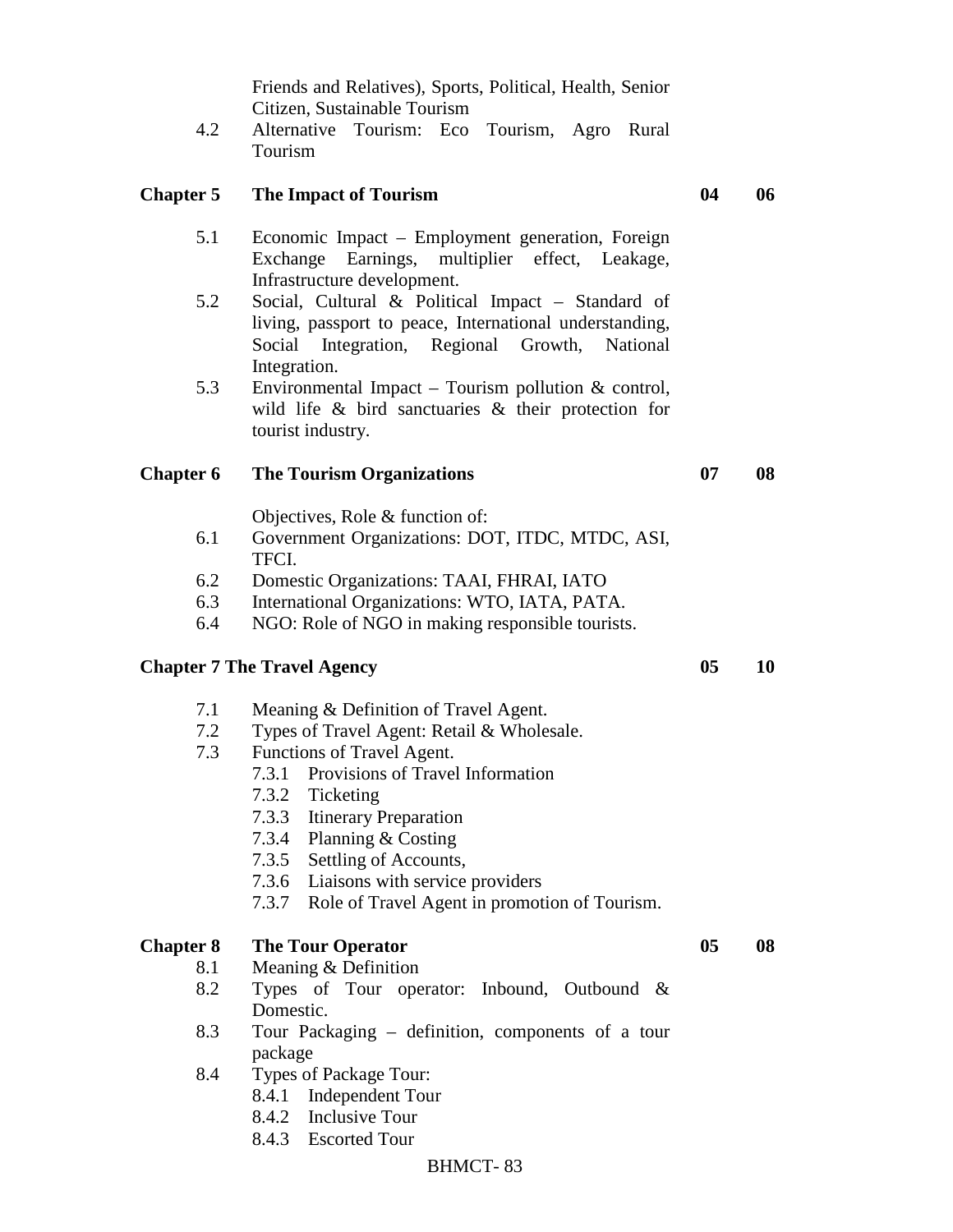| 8.5               | <b>Business Tour</b><br>8.4.4<br>Guides $\&$ escorts – Their role and function Qualities<br>required to be a guide or escort. |    |    |
|-------------------|-------------------------------------------------------------------------------------------------------------------------------|----|----|
| <b>Chapter 9</b>  | <b>Travel Formalities &amp; Regulations</b>                                                                                   | 05 | 06 |
| 9.1               | Passport – Definition, issuing authority, Types of<br>Passport, Requirements for passport.                                    |    |    |
| 9.2               | Visa – Definition, issuing authority, Types of visa<br>Requirements for visa.                                                 |    |    |
| 9.3               | Health Regulation – Vaccination, Health Insurance.<br>Economic Regulation – Foreign Exchange                                  |    |    |
| <b>Chapter 10</b> | <b>Itinerary Planning</b>                                                                                                     | 06 | 06 |
|                   |                                                                                                                               |    |    |
| 10.1              | Definition                                                                                                                    |    |    |
| 10.2              | Steps to plan a Tour                                                                                                          |    |    |
| 10.3              | Route map                                                                                                                     |    |    |
| 10.4              | Transport booking – reservation                                                                                               |    |    |
| 10.5              | Accommodation – reservation                                                                                                   |    |    |
| 10.6              | Food facilities                                                                                                               |    |    |
| 10.7              | Local guide / escort                                                                                                          |    |    |
| 10.8              | Climate / seasonality                                                                                                         |    |    |

10.10 Costing

**Total 48 70** 

## **Note : Glossary of Terms**

Students should be familiar with the glossary of terms pertaining to above mentioned topics

## **Tutorials**

- 1. Preparation of Itinerary 2 days, 7 days for well known tourist destinations.
- 2. Preparation of passport, visa, requirements
- 3. Field visit to a Travel Agency, Airport etc.

### **Reference Books**

- 1. Introduction to Travel & Tourism-Michael M. CottmanVan Nostrand Reinhold New York, 1989
- 2. Travel Agency & Tour Operation Concepts & Principles-Jagmohan Negi -Kanishka Publishes, Distributors, New Delhi, 1997
- 3. International Tourism Fundamentals & Practices -A. K. Bhatia -Sterling Publishers Private Limited, 1996
- 4. A Textbook of Indian Tourism -B. K. Goswami & G. Raveendran -Har Anand Publications Pvt. Ltd., 2003
- 5. Dynamics of Modern Tourism -Ratandeep Singh -Kanishka Publishes, Distributors, New Delhi, 1998
- 6. Tourism Development, Principles and Practices -Fletcher & Cooper-ELBS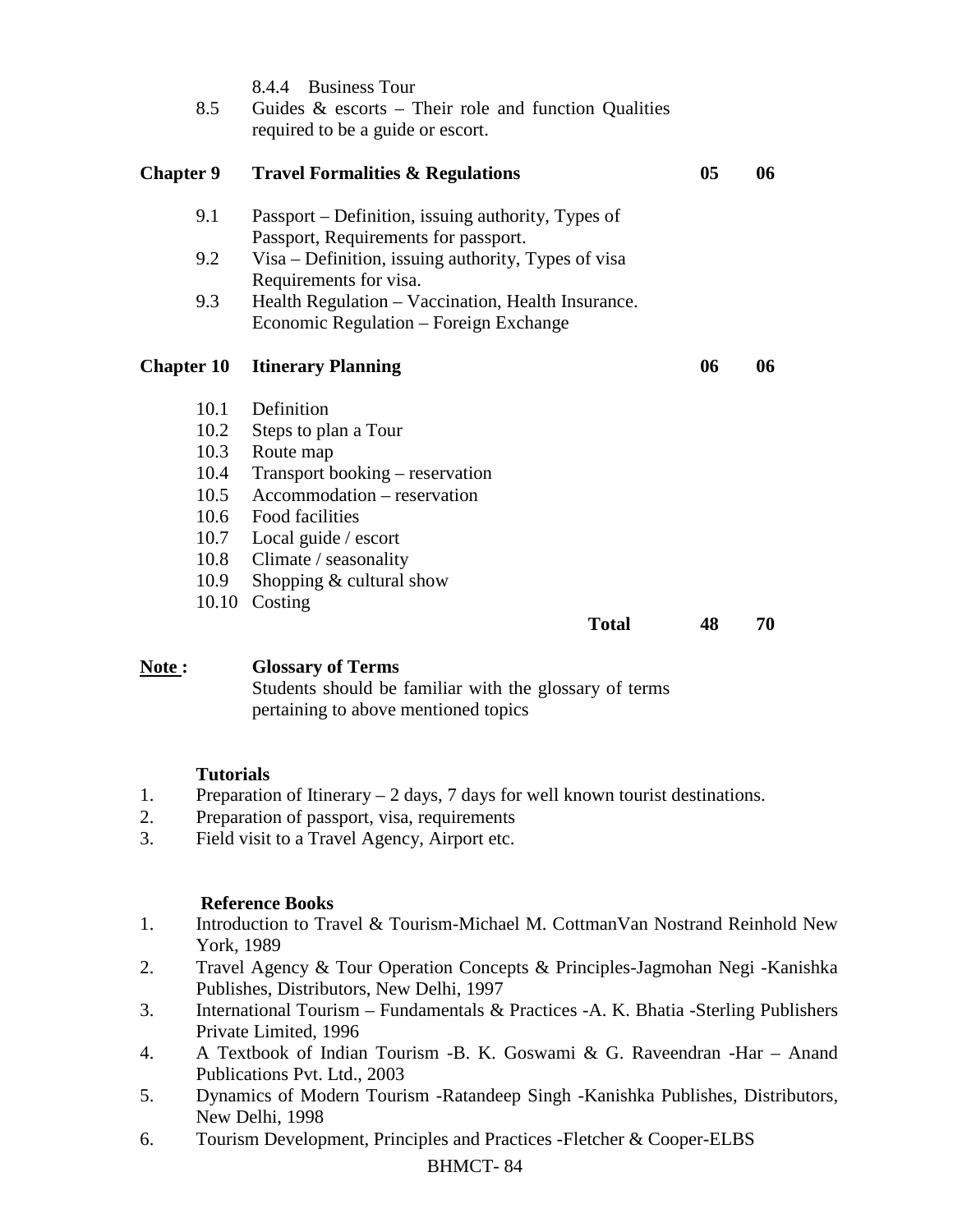## **Subject - SPECIALIZATION IN FOOD PRODUCTION MANAGEMENT - I**

**Semester - Seventh** 

## **Subject Code - 701-A**

**Teaching and Examination Scheme** 

| Teaching Scheme / Week |                         |          |       | <b>Examination Scheme</b>    |                           |          |       |
|------------------------|-------------------------|----------|-------|------------------------------|---------------------------|----------|-------|
| Theory<br><b>Hrs</b>   | Practical<br><b>Hrs</b> | Tutorial | Total | Theory<br>Marks/<br>Duration | Practical<br><b>Marks</b> | Internal | Total |
| 04                     | 10                      | 02       | 16    | 70/3<br>hrs                  | 70/3<br>hrs               | 60       | 200   |

## **Rationale:**

Personnel deciding to make a career in the food & beverage productions need to acquire finer skills & through understanding of the managerial principles so that the student is professionally developed.

|                               |                                                        | <b>Hrs</b> | <b>Mks</b> |
|-------------------------------|--------------------------------------------------------|------------|------------|
| <b>Revision of Sem I to V</b> |                                                        | 10         | 10         |
| <b>Chapter 1</b>              | <b>Charcutiere</b>                                     | 12         | 20         |
| 1.1                           | Definition & terms                                     |            |            |
| 1.2                           | Production, classification, processing of              |            |            |
|                               | Sausages<br>1.2.1                                      |            |            |
|                               | 1.2.1 Forcemeats                                       |            |            |
|                               | 1.2.1 Marinades, cures, brines                         |            |            |
| 1.3                           | Knowledge of cold meat platter                         |            |            |
| 1.4                           | Types & uses of chaud froid                            |            |            |
| 1.5                           | Preparing aspic & gelee                                |            |            |
| 1.6                           | Ham Bacon & Gammon                                     |            |            |
|                               | 1.6.1 Difference                                       |            |            |
|                               | 1.6.2 Processing                                       |            |            |
|                               | 1.6.3 Uses                                             |            |            |
| <b>Chapter 2</b>              | Appetizers (Hot & Cold)                                | 08         | 08         |
| 2.1                           | Classification with examples                           |            |            |
| 2.2                           | <b>Classical appetizers</b>                            |            |            |
| 2.3                           | Precautions for preparing, presenting and storing from |            |            |
|                               | food spoilage view                                     |            |            |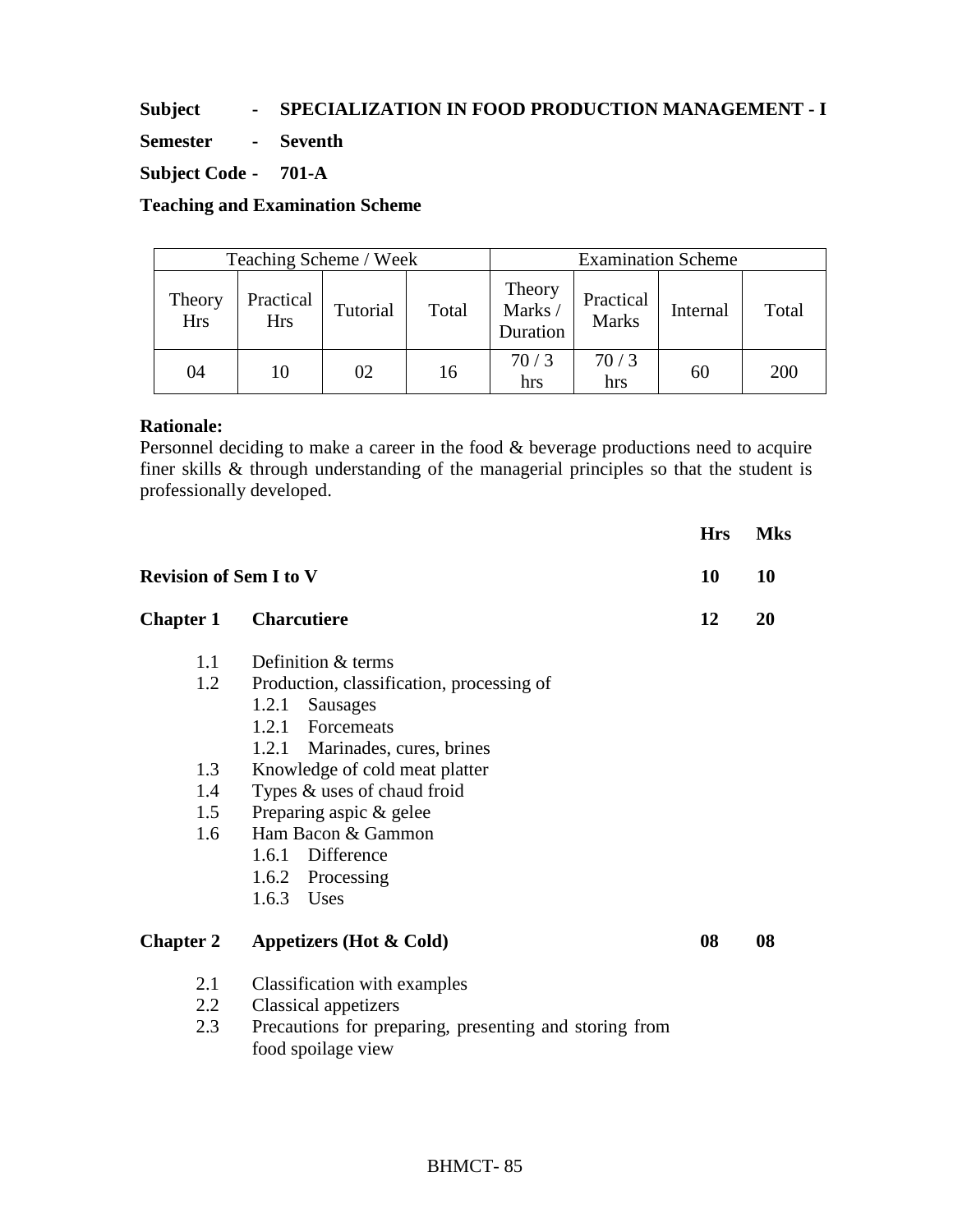| <b>Chapter 3</b> | <b>Pates &amp; Galantines</b>                                     | 08 | 0 <sub>5</sub> |
|------------------|-------------------------------------------------------------------|----|----------------|
| 3.1              | Types & making of pate                                            |    |                |
| 3.2              | Commercial pate $\&$ pate maison                                  |    |                |
| 3.3              | Truffle sources, cultivation uses & types of truffe               |    |                |
| 3.4              | Types & making of galantine                                       |    |                |
| 3.5              | <b>Ballotines</b>                                                 |    |                |
| <b>Chapter 4</b> | <b>Mousse &amp; Mousseline</b>                                    | 08 | 0 <sub>5</sub> |
|                  |                                                                   |    |                |
| 4.1              | Types of mousse (savoury)                                         |    |                |
| 4.2              | Preparation of mousse & moussleine                                |    |                |
| 4.3              | Difference between mousse & mousseline                            |    |                |
| Chapter 5        | <b>Food Additives</b>                                             | 06 | 10             |
| 5.1              | Preservatives                                                     |    |                |
|                  | Class I and Class II Preservatives their names $\&$<br>5.1.1      |    |                |
|                  | examples                                                          |    |                |
| 5.2              | Colouring agents – natural & synthetic, their names $\&$          |    |                |
|                  | common usage                                                      |    |                |
| 5.3              | Flavouring agents                                                 |    |                |
| 5.4              | Essences – Natural & synthetic their names & common               |    |                |
| 5.5              | usage<br>Sweetening agents - Natural & synthetic - example        |    |                |
|                  | and usage                                                         |    |                |
| 5.6              | Humectant – types, examples, usage                                |    |                |
| 5.7              | Bleaching agents – composition, examples, usage                   |    |                |
| 5.8              | Thickeners – classification, characteristics, example $\&$ usage  |    |                |
| 5.9              | Anticaking agents- definition and usage                           |    |                |
| 5.10             | Sequestrant- definition and usage                                 |    |                |
| 5.11             | Nutrient supplements – definition, usage and examples.            |    |                |
| <b>Chapter 6</b> | <b>Specialised Kitchen Equipment</b>                              | 06 | 06             |
|                  |                                                                   |    |                |
| Classification   |                                                                   |    |                |
|                  | Modern Development in equipment manufacture                       |    |                |
|                  | Selection care and maintenance, such as Buffalo Chopper, Bone     |    |                |
|                  | saw, bread slicing machine, gravity slicer, combi oven, microwave |    |                |
|                  | oven, rotary oven, dough sheeter. etc.                            |    |                |
|                  |                                                                   |    |                |
| <b>Chapter 7</b> | <b>Kitchen Layout &amp; Design</b>                                | 06 | 06             |
| 7.1              | Information required.                                             |    |                |
| 7.2              | Areas of the kitchen with recommended dimension.                  |    |                |
| 7.3              | Factors that affect kitchen design.                               |    |                |
| 7.4              | Principles of kitchen layout & design.                            |    |                |
| 7.5              | Placement of equipment.                                           |    |                |
| 7.6              | Flow of work.                                                     |    |                |
|                  |                                                                   |    |                |

#### BHMCT- 86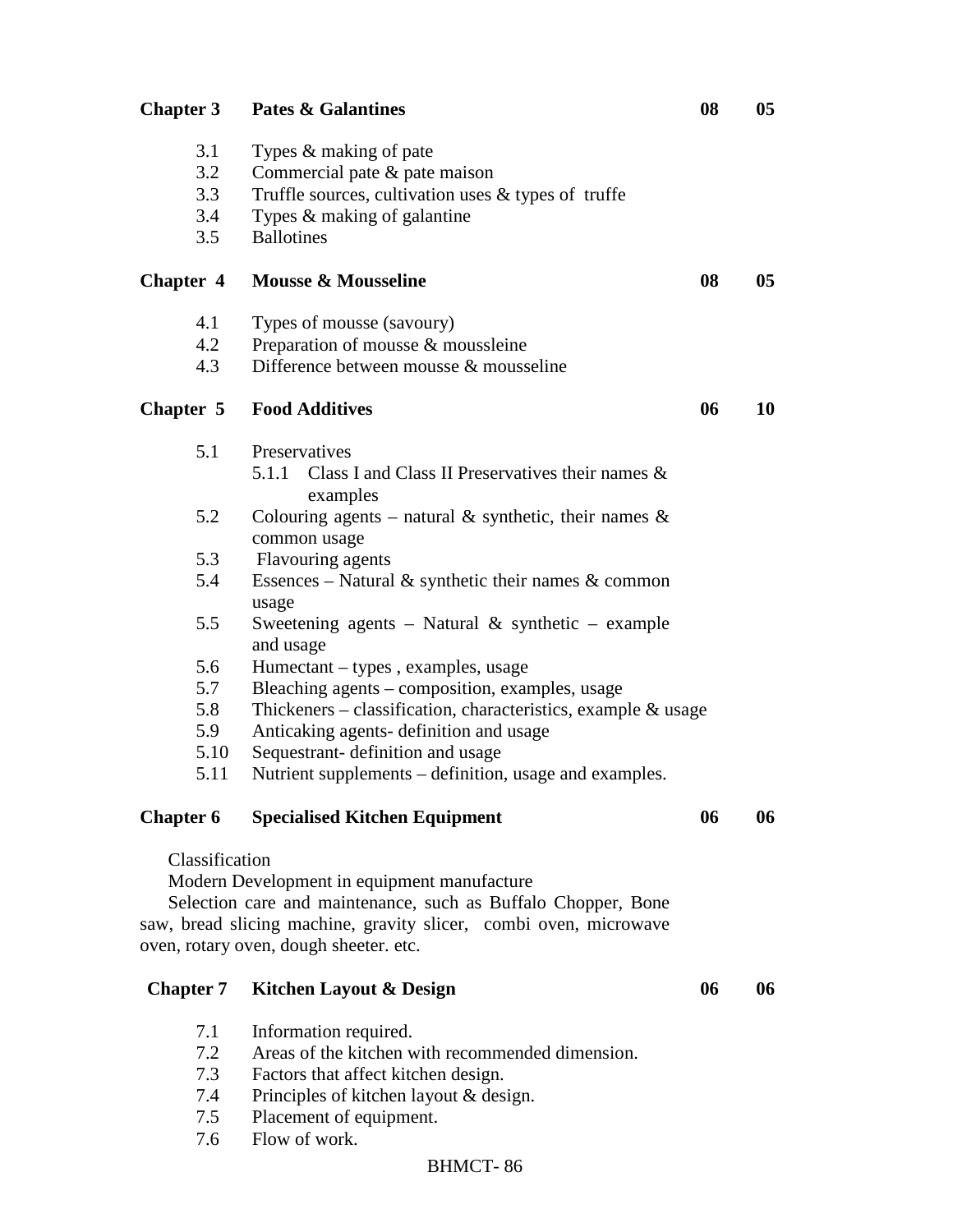- 7.7 Layouts of kitchens, bakery & confectionery in various organizations
- 7.8 Layout of receiving & storage area.
- 7.9 Layout of service & wash up.

### **Total 64 70**

### **Note: Glossary of Terms**

Students should be familiar with the glossary of terms pertaining to above mentioned topics.

### **Practicals ( 24 Menus )**

International menus – Minimum of 4 international cuisines to be covered, such as – Oriental, Italian, Mexican, Middle eastern, Continental.

Desirable – Students should learn making of pates galantine, terrine, classical salads, savouries,

Students should learn making of pates galantine and terrrine , classical salads, savouries, Sugar Craft, Chocolate Confectionary and Advanced Indian Sweet – meats.

### **Practical Examination**

Practical Examination should be based on any 5 - Course International Menu.

### **Reference Books:**

- 1.) Professional charcuterie By John Kinsella and David T, Harvey
- 2.) The Professional Garde Manager By David Paul Larousse
- 3.) The Art of Garde Manager By Frederic H. Sonneschmidt, John F. Nicolas.
- 4.) Professional Baking Wayne Gisslen
- 5.) The Professional Chefs Knife Kit (Culinary Institute of America)
- 6.) The Professional Chef (Culinary Institute of America)
- 7.) The Art of Sugar Craft Sugar paste By Brenda Purton
- 8.) The Art of Sugar Craft Royal Icing By Brenda Purton
- 9.) The Art of Sugar Craft Piping By Brenda Purton
- 10.) The Professional Chefs' Guide to Kitchen Management By John Fuller, John Knight, Charles A. Salter
- 11.) Kitchen Planning & Management By John Fuller & David Kirk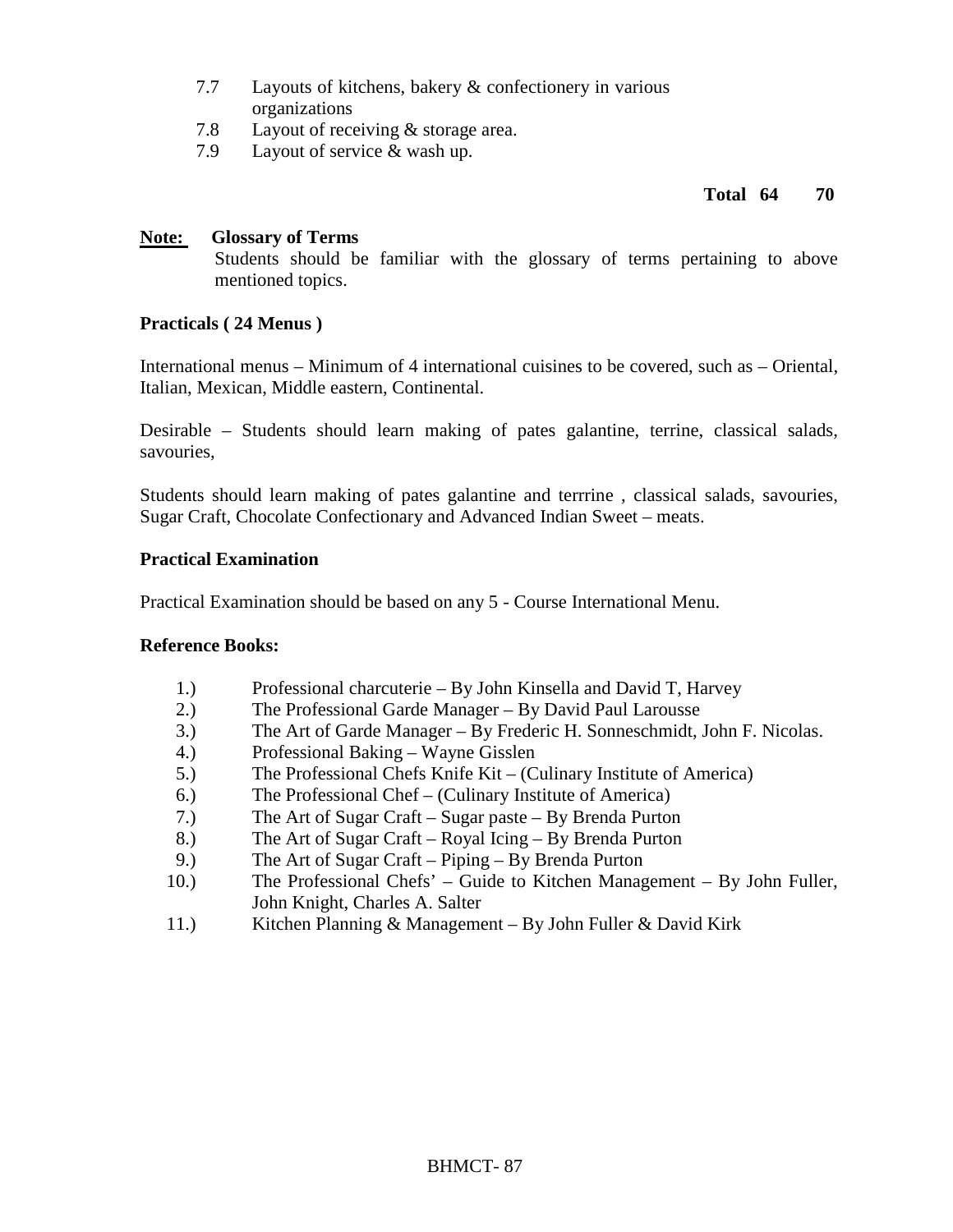## **Subject - SPECIALIZATION IN FOOD & BEVERAGE SERVICES & MANAGEMENT - I**

**Subject Code - 701 B Semester - Seventh** 

**Teaching and Examination Scheme:-** 

| Teaching Scheme / Week |                      |                         |       | <b>Examination Scheme</b> |                                    |          |       |
|------------------------|----------------------|-------------------------|-------|---------------------------|------------------------------------|----------|-------|
| Theory<br>Hrs per      | Practical<br>Hrs per | Tutorial<br>per<br>week | Total | Theory<br>Marks/<br>Paper | Practical<br><b>Marks</b><br>6 hrs | Internal | Total |
| 04                     | 10                   | 02                      |       | $70/3$ hrs                | 70                                 | 60       | 200   |

## **Rationale:-**

This course enables the student to gain a better understanding of the role of Food and Beverage Management in the context of overall catering operation. It also helps them to acquire finer skills and through understanding of the managerial principals for overall development.

**Hrs Mks** 

| <b>Chapter 1</b> | <b>Revision of Semester - I-V</b>                 | 07 | 10 |
|------------------|---------------------------------------------------|----|----|
| <b>Chapter 2</b> | <b>Restaurant Planning &amp; Operations</b>       | 10 | 10 |
| 2.1.             | <b>Types of Restaurants</b>                       |    |    |
| 2.2.             | Location or site                                  |    |    |
| 2.3.             | Sources of Finance                                |    |    |
| 2.4.             | Design Consideration                              |    |    |
| 2.5.             | Furniture                                         |    |    |
| 2.6.             | Lighting and Décor                                |    |    |
| 2.7.             | Equipment required                                |    |    |
| 2.8.             | Records maintained                                |    |    |
| 2.9.             | Licences required                                 |    |    |
| <b>Chapter 3</b> | <b>Bar Planning</b>                               | 10 | 10 |
| 3.1.             | Types of Bar                                      |    |    |
| 3.2.             | Target clientele                                  |    |    |
| 3.3.             | Location                                          |    |    |
| 3.4.             | Atmosphere and Décor                              |    |    |
| 3.5.             | Basic elements of Layout and Design consideration |    |    |
| 3.6.             | Parts of bar                                      |    |    |
| 3.7.             | Beverage control procedure                        |    |    |
| 3.8.             | Records maintained                                |    |    |
| 3.9.             | Licencess reuired                                 |    |    |
| <b>Chapter 4</b> | <b>Event Management</b>                           | 10 | 10 |
| 4.1              | Types of functions                                |    |    |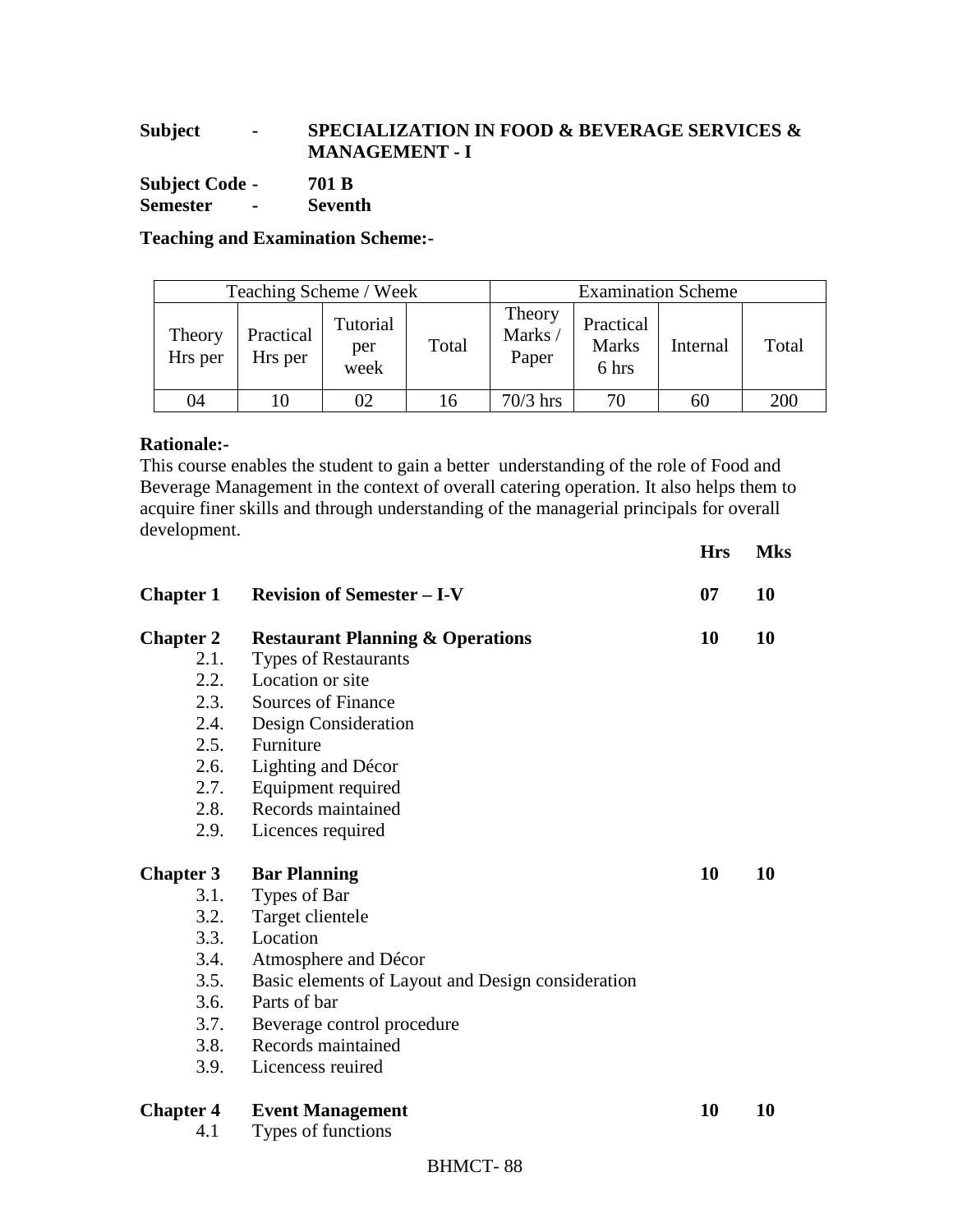- 4.2 Role of sales and marketing
- 4.3 Taking bookings
- 4.4 Planning and orgnising themes of Indian and International cuisine
- 4.5 Concept & planning for MICE segments

# **Chapter 5 Personal Management in F & B Service 10 08**  5.1 Developing a good F & B Team (desirable attributes for various levels of hierarchy) 5.2 Allocation of work, Task analysis and Duty Rosters 5.3 Performance Measures 5.4 Customer Relations 5.5 Staff Organizations and Training 5.6 Sales Promotion **Chapter 6** International cuisines 07 12 6.1 French 6.2 American 6.3 Oriental 6.4 Far east 6.5 Mediterranean 6.6 Polynesian 6.7 German 6.8 Spanish 6.9 Mexican, etc (Brief description of the classical dishes for the purpose of Menu Planning) **Chapter 7** Menu Merchandising 10 10 10 7.1 Major types of merchandizing e.g. Floor Stands, Posters, Wall displays, tent cards etc. 7.2 Basic menu criteria 7.3 Types of food and beverage menu 7.4 Methods of printing menu 7.5 Suggestive selling and up selling **Total 64 70**

## **Practicals :**

- 1.) Planning a restaurant ( Speciality, fast food and coffee shop) with the factors mentioned in the theory).
- 2.) Planning of bar with the factors mentioned in theory
- 3.) Preparation of duty roasters in restaurants and function catering
- 4.) Formal banquets (Seating arrangements and service procedures)
- 5.) Menu planning Indian and International with wines

### BHMCT- 89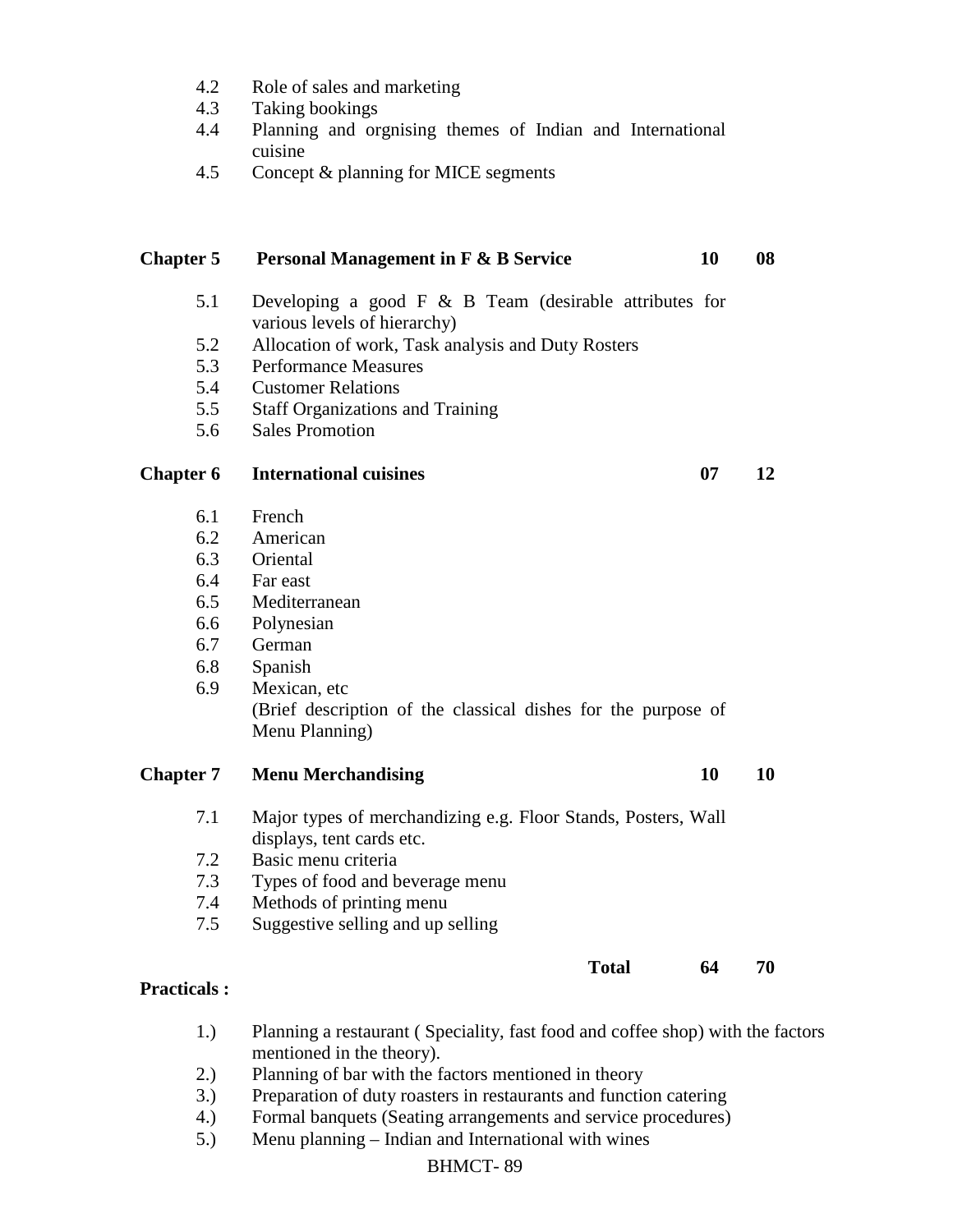- 6.) Formats of records maintained in restaurants and bars (booking, Diary, KOT, Sales summery sheet, Guest comments, Log Book, etc)
- 7.) List of restaurants equipment manufactures (Assignment)
- 8.) List of licenses required (Assignment)

### **Reference Books:**

- 1.) Food and Beverage Service Dennis Lillicrap and John Cousins
- 2.) Food and Beverage Management Bernard Davis, Andrew Lockwood and Sally Stone
- 3.) Facility Planning and Design Edward Kagarian
- 4.) Bar and Bevarage Book Costas Katsigris, Mary Proter & Thomas<br>5.) Theory of Catering Kinton and Cesarani
- 5.) Theory of Catering Kinton and Cesarani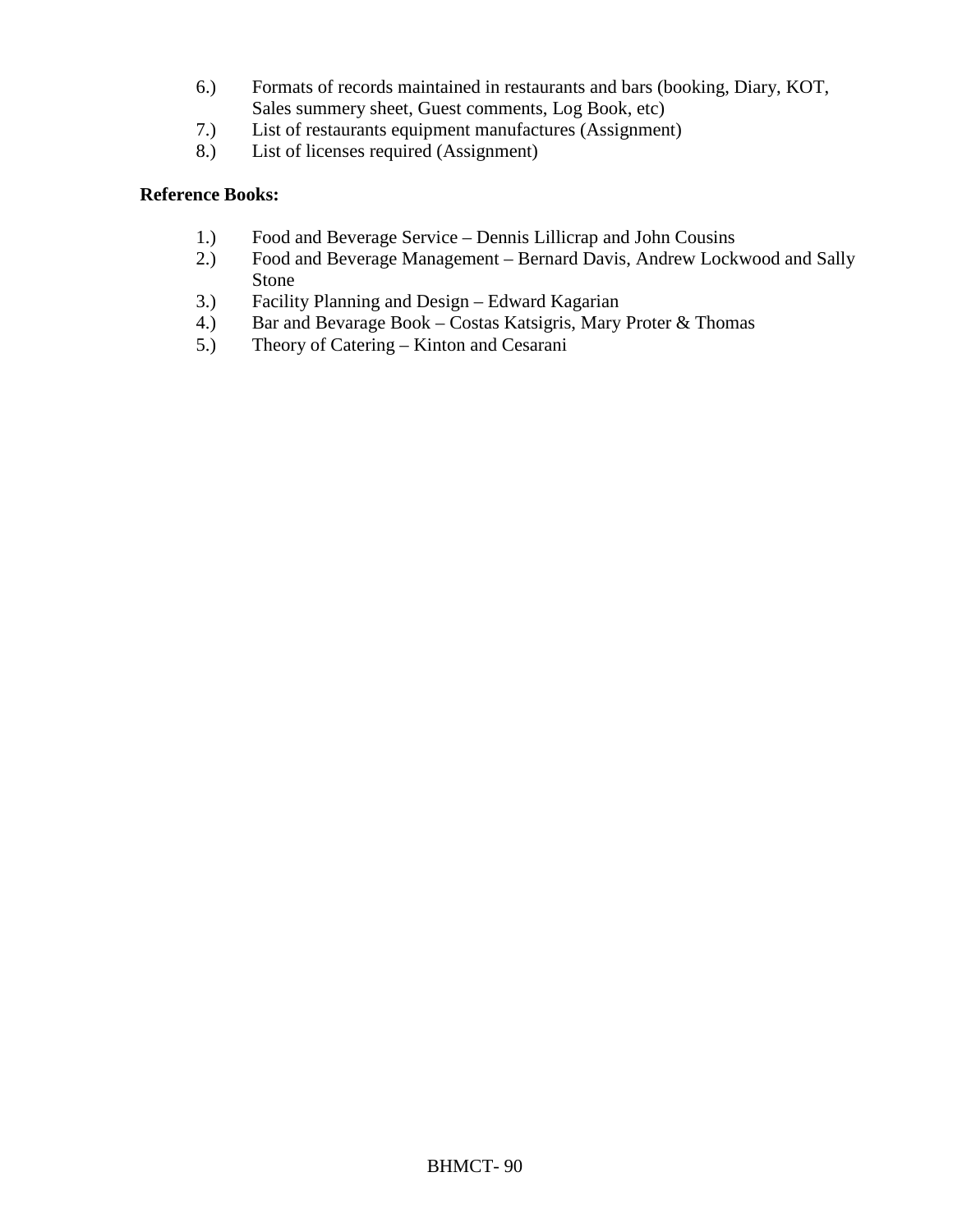## **Subject - SPECIALISED ACCOMMODATION MANAGEMENT -I**

**Subject Code - 701 C** 

**Semester - Seventh** 

**Teaching & Examination Scheme:** 

| Teaching Scheme / week |           |          |       | <b>Examination Scheme</b> |                      |              |       |
|------------------------|-----------|----------|-------|---------------------------|----------------------|--------------|-------|
| Theory                 | Practical | Tutorial | Total | Theory                    | Practical   Internal |              | Total |
| <b>Hrs</b>             | Hrs       | Hrs      |       | Marks/                    | <b>Marks</b>         | <b>Marks</b> |       |
|                        |           |          |       | Duration                  |                      |              |       |
| 4                      | 10        |          | 16    | 70/                       |                      | 60           | 200   |
|                        |           |          |       | 3 hrs                     |                      |              |       |

## **Rationale:**

The subject ends to establish the importance of accommodation management with in the hospitality industry. It equips the student to acquire knowledge & skills with respect to planning & designing aspects.

|                  |                                                          | <b>Hrs</b> | <b>Mks</b>     |
|------------------|----------------------------------------------------------|------------|----------------|
| <b>Chapter 1</b> | <b>Revision of Sem I-V</b>                               | 06         | 10             |
| <b>Chapter 2</b> | <b>Colour</b>                                            | 04         | 0 <sub>3</sub> |
| 2.1              | Colour Wheel                                             |            |                |
| 2.2<br>2.3       | <b>Colour Schemes</b><br>Psychological effects of colour |            |                |
| <b>Chapter 3</b> | <b>Lighting</b>                                          | 04         | 02             |
| 3.1              | Classification / type                                    |            |                |
| 3.2              | Lighting for the guest rooms $&$ public areas            |            |                |
| Chapter 4        | <b>Windows &amp; window treatment</b>                    | 05         | 0 <sub>3</sub> |
| 4.1              | Different types of windows                               |            |                |
| 4.2              | Curtains & draperies, valances, swag                     |            |                |
| 4.3              | Window cleaning – Equipment and Agents                   |            |                |
| <b>Chapter 5</b> | <b>Soft furnishing &amp; Accessories</b>                 | 04         | 0 <sub>3</sub> |
| 5.1              | Types, use & care of soft furnishing                     |            |                |
| 5.2              | Role of accessories                                      |            |                |
| <b>Chapter 5</b> | Floor, Floor finishes &wall carving                      | 07         | 04             |
| 6.1              | Classification / types                                   |            |                |
| 6.2              | Characteristics                                          |            |                |
| 6.3              | Selection criteria                                       |            |                |
|                  | <b>BHMCT-91</b>                                          |            |                |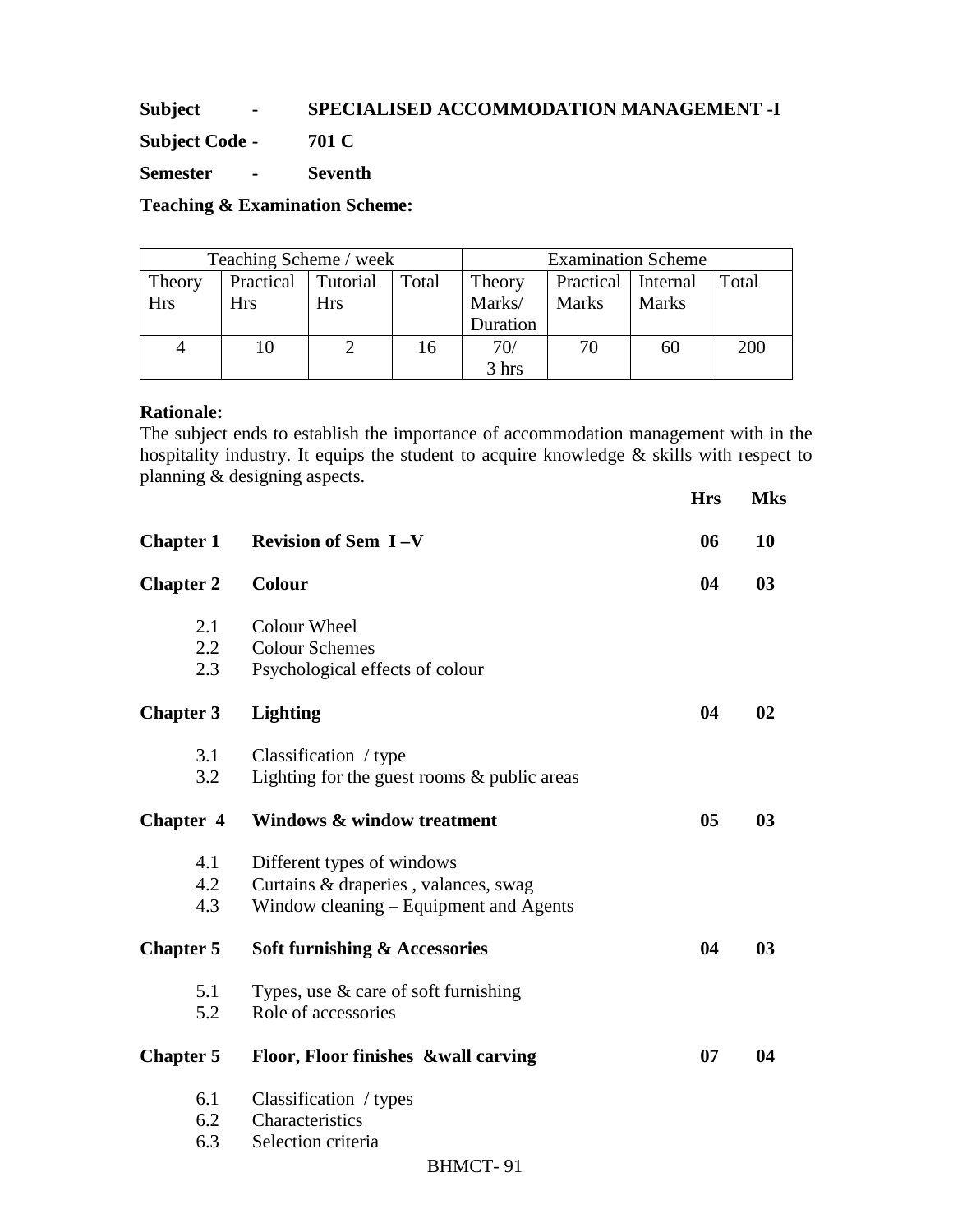|                   | 6.3.1<br>Cleaning Procedures – care $\&$ maintenance  |    |    |
|-------------------|-------------------------------------------------------|----|----|
|                   | 6.3.2<br>Agents used, polishing / buffing             |    |    |
|                   | 6.3.3 Floor seals                                     |    |    |
|                   | 6.3.4 Carpets                                         |    |    |
|                   | 6.3.5 Types – selection care $\&$ maintenance         |    |    |
|                   | 6.3.6 Types of wall coverings                         |    |    |
|                   | 6.3.7 Functions of wall coverings                     |    |    |
| <b>Chapter 7</b>  | <b>Textiles</b>                                       | 04 | 04 |
| 7.1               | Yarn manufacturing                                    |    |    |
| 7.2               | <b>Textural process</b>                               |    |    |
| 7.3               | Characteristics & uses of various fabrics             |    |    |
| 7.4               | Selection of fabric                                   |    |    |
| <b>Chapter 8</b>  | <b>Planning of a Guest Room</b>                       | 06 | 08 |
| 8.1               | Application of Chapter 1-4 in Planning                |    |    |
| 8.2               | Size of Guest Room as per the classification norms    |    |    |
| 8.3               | Layout of the guest room to the scale                 |    |    |
| 8.4               | Furniture - size and arrangement                      |    |    |
| 8.5               | Bathroom fixtures & amenities                         |    |    |
| 8.6               | Planning of Services Areas - Linen Room / Laundry     |    |    |
| <b>Chapter 9</b>  | <b>Planning of a Lobby &amp; Front Desk</b>           | 06 | 08 |
| 9.1               | Layout of                                             |    |    |
|                   | 9.1.1 Front Desk                                      |    |    |
|                   | 9.1.2 Back Office                                     |    |    |
|                   | 9.1.3 Equipment                                       |    |    |
| 9.2               | Lobby – Atrium and other types                        |    |    |
| <b>Chapter 10</b> | Designing of brochures & Tariff cards                 | 04 | 06 |
|                   | (Pertaining to size, colour, content, cost, etc)      |    |    |
| <b>Chapter 11</b> | <b>Training</b>                                       | 05 | 06 |
| 11.1              | Methods                                               |    |    |
| 11.2              | <b>Importance of Training</b>                         |    |    |
| 11.3              | Train the Trainer                                     |    |    |
| <b>Chapter 12</b> | <b>MICE – Meeting Incentive Convention Exposition</b> | 05 | 06 |
| 12.1              | Concept                                               |    |    |
| 12.2              | Importance                                            |    |    |
| 12.3              | Planning for MICE                                     |    |    |
| <b>Chapter 13</b> | <b>Sales &amp; Marketing Department</b>               | 04 | 07 |
| 13.1              | <b>Organizational Chart</b>                           |    |    |
| 13.2              | Role of Sales & Marketing Department                  |    |    |
| 13.3              | Co-ordination with Front Office                       |    |    |
| 13.4              | Making of Sales and Marketing and Advertising Plan    |    |    |
|                   | <b>Total</b>                                          | 64 | 70 |
|                   |                                                       |    |    |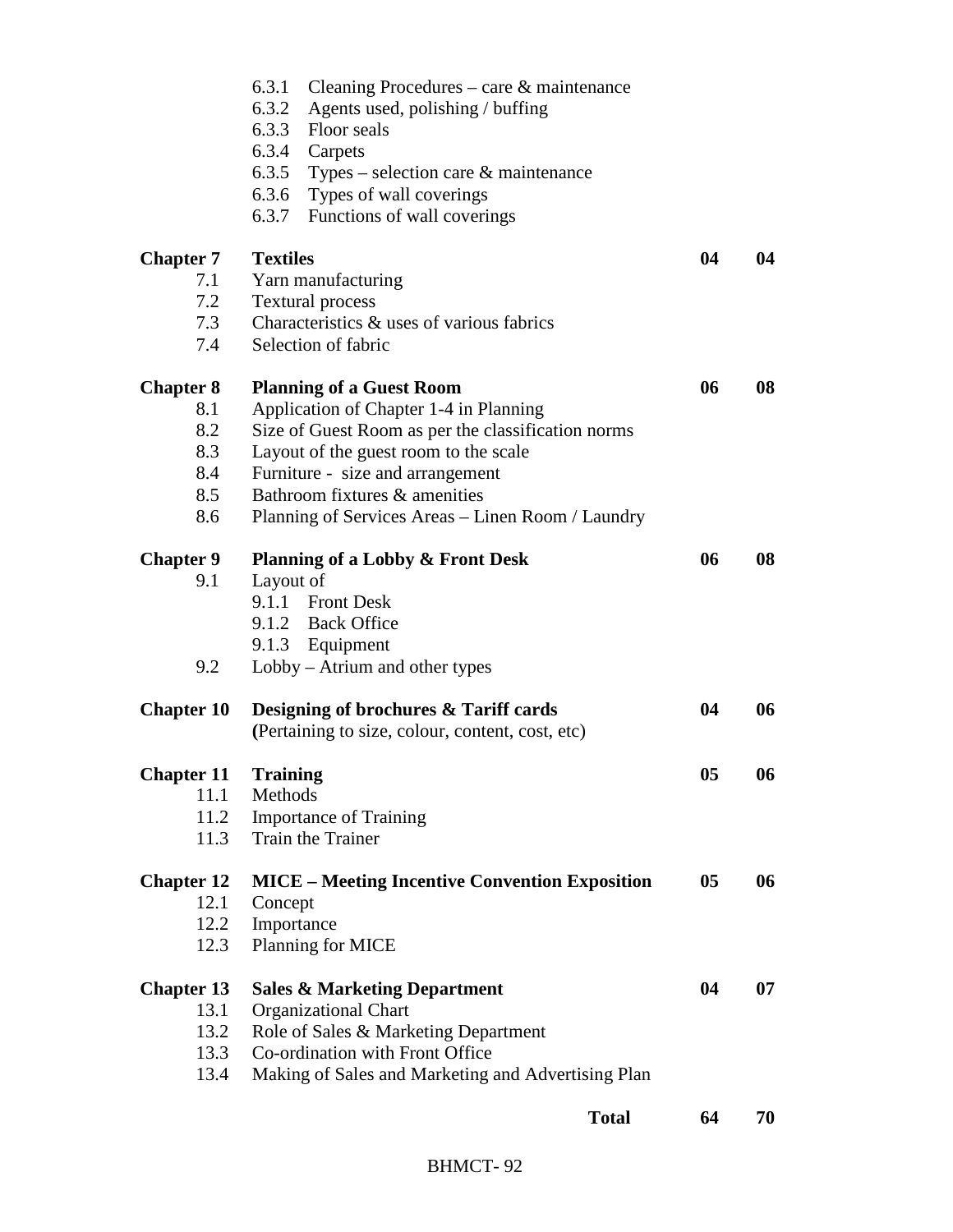## **Practicals**

- 1 Identification of colour schemes
- 2 Study the layout and model preparation for
	- a. Single
	- b. Double
	- c. Handicap room, etc
- 3 Planning and designing of a Lobby (Assignment)
- 4 Assignment on floor furnishing, wall coverings, curtains. (Samples to be collected)<br>5 Designing a Broucher for
- 5 Designing a Broucher for
	- a. A heritage Hotel
		- b. Business Hotel
		- c. Resort
- 6 Collect five different examples of Hotel Advertisement Assignment<br>7 Comparative study of any two MICE destinations
- 7 Comparative study of any two MICE destinations
- 8 Assignments Workout a model-marketing plan for a Five Star Hotel.

## **Reference Books:**

- 1. Professionals Housekeeper Georgina Tucker, Schneider, Mary Scoviak
- 2. Professional Management of H.K. operations- Matt. A. Casado ( Wiley)
- 3. Front Office Management & Operations Linsley Deveaur, Marcel Escoffer
- 4. Check in Check out Gary Vallen, Jerome, Vallen
- 5. Managing Front Office Operations Micheal Kasavana, Richard M Brooks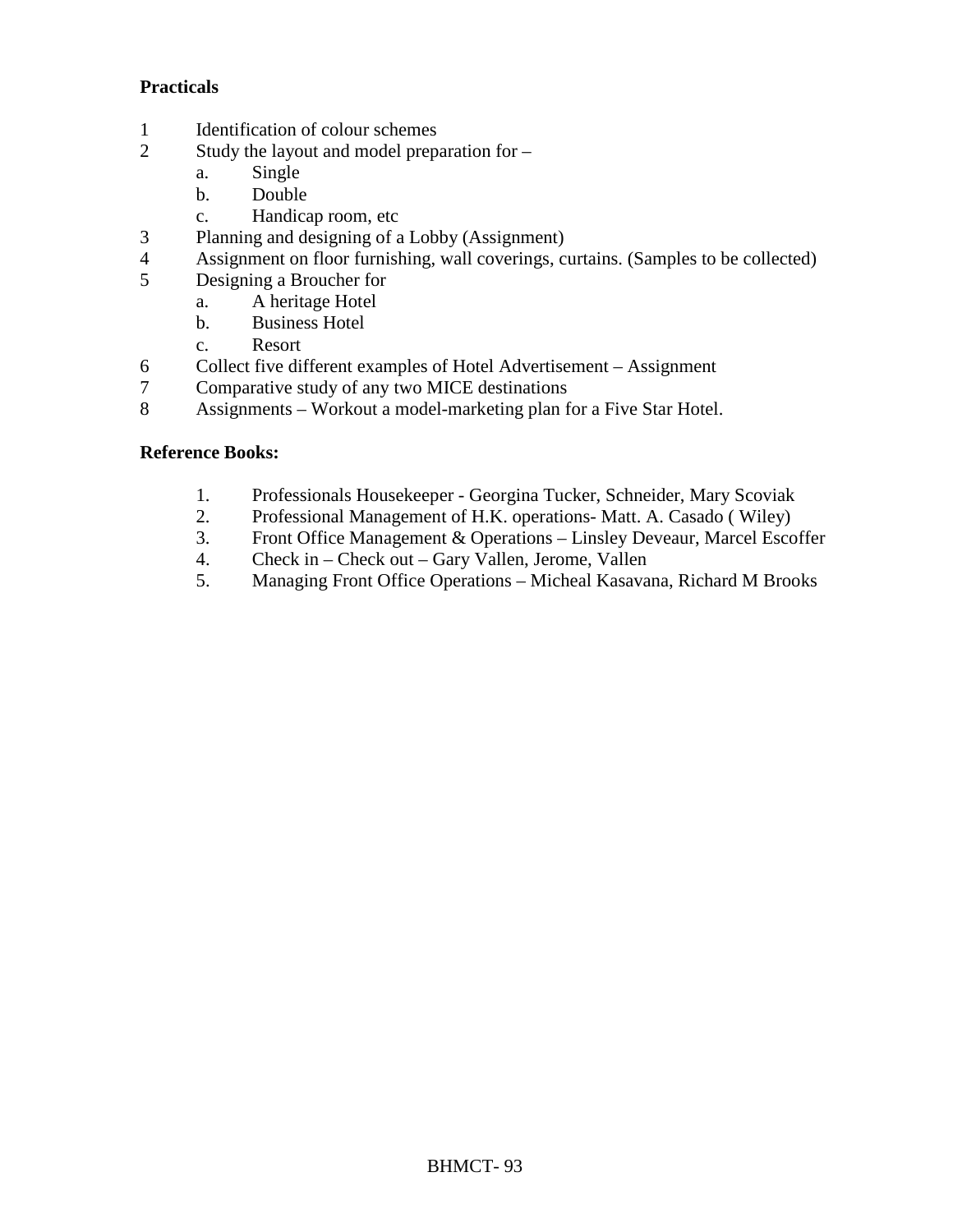**Subject - Organisational Behaviour** 

**Subject Code - 702** 

**Semester - Seventh** 

**Teaching and Examination Scheme:** 

| Teaching Scheme / Week |                         |                        |       | <b>Examination Scheme</b>   |                           |          |       |
|------------------------|-------------------------|------------------------|-------|-----------------------------|---------------------------|----------|-------|
| Theory<br><b>Hrs</b>   | Practical<br><b>Hrs</b> | Tutorial<br><b>Hrs</b> | Total | Theory<br>Marks<br>Duration | Practical<br><b>Marks</b> | Internal | Total |
|                        |                         |                        |       | $70/3$ hrs                  |                           | 30       | 100   |

### **Rationale:**

The understand the impact that individual, group and structure have on behaviour within organisations for the purpose of applying such knowledge towards improving an organizations effectives.

**Hrs Mks** 

| <b>Chapter 1</b> | <b>Introduction to Organisational Behaviour</b>                     | 06 | 06 |
|------------------|---------------------------------------------------------------------|----|----|
| 1.1              | Definition of OB, relevance and its scope.                          |    |    |
| 1.2              | Relationship to other fields.                                       |    |    |
| 1.3              | Objectives of OB.                                                   |    |    |
| 1.4              | Behavioural Approach to Management.                                 |    |    |
| <b>Chapter 2</b> | <b>Organizational Design &amp; Culture</b>                          | 06 | 08 |
| 2.1              | Modern Organizational Design.                                       |    |    |
| $2.2\,$          | Delegation & Decentralization.                                      |    |    |
| 2.3              | Organizational Culture - Definition & Characteristics.              |    |    |
| <b>Chapter 3</b> | <b>Human Behaviour</b>                                              | 10 | 10 |
| 3.1              | Nature & Dimensions of Attitude.                                    |    |    |
| 3.2              | Importance of Perception – Social<br>Nature $\&$<br>Perception.     |    |    |
| 3.3              | Personality – Meaning and Personality Traits.                       |    |    |
| 3.4              | Group - Nature, Types, Group Dynamics and Group<br>Decision Making. |    |    |
| <b>Chapter 4</b> | <b>Motivation</b>                                                   | 08 | 08 |
| 9.1              | Meaning & Importance.                                               |    |    |
| 9.2              | Techniques.                                                         |    |    |
| 9.3              | Theories of Motivation - Maslow & McGregors.                        |    |    |
| <b>Chapter 5</b> | Learning                                                            | 08 | 08 |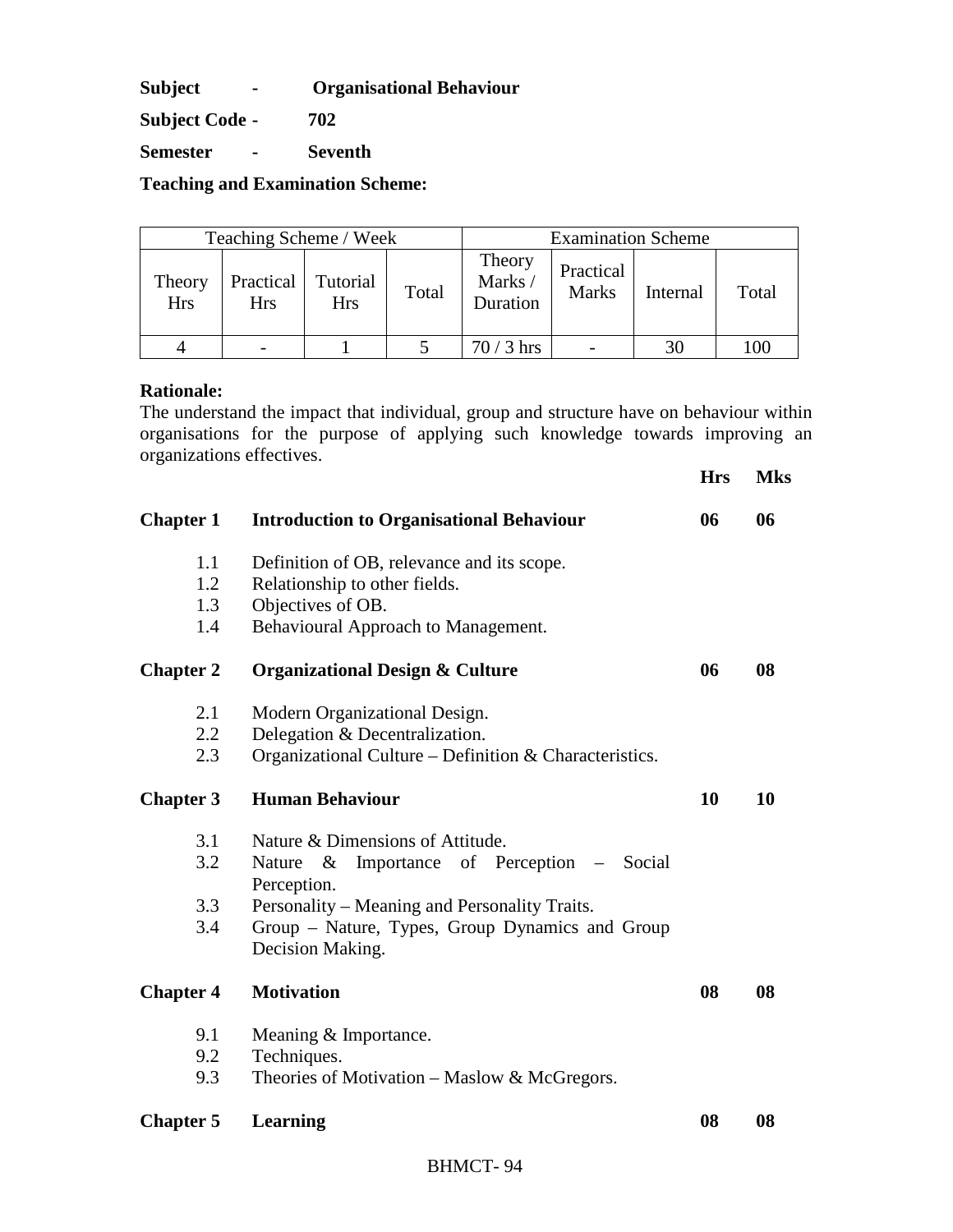| 5.1                    | Process of learning.                                          |    |    |  |
|------------------------|---------------------------------------------------------------|----|----|--|
| 5.2                    | Principles of learning.                                       |    |    |  |
| 5.3                    | Organisations Reward System.                                  |    |    |  |
| 5.4                    | <b>Behavioural Management</b>                                 |    |    |  |
| <b>Chapter 6</b>       | <b>Conflict Management</b>                                    | 08 | 10 |  |
| 6.1                    | <b>Traditional Vs Present Views</b>                           |    |    |  |
| 6.2                    | <b>Reasons for Conflicts</b>                                  |    |    |  |
| 6.3                    | Strategies to overcome conflict.                              |    |    |  |
| <b>Chapter 7</b>       | <b>Stress Management</b>                                      |    |    |  |
| 7.1                    | <b>Concepts of Stress</b>                                     |    |    |  |
| 7.2                    | Sources & Effects of Stress                                   |    |    |  |
| 7.3                    | Strategies to overcome individual & organizational<br>stress. |    |    |  |
| <b>Chapter 8</b>       | <b>Diversity And Ethics</b>                                   | 10 | 10 |  |
| 8.1                    | The Nature of Diversity                                       |    |    |  |
|                        | Reasons for the Emergence of Diversity<br>8.1.1               |    |    |  |
|                        | Specific Characteristics of Diversity<br>8.1.2                |    |    |  |
| 8.2                    | <b>Managing Diversity</b>                                     |    |    |  |
|                        | Developing the multicultural Organization<br>8.2.1            |    |    |  |
|                        | 8.2.2<br>Individual Approaches to Managing Diversity          |    |    |  |
|                        | 8.2.3<br>Organizational Approaches to Managing Diversity      |    |    |  |
| 8.3                    | Ethics & Ethical Behaviour in Organizations.                  |    |    |  |
|                        | 8.3.1<br>The impact of ethics on "Bottom-Line" Outcomes       |    |    |  |
|                        | 8.3.2<br><b>Sexual Harassment</b>                             |    |    |  |
|                        | 8.3.3<br>Pay and promotion Discrimination                     |    |    |  |
|                        | 8.3.4<br><b>Employee Privacy Issues</b>                       |    |    |  |
|                        | <b>Total</b>                                                  | 64 | 70 |  |
| <b>Reference Books</b> |                                                               |    |    |  |

- 1. Organizational Behaviour Stephen Robins
- 2. Organizational Behaviour Fred Luthans.
- 3. Management of Organizational Behaviour Paul Hersey & Kenneth H Blanchard.
- 4. Human Behaviour at work Organizational Behaviour Keith Davis.
- 5. Organisational Behaviour Uma Sankaran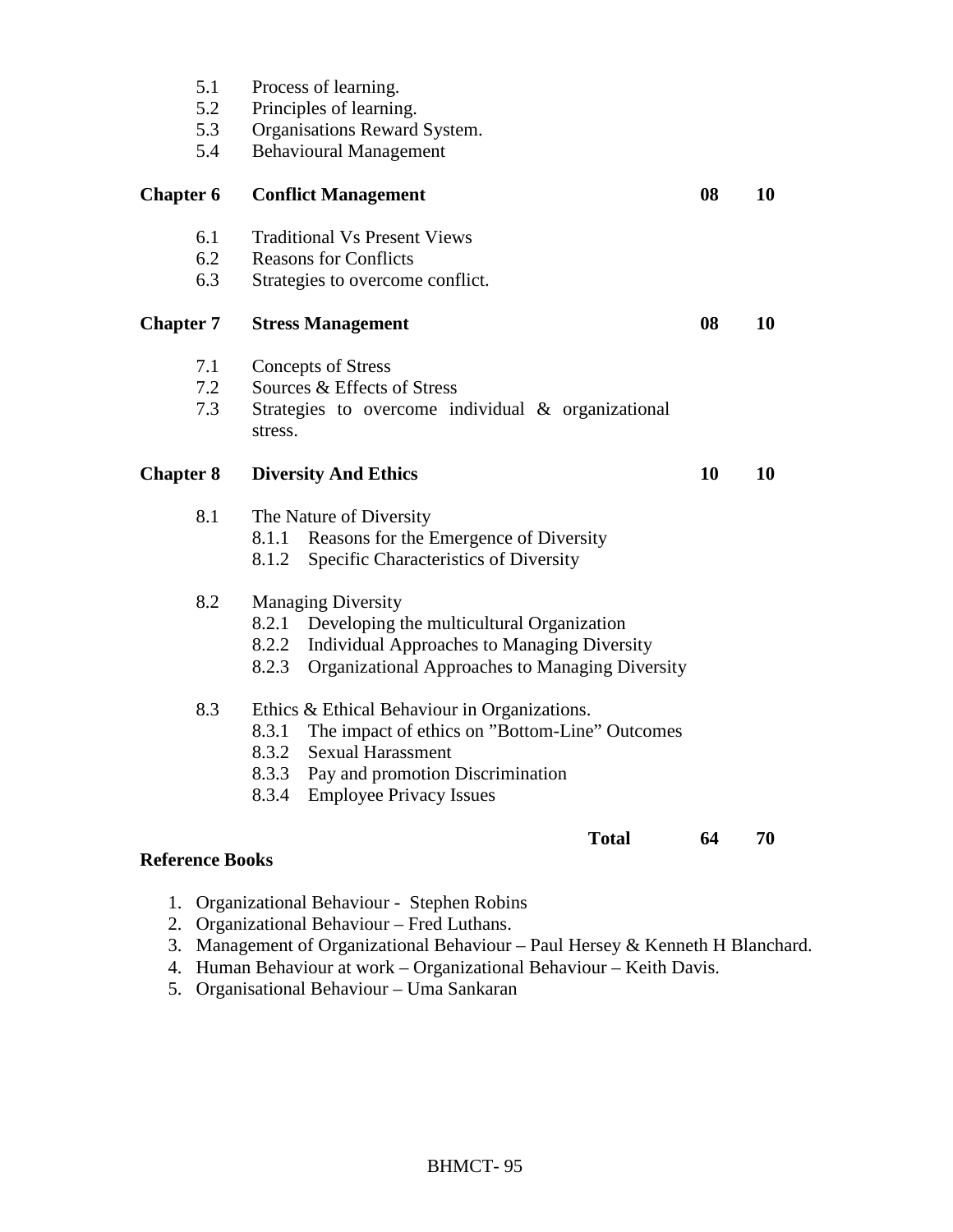**Subject - HOTEL RELATED LAWS** 

**Subject Code - 703** 

**Semester - Seventh** 

**Teaching and Examination Scheme:** 

|            | Teaching Scheme / Week |            | Examination Scheme |     |
|------------|------------------------|------------|--------------------|-----|
| Theory Hrs | Practical hrs          | External   | Total              |     |
|            | $- -$                  | $70/3$ Hrs | 30                 | 100 |

### **Rationale:**

Knowledge of hotel related laws is necessary for all students since they have to work in an environment which deals with many legal aspects. Life in general and business in particular could not continue without law to regulate the conduct of people and to protect their property and rights.

|                  |                                                                                                                                   | <b>Hrs</b> | <b>Mks</b> |
|------------------|-----------------------------------------------------------------------------------------------------------------------------------|------------|------------|
| <b>Chapter 1</b> | <b>Indian Contract Act</b>                                                                                                        | 20         | 12         |
| 1.1.             | Definition of Contract, Proposal, Agreement,                                                                                      |            |            |
|                  | Consideration, etc.                                                                                                               |            |            |
| 1.2.             | <b>Essentials of Valid contract</b>                                                                                               |            |            |
| 1.3.             | <b>Competent Parties</b>                                                                                                          |            |            |
| 1.4.             | Types of Contracts – valid, void and voidable.                                                                                    |            |            |
| 1.5.             | Performance of Contract                                                                                                           |            |            |
| 1.6.             | Discharge of Contract                                                                                                             |            |            |
| 1.7.             | <b>Remedies for Breach of Contract</b>                                                                                            |            |            |
| 1.8.             | <b>Indemnity and Guarantee</b>                                                                                                    |            |            |
| <b>Chapter 2</b> | <b>Consumers Protection Act</b>                                                                                                   | 04         | 06         |
| 2.1.             | Definitions – Consumer, Complaint, Defect in goods,<br>Deficiency in service, Unfair trade practice, Restricted<br>trade practice |            |            |
| 2.2.             | Procedure for redressal of grievances before District                                                                             |            |            |
|                  | Forum, State Commission, and National Commission.                                                                                 |            |            |
| 2.3.             | Other related provisions.                                                                                                         |            |            |
| <b>Chapter 3</b> | <b>Sale of Goods Act</b>                                                                                                          | 04         | 08         |
| 3.1              | <b>Essentials of valid Sale</b>                                                                                                   |            |            |
| 3.2              | <b>Conditions and Warranties</b>                                                                                                  |            |            |
| 3.3              | Unpaid seller and his rights                                                                                                      |            |            |
| 3.4              | Rights and duties of seller and buyer                                                                                             |            |            |
|                  |                                                                                                                                   |            |            |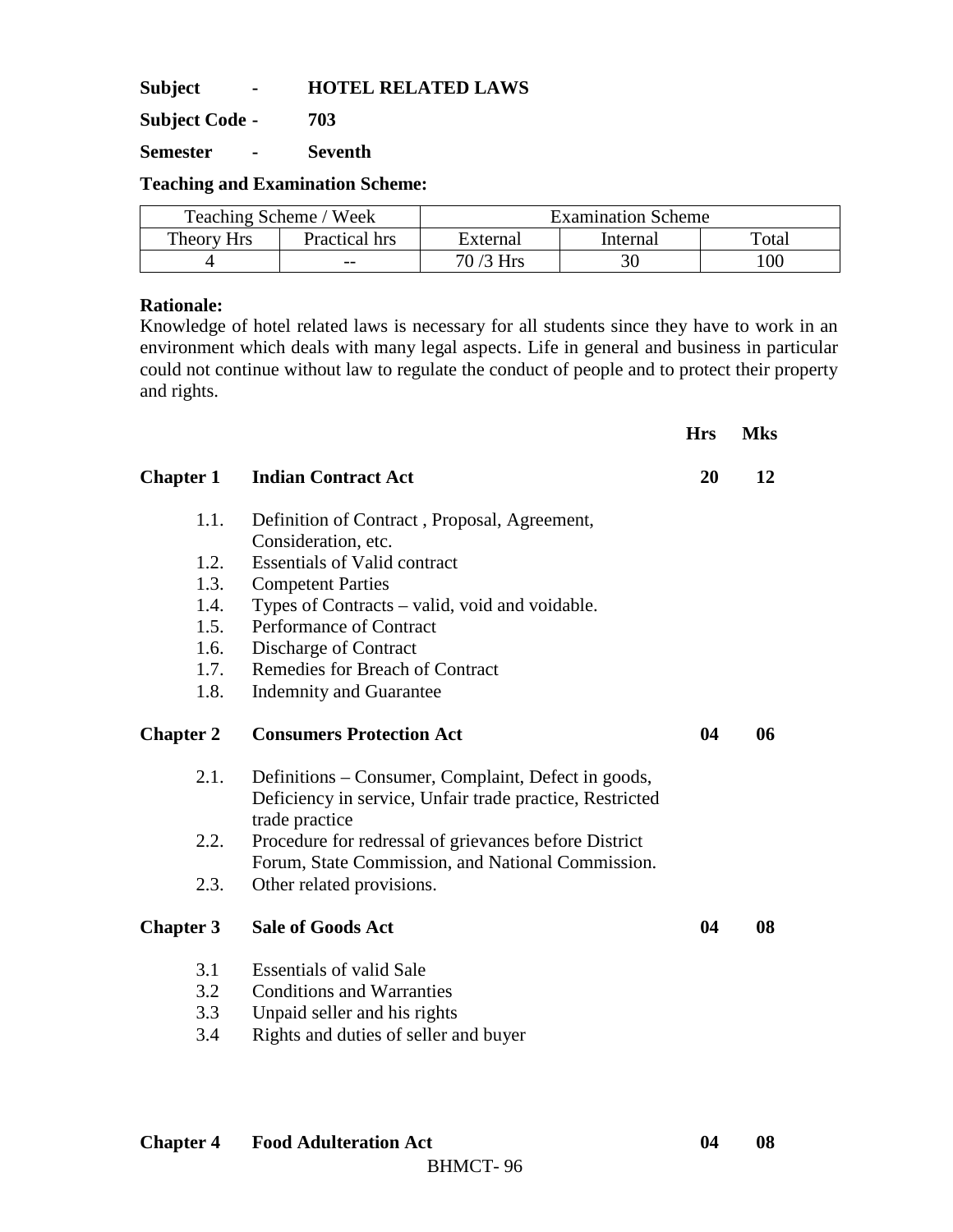Principles of food laws regarding prevention of food adulteration, definition, authorities under the act, procedure of taking a sample purchase right, warranties, guest control order or food services order in force from time to time. Essential commodities etc., and AGMARK

| <b>Chapter 5</b> | <b>Shops and Establishments Act</b>                       | 04 | 08 |
|------------------|-----------------------------------------------------------|----|----|
|                  | Procedure relating to registration of hotel, Lodges,      |    |    |
|                  | Eating Houses, Restaurants, and other related provisions. |    |    |

### **Chapter 6 Environmental Protection Act – Important provisions 04 05 Under**

- 6.1 The Water (Prevention and Control of Pollution) Act
- 6.2 The Air (Prevention and Control of Pollution) Act

### **Chapter 7** Licenses and Permits 04 05

Licenses and permits for hotels and catering establishments – Procedure for procurement, bye laws of hotels and restaurant under municipal corporation – Renewal Suspension and termination of licenses.

### **Chapter 8 Industrial Legislation 20 18**

- 1. Factory Act Definition of Factory, Worker, Health Safety and Welfare provisions,
- 2. Industrial Disputes Act Definition of Industry, Manufacturing process, Industrial Dispute, provisions relating to strike, lock-out, retrenchment, lay-off and Authorities for settlement of Industrial Disputes.
- 3. Payment of Wages Act Definition of Wages, Authorized deductions from the wages
- 4. Workmen's Compensation Act Definition of Dependent, Disablement, Occupational disease, liability of the employer to pay compensation and amount of compensation.

#### **Total 64 70**

#### **Reference Books**

The students should refer to the respective Acts.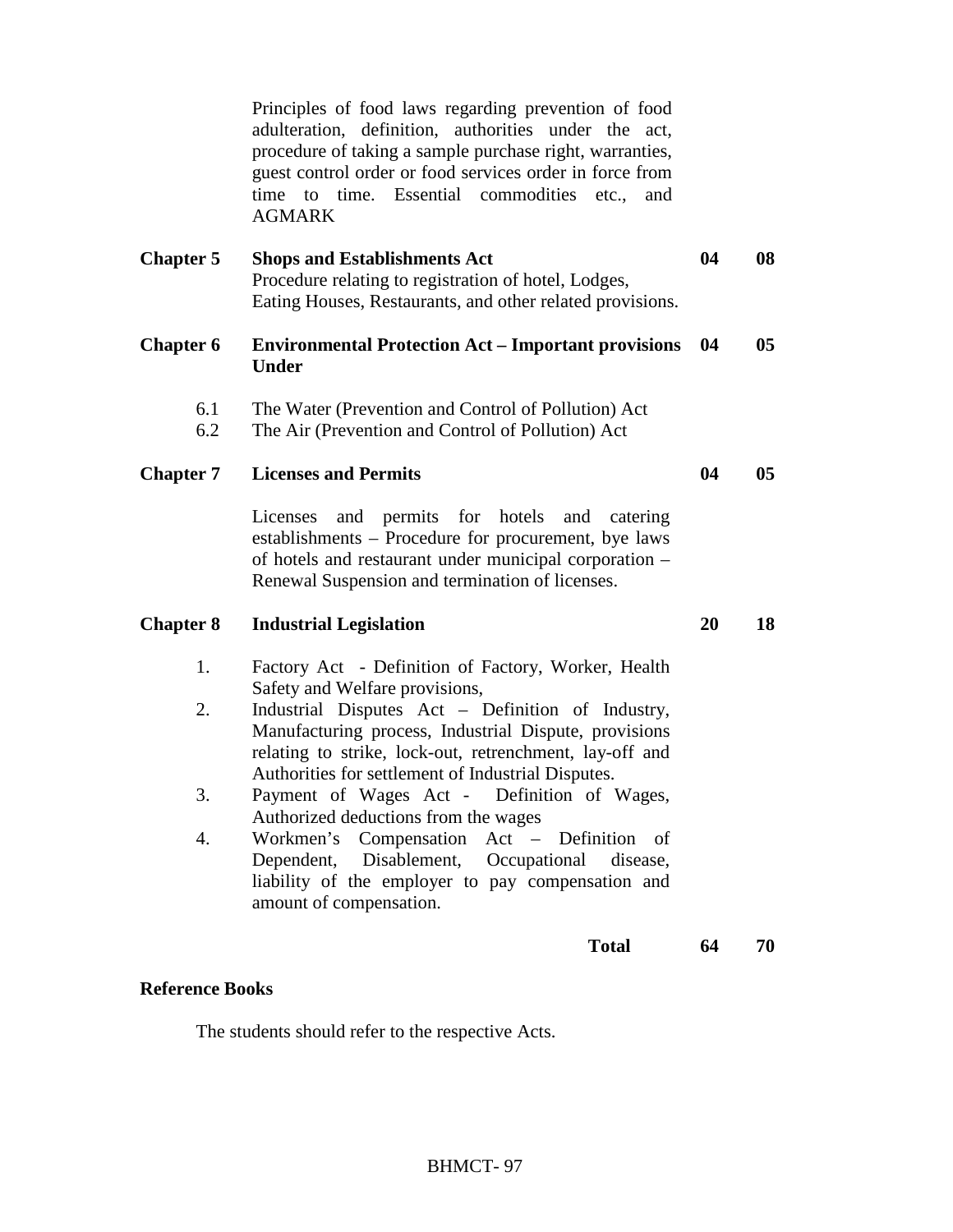**Subject - HOSPITALITY MARKETING - II** 

**Subject Code - 704** 

**Semester - Seventh** 

**Teaching & Examination Scheme:** 

| Teaching Scheme / week |                         |                        |       |                              | <b>Examination Scheme</b> |                          |       |
|------------------------|-------------------------|------------------------|-------|------------------------------|---------------------------|--------------------------|-------|
| Theory<br><b>Hrs</b>   | Practical<br><b>Hrs</b> | Tutorial<br><b>Hrs</b> | Total | Theory<br>Marks/<br>Duration | Practical<br><b>Marks</b> | Internal<br><b>Marks</b> | Total |
| 4                      |                         |                        |       | $70/3$ hrs                   | $\overline{\phantom{0}}$  | 30                       | 100   |

### **Rationale**:

The subject aims to enable the students to, understand the intricacies of managing service business, understand approaches / issues relating to augmented P's of services (People physical evidence, process) and to appreciate the importance of customer satisfaction & quality service.

|                  |                                                                                     | <b>Hrs</b> | <b>Mkts</b> |
|------------------|-------------------------------------------------------------------------------------|------------|-------------|
| <b>Chapter 1</b> | <b>Services Marketing</b>                                                           | 08         | 10          |
| 1.1              | Definition                                                                          |            |             |
| 1.2              | Difference between goods & services                                                 |            |             |
| 1.3              | Characteristics of services                                                         |            |             |
| 1.4              | Management strategies for service business                                          |            |             |
| <b>Chapter 2</b> | <b>People</b>                                                                       | 08         | <b>10</b>   |
| 2.1              | Role of employees in service process                                                |            |             |
| 2.2              | Recruitment and training                                                            |            |             |
| 2.3              | Motivation & Empowerment                                                            |            |             |
| 2.4              | Internal marketing                                                                  |            |             |
| <b>Chapter 3</b> | <b>Physical Evidence</b>                                                            | 08         | 10          |
| 3.1              | Definition & role                                                                   |            |             |
| 3.2              | Elements of physical evidence                                                       |            |             |
|                  | 3.2.1 Exterior facilities                                                           |            |             |
|                  | 3.2.2 Interior facilities                                                           |            |             |
|                  | 3.2.3<br>Other tangibles                                                            |            |             |
| <b>Chapter 4</b> | <b>Process</b>                                                                      | 08         | 10          |
| 4.1              | Service encounter                                                                   |            |             |
| 4.2              | Blue printing                                                                       |            |             |
| 4.3              | Operation design for cost efficiency, service quality<br>and customisation position |            |             |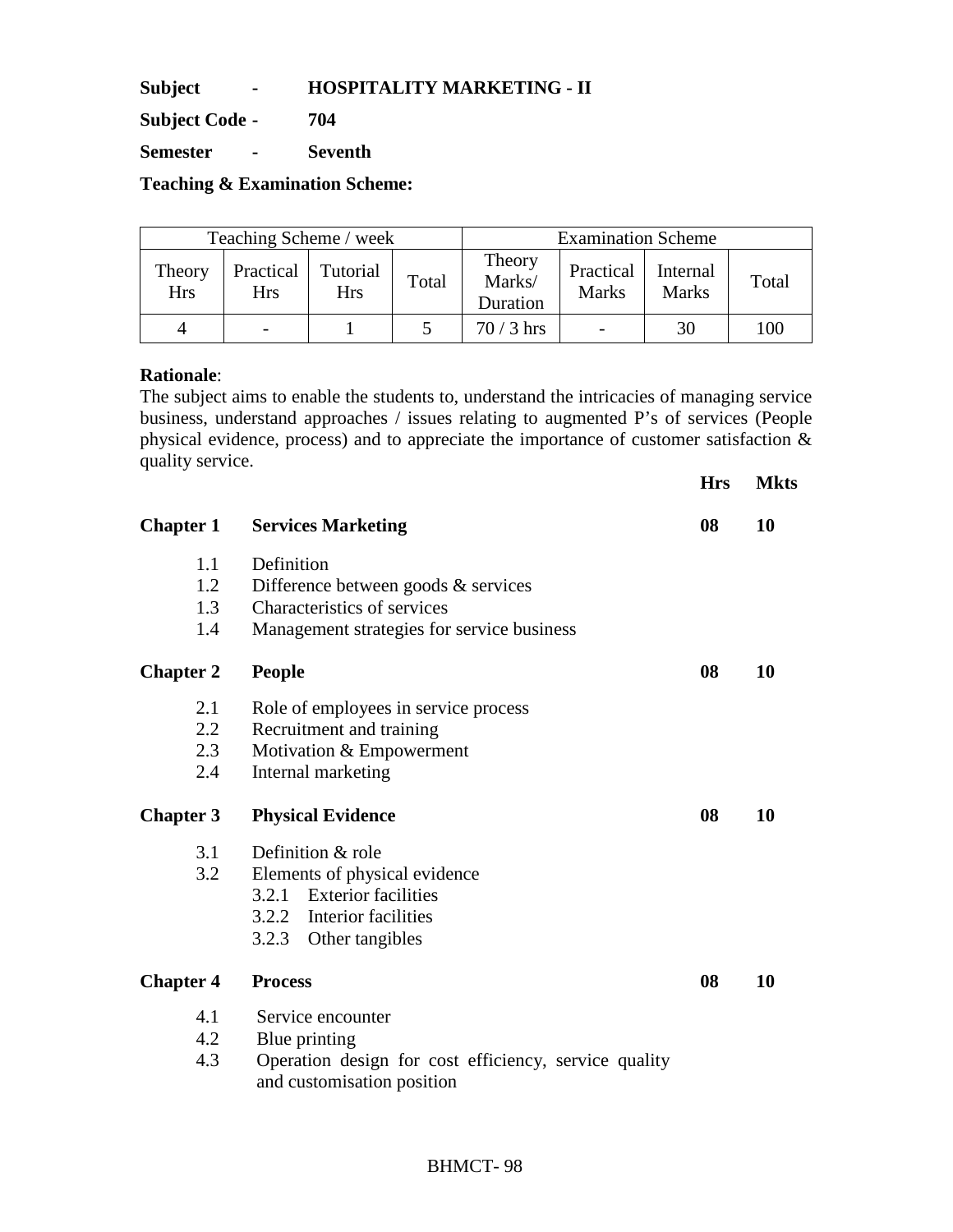BHMCT- 99

5.1 Customer Value and satisfaction 5.2 Five gap model of service quality 5.3 Benefits of service quality 5.4 Retaining customers, handling customer complaints 5.5 Relationship marketing 5.6 Monitoring and measuring customer satisfaction **Chapter 6 Managing supply, demand and productivity 14 15**  6.1 Managing supply Part - time employees, Overtime, Cross training, Peak time operation procedures, increasing customer participation, shared facility, outsourcing 6.2 Managing Demand Shift usage, decrease demand during peak, stimulate demand during slow periods- Tools of managing demand. 6.3 Enhancing productivity Improving quality of labour force, Investment in capital equipment, automation of tasks, modify customer – service interaction, separate customer contact & support function, outsourcing, increase self service options. **Chapter 7** Marketing organization 06 05 7.1 Forms of Marketing organization 7.2 Set-up and organisation of sales and marketing department 7.2.1 (Individual property, regional/ national chain/ multinational chain) 7.3 Duties of a Marketing Manager **Total 64 70 Reference Books**  1. Marketing for Hospitality& Tourism - Philip Kotler, Bowen and Makens Prentice –

- Hall Inc. 2. Services Marketing - M.K. Ram Pal & S.L. Gupta - Galgotia Publishing Concept,
- Application & Cases Co. New Delhi
- 3. Services Marketing Kenneth Clow, David Kurtz Biz Tantra New Delhi
- 4. Operation management and strategies

# **Chapter 5 Customer satisfaction & Quality 12 10**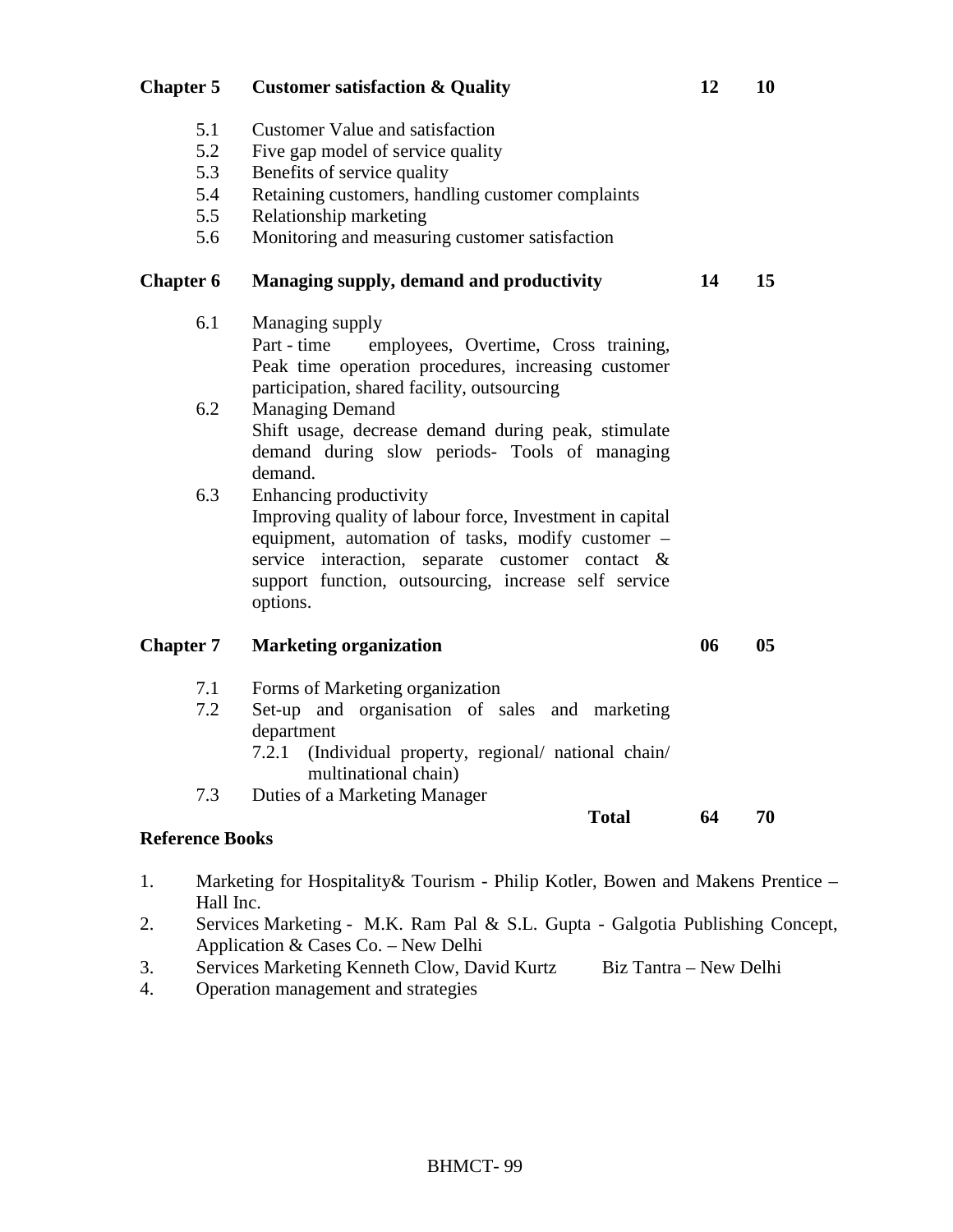**Subject - ENVIRONMENTAL MANAGEMENT** 

**Subject Code - 705** 

**Semester - Seventh** 

**Teaching and Examination Scheme: -** 

| Teaching Scheme / week |                    |            |       |                                         | <b>Examination Scheme</b> |              |     |
|------------------------|--------------------|------------|-------|-----------------------------------------|---------------------------|--------------|-----|
| Theory                 | Practical Tutorial |            | Total | Theory<br>Practical   Internal<br>Total |                           |              |     |
| <b>Hrs</b>             | <b>Hrs</b>         | <b>Hrs</b> |       | Marks/                                  | Marks                     | <b>Marks</b> |     |
|                        |                    |            |       | Duration                                |                           |              |     |
| 4                      |                    |            |       | $70/3$ hrs                              | $\overline{\phantom{0}}$  | 30           | 100 |

### **Rationale:**

The course aims to establish the importance of environmental issues and the role of the Hospitality Industry in propagating conservation measures. **Hrs Mks** 

| <b>Chapter 1</b> | <b>Introduction and development of Environmental</b><br><b>Message</b>                          | 04 | 06 |
|------------------|-------------------------------------------------------------------------------------------------|----|----|
| 1.1              | Staff – Raise awareness build commitment, provide<br>support, reward efforts, celebrate success |    |    |
| 1.2              | Business partners coordination                                                                  |    |    |
| 1.3              | Guests participation                                                                            |    |    |
| 1.4              | Community - sponsorship, urban beautification,<br>alternate energy sources                      |    |    |
| <b>Chapter 2</b> | <b>Waste Management</b>                                                                         | 06 | 06 |
| 2.1              | Why manage waste                                                                                |    |    |
| 2.2              | Recycling                                                                                       |    |    |
| 2.3              | Non-hazardous energy separation                                                                 |    |    |
| <b>Chapter 3</b> | <b>Energy and waste conversion</b>                                                              | 06 | 06 |
| 3.1              | Introduction                                                                                    |    |    |
| 3.2              | Energy efficiency action plan                                                                   |    |    |
| 3.3              | Assessing current performance                                                                   |    |    |
| 3.4              | Energy conservation measures                                                                    |    |    |
| 3.5              | Guidelines for major use areas                                                                  |    |    |
| 3.6              | Making decision about investments                                                               |    |    |
| 3.7              | Evaluation of new technology                                                                    |    |    |
| <b>Chapter 4</b> | Water                                                                                           | 06 | 06 |
| 4.1              | Water and the environment                                                                       |    |    |
| 4.2              | Improving water quality                                                                         |    |    |
| 4.3              | Case studies                                                                                    |    |    |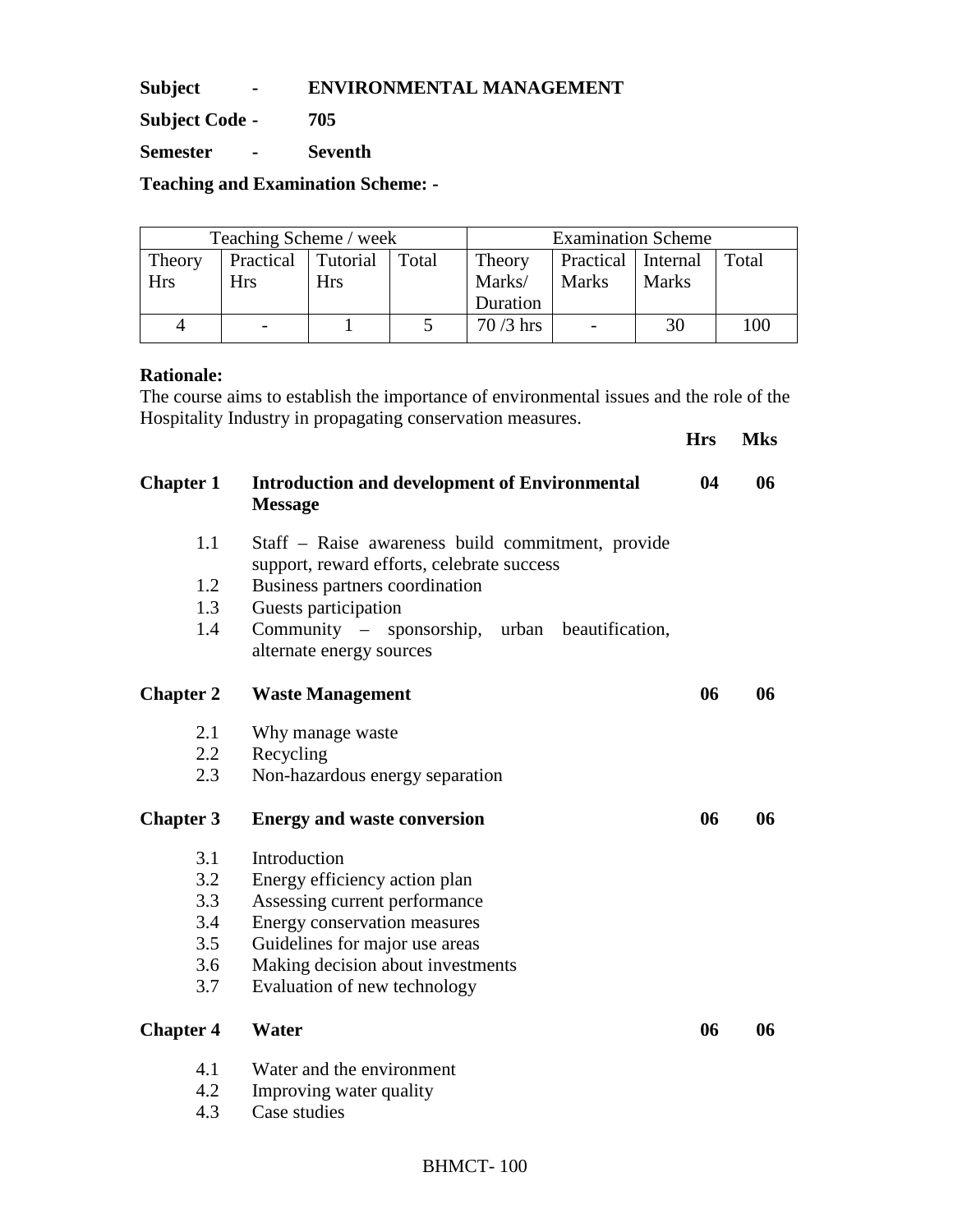| <b>Chapter 5</b>       |      | <b>Product purchase</b>                                                                                           | 06 | 06 |
|------------------------|------|-------------------------------------------------------------------------------------------------------------------|----|----|
|                        | 5.1  | Principles of responsible purchasing                                                                              |    |    |
|                        | 5.2  | Implementation of Eco friendly purchasing                                                                         |    |    |
|                        | 5.3  | Products: recycled paper, future products                                                                         |    |    |
| <b>Chapter 6</b>       |      | <b>Indoors air quality</b>                                                                                        | 06 | 06 |
|                        | 6.1  | Potential sources of air pollution                                                                                |    |    |
|                        | 6.2  | Improving indoor air quality                                                                                      |    |    |
|                        | 6.3  | Costs                                                                                                             |    |    |
| <b>Chapter 7</b>       |      | <b>External air emissions</b>                                                                                     | 06 | 06 |
|                        | 7.1  | Sources                                                                                                           |    |    |
|                        | 7.2  | Effects                                                                                                           |    |    |
|                        | 7.3  | Hotels and air pollution                                                                                          |    |    |
| <b>Chapter 8</b>       |      | <b>Noise</b>                                                                                                      | 06 | 06 |
|                        | 8.1  | Introduction                                                                                                      |    |    |
|                        | 8.2  | Problems of noise $\&$ program for tackling it                                                                    |    |    |
| <b>Chapter 9</b>       |      | <b>Hazardous</b> materials                                                                                        | 06 | 06 |
|                        | 9.1  | Definition & Sources                                                                                              |    |    |
|                        | 9.2  | Hazards & dealing with hazardous materials                                                                        |    |    |
| <b>Chapter 10</b>      |      | <b>Ecotels</b>                                                                                                    | 06 | 06 |
|                        | 10.1 | What are ecotels                                                                                                  |    |    |
|                        | 10.2 | Case studies India, abroad                                                                                        |    |    |
|                        |      | <b>Chapter 11 Building of the future</b>                                                                          | 06 | 10 |
|                        | 11.1 | Building materials – cement, bricks, wall panels                                                                  |    |    |
|                        | 11.2 | Paints                                                                                                            |    |    |
|                        | 11.3 | Smart buildings                                                                                                   |    |    |
|                        | 11.4 | Current technology                                                                                                |    |    |
| <b>Reference Books</b> |      | <b>Total</b>                                                                                                      | 64 | 70 |
| 1.<br>2.               |      | Environmental Management for Hotels - Butterworth & Heinemann<br>Environmental Management for Hotels - David Kirk |    |    |
| Note:                  |      | <b>Glossary of Terms</b>                                                                                          |    |    |
|                        |      | Students should be familiar with the glossary of terms<br>pertaining to above-mentioned topics                    |    |    |

# BHMCT- 101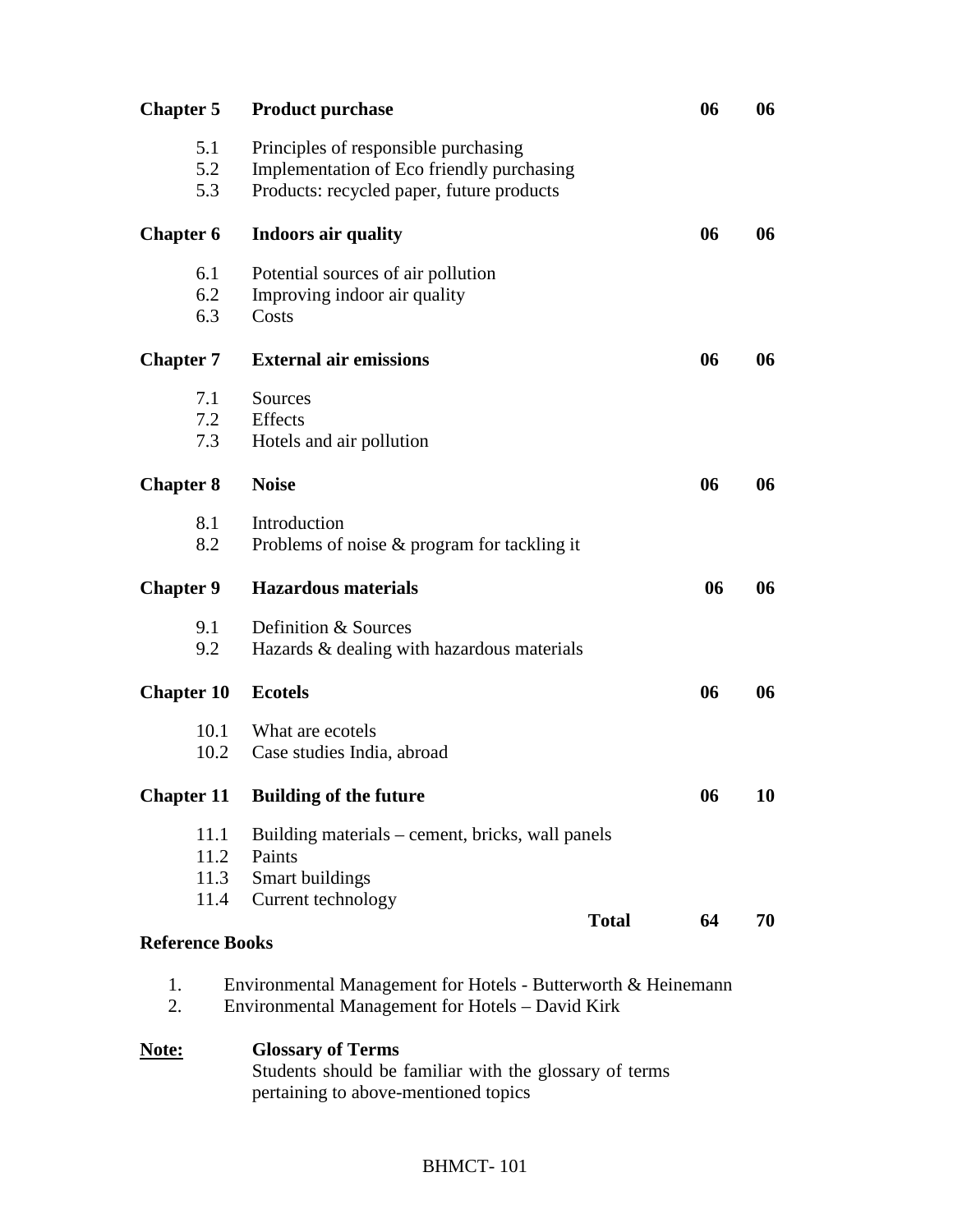**Subject Title - SPECIALIZATION IN FOOD PRODUCTION MANAGEMENT - II**

**Semester - Eighth** 

**Course No. - 801 - A** 

**Teaching and Examination Scheme** 

| <b>Teaching Scheme</b>    |                              |           |       |                                       | <b>Examination Scheme</b>          |          |       |
|---------------------------|------------------------------|-----------|-------|---------------------------------------|------------------------------------|----------|-------|
| Theory<br>Hrs per<br>Week | Practical<br>Hrs per<br>Week | Tutorials | Total | Theory<br>Marks/<br>Paper<br>Duration | Practical<br><b>Marks</b><br>4 hrs | Internal | Total |
|                           |                              |           |       | $70/2$ hrs                            |                                    | 60       | 200   |

### **Rationale:**

This course enables the student to acquire administrative and managerial skills and to familiarize them with the current trends in the Food Production Operations, like standard operating procedures and software applications while sharpening their culinary skills.

|                  |                                                                                                           | <b>Hrs</b> | <b>Mks</b> |
|------------------|-----------------------------------------------------------------------------------------------------------|------------|------------|
| <b>Chapter 1</b> | <b>Desserts</b>                                                                                           | 07         | 12         |
| 1.1              | <b>Frozen Desserts</b>                                                                                    |            |            |
| 1.2              | Classification                                                                                            |            |            |
| 1.3              | Types & methods of preparation care uses.                                                                 |            |            |
| 1.4              | Hot Puddings – Methods of preparation, care, uses                                                         |            |            |
| 1.5              | Ice-creams, methods, types                                                                                |            |            |
| 1.6              | <b>Indian Specialty Desserts</b>                                                                          |            |            |
| <b>Chapter 2</b> | <b>Chocolate making</b>                                                                                   | 07         | 12         |
| 2.1              | Manufacturing & processing of chocolate                                                                   |            |            |
| 2.2              | Types of chocolate                                                                                        |            |            |
| 2.3              | Preparations & care in chocolate work                                                                     |            |            |
| 2.4              | Fillings & toppings - preparation, method, care in preparation,<br>presentation, and storage.             |            |            |
| <b>Chapter 3</b> | <b>Personnel Management in the Kitchen</b>                                                                | 07         | 10         |
| 3.1              | Developing a good food production team (Desirable<br>attributes for staff at various levels of hierarchy) |            |            |
| 3.2              | Allocation of work                                                                                        |            |            |
| 3.3              | <b>Task Analysis</b>                                                                                      |            |            |
| 3.4              | Duty roaster                                                                                              |            |            |
| 3.5              | Time & motion study in kitchen.                                                                           |            |            |
| 3.6              | Production, planning, scheduling & budgeting.                                                             |            |            |

## BHMCT- 102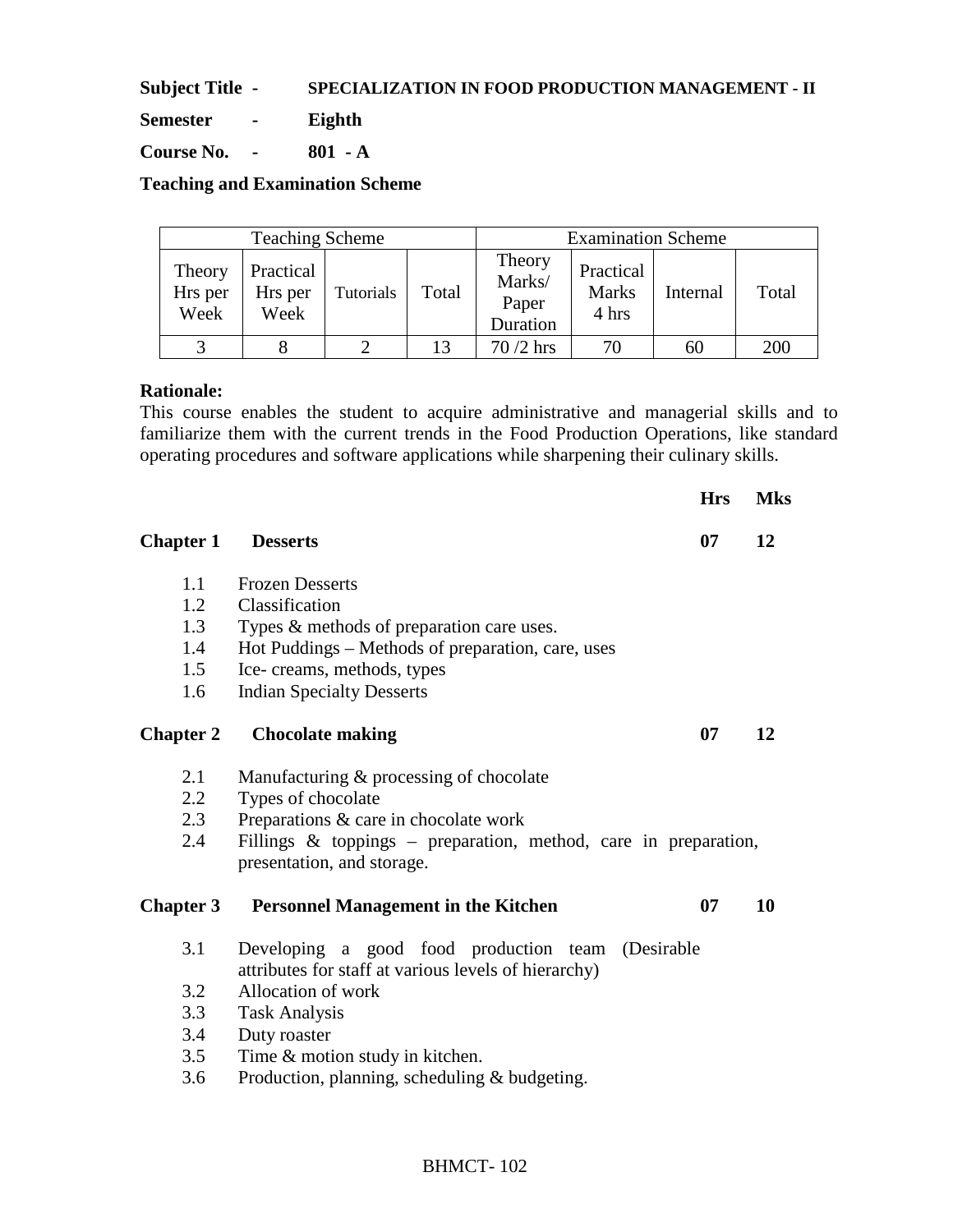| <b>Chapter 4</b> | <b>Kitchen Administration</b>             |              | 07 | 10 |
|------------------|-------------------------------------------|--------------|----|----|
| 4.1              | Aims of Control                           |              |    |    |
| 4.2              | Maintaining records / registers / logbook |              |    |    |
| 4.3              | Communication with other departments      |              |    |    |
| 4.4              | Conduction meetings                       |              |    |    |
| 4.5              | Liasing with customers / guests           |              |    |    |
| <b>Chapter 5</b> | <b>Production Management</b>              |              | 06 | 10 |
| 5.1              | <b>Buying Knowledge</b>                   |              |    |    |
| 5.2              | Specification buying                      |              |    |    |
| 5.3              | Scope of Purchases                        |              |    |    |
| 5.4              | Production planning $&$ scheduling        |              |    |    |
| 5.5              | Production quality & quantity control     |              |    |    |
| <b>Chapter 6</b> | <b>Budgetary Control</b>                  |              | 10 | 10 |
| 6.1              | Objectives                                |              |    |    |
| 6.2              | Types of budgets                          |              |    |    |
| 6.3              | Basic stages in preparation of budgets    |              |    |    |
| 6.4              | Pricing consideration                     |              |    |    |
| 6.5              | Menu engineering                          |              |    |    |
| <b>Chapter 7</b> | <b>Product Research &amp; Development</b> |              | 04 | 06 |
| 7.1              | Testing of new recipes and equipment      |              |    |    |
| 7.2              | Developing new recipes.                   |              |    |    |
| 7.3              | Food trials                               |              |    |    |
| 7.4              | Organoleptic and sensory evaluation       |              |    |    |
|                  |                                           | <b>Total</b> | 48 | 70 |

## **Note:**

- 1.) Student should be familiar with the glossary of terms pertaining to above-mentioned topics.
- 2.) Students should be aware of the standard operating procedures in the Food Production Department.
- 3.) Relevant software should be made available to the students for practice.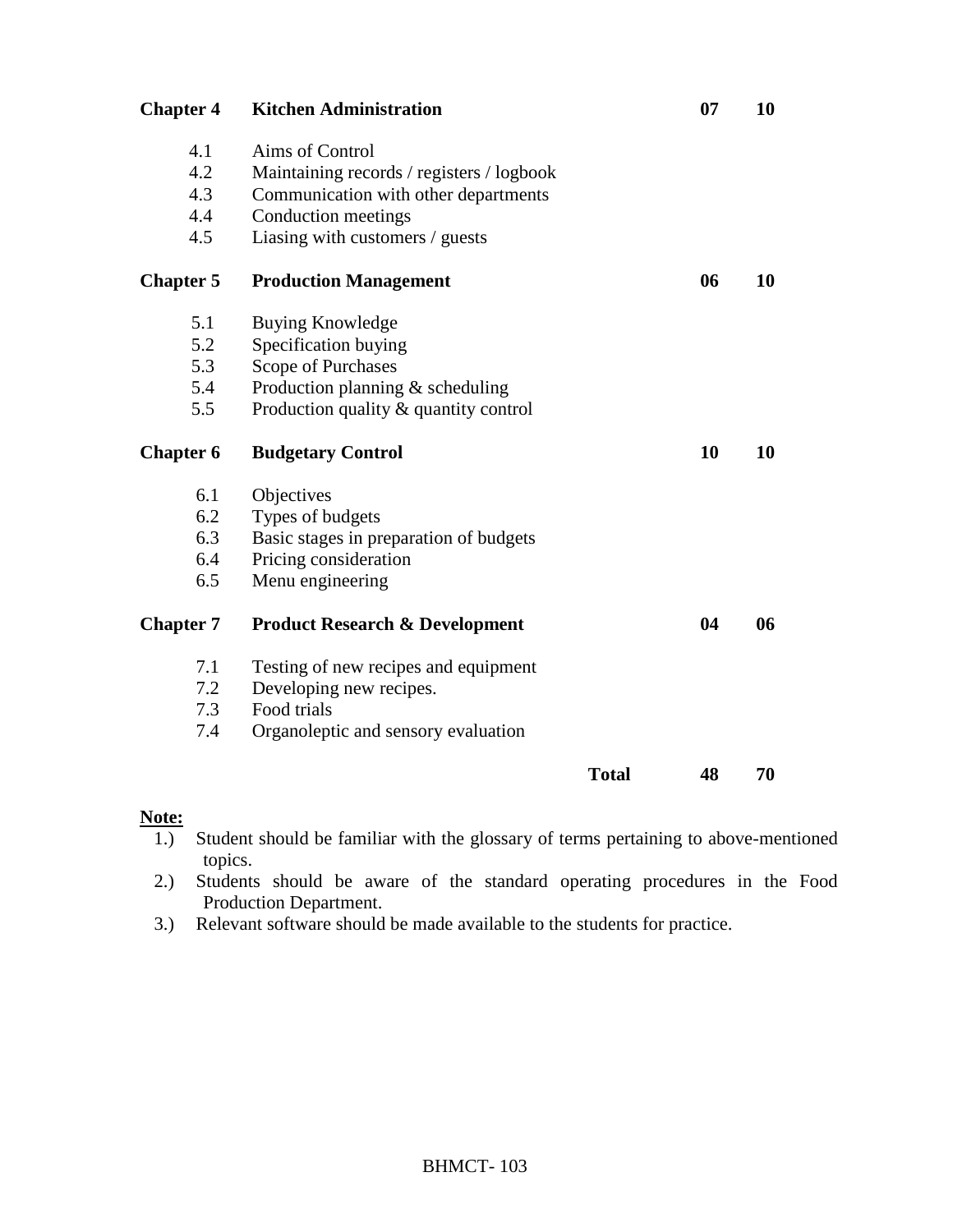## **Practicals – 24**

- a) Students should be familiar with the various software applications in Food Production. (e,g. Purchasing, stores, standardization recipes, Food Cost Reports, etc)- 4 practicals
- b) Practice of Basket Exercise should be given to students 8 Practicals
- c) Non edible displays of
	- i) Ice carving
	- ii) Tallow sculpture
	- iii) Fruits & vegetable displays
	- iv) Salt dough
	- v) Pastillage
- d) Students should be given practice of "a la carte" menus India and Continental practicals

## **Practical Examination**

A surprise basket of raw ingredients should be provided by the Institute to cover a 5-Course menu of any cuisine of their choice. The 5 course would include Appetizer, Soup, Main Course, Salad and Sweet.

### **Reference Books:**

- 1.) Fruit and Vegetable Carving By Meera John Jacob
- 2.) The Art of Grade Manager By Frederic H. Sonneschmidt & John Nicolas
- 3.) The Professional Chef ( The Culinary Institute of America) Published by Wiley & Sons Inc.
- 4.) The Professional Grade Manager By David Paul Larousse
- 5.) The Art of Sugar Craft Sugar Paste By Brenda Purton
- 6.) The Art of Sugar Craft Royal Icing By Brenda Purton
- 7.) Practical Computing a Guide for Hotel and Catering students By Jill Smith – Publisher – Heinemann Professional Publishing Ltd.
- 8.) People and the Hotel and Catering Industry Cassell
- 9.) Practical Computing A guide for Hotel and catering Students Jill Smith ( Heinemann Professional Publishing Ltd)
- 10.) Food and Beverage Management Bernard Davis, Andrew Lockwood and Sally Stone.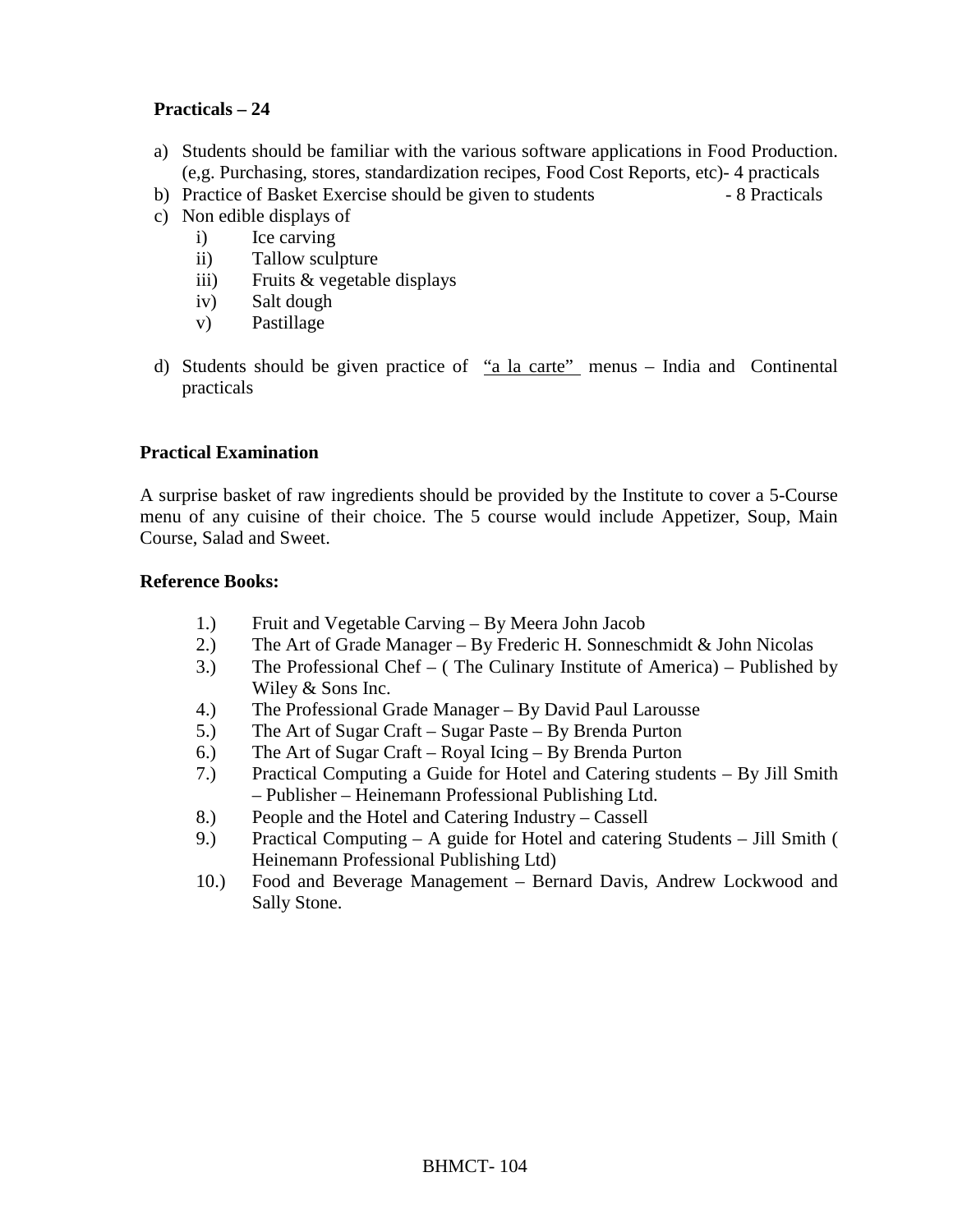# **Subject - SPECIALIZATION OF FOOD & BEVERAGES SERVICE & MANAGEMENT - II**

**Subject Code. - 801-B** 

**Semester - Eighth** 

**Teaching and Examination Scheme** 

| <b>Teaching Scheme</b>     |                              |          |       | <b>Examination Scheme</b>             |                                    |          |       |
|----------------------------|------------------------------|----------|-------|---------------------------------------|------------------------------------|----------|-------|
| Therory<br>Hrs per<br>Week | Practical<br>Hrs per<br>Week | Internal | Total | Theory<br>Marks/<br>Paper<br>Duration | Practical<br><b>Marks</b><br>4 hrs | Internal | Total |
|                            |                              |          | 13    | $70/3$ hrs                            | 70                                 | 60       | 200   |

## **Rationale:**

This course enables the student to gain a better understanding of the role of Food and Beverage Management in the context of overall catering operations. It also familiarizes the student with the current trends in hospitality operations like Standard Operating Procedures and Software Applications.

| <b>Chapter 1</b> | <b>Meal Experience</b>                                | <b>Hrs</b><br>09 | <b>Mks</b><br>10 |
|------------------|-------------------------------------------------------|------------------|------------------|
| 1.1              | Introduction                                          |                  |                  |
| 1.2              | <b>Eating Out</b>                                     |                  |                  |
| 1.3              | Food and Drink                                        |                  |                  |
| 1.4              | Variety of service                                    |                  |                  |
| 1.5              | Level of Services                                     |                  |                  |
| 1.6              | Interior design and atmosphere                        |                  |                  |
| 1.7              | Expectation and identification                        |                  |                  |
| 1.8              | F & B Service employees                               |                  |                  |
| 1.9              | Trends in eating out                                  |                  |                  |
| <b>Chapter 2</b> | Managing quality in Food & Beverage Operations        | 07               | 10               |
| 2.1              | Definition and importance                             |                  |                  |
| 2.2              | Approaches to quality management                      |                  |                  |
| 2.3              | Managing quality                                      |                  |                  |
| <b>Chapter 3</b> | <b>Budgetary Control</b>                              | 07               | 10               |
| 3.1              | Objectives                                            |                  |                  |
| 3.2              | <b>Types of Budgets</b>                               |                  |                  |
| 3.3              | Basic stages in preparation of budgets                |                  |                  |
| 3.4              | Pricing consideration                                 |                  |                  |
| 3.5              | Menu pricing                                          |                  |                  |
| 3.6              | Menu engineering                                      |                  |                  |
| <b>Chapter 4</b> | F & B Management in Fast Food and Popular Catering 08 |                  | 14               |
| 4.1.             | Introduction                                          |                  |                  |
| 4.2.             | Basic policies – Financial marketing and Catering     |                  |                  |
|                  | <b>BHMCT-105</b>                                      |                  |                  |
|                  |                                                       |                  |                  |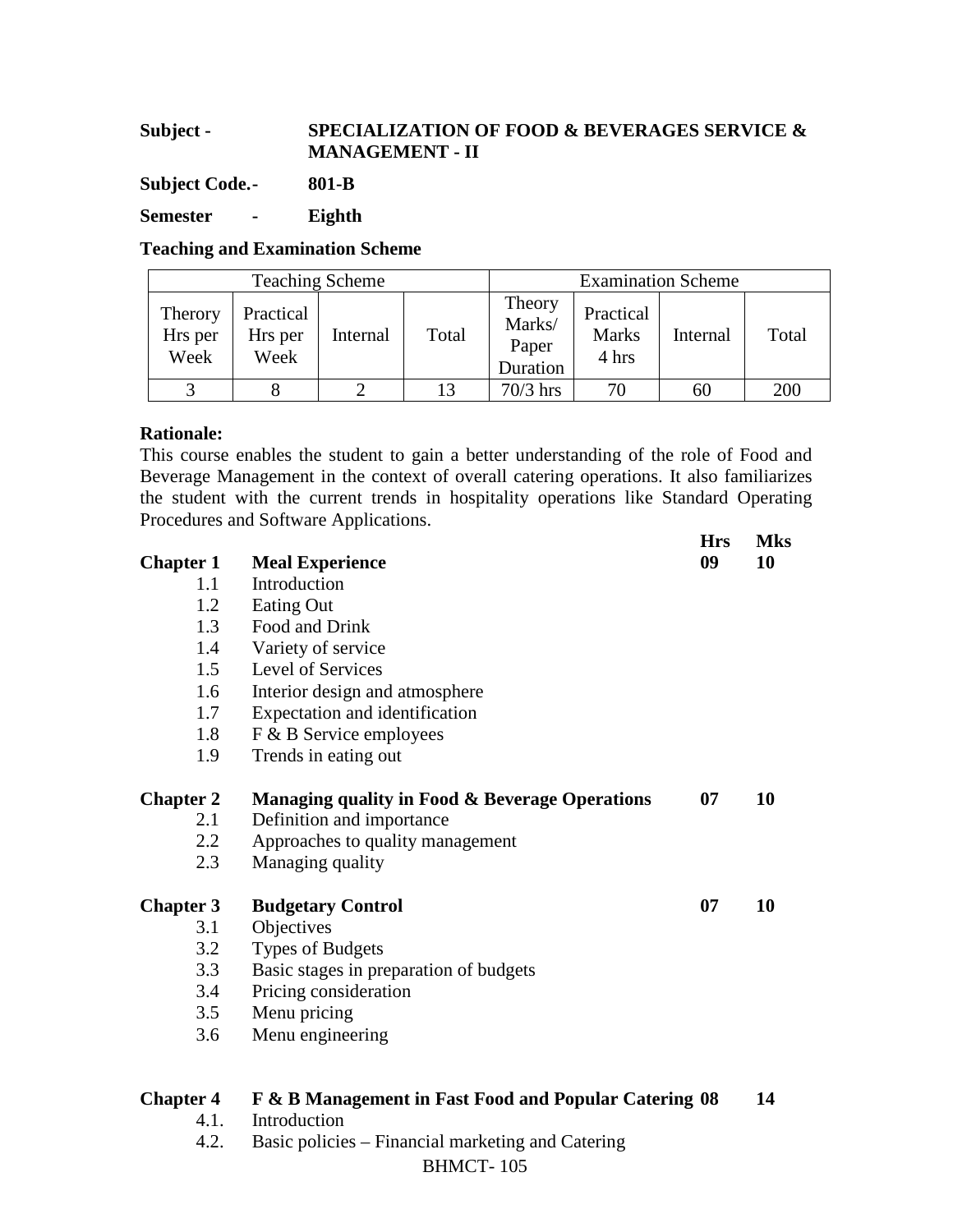| 4.3.<br>4.4.                           | Organizing and Staffing<br>Control and performance measurement                                                                                                                                                                                                                                                                                                                                                                                                                                                                                                                                                                                                                                                                                                                                                 |    |    |  |
|----------------------------------------|----------------------------------------------------------------------------------------------------------------------------------------------------------------------------------------------------------------------------------------------------------------------------------------------------------------------------------------------------------------------------------------------------------------------------------------------------------------------------------------------------------------------------------------------------------------------------------------------------------------------------------------------------------------------------------------------------------------------------------------------------------------------------------------------------------------|----|----|--|
| <b>Chapter 5</b>                       | <b>F &amp; B Management in Hotels &amp; Restaurants</b>                                                                                                                                                                                                                                                                                                                                                                                                                                                                                                                                                                                                                                                                                                                                                        | 09 | 14 |  |
| 5.1<br>5.2<br>5.3<br>5.4<br>5.5<br>5.6 | Introduction<br>Basic Policies - Financial marketing and Catering<br>Organizing and Staffing<br>Control and performance measurement<br>Production planning $&$ scheduling<br>Production quality & quantity control                                                                                                                                                                                                                                                                                                                                                                                                                                                                                                                                                                                             |    |    |  |
| <b>Chapter 6</b>                       | F & B Management in Industrial Catering                                                                                                                                                                                                                                                                                                                                                                                                                                                                                                                                                                                                                                                                                                                                                                        | 08 | 12 |  |
| 6.1<br>6.2<br>6.3<br>6.4               | Introduction<br>Basic policies - Financial marketing and Catering<br>Organizing and Staffing<br>Control and performance measurement<br><b>Total</b>                                                                                                                                                                                                                                                                                                                                                                                                                                                                                                                                                                                                                                                            | 48 | 70 |  |
| <b>Practicals:</b>                     |                                                                                                                                                                                                                                                                                                                                                                                                                                                                                                                                                                                                                                                                                                                                                                                                                |    |    |  |
| 1.)<br>2.)<br>3.)<br>4.)<br>5.)<br>6.) | Arranging a theme Dinner / Food Festival<br>Practice software applications in $F \& B$<br>Creat KOT's / BOT's and open a guest table<br>a.<br>Posting items and writing on item / bill<br>b.<br>Printing of a bill<br>$\mathbf{c}$ .<br>Settling bills / Credit cards<br>d.<br>Opening and closing a shift and operations afloat<br>e.<br>f.<br>Types of keys / passwords – waiter, supervisor, manager<br>List of reports generated - Daily Revenue Reports, including APC<br>g.<br>Menu Sales Analysis, Food & Beverage Cost reports, etc.<br>Checklist for opening a restaurant<br>Checklist for closing a restaurant<br>Practice of standard operating procedures in restaurants<br>Menu planning and service procedures – Indian and International cuisine<br>(Specialized service, banquets, gueridons). |    |    |  |
| <b>Reference Books:</b>                |                                                                                                                                                                                                                                                                                                                                                                                                                                                                                                                                                                                                                                                                                                                                                                                                                |    |    |  |
| 1.)<br>2.)<br>3.)<br>4.)<br>5.)        | Food $&$ Beverage Service – Dennis Lillicrap and John Cousins<br>Food & Beverage Management - Bernard Davis, Andrew Lockwood and<br><b>Sally Stone</b><br>Food & Beverage Control – By Richard Kotas<br>Food & Beverage Service Management - Brain Varghese<br>The Restaurant (From Concept to Operation) – Lipinski                                                                                                                                                                                                                                                                                                                                                                                                                                                                                           |    |    |  |

- 6.) Food & Beverage Service Training Manual Sudhir Andrews
- 7.) Practical Computing A guide for Hotel and students Jill Smith (Heinemann Profes. Publishing)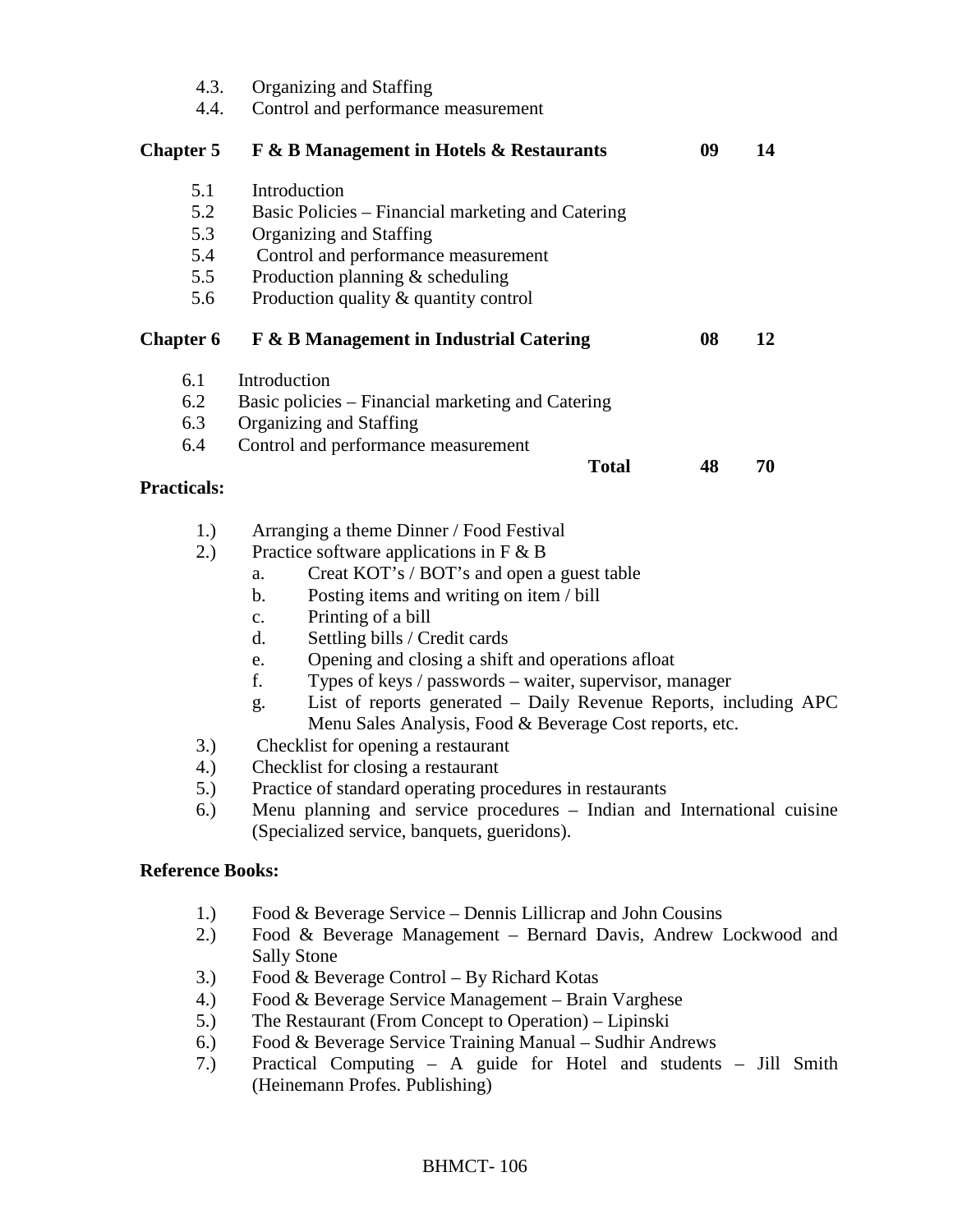**Subject - SPECIALISED ACCOMMODATION MANAGEMENT - II**

**Subject Code - 801-C** 

**Semester - Eighth** 

**Teaching & Examination Scheme:** 

| Teaching Scheme/Week |                         |                        |       | <b>Examination Scheme</b>    |                           |                          |       |
|----------------------|-------------------------|------------------------|-------|------------------------------|---------------------------|--------------------------|-------|
| Theory<br><b>Hrs</b> | Practical<br><b>Hrs</b> | Tutorial<br><b>Hrs</b> | Total | Theory<br>Marks/<br>Duration | Practical<br><b>Marks</b> | Internal<br><b>Marks</b> | Total |
|                      |                         |                        | 13    | $70/3$ hrs                   | $70/2$ hrs                | 60                       | 200   |

## **Rationale:**

The subject aims to establish the importance of accommodation management with in the hospitality industry. It equips the student to acquire knowledge & skills with respect to various management aspects of housekeeping Division.

|                  |                                                                                                                            | <b>Hrs</b> | <b>Mks</b> |
|------------------|----------------------------------------------------------------------------------------------------------------------------|------------|------------|
| <b>Chapter 1</b> | <b>Operations Management</b>                                                                                               | 06         | 10         |
| 1.1              | Effective use of cleaning practices and Front Office<br>Operations – SOP's at housekeeping and front office<br>department. |            |            |
| 1.2              | Effective use and control of supplies $&$ equipment.                                                                       |            |            |
| 1.3              | Establishing standards, monitoring performance,<br>corrective action in Rooms Division.                                    |            |            |
| <b>Chapter 2</b> | <b>Personnel Management in Accommodations Operations 12</b>                                                                |            | 10         |
| 2.1              | <b>Calculating Staff Requirement, Duty Rotas</b>                                                                           |            |            |
| 2.2              | Selection & Requirement of employees - Attributes for                                                                      |            |            |
|                  | staff at various levels of hierarchy                                                                                       |            |            |
| 2.3              | Time & Motion<br>study, work study & work<br>measurements                                                                  |            |            |
| <b>Chapter 3</b> | <b>Financial Management &amp; cost control</b>                                                                             | 06         | 10         |
| 3.1              | Preparation of Budget<br>Revenue Budget for Front Office<br>3.1.1                                                          |            |            |
| 3.2              | Expense Budget for House keeping Department.<br>3.1.2<br>Budgets: Types – fixed, flexible, zero base                       |            |            |
| 3.3              | Measures to reduce operating cost & labour cost                                                                            |            |            |
|                  |                                                                                                                            |            |            |
| <b>Chapter 4</b> | <b>Environmental Practices in Housekeeping</b>                                                                             | 06         | 10         |
| 4.1              | Eco friendly cleaning supplies                                                                                             |            |            |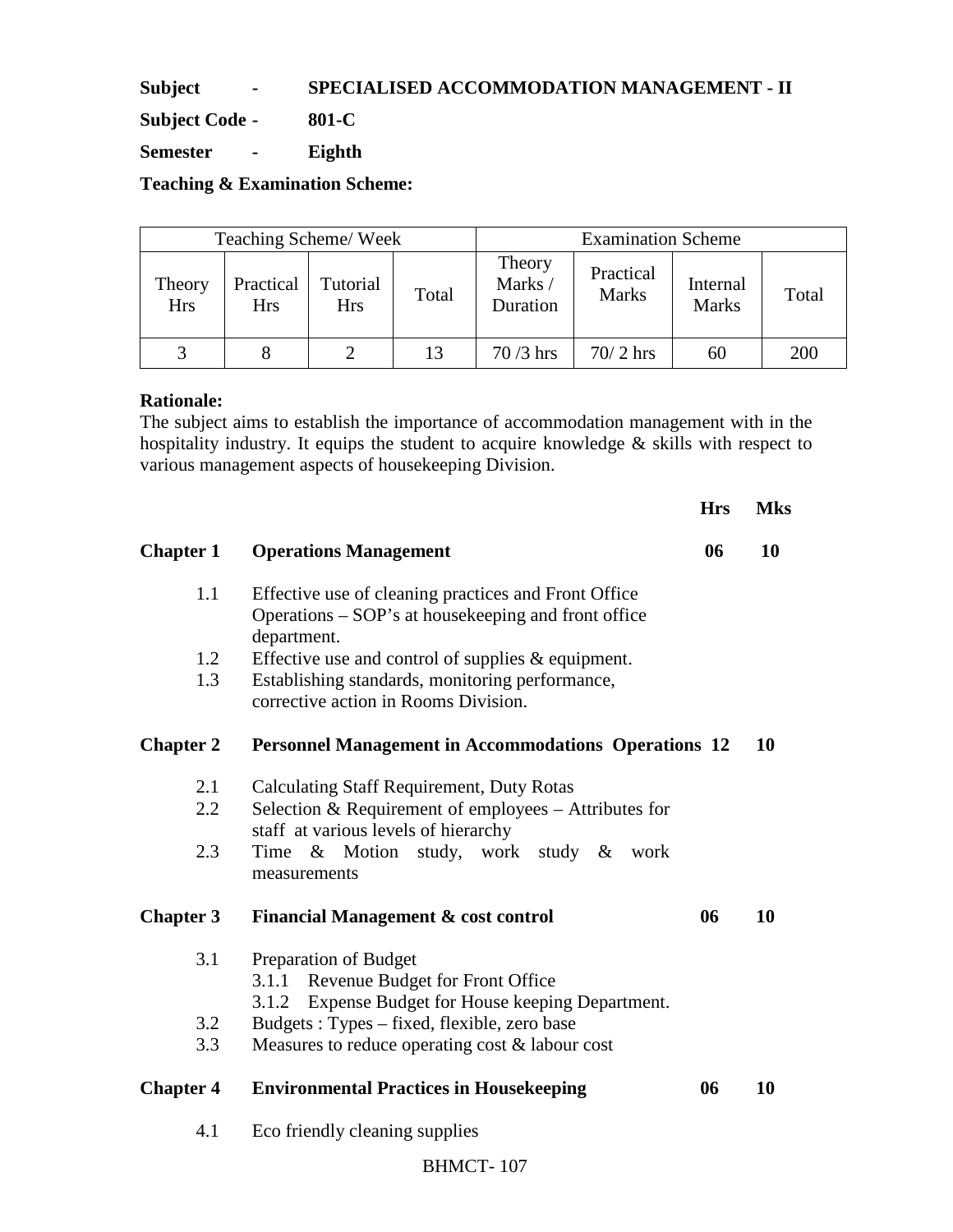| 4.2<br>4.3        | Waste reductions programme<br>Recycling of materials                                                                                                                                                                                         |    |    |
|-------------------|----------------------------------------------------------------------------------------------------------------------------------------------------------------------------------------------------------------------------------------------|----|----|
| <b>Chapter 5</b>  | Use of computer technology in Rooms Division                                                                                                                                                                                                 | 04 | 10 |
| 5.1<br>5.2<br>5.3 | MIS – Management Information System<br>Software used in Hotels<br>Reports generated at Front Desk and Housekeeping<br>5.3.1<br><b>Rooms Status Report</b><br><b>Sales Mix Report</b><br>5.3.2<br>5.3.3 Revenue Report<br>5.3.4 Guest History |    |    |
| <b>Chapter 6</b>  | <b>Yield Management</b>                                                                                                                                                                                                                      | 06 | 10 |
| 6.1               | Concept ARR & Rev PAR                                                                                                                                                                                                                        |    |    |
| 6.2               | Definition & importance of Yield Management                                                                                                                                                                                                  |    |    |
| 6.3               | Forecasting                                                                                                                                                                                                                                  |    |    |
| <b>Chapter 7</b>  | <b>HR Practices in Rooms Division</b>                                                                                                                                                                                                        | 08 | 10 |
| 7.1               | Motivation                                                                                                                                                                                                                                   |    |    |
| 7.2               | Performance Appraisal                                                                                                                                                                                                                        |    |    |
| 7.3               | Promotion & renewal                                                                                                                                                                                                                          |    |    |
| 7.4               | Disciplinary action                                                                                                                                                                                                                          |    |    |
| 7.5               | <b>Dismissal Procedure</b>                                                                                                                                                                                                                   |    |    |
|                   | <b>Total</b>                                                                                                                                                                                                                                 | 48 | 70 |
| <b>Practicals</b> |                                                                                                                                                                                                                                              |    |    |
| 1.)               | Preparing SOP                                                                                                                                                                                                                                |    |    |
|                   | <b>Guest Arrival</b><br>a.                                                                                                                                                                                                                   |    |    |
|                   | <b>Guest Departure</b><br>$\mathbf b$ .                                                                                                                                                                                                      |    |    |
|                   | Handling complaints<br>$\mathbf{c}$ .                                                                                                                                                                                                        |    |    |
|                   | $\mathbf{d}$ .<br>Cleaning procedures                                                                                                                                                                                                        |    |    |

- 2.) Preparing operating budget for Front Office and Housekeeping departments
- 3.) Calculating staff requirement for Front Office and Housekeeping departments
- 4.) Preparing Duty Rotas
- 5.) Assignment Compare any two hotels from the standpoint of their attitude to yield management.
- 6.) Assignment Study of Ecotel and eco-friendly measures adopted in Hotels.
- 7.) Students should have knowledge of use of software for Hotel Operations

# **Reference Books:**

- 2. Professionals Housekeeper Georgina Tucker, Schneider, Mary Scoviak
- 3. Professional Management of H.K. operations- Matt. A. Casado ( Wiley)
- 4. Front Office Management & Operations Linsley Deveaur, Marcel Escoffer
- 5. Check in Check out Gary Vallen, Jerome, Vallen
- 6. Managing Front Office Operations Michel Kasavana, Richard M Brooks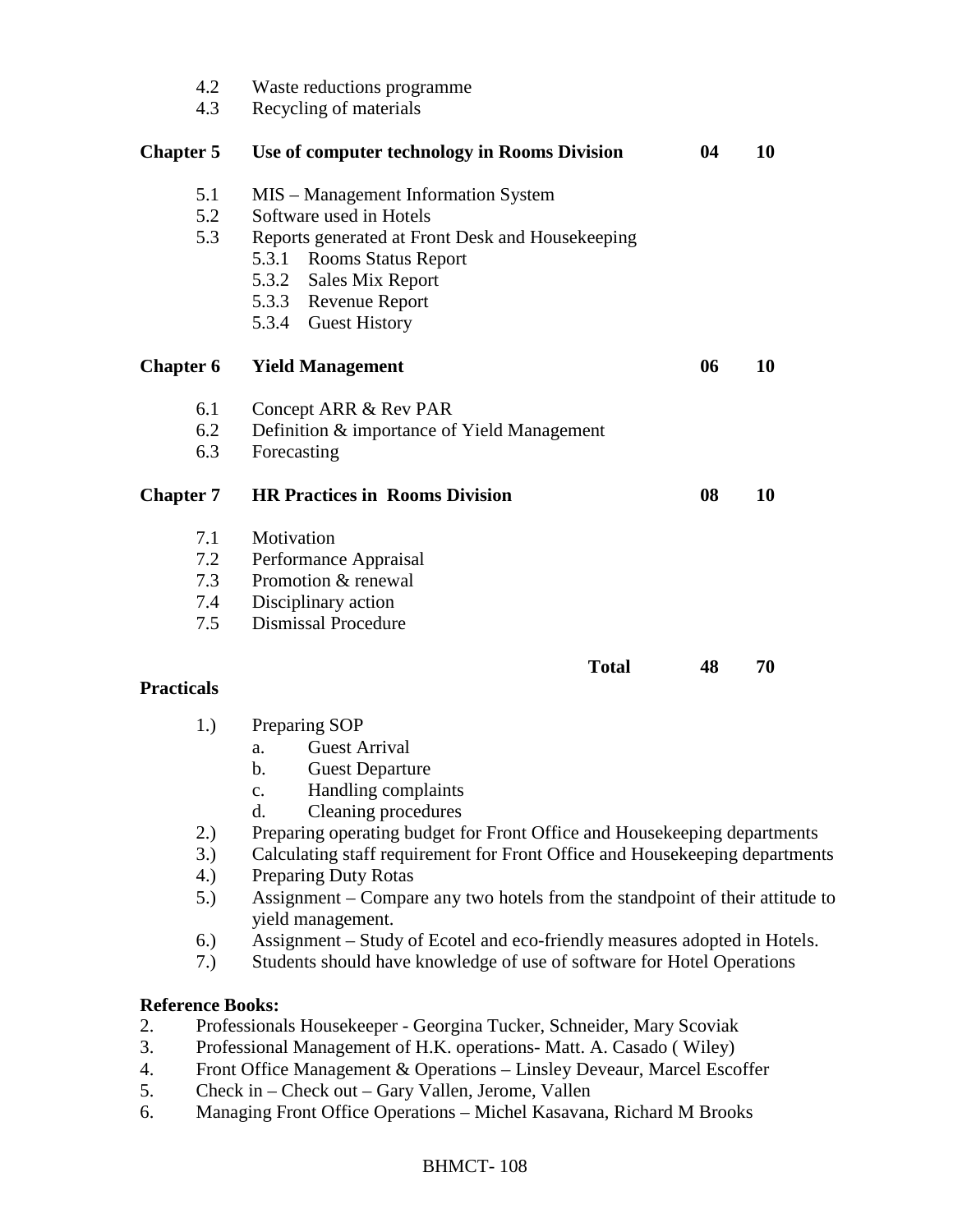**Subject - PROJECT REPORT** 

**Subject Code - 802** 

**Semester - Eighth** 

**Teaching and Examination Scheme:** 

| Teaching Scheme / Week |                         |                        |       |                               |                           | <b>Examination Scheme</b> |       |
|------------------------|-------------------------|------------------------|-------|-------------------------------|---------------------------|---------------------------|-------|
| Theory<br><b>Hrs</b>   | Practical<br><b>Hrs</b> | Tutorial<br><b>Hrs</b> | Total | Theory<br>Marks /<br>Duration | Practical<br><b>Marks</b> | Internal<br><b>Marks</b>  | Total |
| 03                     |                         |                        |       |                               | 70                        | 30                        | 100   |

## **Rationale:**

To enable the student to apply the knowledge and skills acquired in the many facets of Hotel Operations, learn to analyse data situations at logical decisions.

The project report should be prepared on the following guidelines.

## **Content for the Project Work**

- 1. Cover Page
- 2. Title Page
- 3. Certificate
- 4. Acknowledgment
- 5. Synopsis
- 6. Index (Table of Contents)
- 7. Project Content:
	- Page No.
	- Introduction (Aims & Objectives, History, Primary Data, Explanation of Terms)
	- Research Methodology (Methods adopted for collecting Data)
	- Questionaries, Interview, Mails etc.
	- Data Analysis & Data Interpretation (Data is depicted with the help of Bar Chart, pie Chart, Graphs, Statistical formulae and interpreted)
	- Conclusions and Limitations
	- Suggestions / Amendments
- 8. Annexure
- 9. Bibliography (List of Reference Books)
- 10. Questionnaire (Blank Format)

### **Notes:**

- 1.) The theory hours should be utilised for teaching research methodology and as contact hours with the Guide (Refer point no. 3 below)
- 2.) The Project Report should be market research and field work oriented and related to the Elective Course (Food Productions / Food & Beverage Service / Accommodation Management)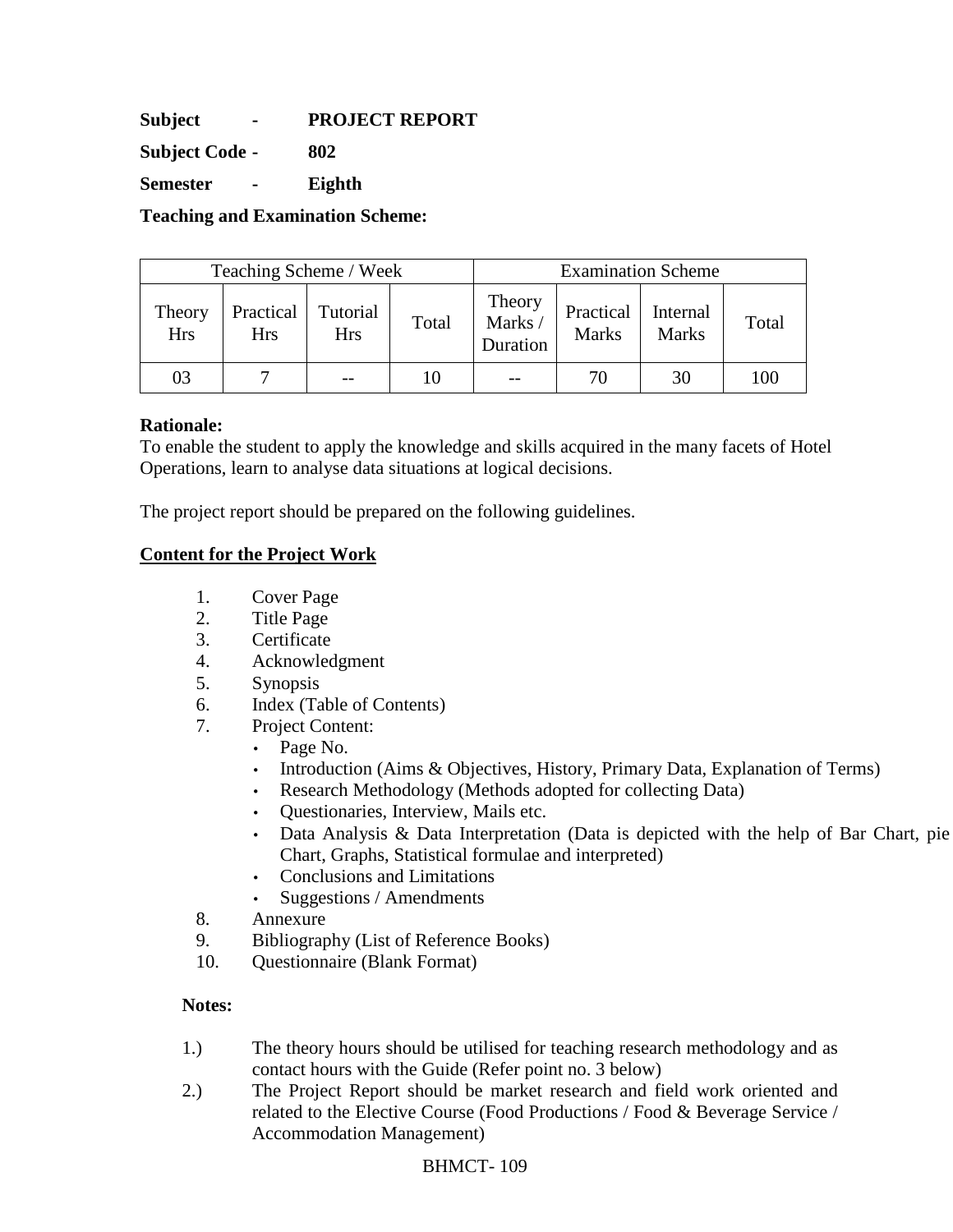- 3.) The Senior Lecturer / Asst Prof./ HOD/ of the concerned Course will be the Guide for the Project Report
- 4.) The report should consist of a minimum of 50 pages of the Project Content.
- 5.) The font should be Arial.
- 6.) The font size should be 16 for Chapters, 14 for Headings and 12 for the content with 1.5 line spacing.
- 7.) The Synopsis and the Title should be approved by the Project Guide prior to the commencement of the project.
- 8.) The documentation and presentation should be conducted before the panel of examiners (one external and one internal). Marks would be awarded for Project Report, Presentation & Viva – voce by the panel of examiners.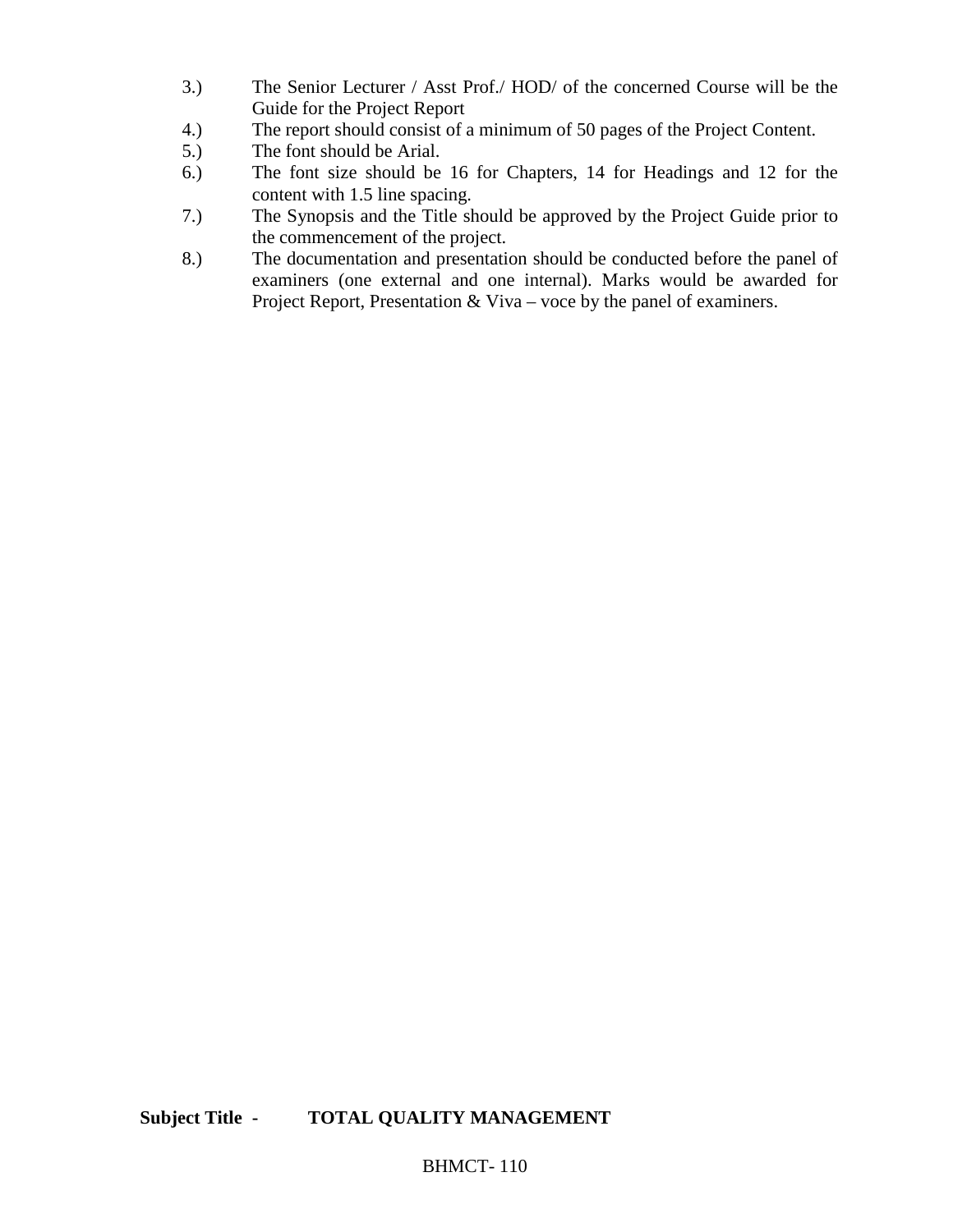**Subject Code - 803** 

**Semester - Eighth** 

**Teaching and Examination Scheme** 

|                           |                              | <b>Teaching Scheme</b> |       | <b>Examination Scheme</b>             |                                    |                          |       |  |
|---------------------------|------------------------------|------------------------|-------|---------------------------------------|------------------------------------|--------------------------|-------|--|
| Theory<br>Hrs per<br>Week | Practical<br>Hrs per<br>Week | Internal               | Total | Theory<br>Marks/<br>Paper<br>Duration | Practical<br><b>Marks</b><br>4 hrs | Internal<br><b>Marks</b> | Total |  |
| $\overline{4}$            | $\overline{\phantom{m}}$     |                        |       | $70/3$ hrs                            |                                    | 30                       | 100   |  |

### **Rationale:**

To understand meaning of Quality Management in Hospitality Industry and learn methods of solving problems and under taking improvements projects by developing culture of team working with the ultimate intention of delighting customer and continually improving the processes in all functions.

|                  | processes in an ranctions.                               | <b>Hrs</b> | <b>Mks</b>     |
|------------------|----------------------------------------------------------|------------|----------------|
| <b>Chapter 1</b> | <b>Quality in Service Industry</b>                       | 02         | 04             |
| 1.1              | Definitions                                              |            |                |
| 1.2              | Concepts and models                                      |            |                |
| 1.3              | Quality plans                                            |            |                |
| <b>Chapter 2</b> | <b>Core Concepts of TQM</b>                              | 06         | 08             |
| 2.4              | <b>Internal Customer</b>                                 |            |                |
| 2.5              | <b>Right First Time</b>                                  |            |                |
| 2.6              | <b>Customer Focus</b>                                    |            |                |
| 2.7              | Continuous Improvement                                   |            |                |
| <b>Chapter 3</b> | <b>Thoughts from Quality Gurus</b>                       | 04         | 0 <sub>3</sub> |
| 3.7              | Deming                                                   |            |                |
| 3.8              | Crosby                                                   |            |                |
| 3.9              | Juran                                                    |            |                |
|                  |                                                          |            |                |
|                  | <b>Chapter 4 Core values of Japanese Management</b>      | 02         | 0 <sub>3</sub> |
| 4.6              | <b>Group Orientation</b>                                 |            |                |
| 4.7              | Perfectionism                                            |            |                |
| 4.8              | Innovation                                               |            |                |
| 4.9              | Deligence                                                |            |                |
|                  | <b>Chapter 5 Various International Quality Standards</b> | 04         | 06             |
|                  | <b>BHMCT-111</b>                                         |            |                |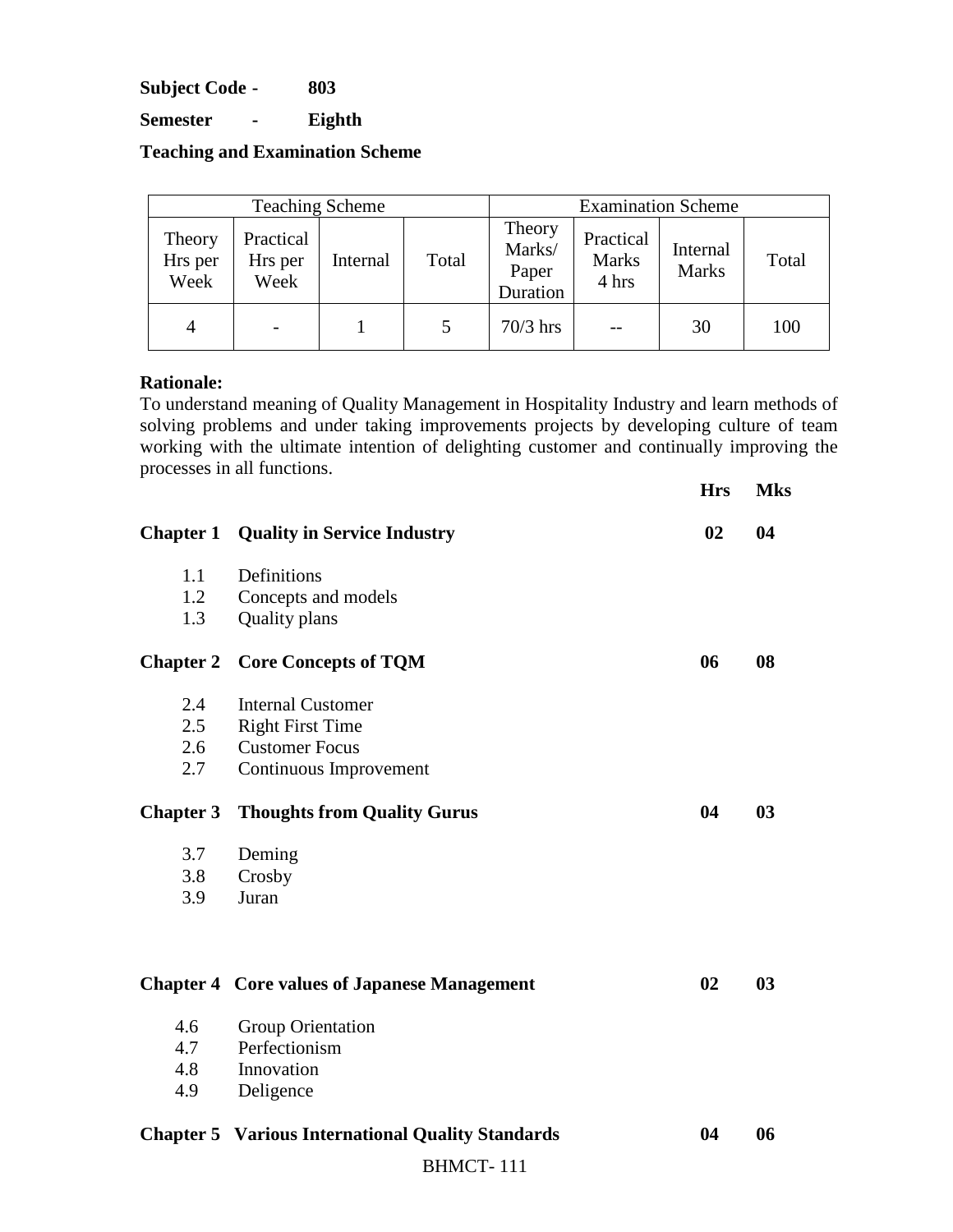| 5.7<br>5.8<br>5.9 | QMS - ISO 9001:2000<br>EMS-ISO 14001:1996<br><b>HACCP</b>        |                |    |
|-------------------|------------------------------------------------------------------|----------------|----|
|                   | Chapter 6 Organizational culture & leadership for TQM            | 06             | 08 |
| 6.5               | Commitment                                                       |                |    |
|                   | 6.6 Vision                                                       |                |    |
|                   | 6.7 Mission                                                      |                |    |
| 6.8               | Creating environment                                             |                |    |
|                   | <b>Chapter 7 Problem solving Tools &amp; Technique</b>           | 04             | 03 |
| 7.5               | <b>Brain Storming</b>                                            |                |    |
| 7.6               | Pareto Analysis                                                  |                |    |
| 7.7               | <b>Fishbone Diagram</b>                                          |                |    |
|                   | <b>Chapter 8 Team work for Quality</b>                           | 04             | 04 |
| 8.1               | <b>Quality Circle</b>                                            |                |    |
| 8.2               | Flow group Concept                                               |                |    |
|                   | <b>Chapter 9 Kaizen &amp; Continuous Improvement</b>             | 04             | 04 |
| 9.1               | " $5S$ "                                                         |                |    |
| 9.2               | Philosophy                                                       |                |    |
| 9.3               | Process Mapping & Improvement $(5 W & 1 H)$                      |                |    |
|                   | <b>Chapter 10 Measuring &amp; Managing Customer Satisfaction</b> | 04             | 03 |
| 10.1              | Why?                                                             |                |    |
| 10.2              | What? $&$                                                        |                |    |
| 10.3              | How?                                                             |                |    |
|                   | <b>Chapter 11 Green Service Quality</b>                          | 04             | 04 |
| 11.1              | Challenges                                                       |                |    |
| 11.2              | Opportunities                                                    |                |    |
| 11.3              | Water                                                            |                |    |
|                   | 11.4 Energy                                                      |                |    |
| 11.5              | <b>Waste Management</b>                                          |                |    |
|                   | <b>Chapter 12 Cost of Quality</b>                                | 0 <sub>3</sub> | 03 |
| 12.1              | Failure                                                          |                |    |
| 12.2              | Appraisal                                                        |                |    |
| 12.3              | Preventive Cost                                                  |                |    |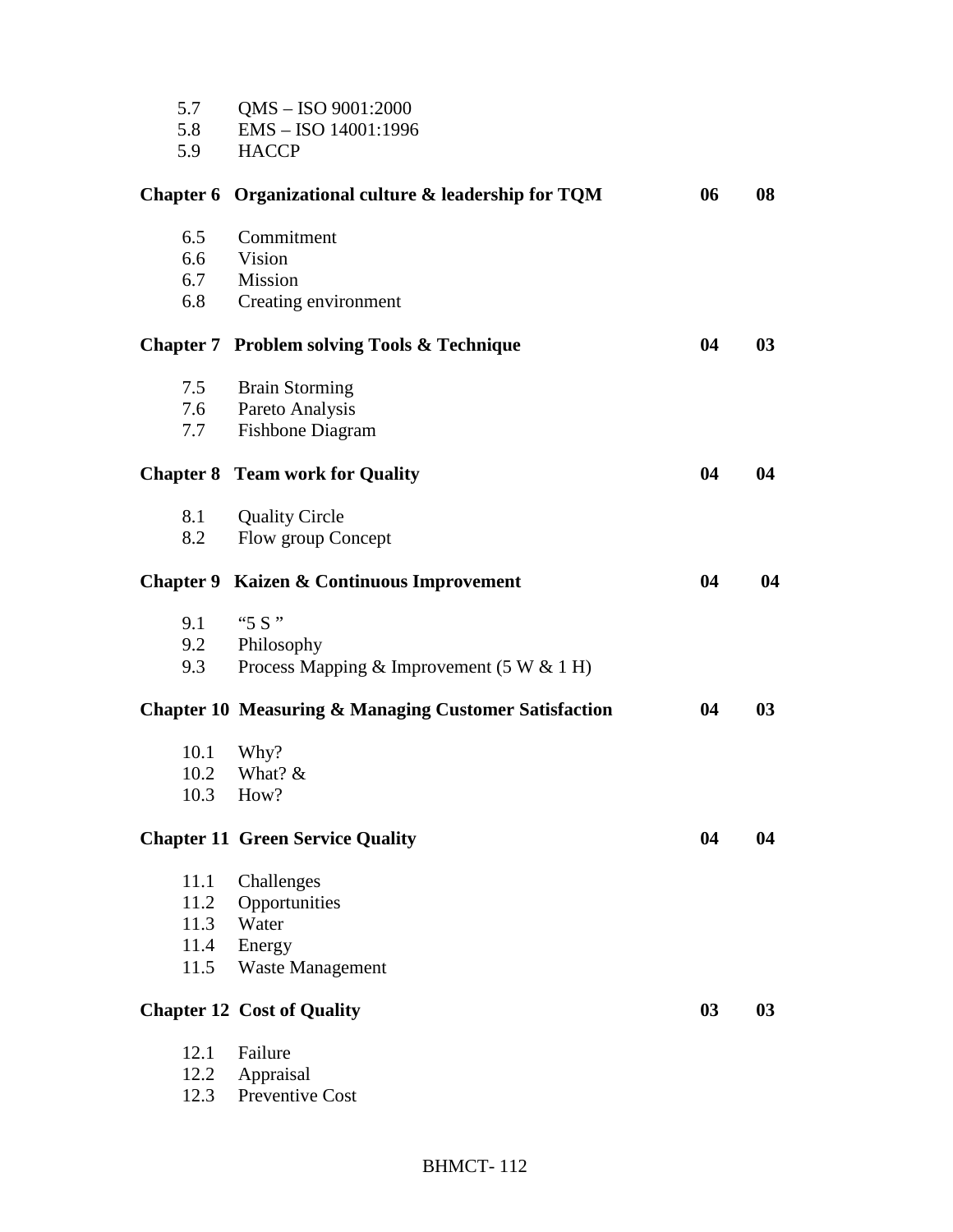|              | <b>Chapter 13 Role of Communication in TQM</b>                   |    |                |  |
|--------------|------------------------------------------------------------------|----|----------------|--|
| 13.1<br>13.2 | Language Concept<br><b>Effective Ways</b>                        |    |                |  |
|              | <b>Chapter 14 Investors in People</b>                            | 02 | 0 <sub>3</sub> |  |
| 14.1<br>14.3 | Assessment<br>14.2 Competence Gap<br>Training                    |    |                |  |
|              | <b>Chapter 15 Business Process Re-engineering</b>                | 04 | 04             |  |
| 15.1<br>15.2 | Concept<br>Methedology                                           |    |                |  |
|              | <b>Chapter 16 Measuring &amp; Managing Customer Satisfaction</b> | 07 | 06             |  |
| 16.1         | Steps to success                                                 |    |                |  |
|              | <b>Total</b>                                                     | 64 | 70             |  |

#### **Reference Books:**

- 1.) "Managing Quality in Science Sector" Mike Asher 1996 Kogan Page Ltd.
- 2.) "The essence of Total Quality Management" John Bank 1996 Practice Hall of India Pvt. Ltd. New Dehli.
- 3.) "Word of Kaizen" A Total Quality Culture of Survival Shyam Talawadekar – Published by Quality Management System, Thane
- 4.) :Quality is Free" and "Quality is still Free" by Philip Crosby
- 5.) "The Eight Core Values of Japanese Businessmen" Yasutaka Sai Jaico Publishing House
- 6.) "TQM in Action" John Pike & Richard Barheo Clrpure & Hall
- 7.) "Quality foe Service Sector" John Mecdarnald Management Books 200 Ltd.
- 8.) "Quality of Service : by Bo Evandsson, Bertel Thamsson & John Obertveit McGraw – Hill Book Company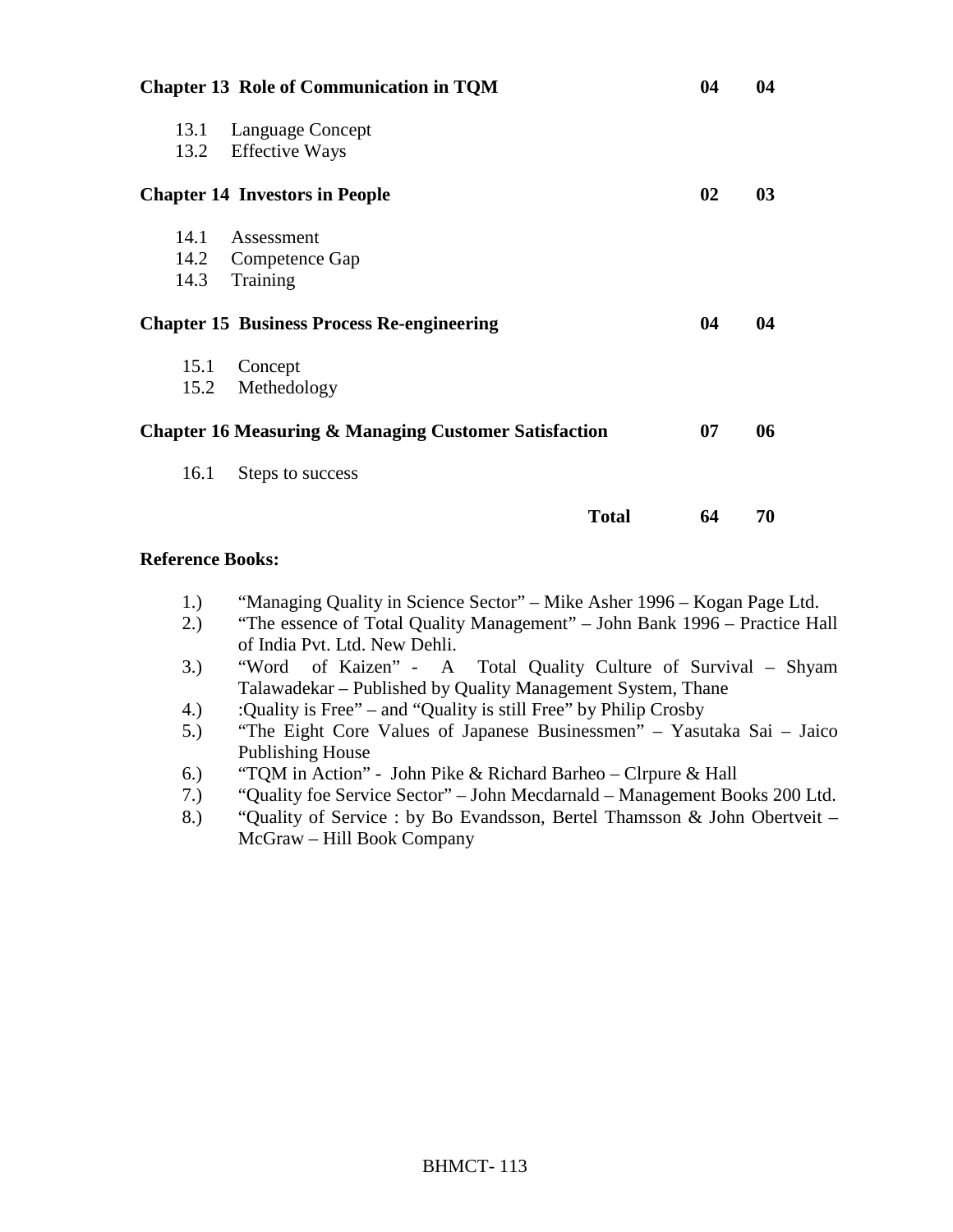**Subject - MANAGERIAL ECONOMICS** 

**Subject Code - 804** 

**Semester - Eighth** 

**Teaching and Examination Scheme:** 

| Teaching Scheme / Week |                         |                 |       |                              | <b>Examination Scheme</b> |                          |       |
|------------------------|-------------------------|-----------------|-------|------------------------------|---------------------------|--------------------------|-------|
| Theory<br><b>Hrs</b>   | Practical<br><b>Hrs</b> | Tutorial<br>Hrs | Total | Theory<br>Marks/<br>Duration | Practical<br><b>Marks</b> | Internal<br><b>Marks</b> | Total |
| 03                     |                         |                 | 04    | $70/3$ hrs                   |                           | 30                       | 100   |

# **Rationale:**

It is important that students have knowledge of application of management techniques in the field of economics. Moreover they should be able to understand the manager's role in the decision making process from economic view point.

| <b>Chapter 1</b> | <b>Nature &amp; Significance of Managerial Economics</b> | <b>Hrs</b><br>04 | <b>Mks</b><br>10 |
|------------------|----------------------------------------------------------|------------------|------------------|
| 1.1              | Meaning, Features & Significance                         |                  |                  |
| 1.2              | <b>Functions of Managerial Economist</b>                 |                  |                  |
| <b>Chapter 2</b> | <b>Basic Terms used in Economics</b>                     | 04               | <b>10</b>        |
| 2.1              | Micro & Macro Economics                                  |                  |                  |
| 2.2              | Problem of Scarcity - Lionel Robbins Definition of       |                  |                  |
|                  | Economics                                                |                  |                  |
| 2.3              | Economic Tasks – Production & Distribution               |                  |                  |
| 2.4              | Economic Entities – Household & Firm                     |                  |                  |
| 2.5              | Distinction between Plant, Firm & Industry.              |                  |                  |
| <b>Chapter 3</b> | <b>Demand Analysis</b>                                   | 08               | 10               |
| 3.1              | Meaning, Types & Determinants of Demand                  |                  |                  |
| 3.2              | Meaning & Determinants of Individual & Market            |                  |                  |
|                  | Demand                                                   |                  |                  |
| 3.3              | Demand Function & Demand Schedule                        |                  |                  |
| 3.4              | The Law of Demand                                        |                  |                  |
| <b>Chapter 4</b> | <b>Theory of Consumer Demand</b>                         | 08               | 10               |
| 4.1              | Utility - Meaning & Types                                |                  |                  |
| 4.2              | The Law of Diminishing Marginal Utility                  |                  |                  |
| 4.3              | The Law of Equi-Marginal Utility                         |                  |                  |
| <b>Chapter 5</b> | <b>Elasticity of Demand</b>                              | 06               | 08               |
| 5.1              | Concepts, Kinds & Types                                  |                  |                  |
| 5.2              | Measurement of Price Elasticity Demand                   |                  |                  |
| <b>Chapter 6</b> | <b>Production Analysis</b>                               | 06               | 08               |
| 6.1              | Concepts & Attributes                                    |                  |                  |
|                  |                                                          |                  |                  |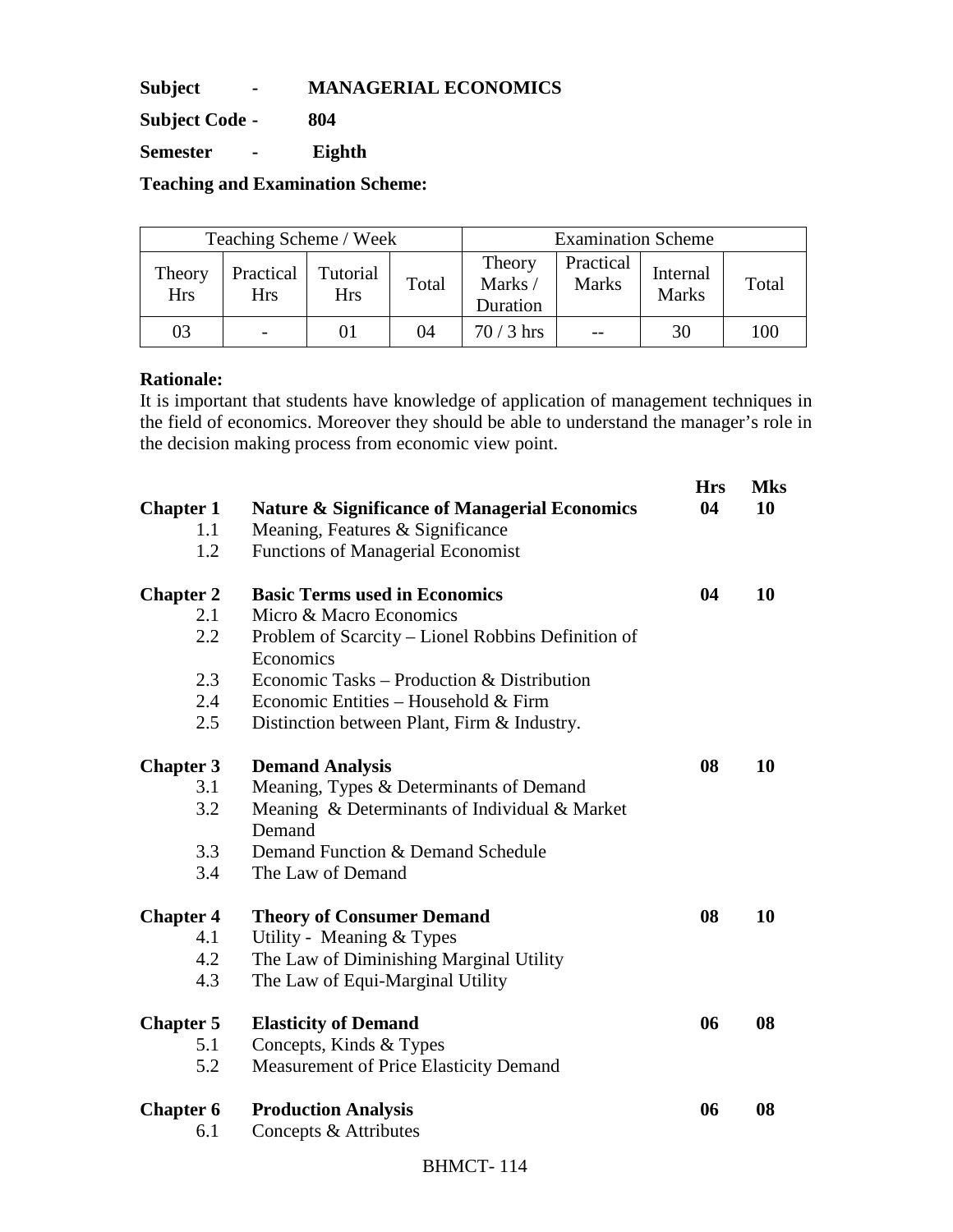| 6.2<br>6.3                            | The Law of Variable Proportions<br>The Law of Returns to Scale                                                                                                               |    |    |
|---------------------------------------|------------------------------------------------------------------------------------------------------------------------------------------------------------------------------|----|----|
| <b>Chapter 7</b><br>7.1<br>7.2<br>7.3 | <b>Supply Analysis</b><br>Meaning & Determinants of Supply<br>The Law of Supply<br>Elasticity of Supply- meaning, measurement $\&$ factors<br>affecting elasticity of Supply | 06 | 08 |
| <b>Chapter 8</b><br>8.1<br>8.2        | <b>Types of Market</b><br>Meaning & Classification of Market Structure<br>Types of Market Structures Formed by the Nature of<br>Competition                                  | 06 | 06 |
| <b>Reference Books:</b>               | <b>Total</b>                                                                                                                                                                 | 48 | 70 |

- 1. Economics for Hotel & Catering Students By Howard & Hugle
- 2. Introduction to Economics Caiseneross
- 3. Managerial Economics Jean